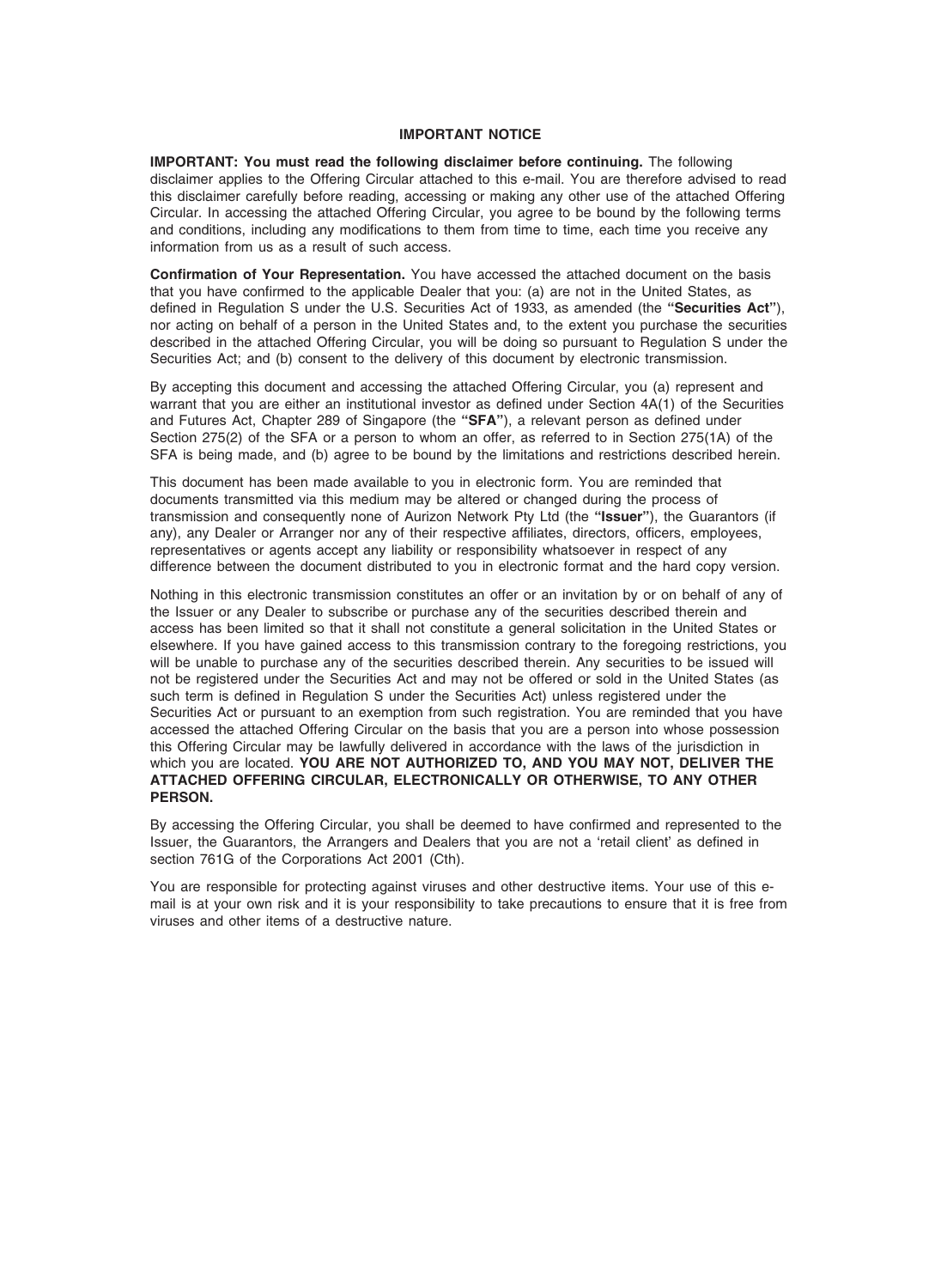

Aurizon Network Pty Ltd (ABN 78 132 181 116)

# €2,000,000,000 Debt Issuance Programme

# Dated 2 September 2014

Under the Debt Issuance Programme described in this Offering Circular ("Programme"), Aurizon Network Pty Ltd (the "Issuer") may from time to time issue medium term notes ("MTNs"), and other forms of debt obligations ("Debt Instruments") denominated in any currency agreed between the Issuer and the relevant Dealer (as defined below) and specified in a Pricing Supplement (as defined below) for the issue of those Debt Instruments.

Debt Instruments issued by the Issuer will (if specified in the relevant Pricing Supplement for the Debt Instruments) have the benefit of an unconditional and irrevocable Deed Poll Guarantee and Indemnity (the "Guarantee Deed Poll") dated 2 September 2014 made by the Issuer. From time to time, the Issuer may procure that certain of its subsidiaries (collectively, with the Issuer, the "Guarantors") accede to the Guarantee Deed Poll in accordance with the terms of the Guarantee Deed Poll; however, as at the date of this Offering Circular, no such subsidiaries have acceded to the Guarantee Deed Poll.

The maximum aggregate nominal amount of all Debt Instruments from time to time outstanding will not exceed €2,000,000,000 (or its equivalent in other currencies) subject to increase as described below.

Application has been made to the Singapore Exchange Securities Trading Limited (the "SGX-ST") for permission to deal in and the quotation of any Debt Instruments that may be issued pursuant to the Programme and which are agreed at or prior to the time of issue thereof to be so listed on the Official List of the SGX-ST. In addition, at the relevant time of issue of the Debt Instruments which are agreed at or prior to the time of issue to be listed on the Official List of the SGX-ST, a separate application will be made to the SGX-ST for the permission to deal in and quotation of such Debt Instruments on the Official List of the SGX-ST. Such permission will be granted when the Debt Instruments have been admitted to the Official List of the SGX-ST. There is no assurance that the application to the SGX-ST for permission to deal in and quotation of the Debt Instruments of any Series (as defined in this Offering Circular) will be approved. The SGX-ST assumes no responsibility for the correctness of any of the statements made, opinions expressed or reports contained in this Offering Circular. The approval inprinciple from, and admission to the Official List of, the SGX-ST is not to be taken as an indication of the merits of the Issuer, the Guarantors and each of their respective subsidiaries, the Programme and/or the Debt Instruments. Unlisted Debt Instruments may also be issued pursuant to the Programme and the Debt Instruments may also be listed on stock exchanges other than the SGX-ST. The applicable Pricing Supplement in respect of the issue of any Debt Instruments will specify whether or not such Debt Instruments will be listed (and, if so, the stock exchange on which the Debt Instruments will be listed).

Debt Instruments issued under the Programme may be rated or unrated. Where an issue of Debt Instruments is rated, its rating will not necessarily be the same as the rating assigned to other Debt Instruments issued under the Programme. A credit rating is not a recommendation to buy, sell or hold securities and may be subject to revision, suspension or withdrawal at any time by the relevant rating organisation.

The Debt Instruments and the Guarantee have not been and will not be registered under the United States Securities Act of 1933, as amended, (the "Securities Act"), and may be subject to U.S. tax law requirements. Subject to certain exceptions, Debt Instruments may not be offered, sold or delivered within the United States or to U.S. persons (see "Subscription and Sale" below). Debt Instruments may be offered and sold outside the United States in reliance on Regulation S under the Securities Act ("Regulation S").

Arrangers and Dealers

BofA Merrill Lynch Credit Suisse RBC Capital Markets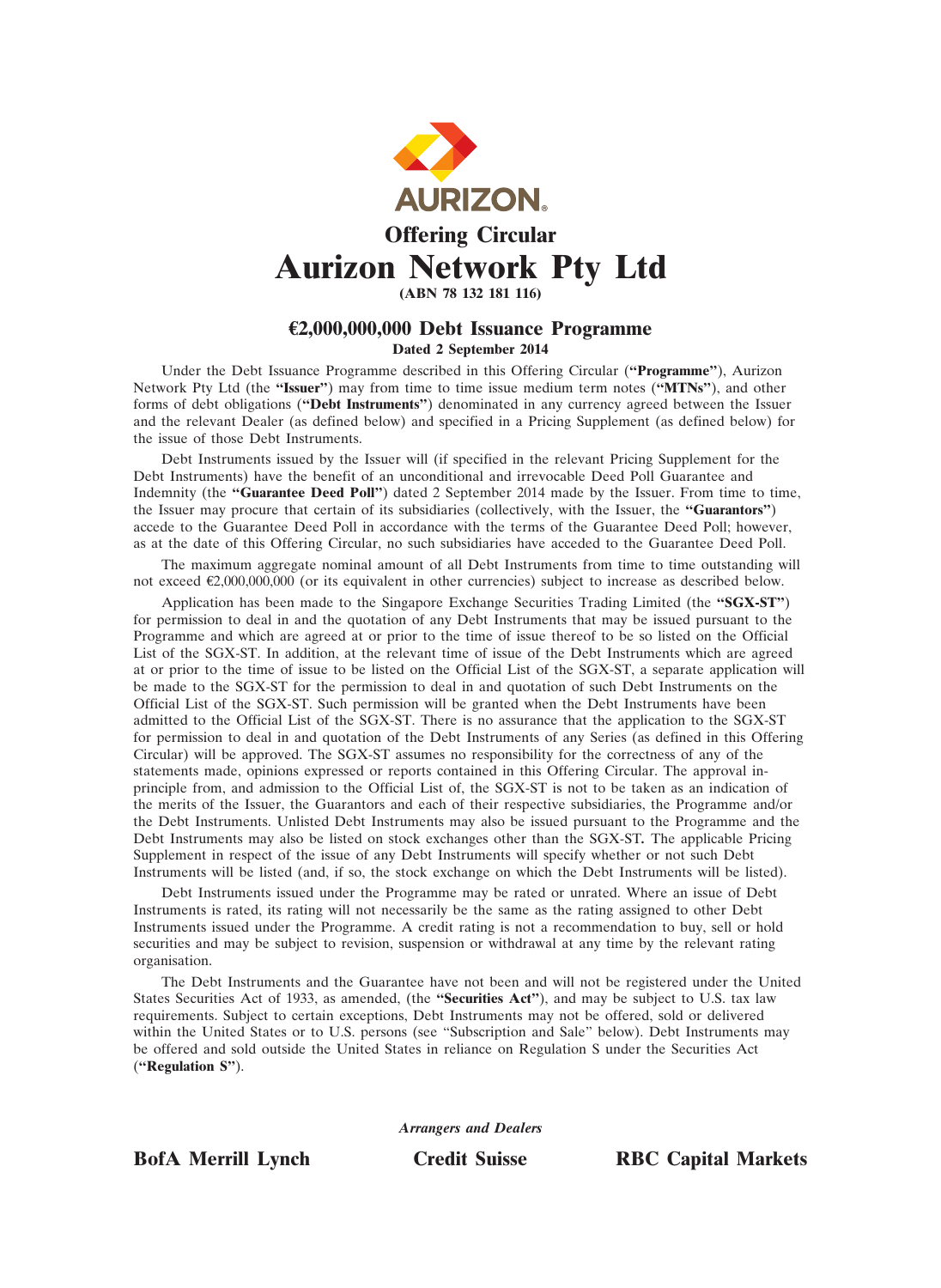# IMPORTANT NOTICE

This Offering Circular is to be read together with any amendments or supplements to this Offering Circular and with any other documents which are deemed to be incorporated herein by reference (see ''Documents Incorporated by Reference'' in the General Information section below). This Offering Circular shall be read and construed on the basis that such documents are incorporated and form part of this Offering Circular. In relation to any Tranche or Series (as defined in this Offering Circular) of Debt Instruments this Offering Circular should be read and construed together with the applicable Pricing Supplement.

The Issuer, having made all reasonable enquiries, confirms that this Offering Circular contains or incorporates all information which is material in the context of itself and each of its subsidiaries (the ''Group'') and the issuance and offering of Debt Instruments, that the information contained or incorporated in this Offering Circular is true and accurate in all material respects and is not misleading in any material respect, that the opinions and intentions expressed in this Offering Circular are honestly held and have been reached after considering all relevant circumstances and are based on reasonable assumptions and that there are no other facts the omission of which would make this Offering Circular or any of such information or the expression of any such opinions or intentions misleading in any material respect and which, in each case, is material in the context of the issuance and offering of the Debt Instruments. The Issuer accepts responsibility accordingly.

Each Guarantor accepts responsibility for the information contained in this Offering Circular in relation to itself and the Guarantee Deed Poll.

The SGX-ST takes no responsibility for the contents of this document, makes no representation as to its accuracy or completeness and expressly disclaims any liability whatsoever for any loss howsoever arising from or in reliance upon the whole or any part of the contents of this document.

The Arrangers and the Dealers specified in this Offering Circular and any additional Dealer appointed under the Programme from time to time, which appointment may be for a specific issue or on an ongoing basis (each a "Dealer" and together, the "Dealers"), have not separately verified the information contained in this Offering Circular. Accordingly, no representation, warranty or undertaking, express or implied, is made and no responsibility or liability is accepted by the Arrangers or the Dealers as to the accuracy or completeness of the information contained in this Offering Circular or any other information provided by an Issuer or a Guarantor in connection with the Programme or any Debt Instruments. The statements made in this paragraph are made without prejudice to the responsibility of the Issuer and the Guarantors under the Programme.

Each recipient of this Offering Circular is deemed to acknowledge that it shall not rely on any investigation or verification undertaken by the Arrangers or Dealers in respect of the Issuer, any Guarantor or their respective financial condition and affairs, and that it has undertaken its own appraisal of the credit worthiness of the Issuer and the Guarantors.

No person is or has been authorised by the Issuer or the Guarantors, or any Arranger or Dealer, to give any information or to make any representation not contained in or not consistent with this Offering Circular or any other document entered into in relation to the Programme or any information supplied by the Issuer or a Guarantor or any other information in the public domain and, if given or made, such information or representation must not be relied upon as having been authorised by the Issuer, the Guarantors, the Arrangers or any of the Dealers.

Neither this Offering Circular nor any other information supplied in connection with the Programme or any Debt Instruments (i) is intended to provide the basis of any credit or other evaluation, or (ii) should be considered as a recommendation or a statement of opinion (or a report on either of those things) or constituting an invitation or offer by, or on behalf of, any of the Issuer, the Guarantors, the Arrangers, the Principal Paying Agent, Calculation Agent, Registrar or any of the Dealers that any recipient of this Offering Circular, or any other information supplied in connection with the Programme or any Debt Instruments, should subscribe for or purchase any Debt Instruments. Each investor contemplating purchasing any Debt Instruments should make its own independent investigation of the financial condition and affairs, and its own appraisal of the credit worthiness, of the Issuer and the Guarantors. Neither this Offering Circular nor any other information supplied in connection with the Programme or the Debt Instruments constitutes an offer by, or on behalf of the Issuer, the Guarantors, the Arrangers or any of the Dealers to any person to subscribe for or to purchase any Debt Instruments.

The delivery of this Offering Circular does not at any time imply that the information contained in this Offering Circular concerning the Issuer and the Guarantors, is correct at any time subsequent to the date of this Offering Circular or that any other information supplied in connection with the Programme is correct as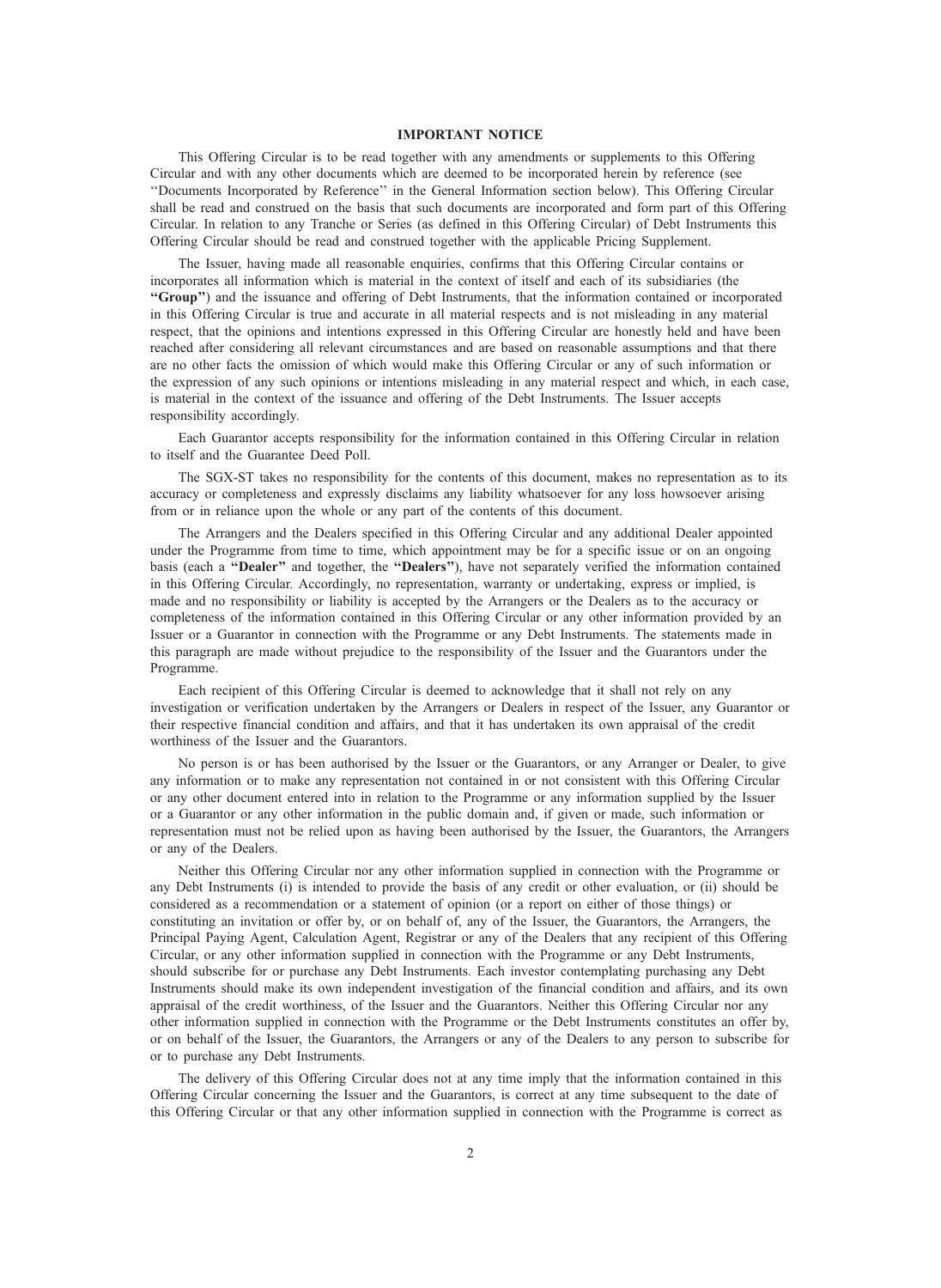of any time subsequent to the date indicated in the document containing the same. The Arrangers and the Dealers expressly do not undertake to review the financial condition or affairs of the Issuer or the Guarantors, during the life of the Programme or to advise any investor or potential investor in the Debt Instruments of any information coming to the attention of any of the Dealers. Investors should review, inter alia, the most recently published consolidated financial statements of the Issuer and the Guarantors, when deciding whether or not to subscribe for or purchase any of the Debt Instruments.

The distribution of this Offering Circular, any Pricing Supplement and the offer, sale or delivery of Debt Instruments may be restricted by law in certain jurisdictions. None of the Issuer, the Guarantors, the Arrangers, the Principal Paying Agent, Calculation Agent or Registrar or the Dealers represent that this document may be lawfully distributed, or that any Debt Instruments may be lawfully offered, in compliance with any applicable registration or other requirements in any jurisdiction, or pursuant to an exemption available under any applicable law, or assume any responsibility for facilitating any such distribution or offering. In particular, no action has been taken by the Issuer, the Guarantors, the Arrangers or the Dealers which would permit a public offering of any Debt Instruments or distribution of this document in any jurisdiction where action for that purpose is required. Accordingly, no Debt Instruments may be offered or sold, directly or indirectly, and neither this Offering Circular nor any advertisement or other offering material may be distributed or published in any jurisdiction, except under circumstances that will result in compliance with all applicable laws and regulations and the Dealers have represented that all offers and sales by them will be made on the same terms. Persons into whose possession this Offering Circular or any Debt Instruments come must inform themselves about, and observe, any such restrictions. In particular, there are restrictions on the distribution of this Offering Circular and the offer or sale of Debt Instruments in Australia, European Economic Area, The United Kingdom, The United States, Hong Kong, Singapore, Japan, Canada, Switzerland, the Netherlands, the People's Republic of China and New Zealand (see ''Subscription and Sale'' below).

References in this Offering Circular to websites and other sources where further information may be obtained are intended to be guides as to where further public information may be obtained free of charge. Information appearing on these websites and in such other sources does not form part of this Offering Circular and neither the Issuer nor the Guarantors accept any responsibility whatsoever that any such information, if available, is accurate and/or up to date and no responsibility is accepted in relation to any such information by any person responsible for this Offering Circular.

This Offering Circular contains various forward-looking statements regarding events and trends that are subject to risks and uncertainties that could cause the actual results and financial position of the Group (as defined below) to differ materially from the information presented in this Offering Circular. When used in this Offering Circular, the words ''estimate'', ''project'', ''intend'', ''anticipate'', ''believe'', ''expect'', ''should'' and similar expressions, as they relate to the Group and its management, are intended to identify such forward-looking statements. Potential investors in Debt Instruments are cautioned not to place undue reliance on these forward-looking statements, which speak only as of the date of this Offering Circular. The Issuer and the Guarantors do not undertake any obligation to publicly release the result of any revisions to these forward-looking statements to reflect events or circumstances after the date of this Offering Circular or to reflect the occurrence of unanticipated events.

All references in this Offering Circular to "Australian dollars" and "A\$" refer to the currency of Australia, those to "Canadian dollars" and "CAD" refer to the currency of Canada, those to "Euro" and ''euro'' refer to the single currency of certain member states of the European Union, those to ''Hong Kong Dollars'' and ''HKD'' refer to the currency of Hong Kong, those to ''Japanese yen'' refer to the currency of Japan, those to ''New Zealand dollars'' refer to the currency of New Zealand, those to ''Singapore Dollars'' and ''SGD'' refer to the currency of Singapore, those to ''Sterling'' and ''GBP'' refer to the currency of the United Kingdom and those to ''U.S. dollars'' and ''USD'' refer to the currency of the United States of America.

All references in this Offering Circular to ''Australia'' refer to the Commonwealth of Australia and its territories and possessions, to ''United States'' refer to the United States of America and to the ''United Kingdom'' refer to the United Kingdom of Great Britain and Northern Ireland.

All references in this Offering Circular to the ''relevant Dealer'' in relation to any issue of Debt Instruments refer to the Dealer or Dealers agreeing to purchase such Debt Instruments.

Aurizon Network Pty Ltd is required to prepare consolidated financial statements in accordance with Australian Accounting Standards. Compliance with Australian Accounting Standards ensures compliance with International Financial Reporting Standards.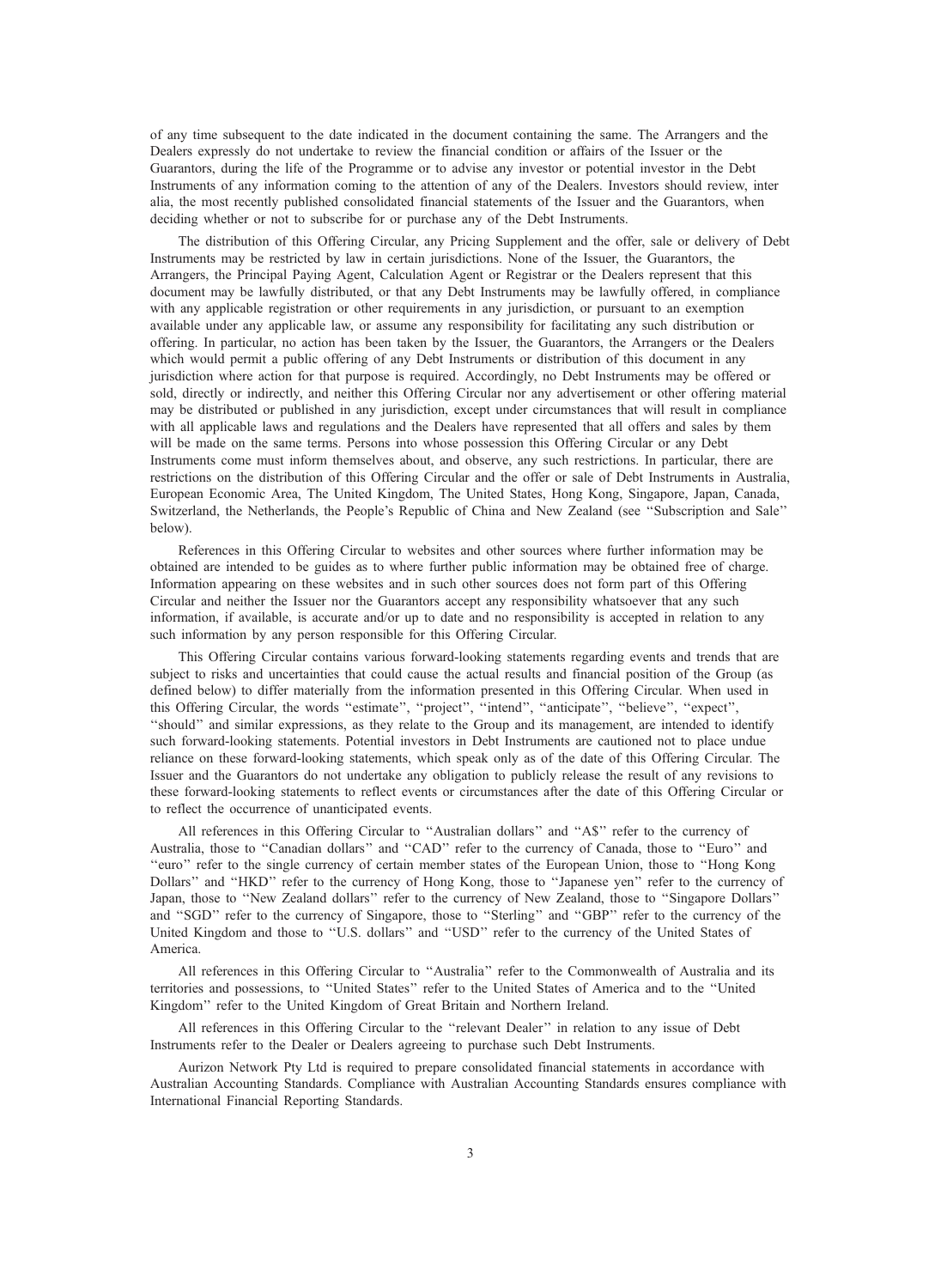In connection with the issue of any Tranche or Series of Debt Instruments under the Programme outside Australia, the Dealer (if any) which is specified in the relevant Pricing Supplement as the Stabilising Manager(s) (or any person acting for the Stabilising Manager(s)) may over-allot or effect transactions outside Australia and on a market operated outside Australia, with a view to supporting the market price of the Debt Instruments at a level higher than that which might otherwise prevail for a limited period. Such stabilising shall be in compliance with all applicable laws, regulations and rules.

# Documents incorporated by reference

The following documents shall be deemed to be incorporated in, and to form part of, this Offering Circular:

- (a) the audited consolidated annual financial statements of the Group for each of the financial years ended 30 June 2013 and 30 June 2014 (together with the audit reports prepared in connection therewith);
- (b) any unaudited interim financial statements or audited consolidated annual financial statements of the Group published subsequently to the audited consolidated annual financial statements of the Group for the financial year ended 30 June 2014; and
- (c) each supplement to or amendment of this Offering Circular issued by the Issuer from time to time.

Any statement contained herein or in a document which is deemed to be incorporated by reference herein shall be deemed to be modified or superseded for the purpose of this Offering Circular to the extent that a statement contained in any such subsequent document which is deemed to be incorporated by reference herein modifies or supersedes such earlier statement (whether expressly, by implication or otherwise). Any statement so modified or superseded shall not be deemed, except as so modified or superseded, to constitute a part of this Offering Circular.

The Issuer will provide, without charge, to each person to whom a copy of this Offering Circular has been delivered, upon the request of such person, a copy of any or all of the documents deemed to be incorporated herein by reference unless such documents have been modified or superseded as specified above. Requests for such documents should be directed to the Issuer at its registered office set out at the end of this Offering Circular.

Documents incorporated in this Offering Circular by reference are also available on the internet site www.aurizon.com.au.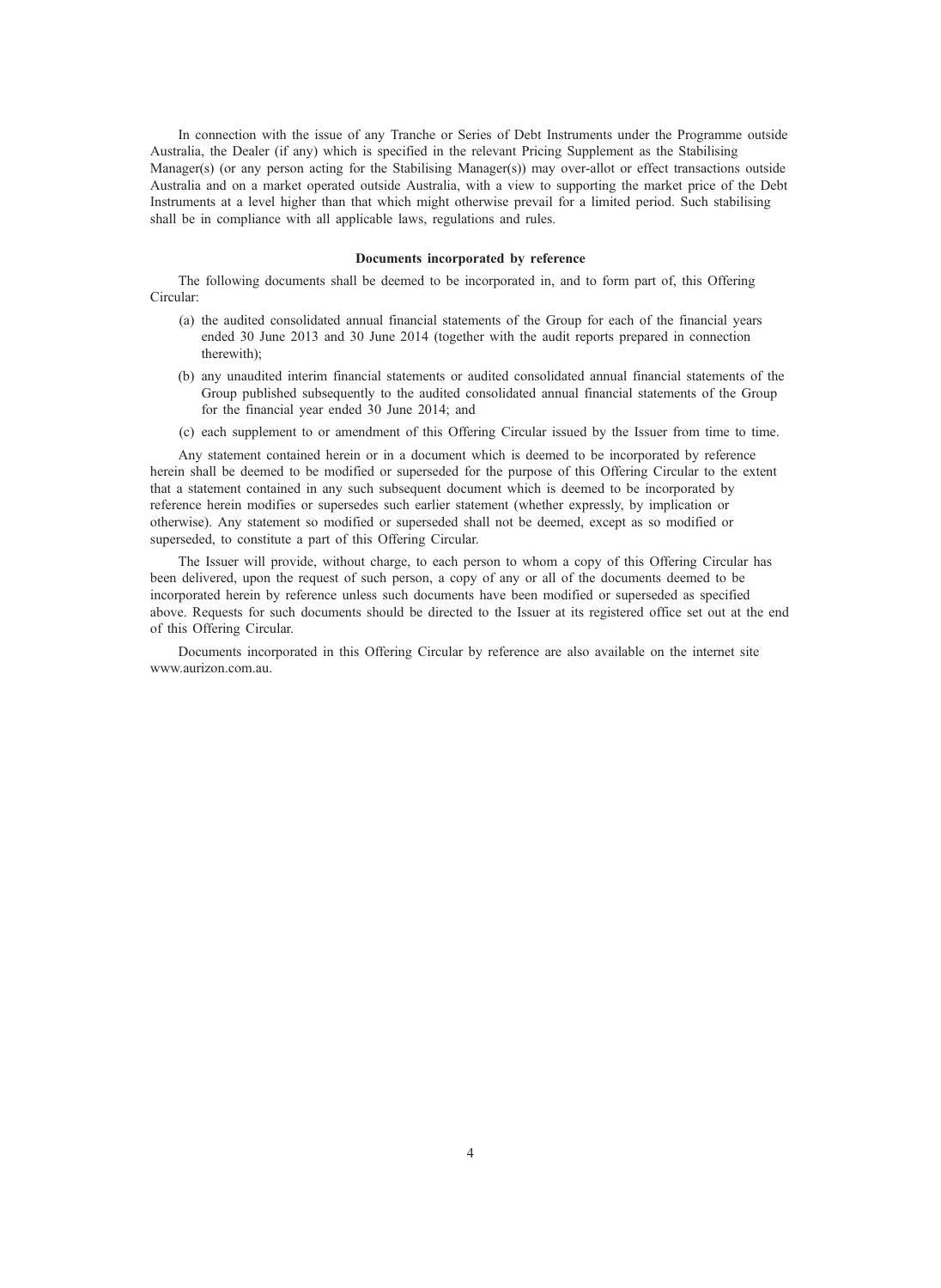# **CONTENTS**

| SUMMARY OF THE PROGRAMME AND TERMS AND CONDITIONS OF THE DEBT | $\tau$ |
|---------------------------------------------------------------|--------|
|                                                               |        |
|                                                               |        |
|                                                               |        |
|                                                               | 42     |
|                                                               |        |
|                                                               | 81     |
|                                                               | 97     |
|                                                               | 101    |
|                                                               | 109    |
|                                                               |        |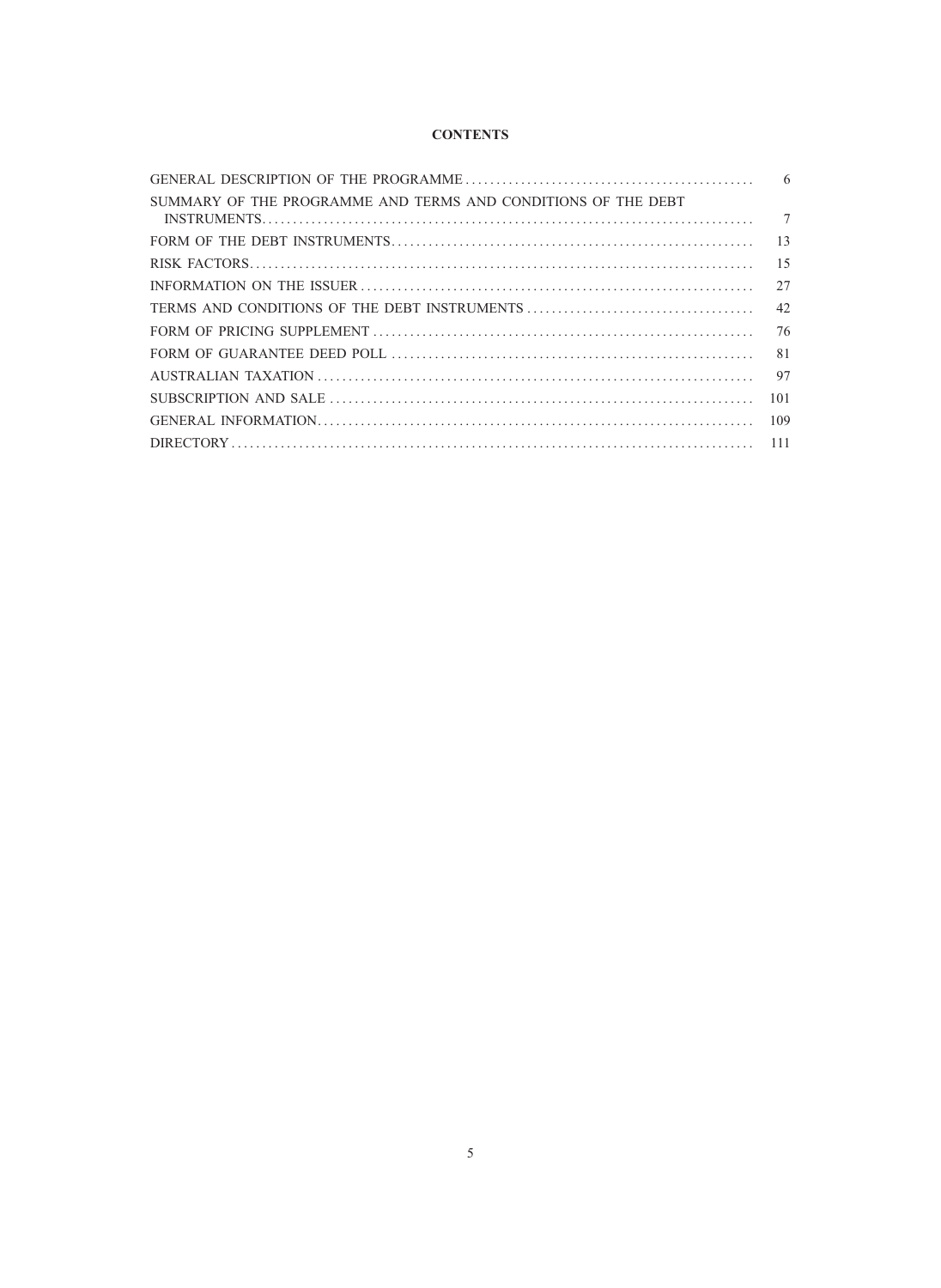# GENERAL DESCRIPTION OF THE PROGRAMME

Under the Programme, the Issuer may from time to time issue Debt Instruments denominated in any currency (subject to all applicable legal and/or regulatory and/or central bank requirements) as specified in the Pricing Supplement and having a minimum maturity of one year. A summary of the terms and conditions of the Programme and the Debt Instruments appears below. The applicable terms of any Debt Instruments will be agreed between the Issuer and the relevant Dealer prior to the issue of such Debt Instruments and will be set out in the Terms and Conditions of the Debt Instruments endorsed on, or incorporated by reference into, the Debt Instruments, as modified and supplemented by the applicable Pricing Supplement attached to, or endorsed on, such Debt Instruments, as more fully described under ''Form of the Debt Instruments'' below.

This Offering Circular and any supplement will only be valid for the issue of Debt Instruments in an aggregate nominal amount which, when added to the aggregate nominal amount then outstanding of all Debt Instruments previously or simultaneously issued under the Programme, does not exceed €2,000,000,000 (or its equivalent in other currencies) subject to increase as described below. For the purpose of calculating the euro equivalent of the aggregate nominal amount of Debt Instruments issued under the Programme from time to time:

- (a) the euro equivalent of Debt Instruments denominated in a currency other than euros will be determined at the discretion of the Issuer either as of the date on which agreement is reached for the issue of Debt Instruments or on the preceding day on which commercial banks and foreign exchange markets are open for business in London, in each case on the basis of the spot rate for the sale of euros against the purchase of such currency in the London foreign exchange market quoted by any leading international bank selected by the Issuer on the relevant day of calculation;
- (b) the euro equivalent of Dual Currency Debt Instruments, Indexed Debt Instruments and Partly Paid Debt Instruments (each as defined under ''Form of the Debt Instruments'' below) shall be calculated in the manner specified in (a) above by reference to the original nominal amount of such Debt Instruments (in the case of Partly Paid Debt Instruments regardless of the subscription price paid); and
- (c) the euro equivalent of Zero Coupon Debt Instruments (as defined under ''Form of the Debt Instruments'' below) and other Debt Instruments issued at a discount or a premium shall be calculated in the manner specified in (a) above by reference to the net proceeds received by the Issuer for the relevant issue.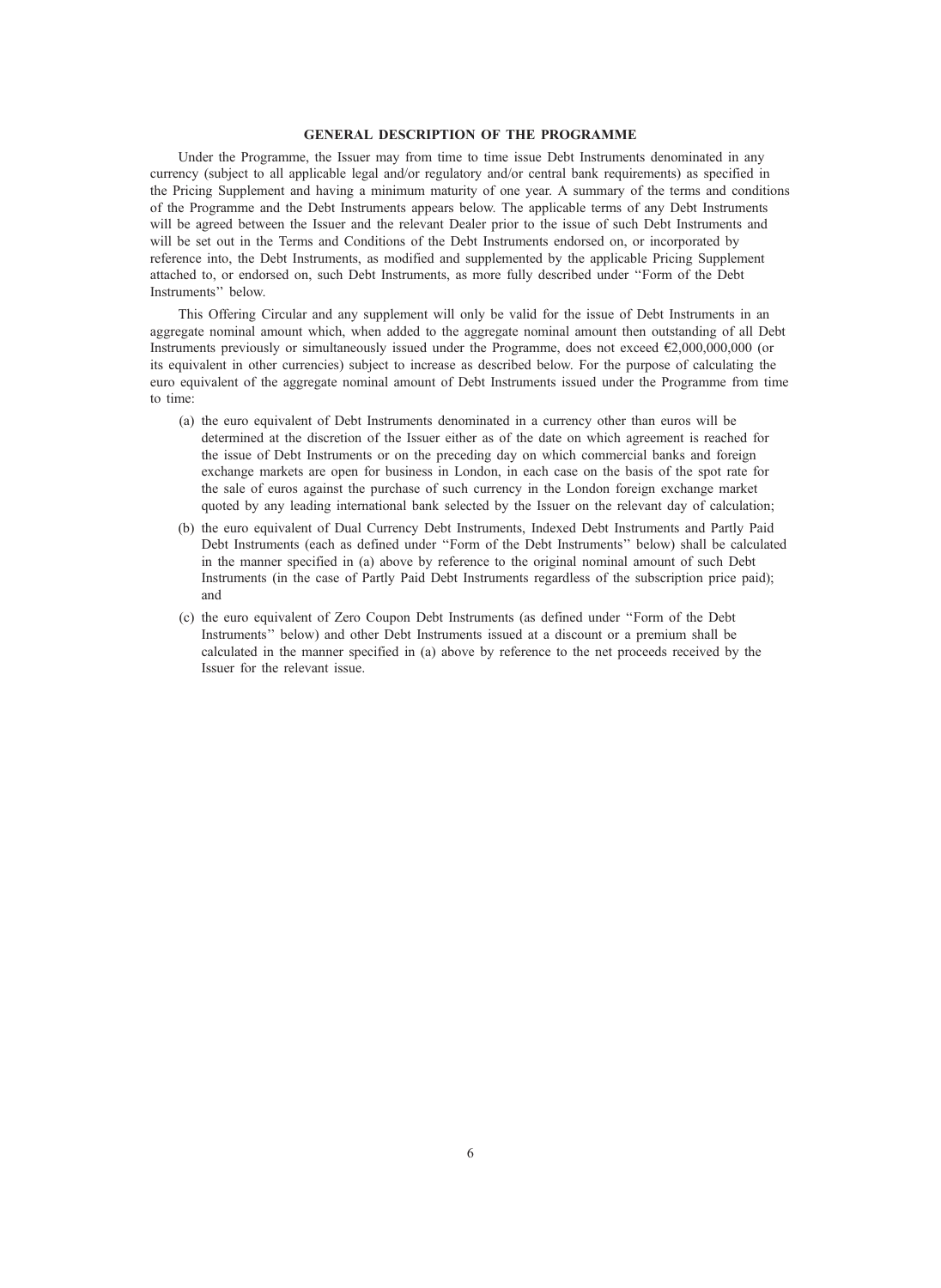# SUMMARY OF THE PROGRAMME AND TERMS AND CONDITIONS OF THE DEBT INSTRUMENTS

The following summary does not purport to be complete and is taken from, and is qualified in its entirety by, the remainder of this Offering Circular and, in relation to the terms and conditions of any particular Tranche of Debt Instruments, the applicable Pricing Supplement. Words and expressions defined in ''Form of the Debt Instruments'' and ''Terms and Conditions of the Debt Instruments'' below shall have the same meanings in this summary.

| Issuer:                    | Aurizon Network Pty Ltd (ABN 78 132 181 116)                                                                                                                                                                                                                                                                                                                                                                                                     |
|----------------------------|--------------------------------------------------------------------------------------------------------------------------------------------------------------------------------------------------------------------------------------------------------------------------------------------------------------------------------------------------------------------------------------------------------------------------------------------------|
|                            | Wholly owned subsidiaries of the Issuer (each an "Additional<br>Issuer") may be added as issuers under the Programme from<br>time to time. <sup>1</sup>                                                                                                                                                                                                                                                                                          |
|                            | Debt Instruments may be issued with the benefit of the Guarantee<br>Deed Poll if specified as such in the relevant Pricing Supplement.<br>The obligations of the Guarantors under the Guarantee Deed Poll<br>rank at least equally with all other unsubordinated and unsecured<br>obligations of the Guarantors, except for liabilities mandatorily<br>preferred by law.                                                                         |
|                            | As at the date of this Offering Circular, the only entity to have<br>signed the Guarantee Deed Poll is the Issuer.                                                                                                                                                                                                                                                                                                                               |
| Guarantors                 | If specified as such in the relevant Pricing Supplement, the Issuer<br>and certain Subsidiaries of the Issuer that have acceded to the<br>Guarantee Deed Poll.                                                                                                                                                                                                                                                                                   |
|                            | The Guarantee Deed Poll provides a mechanism to enable a<br>Subsidiary of the Issuer to become a party to the Guarantee Deed<br>Poll in the capacity as a Guarantor and for an existing Guarantor<br>(other than the Issuer as "Original Guarantor") to be released<br>from their obligations as a Guarantor (subject to compliance with<br>the terms of the relevant Pricing Supplement) and for appropriate<br>notice to be given of the same. |
| Description:               | €2,000,000,000 Debt Issuance Programme.                                                                                                                                                                                                                                                                                                                                                                                                          |
| Authorised Amount:         | Up to $\epsilon$ 2,000,000,000 (or its equivalent in other currencies)<br>outstanding at any time. The Issuer may increase the authorised<br>amount of the Programme at any time in accordance with the<br>terms of the Programme Agreement.                                                                                                                                                                                                     |
| Arrangers:                 | Credit Suisse Securities (Europe) Limited<br>Merrill Lynch International<br>RBC Europe Limited                                                                                                                                                                                                                                                                                                                                                   |
| Dealers:                   | Credit Suisse Securities (Europe) Limited<br>Merrill Lynch International<br>RBC Europe Limited                                                                                                                                                                                                                                                                                                                                                   |
|                            | The Issuer may from time to time appoint additional Dealers in<br>respect of a particular Tranche or Tranches or the Programme as<br>a whole.                                                                                                                                                                                                                                                                                                    |
| Principal Paying Agent and |                                                                                                                                                                                                                                                                                                                                                                                                                                                  |
|                            | The Bank of New York Mellon, acting through its London branch                                                                                                                                                                                                                                                                                                                                                                                    |
| Registrar                  | The Bank of New York Mellon (Luxembourg) S.A.                                                                                                                                                                                                                                                                                                                                                                                                    |
|                            | Debt Instruments issued under the Programme may be rated or<br>unrated. Where the Debt Instruments are rated, the rating will be<br>as set out in the applicable Pricing Supplement.                                                                                                                                                                                                                                                             |

<sup>&</sup>lt;sup>1</sup> References in this Offering Circular to "Issuer" includes, where the context requires, an Additional Issuer.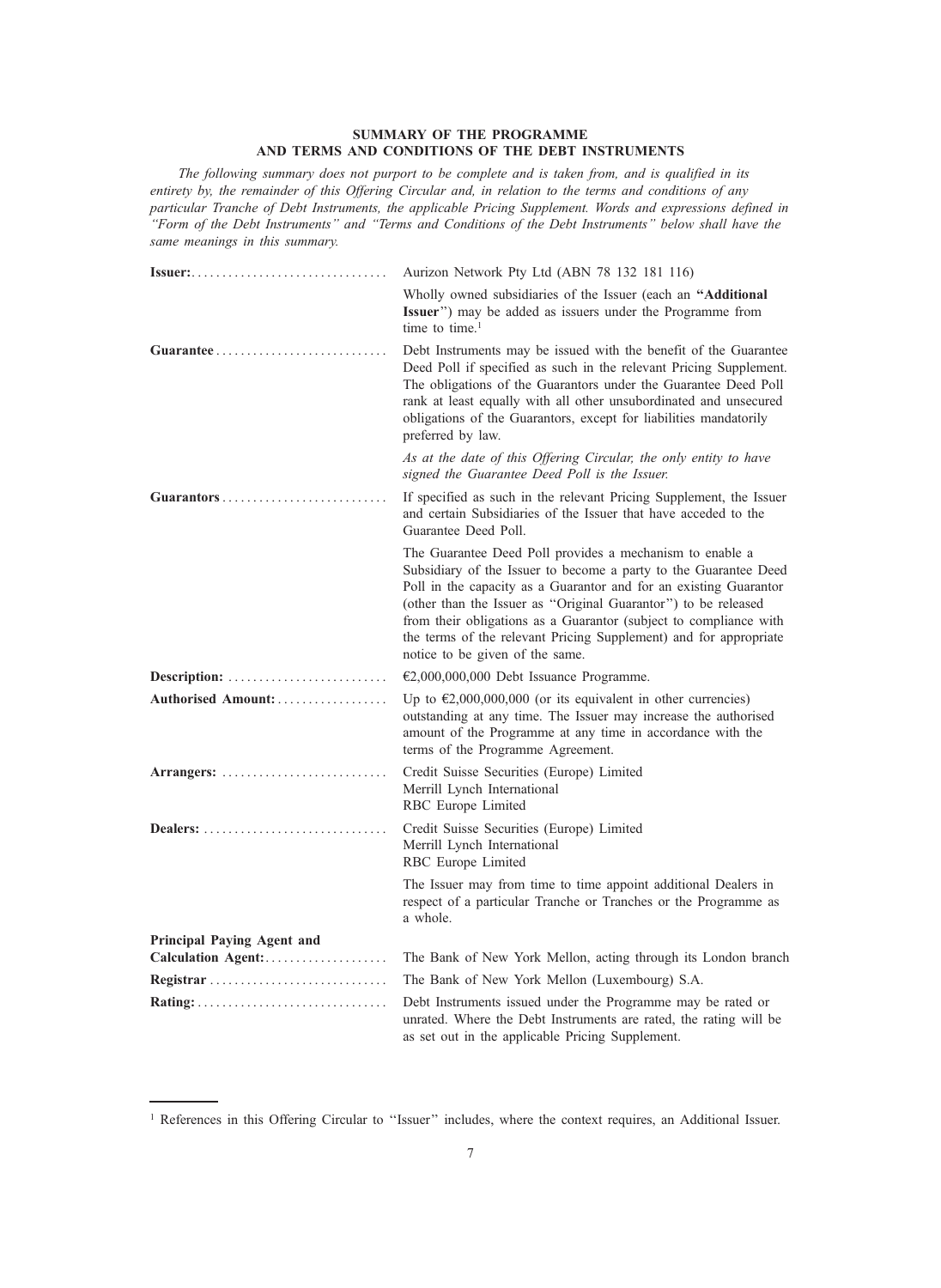|                                 | The terms of the Debt Instruments will contain a negative pledge<br>provision as further described in Condition 6 of the Debt<br>Instruments.                                                                                                                                                                                                                                                                                                                                                                                                                                                                                                                                                                                                                                                                                                                                                                                                                                                                                                                                                                                                                                                                                                                                                                                                                                                                                                                                                                                   |
|---------------------------------|---------------------------------------------------------------------------------------------------------------------------------------------------------------------------------------------------------------------------------------------------------------------------------------------------------------------------------------------------------------------------------------------------------------------------------------------------------------------------------------------------------------------------------------------------------------------------------------------------------------------------------------------------------------------------------------------------------------------------------------------------------------------------------------------------------------------------------------------------------------------------------------------------------------------------------------------------------------------------------------------------------------------------------------------------------------------------------------------------------------------------------------------------------------------------------------------------------------------------------------------------------------------------------------------------------------------------------------------------------------------------------------------------------------------------------------------------------------------------------------------------------------------------------|
| Cross Acceleration:             | The terms of the Debt Instruments will contain a cross-<br>acceleration provision as further described in Condition $21.1(j)$ of<br>the Debt Instruments.                                                                                                                                                                                                                                                                                                                                                                                                                                                                                                                                                                                                                                                                                                                                                                                                                                                                                                                                                                                                                                                                                                                                                                                                                                                                                                                                                                       |
| Status of the Debt Instruments: | The Debt Instruments will be direct, unconditional, unsecured and<br>unsubordinated obligations of the Issuer and will rank at least pari<br>passu with all other present and future unsecured and<br>unsubordinated obligations of the Issuer, except for liabilities<br>mandatorily preferred by law.                                                                                                                                                                                                                                                                                                                                                                                                                                                                                                                                                                                                                                                                                                                                                                                                                                                                                                                                                                                                                                                                                                                                                                                                                         |
| Deed of Covenant:               | Holders of the Debt Instruments will have the benefit of the Deed<br>of Covenant dated on 2 September 2014 executed by the Issuer.                                                                                                                                                                                                                                                                                                                                                                                                                                                                                                                                                                                                                                                                                                                                                                                                                                                                                                                                                                                                                                                                                                                                                                                                                                                                                                                                                                                              |
| Form of Debt Instruments:       | Debt Instruments may be issued in bearer form or in registered<br>form.                                                                                                                                                                                                                                                                                                                                                                                                                                                                                                                                                                                                                                                                                                                                                                                                                                                                                                                                                                                                                                                                                                                                                                                                                                                                                                                                                                                                                                                         |
|                                 | Each Tranche of Debt Instruments in bearer form will initially be<br>represented by a temporary global note or certificate which will<br>be deposited on the relevant Issue Date with a common<br>depositary on behalf of Euroclear Bank S.A./N.V. ("Euroclear"),<br>Clearstream Banking, socièté anonyme ("Clearstream<br>Luxembourg") and/or any other agreed clearing system. Interests<br>in each temporary global Debt Instrument will be exchangeable in<br>whole, in accordance with its terms as described therein, either<br>for (i) interests in a permanent global Debt Instrument or<br>(ii) definitive Debt Instruments (as indicated in the applicable<br>Pricing Supplement and subject, in the case of definitive Debt<br>Instruments, to such notice period as is specified in the applicable<br>Pricing Supplement) in each case not earlier than 40 days after<br>the Issue Date upon certification of non-U.S. beneficial ownership<br>as required by U.S. Treasury regulations. A permanent global<br>Debt Instrument will be exchangeable, in certain circumstances, in<br>whole, but not in part, for definitive Debt Instruments upon<br>giving not less than 60 days' written notice to the Agent as<br>described in "Form of the Debt Instruments" below. Any interest<br>in a global Debt Instrument will be transferable only in<br>accordance with the rules and procedures for the time being of<br>Euroclear, Clearstream Luxembourg and/or any other agreed<br>clearance system as appropriate. |
|                                 | Debt Instruments will have the benefit of the Deed of Covenant,<br>copies of which are available for inspection at the office of the<br>Registrar. Holders of the Debt Instruments will be entitled to the<br>benefit of, bound by, and deemed to have notice of all the<br>provisions of the Deed of Covenant.                                                                                                                                                                                                                                                                                                                                                                                                                                                                                                                                                                                                                                                                                                                                                                                                                                                                                                                                                                                                                                                                                                                                                                                                                 |
|                                 | Unless otherwise specified in the relevant Pricing Supplement,<br>where Debt Instruments are issued in registered form no<br>certificate or other evidence of title will be issued unless the<br>Issuer determines that certificates should be available or it is<br>required to do so pursuant to any applicable law or regulation.<br>Any such certificate will be in such form as the Issuer and the<br>Agent may agree (and all other necessary amendments to the<br>Conditions will be set out in the relevant Pricing Supplement).<br>The Issuer may agree with any Dealer that Debt Instruments may<br>be issued in a form not contemplated by the Terms and                                                                                                                                                                                                                                                                                                                                                                                                                                                                                                                                                                                                                                                                                                                                                                                                                                                             |
|                                 | Conditions of the Debt Instruments herein. In such circumstances,<br>a supplement to this Offering Circular will be prepared.                                                                                                                                                                                                                                                                                                                                                                                                                                                                                                                                                                                                                                                                                                                                                                                                                                                                                                                                                                                                                                                                                                                                                                                                                                                                                                                                                                                                   |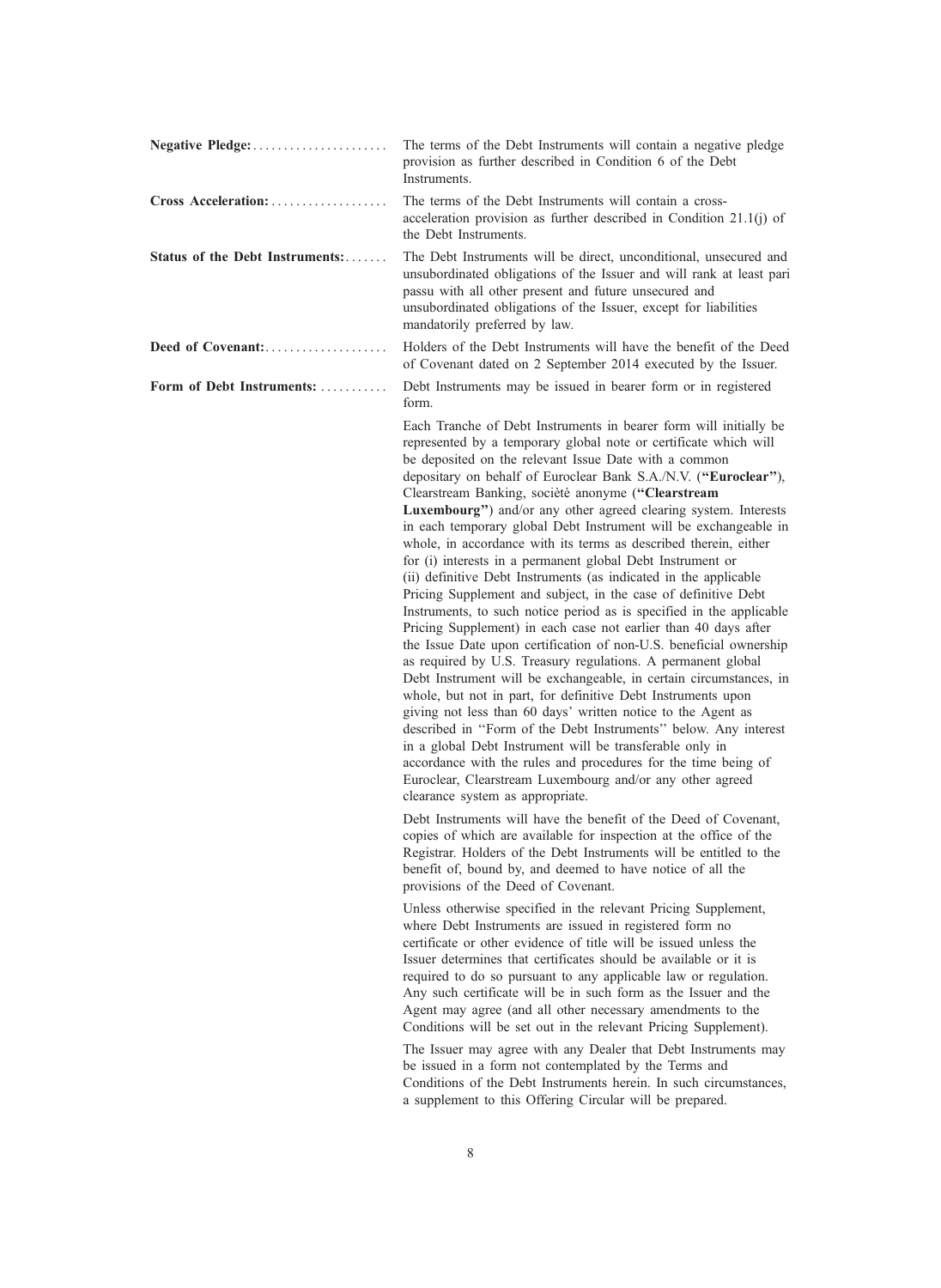| Dual Currency Debt Instruments: | Payments (whether in respect of principal or interest and whether<br>at maturity or otherwise) in respect of Dual Currency Debt<br>Instruments will be made in such currencies, and based on such<br>rates of exchange, as the Issuer and the relevant Dealer may<br>agree (as indicated in the applicable Pricing Supplement). See<br>also "Currencies" below.                                                                                                                                                                                                                                                                                           |
|---------------------------------|-----------------------------------------------------------------------------------------------------------------------------------------------------------------------------------------------------------------------------------------------------------------------------------------------------------------------------------------------------------------------------------------------------------------------------------------------------------------------------------------------------------------------------------------------------------------------------------------------------------------------------------------------------------|
| Fixed Rate Debt Instruments:    | Interest on Fixed Rate Debt Instruments will be payable on such<br>date or dates as may be agreed between the Issuer and the<br>relevant Dealer (as indicated in the applicable Pricing<br>Supplement) and on redemption. See also "Currencies" below.                                                                                                                                                                                                                                                                                                                                                                                                    |
|                                 | Interest on Fixed Rate Debt Instruments will be payable in arrear<br>according to the Day Count Fraction as specified in the applicable<br>Pricing Supplement.                                                                                                                                                                                                                                                                                                                                                                                                                                                                                            |
| Floating Rate Debt Instruments: | Floating Rate Debt Instruments will bear interest at a rate<br>determined either:                                                                                                                                                                                                                                                                                                                                                                                                                                                                                                                                                                         |
|                                 | on the same basis as the floating rate under a notional<br>(i)<br>interest-rate swap transaction in the currency specified in the<br>applicable Pricing Supplement governed by an agreement<br>incorporating the 2006 ISDA Definitions (as published by<br>the International Swaps and Derivatives Association, Inc.,<br>and as amended and updated as at the Issue Date of the<br>first Tranche of the Debt Instruments of the relevant Series<br>(as defined below)) or, if specified in the relevant Pricing<br>Supplement, the 2000 ISDA Definitions, in each case, as<br>published by the International Swaps and Derivatives<br>Association Inc; or |
|                                 | on the basis of a reference rate appearing on the agreed<br>(ii)<br>screen page of a commercial quotation service; or                                                                                                                                                                                                                                                                                                                                                                                                                                                                                                                                     |
|                                 | on such other basis as may be agreed between the Issuer<br>(iii)<br>and the relevant Dealer,                                                                                                                                                                                                                                                                                                                                                                                                                                                                                                                                                              |
|                                 | as indicated in the applicable Pricing Supplement.                                                                                                                                                                                                                                                                                                                                                                                                                                                                                                                                                                                                        |
|                                 | The Margin (if any) relating to such Floating Rate Debt<br>Instruments will be agreed between the Issuer and the relevant<br>Dealer for each Issue of Floating Rate Debt Instruments.                                                                                                                                                                                                                                                                                                                                                                                                                                                                     |
|                                 | Floating Rate Debt Instruments may also have a maximum<br>interest rate, a minimum interest rate, or both (as indicated in the<br>applicable Pricing Supplement).                                                                                                                                                                                                                                                                                                                                                                                                                                                                                         |
|                                 | Interest on Floating Rate Debt Instruments in respect of each<br>Interest Period, as selected prior to issue by the Issuer and the<br>relevant Dealer, will be payable in accordance with Condition<br>11.2 and will be calculated as indicated in the applicable Pricing<br>Supplement. See also "Currencies" below.                                                                                                                                                                                                                                                                                                                                     |
| Indexed Debt Instruments:       | Payments in respect of Index Linked Debt Instruments (whether<br>in respect of principal or interest and whether at maturity or<br>otherwise) will be calculated by reference to such index and/or<br>formula as the Issuer and the relevant Dealer may agree (as<br>indicated in the applicable Pricing Supplement). See also<br>"Currencies" below.                                                                                                                                                                                                                                                                                                     |
| Zero Coupon Debt Instruments:   | Zero Coupon Debt Instruments will be offered and sold at a<br>discount to their nominal amount and will not bear interest other<br>than in the case of late payment.                                                                                                                                                                                                                                                                                                                                                                                                                                                                                      |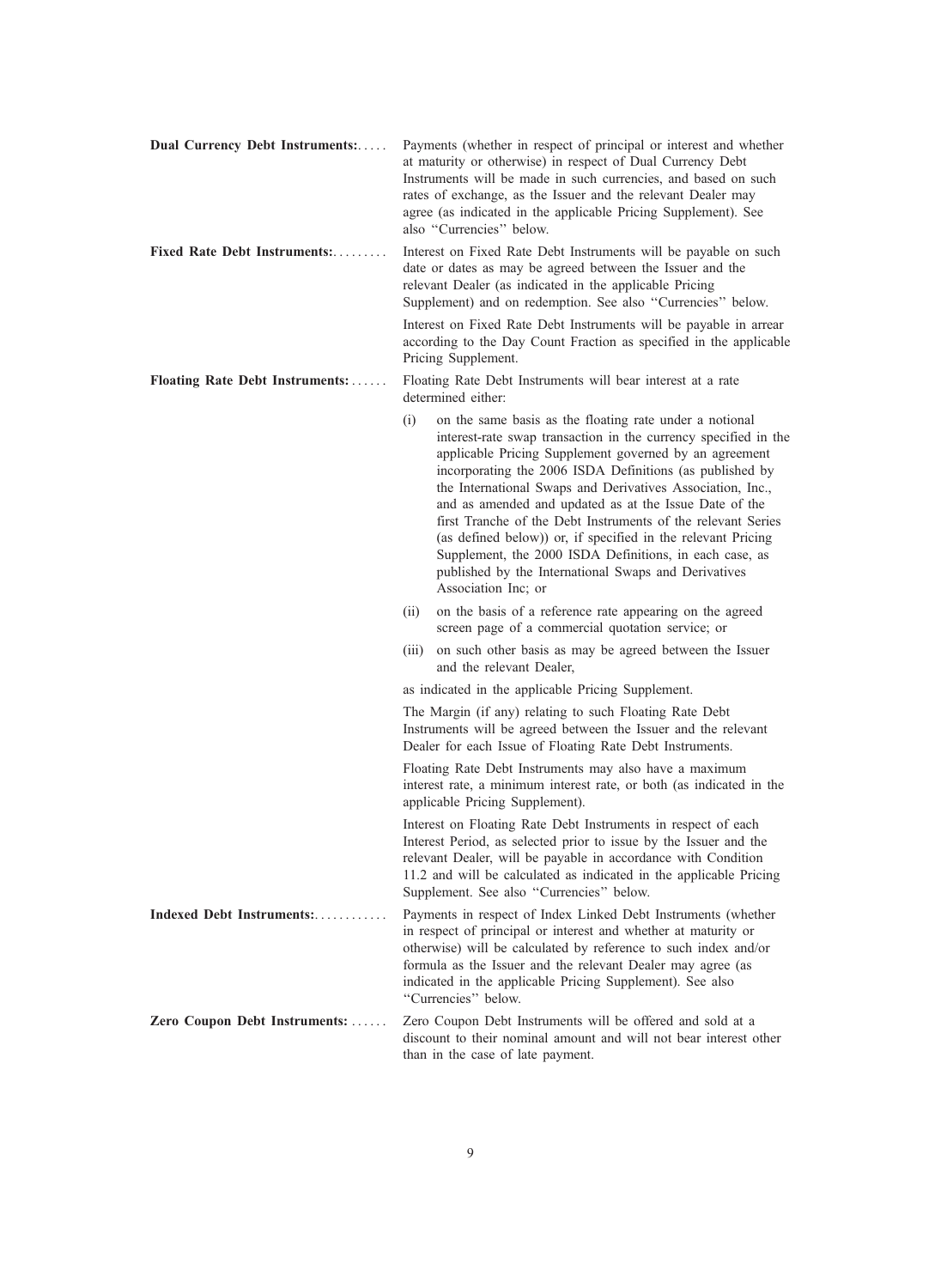|                                   | Subject to all applicable legal and/or regulatory and/or central<br>bank requirements, such currencies as may be agreed between the<br>Issuer and the relevant Dealer, including, without limitation,<br>Australian dollars, Canadian dollars, Euro, Hong Kong dollars,<br>Japanese Yen, New Zealand dollars, Singapore dollars, Pounds<br>Sterling and United States dollars (as indicated in the applicable<br>Pricing Supplement) or any other freely transferable and freely<br>convertible currency.                                                                                                                                                                                                                                                                                                                                                                                                     |
|-----------------------------------|---------------------------------------------------------------------------------------------------------------------------------------------------------------------------------------------------------------------------------------------------------------------------------------------------------------------------------------------------------------------------------------------------------------------------------------------------------------------------------------------------------------------------------------------------------------------------------------------------------------------------------------------------------------------------------------------------------------------------------------------------------------------------------------------------------------------------------------------------------------------------------------------------------------|
|                                   | Payments will be made in the currency or currencies in which a<br>Debt Instrument is denominated as specified in the applicable<br>Pricing Supplement.                                                                                                                                                                                                                                                                                                                                                                                                                                                                                                                                                                                                                                                                                                                                                        |
| Maturities:                       | Such maturities as may be agreed between the Issuer and the<br>relevant Dealer and as indicated in the applicable Pricing<br>Supplement, subject to a minimum maturity of one year or such<br>other minimum or maximum maturities as may be allowed or<br>required from time to time by applicable legal and/or regulatory<br>and/or central bank requirements or any laws or regulations<br>applicable to the Issuer or the relevant currency.                                                                                                                                                                                                                                                                                                                                                                                                                                                               |
| Issue Price:                      | Debt Instruments may be issued on a fully-paid or a partly-paid<br>basis and at an issue price which is at par or at a discount to, or<br>premium over, par as specified in the Pricing Supplement.                                                                                                                                                                                                                                                                                                                                                                                                                                                                                                                                                                                                                                                                                                           |
|                                   | The Pricing Supplement relating to each Tranche of Debt<br>Instruments will indicate either that such Debt Instruments cannot<br>be redeemed prior to their stated maturity (other than in specified<br>instalments, if applicable, or for taxation reasons (as specified in<br>Condition 15.2) or following an Event of Default) or that such<br>Debt Instruments will be redeemable prior to their stated maturity<br>at the option of the Issuer and/or the Holders upon giving not<br>less than 15 nor more than 60 days' irrevocable notice (or such<br>other notice period (if any) as is indicated in the applicable<br>Pricing Supplement) to the Holders or the Issuer, as the case may<br>be, on a date or dates specified prior to such stated maturity and<br>at a price or prices and on such terms as are indicated in the<br>applicable Pricing Supplement.                                    |
| Denomination of Debt Instruments: | Such denominations as may be agreed between the Issuer and the<br>relevant Dealer and as indicated in the applicable Pricing<br>Supplement, save that the minimum denomination of each Debt<br>Instrument will be such as may be allowed or required from time<br>to time by the relevant central bank (or equivalent body) or any<br>laws or regulations applicable to the relevant currency.                                                                                                                                                                                                                                                                                                                                                                                                                                                                                                                |
|                                   | Application has been made to the SGX-ST for permission to deal<br>in and the quotation for any Debt Instruments that may be issued<br>pursuant to the Programme and which are agreed at or prior to<br>the time of issue thereof to be so listed on the Official List of the<br>SGX-ST. In addition, at the relevant time of issue of the Debt<br>Instruments which are agreed at or prior to the time of issue to<br>be listed on the Official List of the SGX-ST, a separate<br>application will be made to the SGX-ST for the permission to<br>deal in and quotation of such Debt Instruments on the Official<br>List of the SGX-ST. If the application to the SGX-ST to list a<br>particular series of Debt Instruments is approved, such Debt<br>Instruments listed on the SGX-ST will be traded on the SGX-ST<br>in a board lot size of at least S\$200,000 (or its equivalent in<br>other currencies). |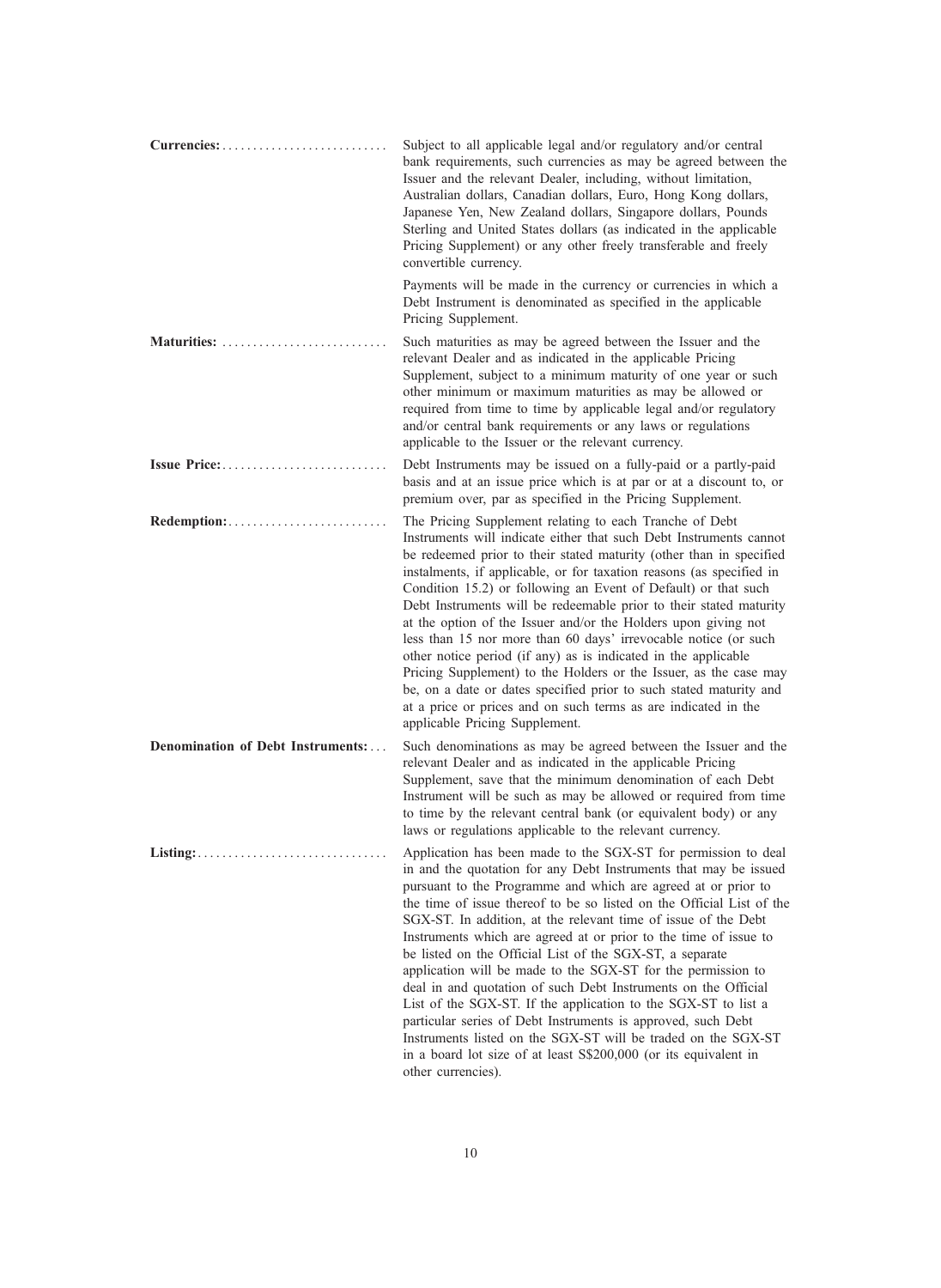|                              | The Issuer may apply for Debt Instruments issued under the<br>Programme to be admitted to listing, trading and/or quotation on<br>any other listing authority, stock exchange and/or quotation<br>system.                                                                                                                                                                                                                                                                                                                                                                                                                                                                                                                                                                                                         |
|------------------------------|-------------------------------------------------------------------------------------------------------------------------------------------------------------------------------------------------------------------------------------------------------------------------------------------------------------------------------------------------------------------------------------------------------------------------------------------------------------------------------------------------------------------------------------------------------------------------------------------------------------------------------------------------------------------------------------------------------------------------------------------------------------------------------------------------------------------|
|                              | The Pricing Supplement relating to each issue will state whether<br>or not and, if so, on which listing authority(ies), stock<br>exchange(s) and/or quotation system(s) the Debt Instruments are<br>to be admitted to listing, trading and/or quotation. Unlisted Series<br>of Debt Instruments may also be issued pursuant to the<br>Programme.                                                                                                                                                                                                                                                                                                                                                                                                                                                                  |
| Clearing Systems:            | In respect of any Debt Instruments, Euroclear and/or Clearstream<br>Luxembourg and/or, in relation to any Tranche of Debt<br>Instruments, any other clearing system as may be specified in the<br>relevant Pricing Supplement.                                                                                                                                                                                                                                                                                                                                                                                                                                                                                                                                                                                    |
|                              | A claim for payment in respect of the Debt Instruments is void<br>against the Issuer unless presented for payment within five years<br>(in the case of principal) and three years (in the case of interest)<br>of the due date for payment.                                                                                                                                                                                                                                                                                                                                                                                                                                                                                                                                                                       |
|                              | Subject to any applicable selling restrictions, Debt Instruments<br>may be distributed by way of private or public placement and in<br>each case on a syndicated or non-syndicated basis.                                                                                                                                                                                                                                                                                                                                                                                                                                                                                                                                                                                                                         |
| Selling Restrictions:        | There are selling restrictions in relation to Australia, the European<br>Economic Area, the United Kingdom, the United States of<br>America, Hong Kong, Singapore, Japan, New Zealand and such<br>other restrictions as may be required in connection with the<br>offering and sale of a particular Tranche of Debt Instruments. See<br>"Subscription and Sale".                                                                                                                                                                                                                                                                                                                                                                                                                                                  |
|                              | All payments in respect of the Debt Instruments will be made<br>free and clear of withholding taxes imposed by the<br>Commonwealth of Australia or any political subdivision thereof,<br>unless required by law. In that event, the Issuer will (subject to<br>the certain exceptions as provided in Condition 20 of the Debt<br>Instruments) pay such additional amounts as will result in the<br>relevant Holders receiving such amount as they would have<br>otherwise received had no withholding or deduction been required<br>subject to certain customary exceptions. For the avoidance of<br>doubt, the Issuer and Agent will not be required to pay any<br>additional amounts on account of any withholding or deduction<br>arising under or in connection with FATCA (as defined in the<br>Conditions). |
| TFN and ABN withholding tax: | The Issuer will deduct amounts from payments of interest to be<br>made under the Debt Instruments at the prescribed rate if an<br>investor is an Australian resident or otherwise holds the Debt<br>Instrument or an interest therein in carrying on a business in<br>Australia at or through a permanent establishment in Australia<br>and that investor has not supplied an appropriate Tax File<br>Number ("TFN"), (if applicable) Australian Business Number<br>("ABN") or exemption details as may be necessary to enable the<br>payment to be made without withholding or deduction.                                                                                                                                                                                                                        |
| Stamp duty:                  | Any stamp duty incurred at the time of issue of the Debt<br>Instruments will be for the account of the Issuer. Any stamp duty<br>incurred on a transfer of Debt Instruments will be for the account<br>of the relevant investors.                                                                                                                                                                                                                                                                                                                                                                                                                                                                                                                                                                                 |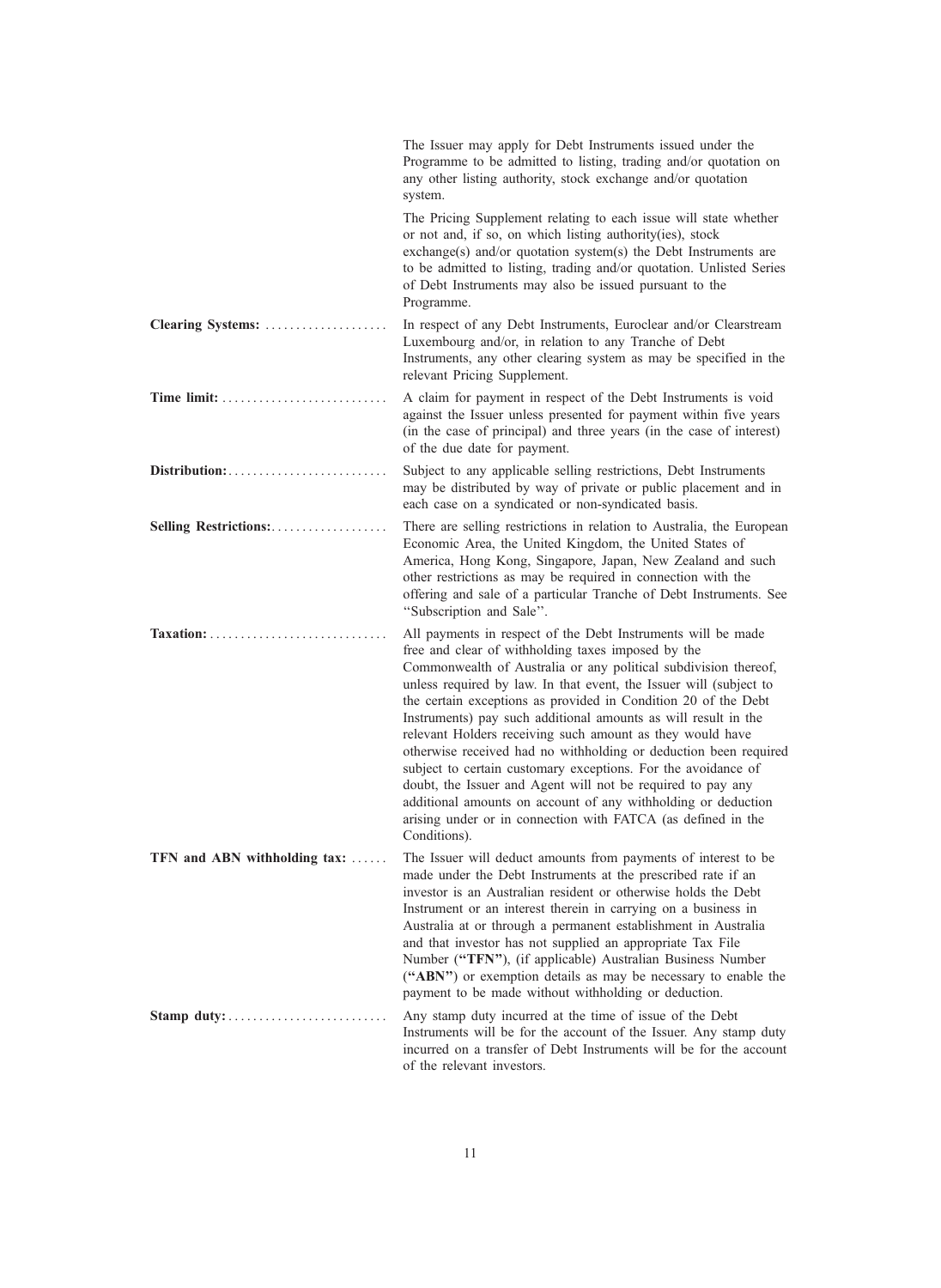| As at the date of this Offering Circular, no ad valorem stamp<br>duty is payable in any Australian State or Territory on the issue,<br>transfer or redemption of the Debt Instruments. However,<br>investors are advised to seek independent advice regarding any<br>stamp duty or other taxes imposed by any jurisdiction upon the<br>issue, transfer or redemption of Debt Instruments, or interests in<br>Debt Instruments. |
|--------------------------------------------------------------------------------------------------------------------------------------------------------------------------------------------------------------------------------------------------------------------------------------------------------------------------------------------------------------------------------------------------------------------------------|
| The net proceeds from the issue of any Debt Instruments will be<br>used by the Issuer for its general corporate purposes unless stated<br>otherwise in the applicable Pricing Supplement.                                                                                                                                                                                                                                      |
| The Debt Instruments will be governed by, and construed in<br>accordance with, English law.                                                                                                                                                                                                                                                                                                                                    |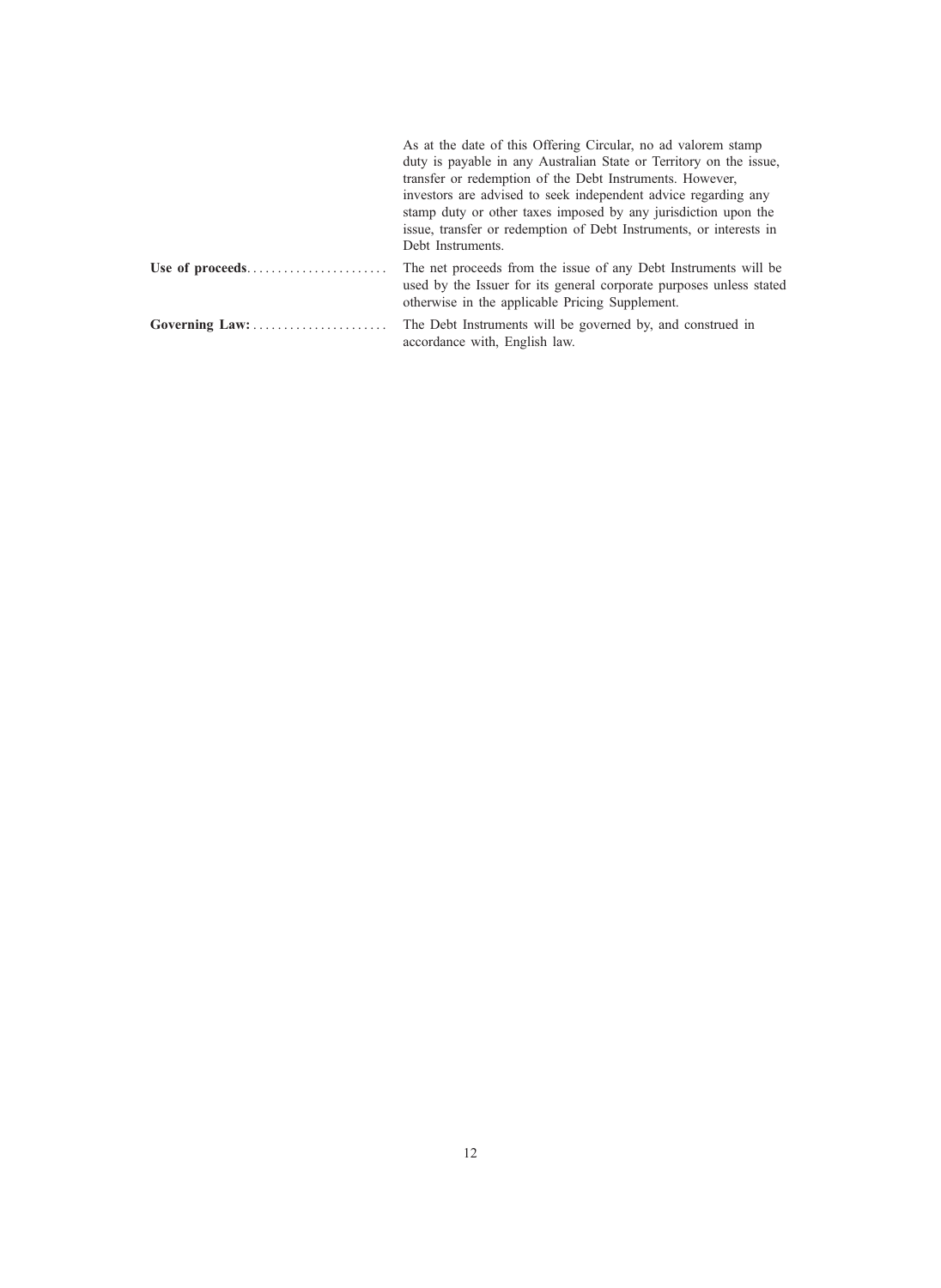# FORM OF THE DEBT INSTRUMENTS

Debt Instruments may be issued in bearer form or in registered form.

#### Debt Instruments in bearer form

Each Tranche of Debt Instruments in bearer form will initially be represented by a temporary global Debt Instrument without receipts, interest coupons or talons, which will be deposited on the relevant Issue Date with a common depositary on behalf of each relevant Clearing System (as specified in the Pricing Supplement for the relevant Tranche). Any reference in this section to the Clearing Systems shall, wherever the context so permits, be deemed to include a reference to any additional or alternative clearance system approved by the Issuer and the Agent (as defined below). Whilst any Debt Instrument is represented by a temporary global Debt Instrument, payments of principal and interest (if any) due prior to the Exchange Date (as defined below) will be made against presentation of the temporary global Debt Instrument only to the extent that certification (in a form to be provided) as required by U.S. Treasury regulations, has been received by each relevant Clearing System, as applicable, and a like certification (based on the certifications it has received) has been given to the Agent.

On and after the day falling after the expiry of 40 days after the completion of the distribution of the relevant Tranche, as notified by the Agent to the relevant Dealer ("Exchange Date"), interests in such temporary global Debt Instrument will be exchangeable (free of charge), in accordance with its terms as described therein, for either interests in a permanent global Debt Instrument without receipts, interest coupons or talons or for definitive Debt Instruments with, where applicable, receipts, interest coupons and talons attached (as indicated in the applicable Pricing Supplement and subject, in the case of definitive Debt Instruments, to such notice period as is specified in the applicable Pricing Supplement) in each case upon certification of non-U.S. beneficial ownership as described in the third sentence of the immediately preceding paragraph. The Holder of a temporary global Debt Instrument will not be entitled to collect any payment of interest or principal due on or after the Exchange Date. Pursuant to the Agency Agreement (as defined under ''Terms and Conditions of the Debt Instruments'' below) the Agent shall arrange that, where a further Tranche of Debt Instruments is issued, the Debt Instruments of such Tranche shall be assigned a common code and ISIN by each relevant Clearing System which are different from the common code and ISIN assigned to Debt Instruments of any other Tranche of the same Series until the day falling after the expiry of 40 days after the completion of the distribution of the relevant Tranche, as notified by the Agent to the relevant Dealer.

Payments of principal and interest (if any) on a permanent global Debt Instrument will be made through each relevant Clearing System against presentation or surrender (as the case may be) of the permanent global Debt Instrument without any requirement for certification. A permanent global Debt Instrument will be exchangeable in certain circumstances in whole, but not in part, for security printed definitive Debt Instruments with, where applicable receipts, interest coupons and talons attached upon the relevant Clearing System, acting on the instructions of the permanent global Debt Instrument Holder, giving not less than 60 days' written notice (expiring at least 30 days after the Exchange Date) to the Agent. Unless additional circumstances are specified in the applicable Pricing Supplement a notice requiring exchange as aforesaid may only be given if an Exchange Event has occurred. "Exchange Event" means (i) an Event of Default has occurred and is continuing or (ii) the Issuer has been notified that the relevant Clearing System has been closed for business for a continuous period of 14 days (other than by reason of holiday, statutory or otherwise) after the relevant Issue Date or has announced an intention permanently to cease business or has in fact done so. The Issuer will promptly give notice to the Holders in accordance with the Conditions if an Exchange Event occurs. Temporary and permanent global Debt Instruments and definitive Debt Instruments in bearer form will be authenticated (if applicable) and delivered by the Agent on behalf of the Issuer.

The following legend will appear on all global Debt Instruments, definitive Debt Instruments, receipts, interest coupons and talons in bearer form:

# ''Any United States person who holds this obligation will be subject to limitations under the United States income tax laws, including the limitations provided in Sections 165(j) and 1287(a) of the Internal Revenue Code.''

The sections referred to provide that Holders that are United States persons (as defined in the United States Internal Revenue Code of 1986, as amended), with certain exceptions, will not be entitled to deduct any loss on Debt Instruments, receipts or interest coupons and will not be entitled to capital gains treatment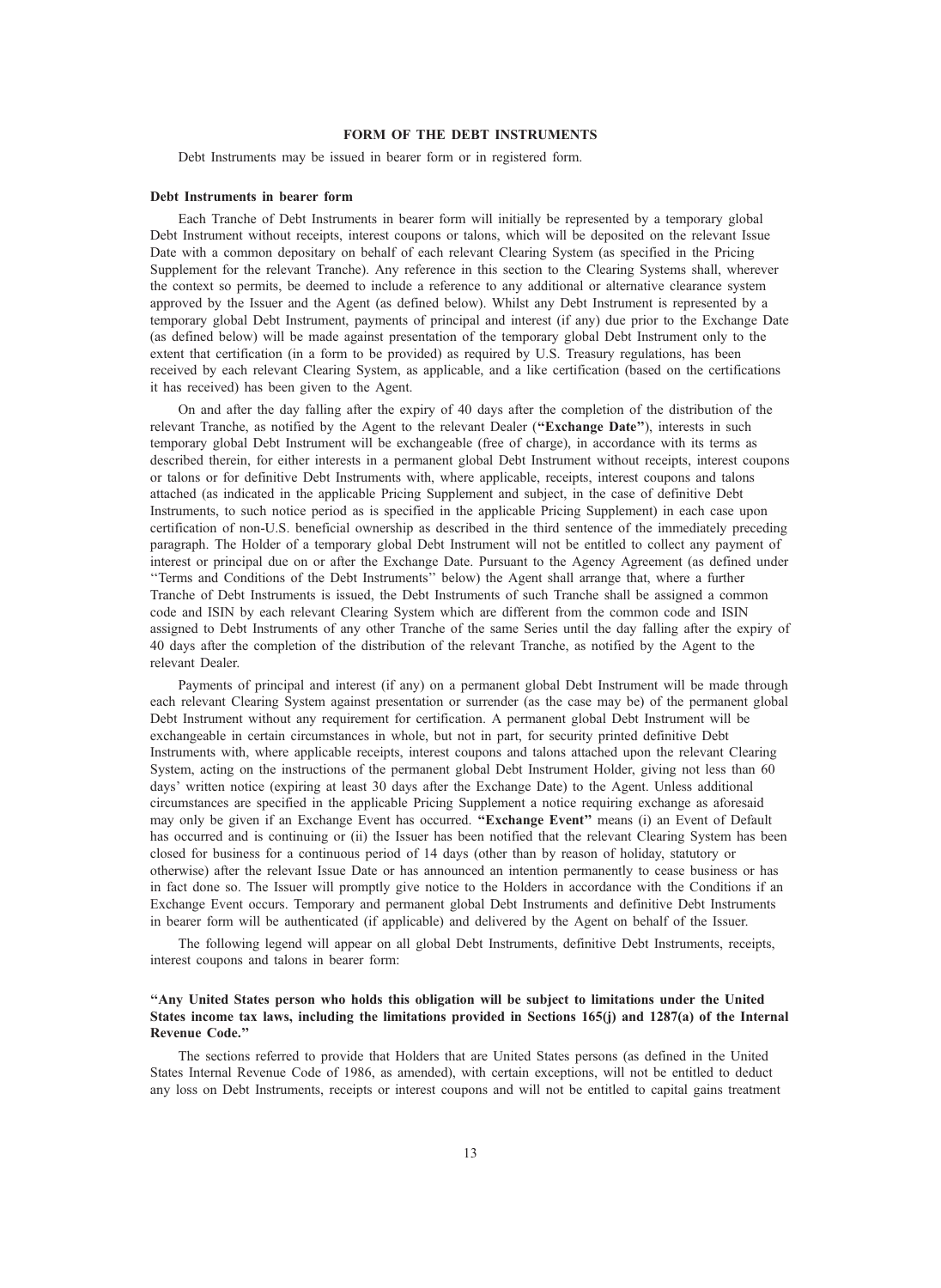of any gain on any sale, disposition, redemption or payment of principal in respect of Debt Instruments, receipts or interest coupons.

A Debt Instrument may be accelerated by the Holder thereof in certain circumstances described in ''Terms and Conditions of the Debt Instruments—Events of Default''. In such circumstances, where any Debt Instrument is represented by a global Debt Instrument or Definitive Debt Instruments have not been delivered, unless within a period of 15 days from the giving of notice of acceleration payment has been made in full of the amount due in accordance with the terms of such global Debt Instrument, such global Debt Instrument will become void. At the same time, Holders of interests in such global Debt Instruments credited to their accounts with each relevant Clearing System will become entitled to proceed directly against the Issuer on the basis of statements of account provided by each relevant Clearing System, on and subject to the terms of Deed of Covenant.

#### Debt Instruments in registered form

Debt Instruments in registered form will be constituted by the Deed of Covenant, copies of which are available for inspection at the office of the Registrar. Holders of the Debt Instruments in registered form will be entitled to the benefit of, bound by, and deemed to have notice of all the provisions of the Deed of Covenant.

Unless otherwise specified in the relevant Pricing Supplement, where Debt Instruments are issued in registered form no certificate or other evidence of title will be issued unless the Issuer determines that certificates should be available or it is required to do so pursuant to any applicable law or regulation. Any such certificate will be in such form as the Issuer and the Agent may agree.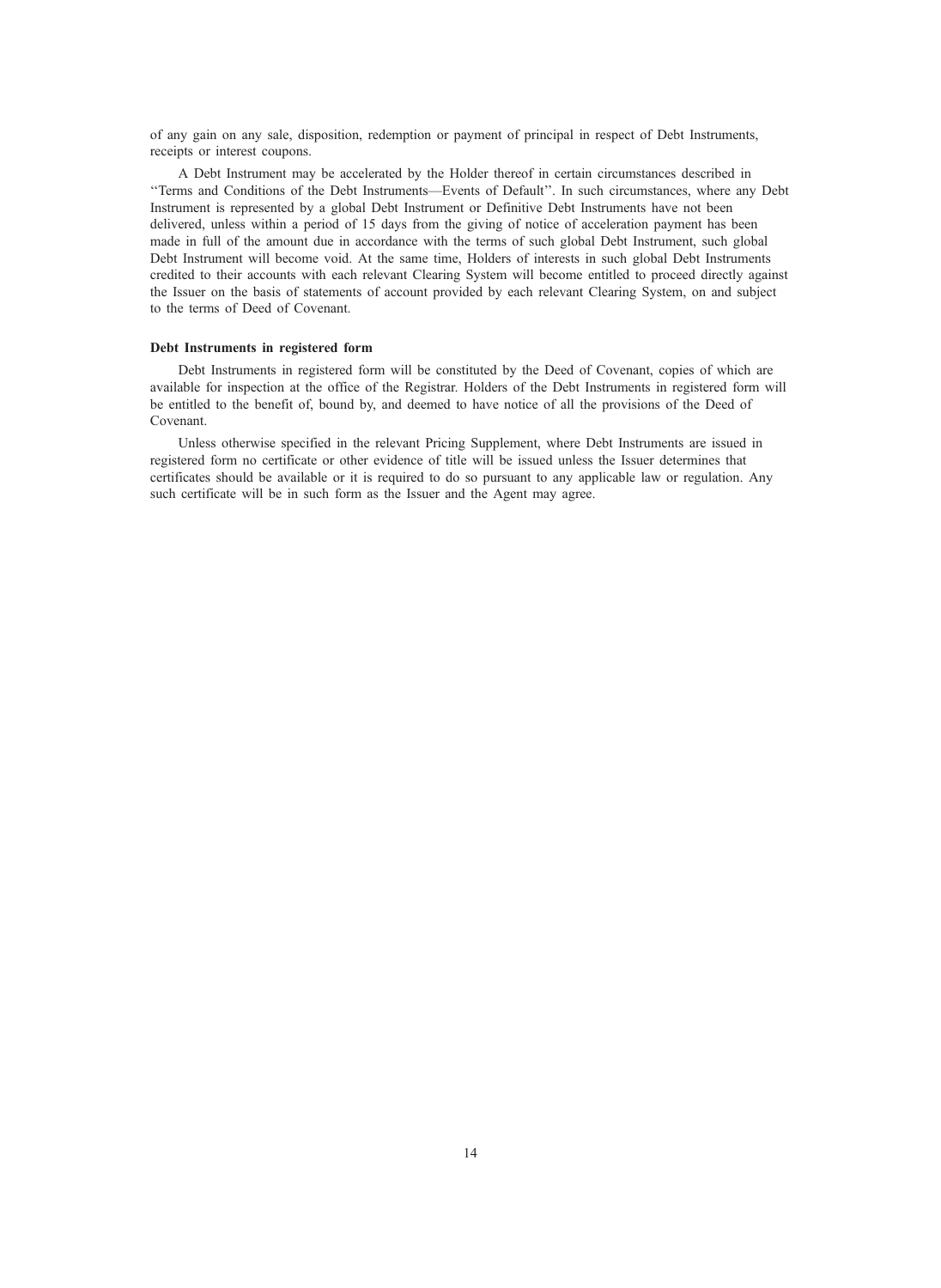# RISK FACTORS

Prospective investors should carefully consider the risks and uncertainties described below and the other information contained in this Offering Circular before making an investment in the Debt Instruments.

The risks described below are not the only ones relevant to the Issuer, the Guarantors, or the Debt Instruments. The business, financial condition and results of operations of the Issuer, the Guarantors and their respective subsidiaries ("Group") could be materially adversely affected by any of these risks. There are a number of factors, including those described below, that may adversely affect the ability of the Issuer and the Guarantors to make payment on the Debt Instruments. Additional risks not presently known to the Issuer or the Guarantors or that they currently deem immaterial may also impair their business operations.

# 1. General market risk

Prospective investors should be aware that the rail infrastructure operated by the Group and the returns from their investments will be influenced by a number of factors that are common to most listed investments. At any point in time, these may include:

- the Australian and international economic outlook;
- movements in the general level of prices on international and local stock markets;
- changes in economic conditions including inflation, recessions and interest rates; and
- changes in Australian Government fiscal, monetary and regulatory policies.

# 2. Primary business risks

# Change in general economic conditions or a reduction in the export demand for coal and steel

As a substantial amount of the coal that is carried over the Issuer's network is metallurgical coal, which is used principally in steel production, global demand for metallurgical coal and, to a lesser extent, thermal coal, which is used principally in energy generation, are the main drivers of demand for the provision of the below rail services. In the event that general economic conditions deteriorate in Australia or in the Asian countries upon which the Australian coal export industry is dependent (including, in particular, China and India, as well as Japan, South Korea and Taiwan), demand for Australian coal exports, particularly metallurgical coal exports, may be reduced. Any change in general economic conditions may have an adverse effect on business and financial results. In addition, factors that may impact the global demand for, and price of, thermal coal include, among other things, increased production of gas from unconventional sources (including shale gas, coal seam gas and tight oil).

While the regulatory regime under which the Issuer operates is structured such that revenue mechanisms ensure cash flows are largely independent of coal volumes hauled on the network, cash flows, liquidity and financial results for a particular period may be adversely affected by a reduction in coal volumes hauled on the network. In addition, a significant and sustained decrease in metallurgical and thermal coal prices below historical levels may result in certain mines becoming uneconomic and hence unable to support the operations of the Central Queensland Coal Network ("CQCN"). The Queensland Competition Authority (''QCA'') may reassess the Issuer's ability to earn a return on the network in the event that the optimisation point, or the point at which the combined economic profit from the operating mines in the CQCN is less than the "MAR", which is the maximum revenue that the Issuer is entitled to earn from the provision of train services in the CQCN during the term of an access undertaking, on a sustained basis, is reached.

#### Severe weather and natural disasters

The Issuer's network is exposed to severe weather conditions and other natural phenomena, including floods, earthquakes, cyclones, fires, mudslides or landslides, extreme temperatures, and significant precipitation that may cause business interruptions, including infrastructure outages on the network, unavailability of a workforce and derailments or other incidents that may damage the network, which can adversely affect all or a portion of the rail network and result in increased costs and increased liabilities, which could have a material adverse effect on business, operational performance and financial results.

With the exception of a small number of components of the network, the Issuer does not benefit from insurance coverage against any potential damage to the network or associated business interruptions resulting directly from severe weather conditions and other natural phenomena, or ''force majeure'' events. However, the access undertaking provides a framework that allows the Issuer to recover associated costs by requesting a variance to the reference tariffs (being the applicable regulated tariffs approved by the QCA). The access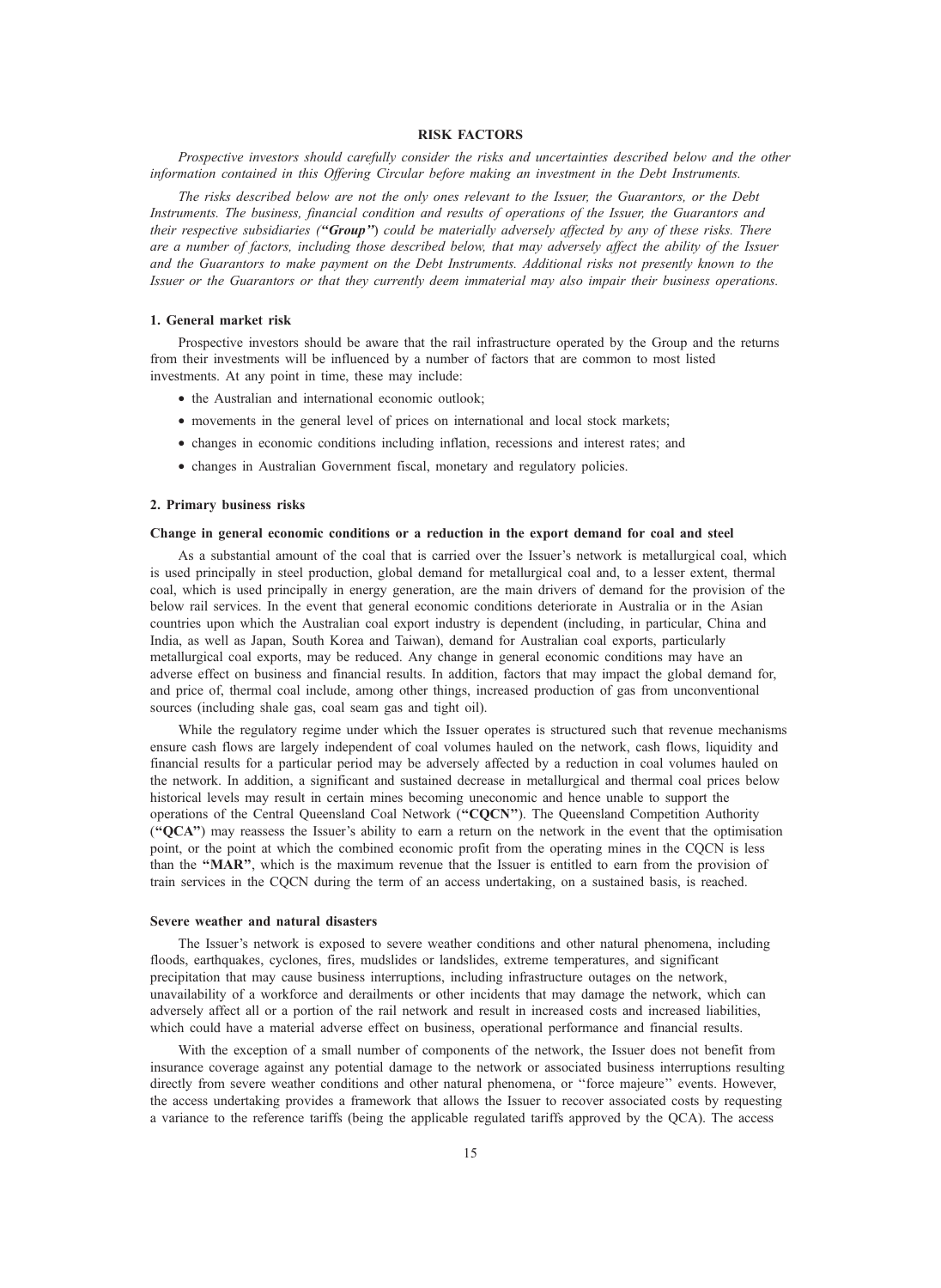charges that the Issuer may charge users of the CQCN are determined by reference to these tariffs) following a ''review event,'' which can be triggered by a force majeure event which is beyond its control and which results in the Group incurring additional costs of greater than A\$1.0 million. If the network is damaged or operations are interrupted by a force majeure event which is not eligible for recovery under the terms of the access undertaking, or the recovery amount approved by the QCA is inadequate to cover the costs of repairing the network and/or any revenue shortfall resulting from related business interruptions, business, operational performance and financial results may be adversely affected.

The Issuer is not insured against all foreseeable risks for its business and it is covered against business interruption losses only in limited circumstances, which do not include interruptions caused by damage to the network or derailments. The ability to claim under any existing insurance policies will always depend on the terms of the relevant policy and, in particular, any exclusions. There is a risk that the policies under which the Issuer is insured will not be sufficient to cover damages when they arise which could have a material adverse effect on business, operational performance and financial results. Even with insurance, if any material interruption of service on the network occurs, the Issuer may not be able to restore service without a significant interruption to operations which could have an adverse effect on business, operational performance and financial results.

# Capital expenditure plans

When deciding which opportunities for expansion and improvement to pursue, the Issuer must predict the rate of return associated with each project. Calculations are based on certain estimates and assumptions that may not be realised. Accordingly, the calculation of a potential rate of return may not be reflective of the actual returns. If the estimates and assumptions used in calculating the rate of return are inaccurate, the Issuer's capital may be inefficiently allocated which may ultimately impact the Regulated Asset Base, or "RAB," which is the estimated economic value of the Issuer's regulated assets, used in determining part of the Issuer's regulated revenue and the determination of access charges, and could have an adverse impact on business, operational performance and financial results.

The Issuer's operating and financial performance is also dependent on the Issuer's ability to effectively manage any significant capital projects that the Issuer decides to or are required pursuant to the Issuer's access undertaking to undertake within budgets and timeframes and on sufficient funding being available for such projects. Completion of construction on capital projects may be delayed, or may require the expenditure of funds in excess of budgeted amounts, because of factors within or outside of the Issuer's control, including delayed or inadequate performance by third-party contractors. In addition, once complete, capital projects may not achieve their targeted revenues due to unfavorable pricing or underutilisation, and the Issuer's future financial results may be impacted. Target revenues are also dependent on the inclusion of the Issuer's annual capital expenditure in to the Regulatory Asset Base which is predicated on the review and approval of the QCA.

# Reliance on Aurizon Holdings

The Issuer is substantially dependent on Aurizon Holdings Limited (ABN 14 146 335 622), the Issuer's ultimate parent company ("Aurizon Holdings"), and its subsidiaries ("Aurizon Holdings Group"). Aurizon Operations Limited (ABN 47 564 947 264), formerly known as QR Limited, the Issuer's immediate parent company ("Aurizon Operations") is the primary above rail customer and the Issuer expects to continue to derive the substantial majority of its revenues from access agreements with that entity for the foreseeable future. In the fiscal year ending 30 June 2014, approximately 66% of regulated coal access revenue was derived from access agreements with the Aurizon Holdings Group. As a result, any event that adversely affects the Aurizon Holdings Group, including its financial condition, leverage, liquidity, results of operations, cash flows or market reputation, may adversely affect operations, revenues and liquidity.

In addition, the Issuer is dependent on Aurizon Holdings Group with respect to a number of intercompany agreements, including the Operations Master Rail Services Agreement, Master Equipment Lease, Secondment Agreement and Real Property Licenses, pursuant to which its relies on members of the Aurizon Holdings Group to provide it with a range of services, equipment, personnel and property and infrastructure access, which are integral to the Issuer's operations. The termination of, the failure to renew or any material non-performance of these agreements could adversely affect business, operational performance and financial results.

Further, due to the relationship with the Aurizon Holdings Group, including its shareholding in the Issuer, the Issuer's ability to access the capital markets, or the pricing or other terms of any financing or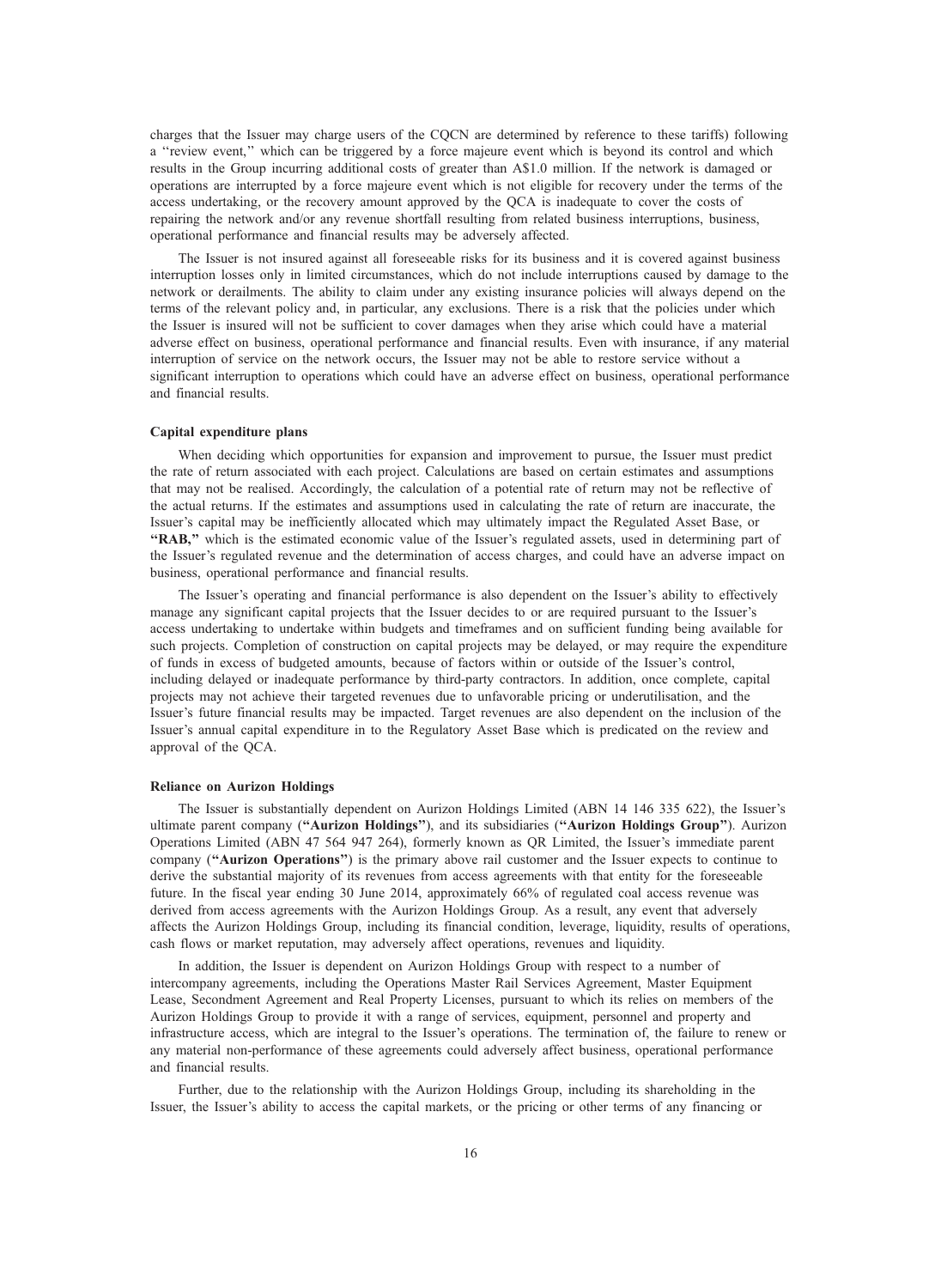capital markets transactions that it agrees may be adversely affected by any impairments to Aurizon Holdings' financial condition or adverse changes in its credit ratings. Any material limitations on the Issuer's ability to access capital as a result of such adverse changes affecting Aurizon Holdings could limit its ability to obtain future financing on favourable terms, or at all, or could result in increased financing costs in the future. In addition, as a subsidiary of Aurizon Holdings, Aurizon Holdings may require (subject to compliance with the Corporations Act and funding agreements) that the Issuer pay a dividend or distribution to it or direct that the Issuer's cash flows otherwise be used in support of the Aurizon Holdings Group. Similarly, Aurizon Holdings could direct the Issuer to undertake and fund capital investment projects. In addition, material adverse changes affecting the Aurizon Holdings Group could negatively impact the Issuer's ability to engage in, expand or pursue its strategy and business activities, and could also prevent it from engaging in certain transactions that might otherwise be considered beneficial to us, including capital projects for the expansion of the Issuer's network.

# Regulatory pricing resets

The Issuer is subject to regulatory pricing resets by the QCA. The Issuer's MAR, and the vanilla weighted average cost of capital ("WACC") used in deriving the Issuer's MAR, is typically reset every four years as part of the access undertaking approval process, and the reference tariffs are reset annually based on projected system volumes and other variables.

As part of the UT4 submission, the Issuer has proposed a reduction in its WACC to 8.18% from the approved UT3 WACC of 9.96%, which it believes reflects current market conditions, including historically low yields on Commonwealth Government bonds, which are referred to in determining the risk free rate, a key determinant of the cost of equity assumed in the WACC. The WACC is decided by the QCA to determine the regulated rate of return, and is the most significant building block component of the MAR. The UT4 WACC decided by the QCA may not adequately compensate the Issuer for its business and operational risks which could lead to a material adverse impact on the Issuer's business, operational performance and financial results.

# Changes to UT3 and approval of UT4 submission

The current access undertaking, UT3 (which sets the terms and conditions of access to the CQCN until approval of UT4, including pricing for the period 1 July 2009 to 30 June 2015), expired on 30 June 2013 and has been subsequently extended by the QCA to 30 June 2015, pending stakeholder consultation on a new access undertaking, UT4, which was first submitted to the QCA on 30 April 2013. The Issuer is expecting a draft revenue decision by the end of September 2014. Whilst the UT4 submission retains the intent and structure of UT3, it is the first submission made out of government ownership and contains several significant changes from previous undertakings, including the proposed removal of the mandatory investment threshold, which requires the Issuer to invest in regulated projects up to a threshold of A\$300 million, amendments to certain reference tariffs to ensure that access prices incentivise efficient network utilisation and investment decisions (in particular, for electric traction infrastructure on the Goonyella and Blackwater coal systems), and the removal of QCA's right to approve commercial agreements in relation to expansions of the network. The Issuer has worked collaboratively with all key stakeholders since the submission of UT4 and has reached agreement on a number of key issues which has resulted in the original UT4 submission being withdrawn and replaced on 11 August 2014 by a revised UT4 submission which encapsulates key items on which consensus has been reached.

The undertaking is a three-way negotiation between the Issuer, the QCA and stakeholders, including the above rail customers and the coal miners that use the network. The QCA typically conducts a rigorous review process for the approval of a new access undertaking, which generally includes multiple rounds of public consultation, prior to issuing a draft decision that is likely to identify a number of matters requiring amendments. If such amendments are not finalised in the required timeframes, the QCA has the power to finalise and approve its own amendments. In addition, there is a risk that a person aggrieved by the QCA's decision to approve an access undertaking may apply for judicial review. If the decision of the QCA is set aside or remitted for reconsideration, there is a risk that the QCA may require and ultimately impose more onerous terms of access on the Issuer. Either of these outcomes with respect to UT4 could have a material impact on business and operations, including by, among other things, imposing new or more onerous compliance obligations on the Issuer, setting an unfavorable rate of return on capital assets, reducing the cost allowance for service delivery to sub-optimal levels and setting risk allowances which are inadequate to compensate for actual risk exposure. In addition, assuming UT4 is in place for four years, as has been the case with previous access undertakings, the Issuer expects to submit a proposed ''UT5'' in the fiscal year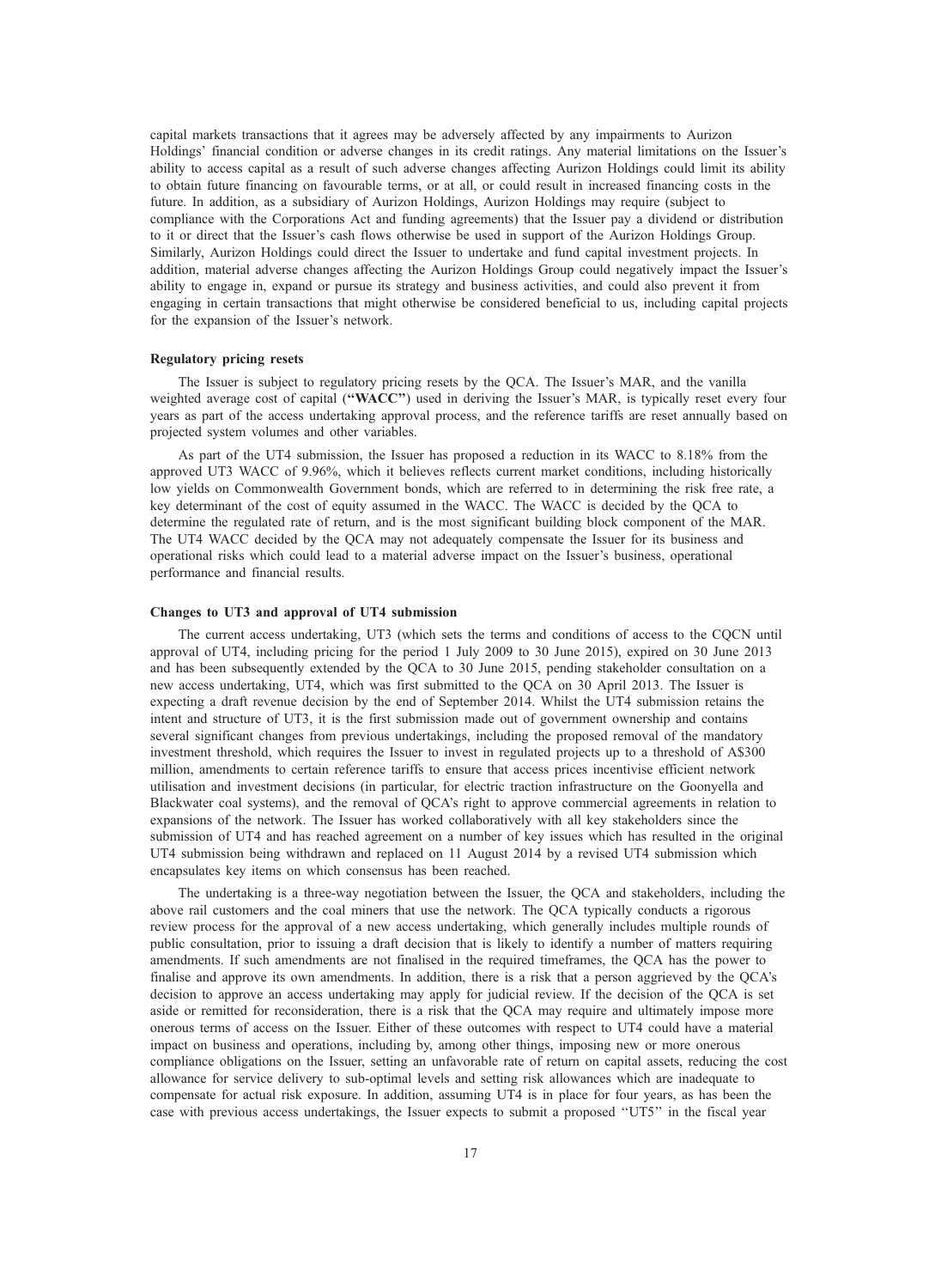ending 30 June 2017. Any inability to successfully secure QCA approval for the UT4 submission, or for any future access undertaking, on terms which are favorable to the Issuer could therefore impact the commercial rate of return and impact its ability to fund future network expansions.

# Changes to the regulatory access regime

The provision of access to rail transport infrastructure, including the CQCN, is highly regulated. The Queensland Access Regime administered by the QCA, which governs the access charges that the Issuer is permitted to charge, and covers matters such as capacity allocation and non-discrimination between access seekers, expansions and investment, and ringfencing obligations, has been certified as effective for a period of ten years from 19 January 2011, by the National Competition Council (the ''NCC'') under the national third party access regime in the Competition and Consumer Act 2010 (Cth) (previously Trade Practices Act 1974 (Cth)) (''National Access Regime'') administered by the Australian Competition and Consumer Commission (the "ACCC"). This means that access to the CQCN and certain extensions within the CQCN will continue to be regulated under the Queensland Access Regime for the duration of the certification, unless the declaration is revoked earlier or if the relevant Commonwealth Minister believes there have been substantial modifications to the Queensland Access Regime, in which case access to the CQCN could be declared under the National Access Regime. In addition, extensions to a new coal basin are not currently declared under either access regime. If the National Access Regime were to apply to either the CQCN or future extensions, it is possible that terms and conditions imposed by the ACCC in respect of the CQCN could be less favorable than the terms and conditions imposed by the QCA, which in turn could have a material adverse effect on business, operational performance and financial results.

# Impairment Risk

The Issuer's Regulated Asset Base is used by the QCA to determine its allowable regulated revenues, from which reference tariffs and its regulated rate of return are calculated. Under UT3, the QCA requires the Issuer to undertake a condition-based assessment of the below rail assets in the CQCN six months prior to the end of UT3. If there is evidence that the condition of the below rail network has deteriorated over the term of UT3 at a rate greater than a rate that would be expected under accepted good operating practice, the QCA may reduce the value of assets in the RAB by the estimated value of the deterioration of the assets. While the draft version of the first of two condition based assessment reports did not reveal any issues with the quality of the Issuer's below rail assets, it remains contingent on agreeing appropriate performance guidelines and measures with the QCA. Any such reduction in the RAB could have a material adverse effect on business, operational performance and financial results.

The Issuer's ability to effectively manage asset values through strategies such as effectively passing on liability for third party asset deterioration through customer contract provisions, impacts its return on capital. For example, the Issuer has limited direct control over the wagon loading practices of third parties and as a result of poor wagon loading practices by the coal miners that use the network, the Issuer incurs significant ballast fouling which impairs the value of the asset. The condition-based assessment for UT3 saw the QCA impair the Issuer's assets, for the first time, by approximately A\$107 million as a result of ballast undercutting costs. To enact this impairment the QCA decided to reduce the Issuer's MAR over a seven year period by A\$107 million in present value terms rather than reducing (impairing) the RAB. This has been identified for review under the UT4 submission. Accordingly, failure to appropriately manage asset deterioration may impact future return on capital for UT4.

The Issuer provides electric traction services to customers in the Blackwater and Goonyella systems of the CQCN. In the event that there is a sustained material decline in the usage of electric traction services by customers, this service could become uneconomic and could result in an impairment of the electric infrastructure on these two systems. This could have a material adverse effect on business, operational performance and financial results.

#### Changes in government policy, regulation or legislation and compliance risks

The Issuer is subject to the jurisdiction of various regulatory agencies, including the QCA and other state and federal regulatory agencies for a variety of economic, health, safety, labour, environmental, tax, mining, legal and other matters. New rules or regulations by these agencies, and any additional changes they may impose could increase operating costs or reduce operating efficiencies. In addition, any non-compliance with these and other applicable laws or regulations can subject the Group to fines, penalties and other legal or regulatory sanctions.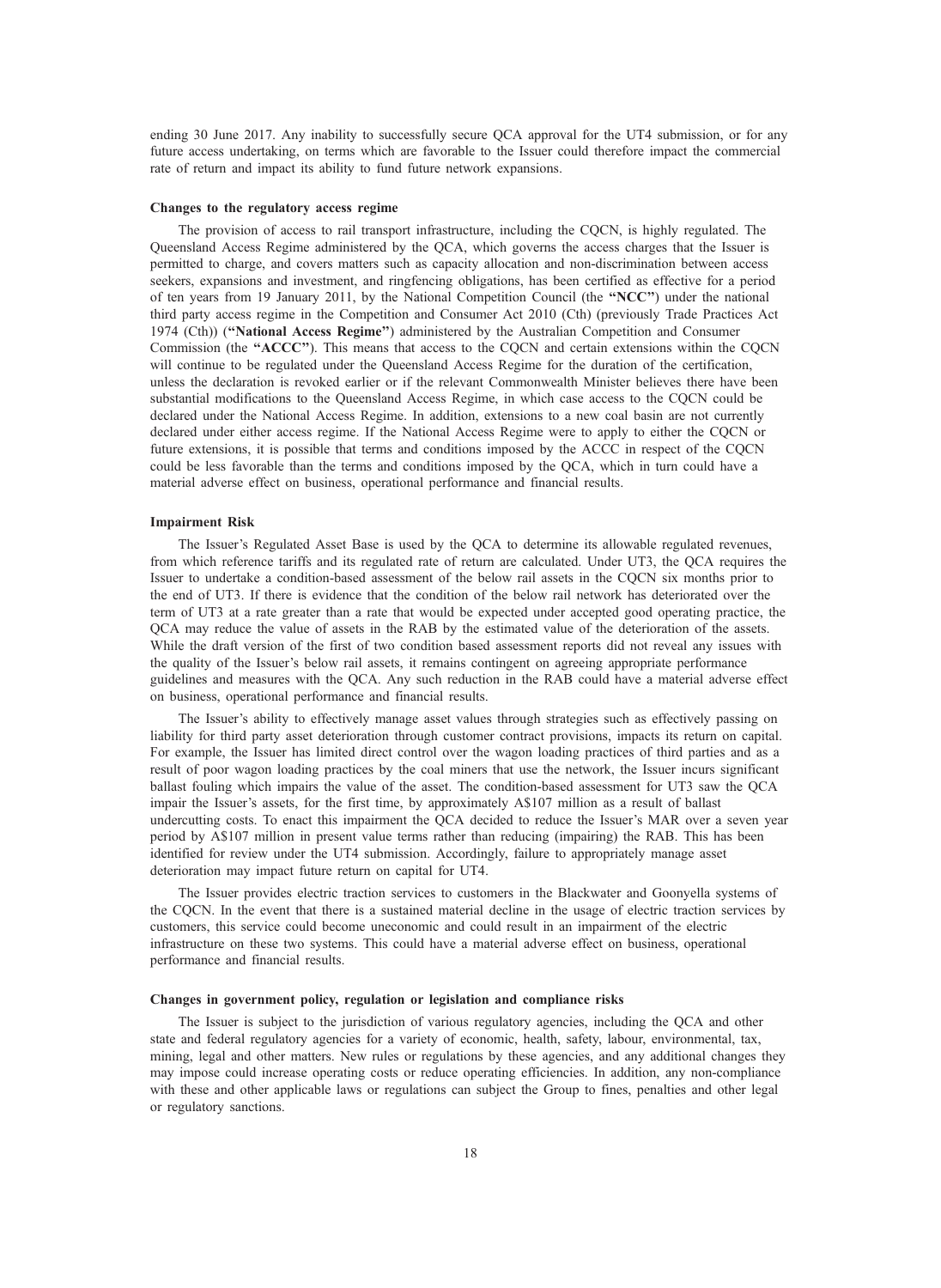#### Rail safety accreditations

Rail safety accreditations are essential for the Issuer to conduct business and are subject to removal and expiration. Any loss of, failure to maintain or inability to renew rail accreditations necessary for to carry on the Issuer's rail operations would have a material adverse effect on business, operational performance and financial results.

#### Strategic maintenance planning or asset renewal and investment plans

If the Issuer fails to successfully execute its asset renewal and investment strategies, the reliability and performance of the CQCN may be impacted, which in turn could have an adverse impact on business, operational performance and financial results.

# Failure to safely conduct operations

As of 30 June 2014, the Issuer had 588 employees and/or secondees undertaking a range of operational tasks. A number of the rail operational tasks involve the use of heavy machinery on the Issuer's infrastructure, on infrastructure provided by third parties and on infrastructure that interacts with the public at road crossings and within operational yards. Any failure by the Issuer, or third parties who own infrastructure on which the Issuer operates, to safely conduct operations or to otherwise comply with the necessary occupational health and safety requirements could result in death or injury to staff, contractors or members of the public, and could lead to criminal prosecution, fines, penalties and compensation for damages as well as reputational damage to the Issuer, which may have a material adverse effect on the Issuer's business, operational performance and financial results.

#### Environmental regulations

The Issuer's operations are subject to numerous environmental laws and regulations. Hazardous materials are transported on the network. Failure to comply with applicable environmental laws and regulations, including the terms and conditions associated with the Issuer's environmental permits, licenses and approvals, may cause the Issuer cease or be restricted in its operations, incur fines, penalties or other liabilities or require the carrying out of remedial work or the installation of additional equipment at substantial cost. In certain circumstances, there may be obligations to remediate and rehabilitate current and former facilities and locations where the Issuer's operations are, or were, conducted (whether or not the contamination or emissions were permitted under law at the time they occurred or whether or not the Issuer is responsible). There may also be requirements that third parties that suffer loss or damage by reason of a breach be compensated or indemnified. Further, if a breach of these laws or regulations is established, then the person in breach may also be exposed to criminal prosecution and penalty.

Pursuant to indemnities in favour of the State of Queensland under the Issuer's rail corridor leases, the Issuer may be responsible for past and future environmental liabilities relating to the rail corridor, including environmental liabilities that are presently unforeseen or unquantifiable.

No assurances can be given that existing environmental laws and regulations, any changes thereto or the imposition of new laws and regulations may not have a material adverse effect on business, operational performance and financial results.

# Relationships with the Issuer's stakeholders

The Issuer derives the substantial majority of its revenue from access fees charged to Aurizon Operations and Pacific National Pty Ltd (ABN 39 098 060 550), a wholly-owned subsidiary of Asciano Limited (ABN 26 123 652 862). These above rail operators contract with coal miners that use the network in the Bowen Basin to provide coal haulage services, and typically pass through all or a portion of the regulated network access fees to these customers. In the fiscal year ending 30 June 2014, approximately 66% of the regulated coal access revenue was derived from access agreements with the Aurizon Holdings Group, while approximately 23% of the Issuer's regulated coal access revenue was derived from access agreements with other above rail operators including Pacific National.

In addition, the Issuer's business is highly regulated and the regulatory framework requires extensive consultation with stakeholders. If unable to successfully maintain relationships with above rail customers or the coal miners that use the network, or if one or more of the above rail customers are unable to meet their obligations under, or fail to renew, their access agreements, business, operational performance and financial results may be materially adversely affected.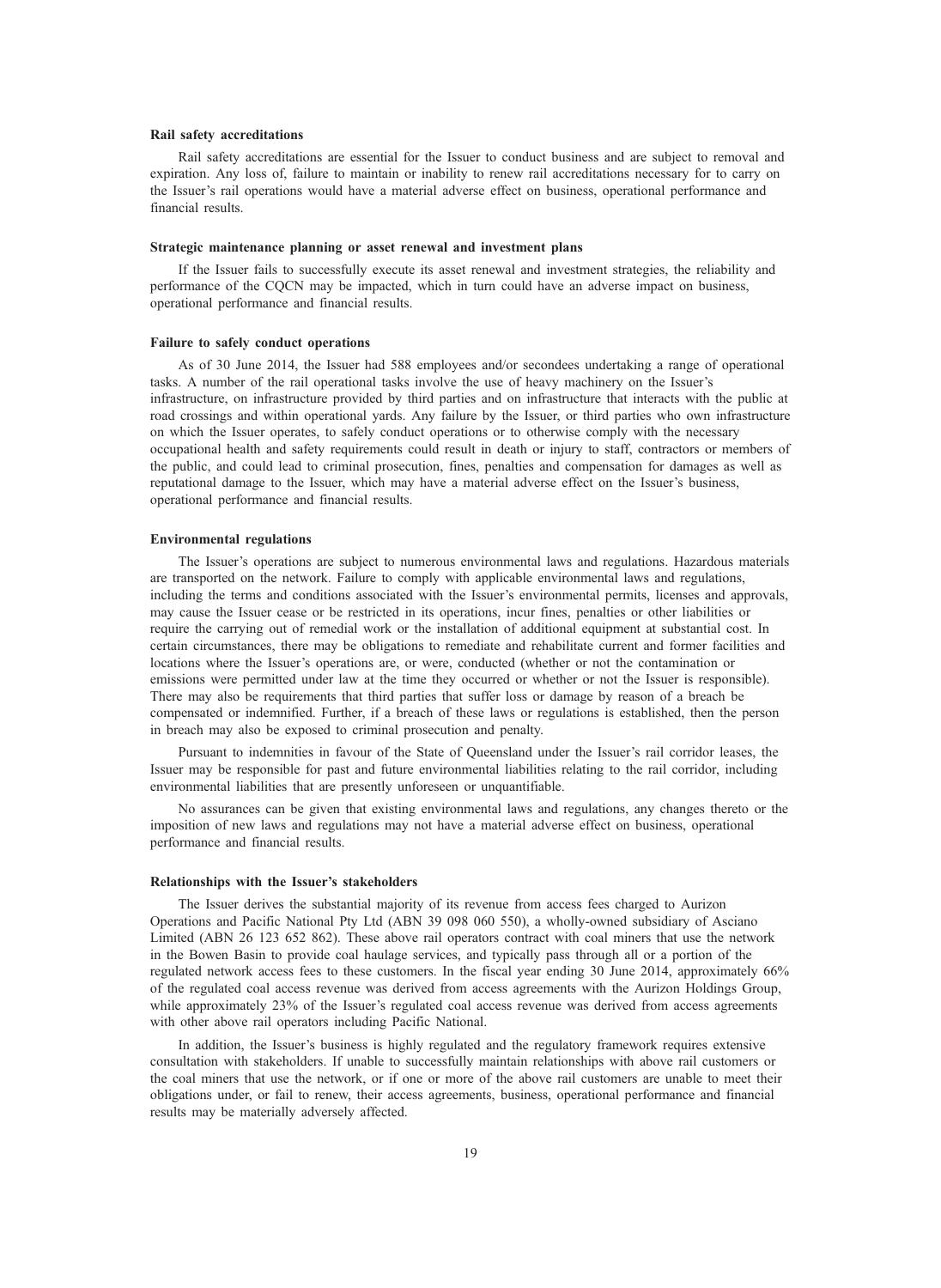Any failure by the Issuer to reliably deliver network performance and services to the Issuer's customers could adversely affect the Issuer's business and financial results.

If the Issuer is unable to successfully manage and maintain the Issuer's network, the Issuer may experience network difficulties, including congestion, scheduling delays, access conflicts, derailments or signal or communications failures that could compromise the level of service the Issuer provides to the Issuer's customers. Any such difficulties may also compound the impact of weather and weather-related events on the Issuer's operations. The Issuer may also experience other operational or service difficulties related to network capacity, dramatic and unplanned increases or decreases of demand for rail service, or other events that could have a negative impact on the Issuer's operational efficiency, any of which could have a material adverse effect on the Issuer's business, operational performance and financial results.

# Capacity constraints in the coal supply chain

The long term strategy for the expansion of the rail infrastructure network assumes a demand for Australian coal exports. It also assumes that coal supply chains, particularly key export port terminals and third party above rail haulers, are able to maintain and expand capacity to accommodate future anticipated export volumes. Potential capacity constraints in these supply chains could have an adverse impact on the business, operational performance and financial results.

# Failure to successfully negotiate bargaining agreements

A significant proportion of the Issuer's employees and/or secondees belong to labour unions and are covered by seven different enterprise agreements. The enterprise agreements provide for certain employee entitlements and create obligations on the employer beyond statutory requirements. Each of the Queensland based enterprise agreements nominally expired on 31 December 2013 and the final programmed wage increase in each agreement was granted in October 2012. Bargaining for replacement agreements began on 29 April 2013 and is ongoing. Until such time as Aurizon successfully agrees replacement agreements, there is potential for adverse impacts on operational performance and financial results. This could arise from lawful or unlawful industrial action or an adverse finding from a Court or Fair Work Australia arising out of a material dispute with labour unions. Financial and operational performance may also be impacted by not being able to negotiate terms that are no less favourable than those contained in the existing enterprise agreements.

#### Disruptions in, or escalations in the price of, electricity supply

The Issuer relies upon the continuous supply of electricity, including traction electricity which is procured predominantly from a single supplier, for the network operations. If there is a large-scale or prolonged disruption to, or if the Issuer is unable to effectively pass through the effects of any significant increase in the cost associated with this electrical supply, business, operational performance and financial results may be materially adversely impacted. The Issuer relies on the provision of Transmission Services from Powerlink in order to supply the requisite power to its electricity distribution Network. These services are governed by two contractual agreements with one expiring on 30 June 2017. In the forthcoming contract renegotiation Powerlink may seek to charge a materially higher rate and impose more onerous terms on the Issuer.

#### Management and key personnel

The Issuer's success is heavily dependent on the continued services and performance of its current management and other key personnel. The Issuer does not have key person insurance on any personnel. The loss of key personnel, particularly in the Issuer's executive team and in the areas of the Issuer's business that are responsible for managing the Issuer's relationship with key regulators and other stakeholders, could affect the Issuer's ability to run the Issuer's business effectively. Although the Issuer has entered into employment agreements with certain of the Issuer's key personnel, these agreements do not ensure that the Issuer's key personnel will continue in their present capacity with the Issuer for any particular period of time. The loss of any key personnel could require one or more remaining key personnel to divert substantial attention to seeking a replacement or performing the duties of the departed executive. An inability to find a suitable replacement for any departing executive officer on a timely basis could have an adverse effect on the Issuer's operations.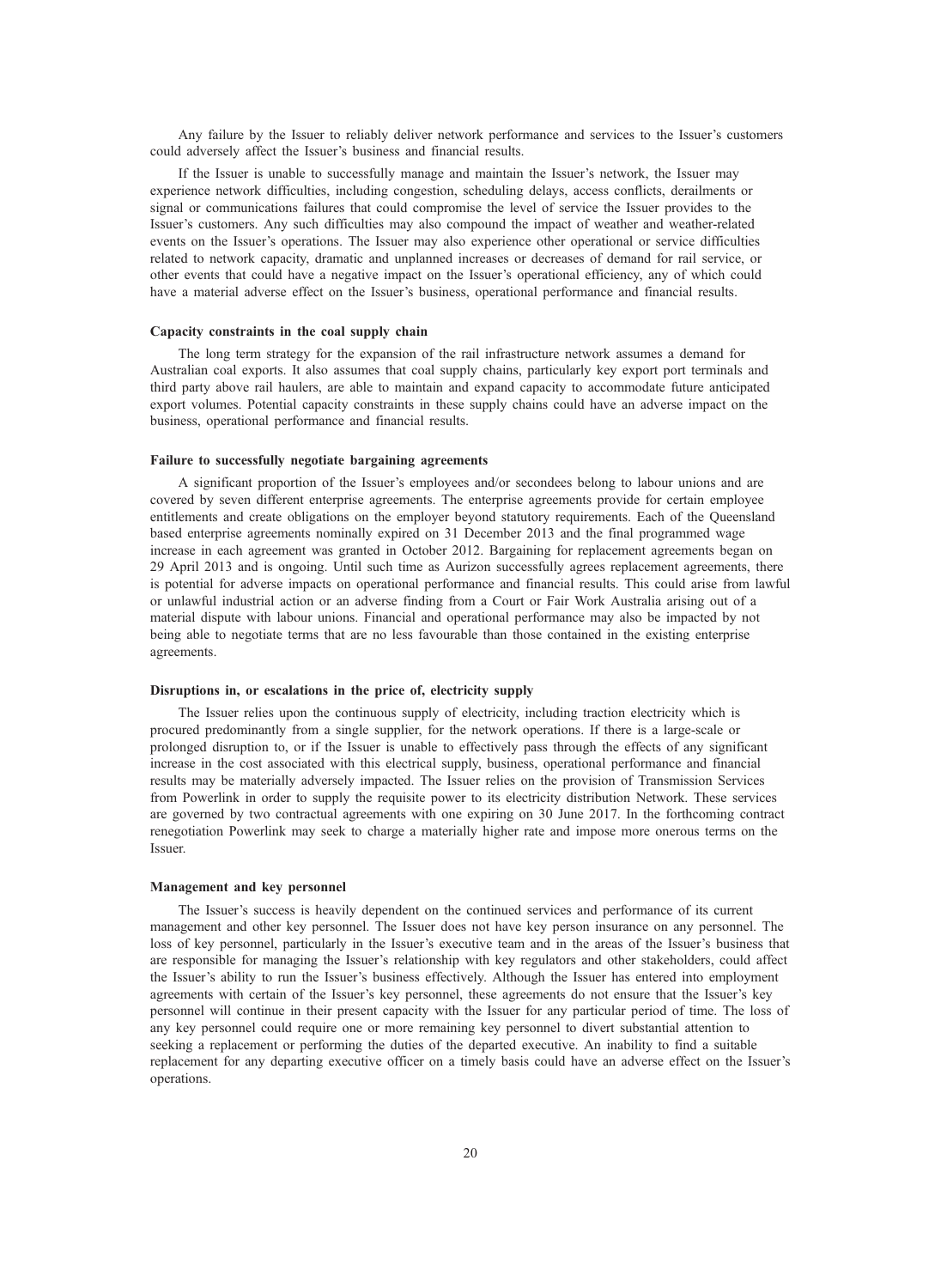#### Employee retirement funds

If future cash funding requirements of approximately 113 employees in the QSuper defined benefit superannuation fund is higher than currently estimated, these funding requirements could have an adverse impact on business, operational performance and financial results.

# Risk of failure of control room infrastructure

The centralised control room located in Rockhampton, Australia, manages all rail traffic on the network. If the control centre were to suffer a failure, network rail services would cease for the duration of any such failure which may result in delays or disruptions to the Issuer's services. The Issuer's disaster recovery alternate control room is situated in Mackay, Australia, and currently requires 24 hours to be activated. If the disaster recovery plans and secondary systems are not sufficient to cure any control room failures in a timely manner, any delay in the ability to recover control centre operations or operate from an alternative site may materially impact business, operational performance and financial results.

# Risks relating to litigation and regulatory actions

The Issuer may be subject to litigation and other claims or disputes in the course of business, including employment disputes, contractual disputes or property damage and occupational and personal claims by third parties and employees with respect to its operations. Due to the nature of the Issuer's operations, it is also possible that claims against the Issuer could arise from the Issuer's regulators.

#### Disruptions to information technology and telecommunications systems

The Issuer is heavily reliant on the operational capability and reliability of information technology and telecommunications systems and staff in its business operations and of Aurizon Holdings. Disruptions to such information technology and telecommunications systems could lead to service interruptions, security breaches or other operational difficulties, which could have a material adverse effect on business, operational performance and financial results

#### Interest rates and exchange rates

The Issuer is subject to the risk of fluctuating interest rates associated with its borrowings and regulatory rate resets associated with each regulatory determination. In addition, the Issuer acquires goods and equipment under contracts denominated in foreign currencies from companies outside Australia. Results of operations may be adversely affected if hedges are not effective to mitigate interest rate and exchange rate risks.

# Repayment or refinance of debt

The Issuer relies on bank facilities and other financing activities to fund operations and capital projects. If the Issuer is unable to refinance its indebtedness at maturity or meet its payment obligations, cash flows and financial condition may be adversely affected, and the Issuer's ability to pursue capital projects or other growth plans could be impacted.

# Credit risk

The Issuer has entered into contractual agreements with customers pertaining to the commercial arrangements for the Goonyella to Abbot Point Expansion ("GAPE") and Wiggins Island Rail Project (''WIRP'') expansions. These agreements enable the Issuer to earn returns from customers in addition to the regulatory return for taking on additional risks. These returns are not socialised unlike the regulatory return and the Issuer is exposed to the credit standing of the respective customers.

# Corridor crossings

The Issuer has an obligation under its corridor leases to provide access to the corridor to enable services to cross the land. Examples of these obligations include the installation and operation of telecommunication systems, electricity transmission lines, water pipelines and gas pipelines. Given these services are within the railway corridor, a serious incident which affects these services could potentially have serious impacts on the Issuer's business operations.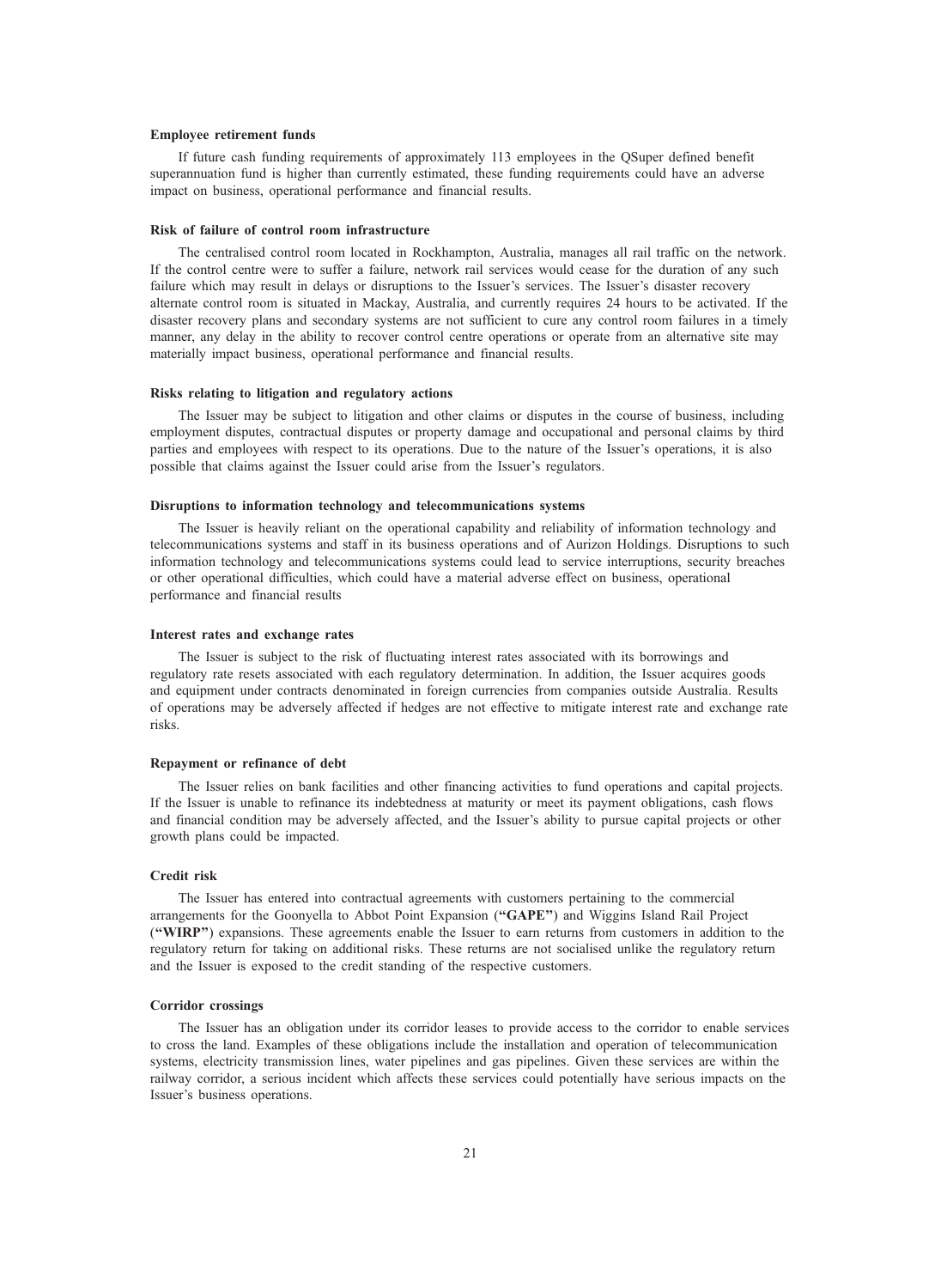#### Infrastructure lease and corridor leases

Termination events are generally limited to breaches by the Issuer, in which case time is provided for the cure of those breaches before termination can occur. If the leases are terminated for a breach by the Issuer, the relevant infrastructure lessor must seek to dispose of the leased infrastructure and land, with the net disposal proceeds being paid to the Issuer. In circumstances where the lessor's right to extend is not exercised and the lease expires, the relevant lessor must pay the Issuer an amount equal to the fair market value of the leased infrastructure.

# 3. Factors which are material for the purpose of assessing the market risks associated with Debt Instruments issued under the Programme

# The Debt Instruments may not be a suitable investment for all investors

Each potential investor in the Debt Instruments must determine the suitability of that investment in light of its own circumstances. In particular, each potential investor should:

- have sufficient knowledge and experience to make a meaningful evaluation of the relevant Debt Instruments, the merits and risks of investing in the relevant Debt Instruments and the information contained or incorporated by reference in this Offering Circular or any applicable supplemental offering circular;
- have access to, and knowledge of, appropriate analytical tools to evaluate, in the context of its particular financial situation, an investment in the relevant Debt Instruments and the impact such investment will have on its overall investment portfolio;
- have sufficient financial resources and liquidity to bear all of the risks of an investment in the Debt Instruments, including Debt Instruments with principal or interest payable in one or more currencies, or where the currency for principal or interest payments is different from the currency in which such investor's financial activities are principally denominated;
- understand thoroughly the terms of the relevant Debt Instruments and be familiar with the behaviour of any relevant indices and financial markets; and
- be able to evaluate (either alone or with the help of a financial adviser) possible scenarios for economic, interest rate and other factors that may affect its investment and its ability to bear the applicable risks.

Some Debt Instruments are complex financial instruments and such instruments may be purchased as a way to reduce risk or enhance yield with an understood, measured, appropriate addition of risk to their overall portfolios.

A potential investor should not invest in Debt Instruments unless it has the expertise (either alone or with the assistance of a financial adviser) to evaluate how the Debt Instruments will perform under changing conditions, the resulting effects on the value of such Debt Instruments and the impact this investment will have on the potential investor's overall investment portfolio.

#### Risks related to the structure of a particular issue of Debt Instruments

A wide range of Debt Instruments may be issued under the Programme. A number of these Debt Instruments may have features which contain particular risks for potential investors. Set out below is a description of certain such features:

#### Debt Instruments subject to optional redemption by the Issuer

An optional redemption feature is likely to limit the market value of Debt Instruments. During any period when the Issuer may elect to redeem the Debt Instruments, the market value of such Debt Instruments generally will not rise substantially above the price at which they can be redeemed. This also may be true prior to any redemption period.

The Issuer may be expected to redeem Debt Instruments when its cost of borrowing is lower than the interest rate on the Debt Instruments. At those times, an investor generally would not be able to reinvest the redemption proceeds at an effective interest rate as high as the interest rate on the Debt Instruments being redeemed and may only be able to do so at a significantly lower rate. Potential investors should consider reinvestment risk in light of other investments available at that time.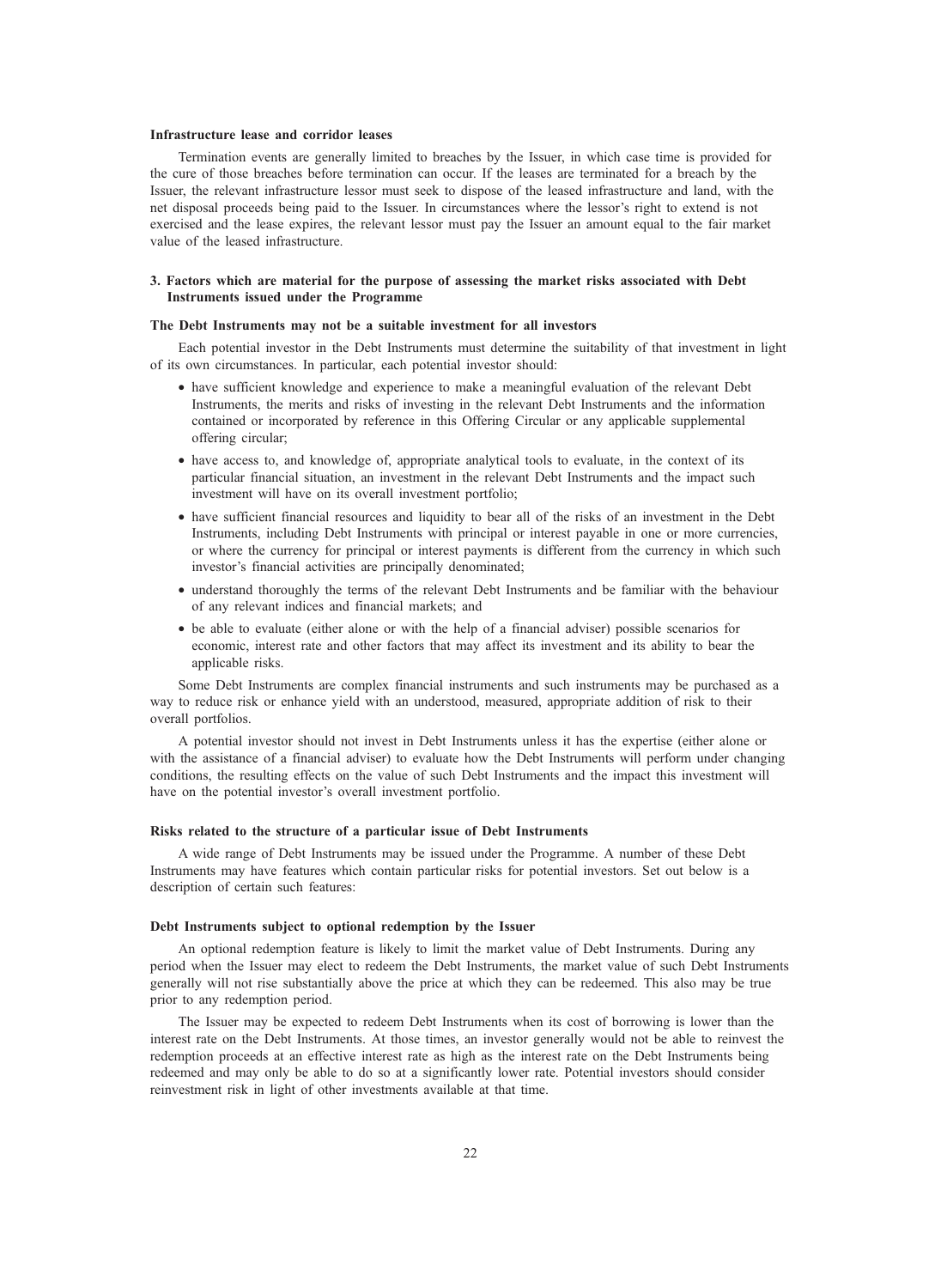# Risks related to Indexed Debt Instruments and Dual Currency Debt Instruments

The Issuer may issue Debt Instruments with principal or interest determined by reference to an index or formula, to changes in the prices of securities or commodities, to movements in currency exchange rates or other factors (each, a ''Relevant Factor''). In addition, the Issuer may issue Debt Instruments with principal or interest payable in one or more currencies which may be different from the currency in which the Debt Instruments are denominated. Potential investors should be aware that:

- the market price of such Debt Instruments may be volatile;
- they may receive no interest;
- payment of principal or interest may occur at a different time or in a different currency than expected;
- the amount of principal payable at redemption may be less than the nominal amount of such Debt Instruments or even zero;
- a Relevant Factor may be subject to significant fluctuations that may not correlate with changes in interest rates, currencies or other indices;
- if a Relevant Factor is applied to Debt Instruments in conjunction with a multiplier greater than one or contains some other leverage factor, the effect of changes in the Relevant Factor on principal or interest payable likely will be magnified; and
- the timing of changes in a Relevant Factor may affect the actual yield to investors, even if the average level is consistent with their expectations. In general, the earlier the change in the Relevant Factor, the greater the effect on yield.

The historical experience of an index should not be viewed as an indication of the future performance of such index during the term of any Indexed Debt Instruments. Accordingly, each potential investor should consult its own financial and legal advisers about the risk entailed by an investment in any Indexed Debt Instruments and the suitability of such Debt Instruments in light of its particular circumstances.

# Risks related to partly-paid Debt Instruments

The Issuer may issue Debt Instruments where the issue price is payable in more than one installment. Failure to pay any subsequent installment could result in an investor losing all of its investment.

# Risks related to variable rate Debt Instruments with a multiplier or other leverage factor

Debt Instruments with variable interest rates can be volatile investments. If they are structured to include multipliers or other leverage factors, or caps or floors, or any combination of those features or other similar related features, their market values may be more volatile than those for securities that do not include those features.

# Fixed/Floating Rate Debt Instruments

Fixed/Floating Rate Debt Instruments may bear interest at a rate that the Issuer may elect to convert from a fixed rate to a floating rate, or vice versa. The Issuer's ability to convert the interest rate will affect the secondary market and the market value of such Debt Instruments since the Issuer may be expected to convert the rate when it is likely to produce a lower overall cost of borrowing. If the Issuer converts from a fixed rate to a floating rate in such circumstances, the spread on the Fixed/Floating Rate Debt Instruments may be less favourable than then prevailing spreads on comparable Floating Rate Debt Instruments tied to the same reference rate. In addition, the new floating rate at any time may be lower than the rates on other Debt Instruments. If the Issuer converts from a floating rate to a fixed rate in such circumstances, the fixed rate may be lower than then prevailing rates on its Debt Instruments.

#### Debt Instruments issued at a substantial discount or premium

The market values of securities issued at a substantial discount or premium to their nominal amount tend to fluctuate more in relation to general changes in interest rates than do prices for conventional interestbearing securities. Generally, the longer the remaining term of the securities, the greater the price volatility as compared to conventional interest-bearing securities with comparable maturities.

# 4. Risks related to Debt Instruments generally

Set out below is a brief description of certain risks relating to the Debt Instruments generally: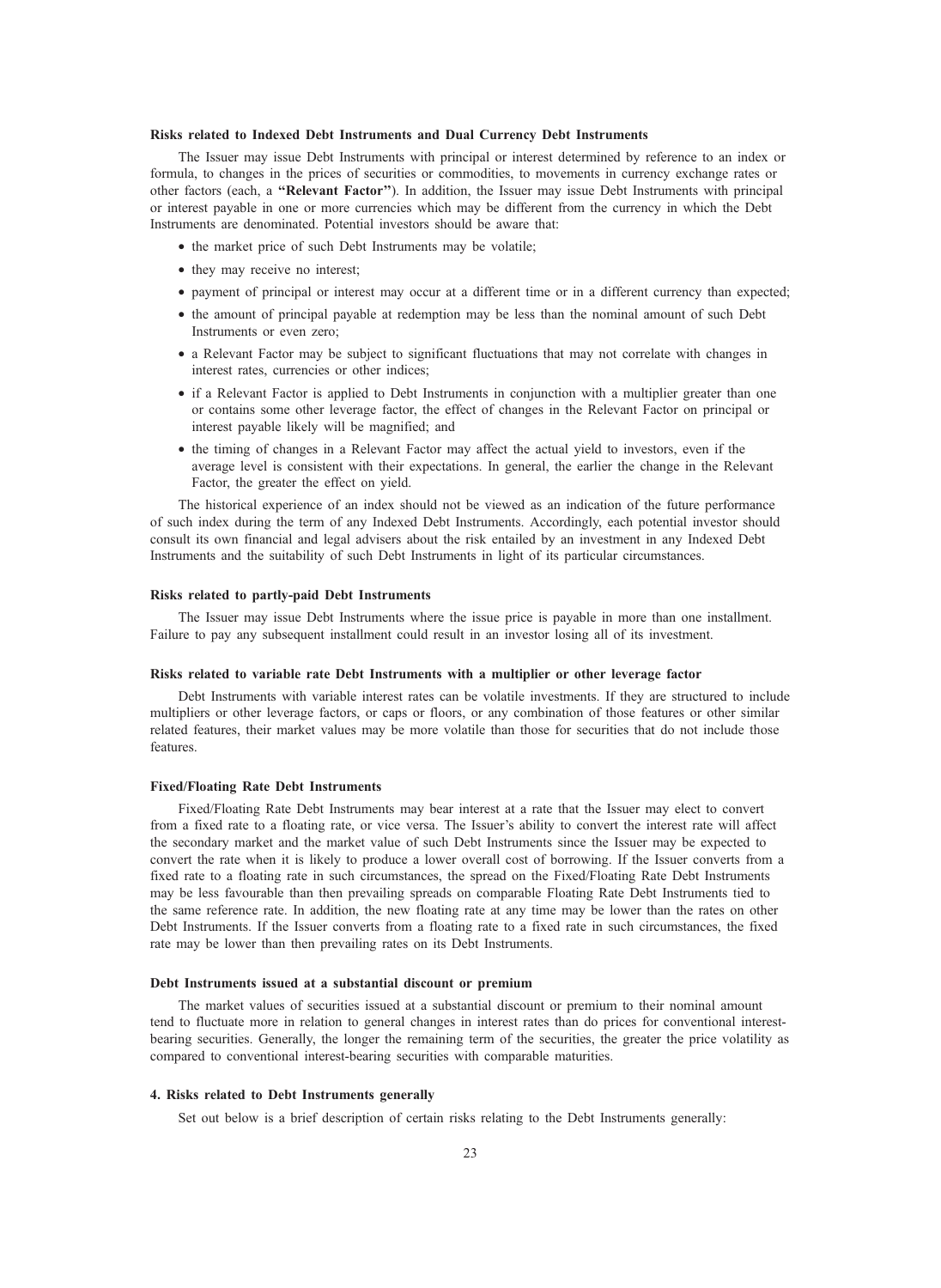#### Modification, waivers and substitution

The Terms and Conditions of the Debt Instruments contain provisions for calling meetings of Holders to consider matters affecting their interests generally. These provisions permit defined majorities to bind all Holders including Holders who did not attend and vote at the relevant meeting and Holders who voted in a manner contrary to the majority.

# EU Savings Directive

Under EC Council Directive 2003/48/EC on the taxation of savings income ("Savings Directive"), member states of the European Union ("Member States") are required to provide to the tax authorities of another Member State details of payments of interest (or similar income) paid by a paying agent located within its jurisdiction to, or for the benefit of, an individual resident or certain other persons in that other Member State. However, for a transitional period, Luxembourg and Austria are instead required (unless during that period they elect otherwise) to operate a withholding system in relation to such payments (the ending of such transitional period being dependent upon the conclusion of certain other agreements relating to information exchange with certain other countries). A number of non-EU countries and territories, including Switzerland, have adopted similar measures (a withholding system in the case of Switzerland).

The Luxembourg government has announced its intention to elect out of the withholding system in favour of an automatic exchange of information with effect from 1 January 2015. On 24 March 2014, the Council of the European Union adopted a Directive amending the Savings Directive which, when implemented, will amend and broaden the scope of the requirements described above. The Member States will have until 1 January 2016 to adopt the national legislation necessary to comply with this amending **Directive** 

Investors who are in any doubt as to their position should consult their professional advisers. A number of non-EU countries and territories have agreed to adopt similar measures to the Savings Directive. No additional amounts will be payable with respect to any withholding pursuant to the Savings Directive or any law implementing or complying with such directive.

#### Proposed EU Financial Transactions Tax (''FTT'')

The European Commission has published a proposal for a directive for a common FTT in Belgium, Germany, Estonia, Greece, Spain, France, Italy, Austria, Portugal, Slovenia and Slovakia (participating EU Member States).

The proposed FTT has very broad scope and could, if introduced in its current form, apply to certain dealings in Debt Instruments (including secondary market transactions) in certain circumstances. The FTT proposal remains subject to negotiation between the participating EU Member States and is the subject of legal challenge. It may therefore be altered prior to any implementation, the timing of which remains unclear. Additional EU Member States may decide to participate. Prospective investors are advised to seek their own professional advice in relation to the FTT.

#### Considerations related to Foreign Account Tax Compliance Act

The Issuer and other non-U.S. financial institutions through which payments on the Debt Instruments are made may be required to withhold at the rate of thirty per cent. on all, or a portion of, payments made after 31 December 2016 pursuant to sections 1471 through 1474 of the U.S. Internal Revenue Code of 1986 (''FATCA''), or similar law implementing an intergovernmental approach to FATCA, or in either case, any agreement entered into by the Issuer or such financial institutions pursuant thereto. This withholding by the Issuer, and other non-U.S. financial institutions through which payments on the Debt Instruments are made, may be required, inter alia, where (i) the Issuer or such other non-U.S. financial institution is a foreign financial institution (''FFI'') (as defined in FATCA) which enters into and complies with an agreement with the U.S. Internal Revenue Service to provide certain information on its account holders (making the Issuer or such other non-U.S. financial institution a "Participating FFI"), and (ii) (a) an investor does not provide information sufficient for the relevant Participating FFI to determine whether the investor is subject to withholding under FATCA or (b) an investor (or any entity through which payment on such Debt Instruments is made) is an FFI that is not a Participating FFI or otherwise exempt from FATCA withholding.

FATCA withholding is not expected to apply if the Debt Instruments are treated as debt for U.S. federal income tax purposes and the grandfathering provisions from withholding under FATCA are applicable. The grandfathering provisions require, amongst other things, that the Debt Instruments are issued on or before the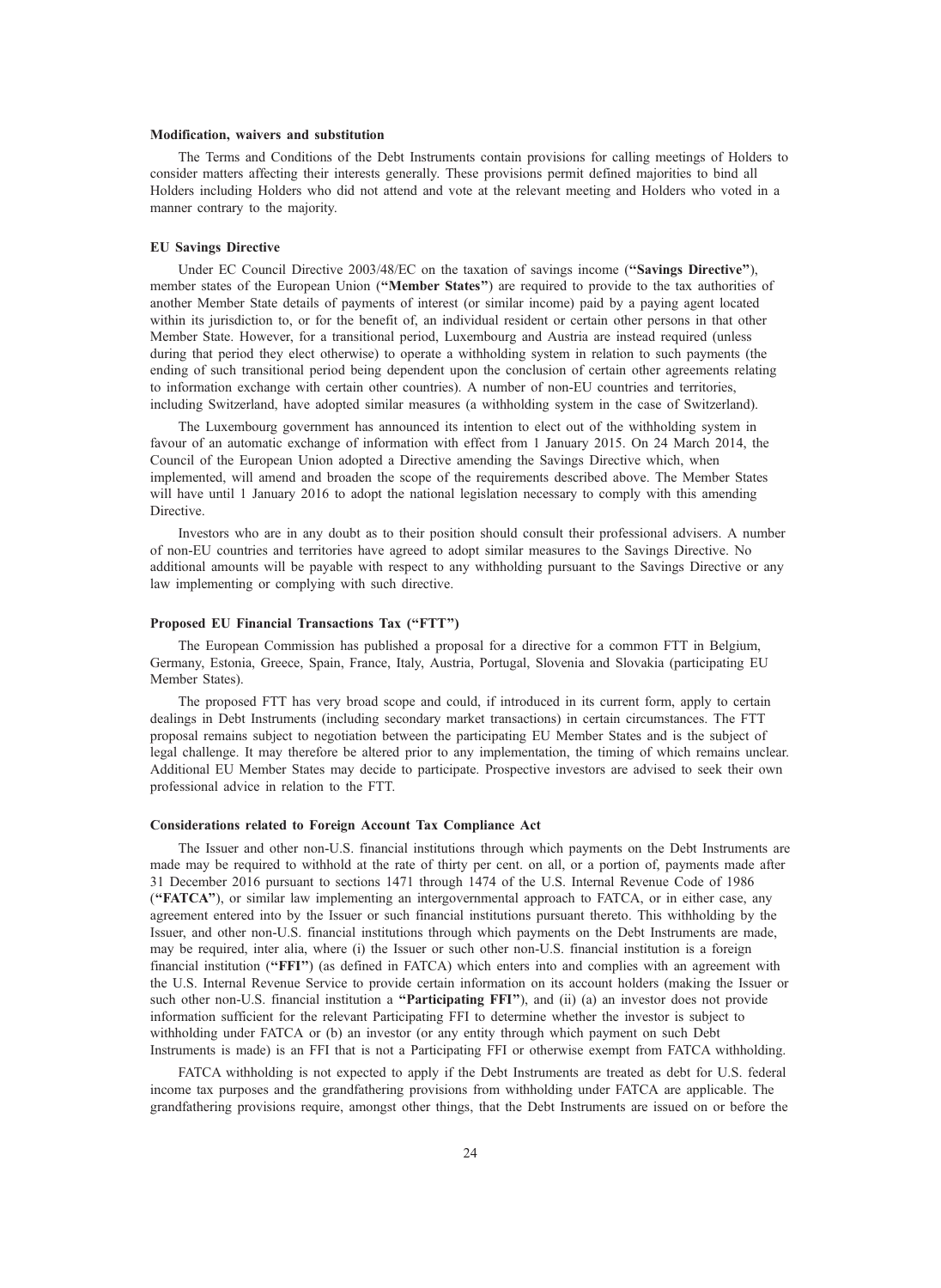date that is six months after the date on which final regulations defining the term ''foreign passthru payment'' are filed with the U.S. Federal Register.

If an amount of, or in respect of, FATCA withholding were to be deducted or withheld by the Issuer from interest, principal or other payments on the Debt Instruments, neither the Issuer nor any other non-U.S. financial institution through which payments on the Debt Instruments are made would, pursuant to the applicable terms and conditions of the Debt Instruments, be required to pay additional amounts as a result of such deduction or withholding.

Australia and the United States signed an intergovernmental agreement ("Australian IGA") in respect of FATCA on 28 April 2014. The Australian Government has enacted legislation amending the Taxation Administration Act 1953 of Australia and the Income Tax Assessment Act 1997 of Australia to give effect to the Australian IGA ("FATCA Amendments"). Under the FATCA Amendments, Australian FFIs will generally be able to be treated as ''deemed compliant'' with FATCA. Depending on the nature of the relevant FFI, FATCA withholding may not be required from payments made with respect to the Debt Instruments other than in certain prescribed circumstances. Under the FATCA Amendments, an FFI may be required to provide the Australian Taxation Office with information on financial accounts (for example, the Debt Instruments) held by U.S. persons and recalcitrant account holders and on payments made to nonparticipating FFIs. The Australian Taxation Office is required to provide that information to the U.S. Internal Revenue Service.

FATCA is particularly complex legislation and its application is uncertain at this time. The above description is based in part on U.S. Treasury regulations issued on 17 January 2013 and 20 February 2014, official guidance and the FATCA Amendments, all of which are subject to change or may be implemented in a materially different form. Prospective investors are advised to seek their own professional advice on how these rules may apply to the Issuer and to payments they may receive under the Debt Instruments.

# Change of law

The Terms and Conditions of the Debt Instruments are based on English law in effect as at the date of issue of the relevant Debt Instruments. No assurance can be given as to the impact of any possible judicial decision or change to English law or administrative practice after the date of issue of the relevant Debt Instruments.

# The secondary market generally

Debt Instruments may have no established trading market when issued, and one may never develop. If a market does develop, it may not be liquid. Therefore, investors may not be able to sell their Debt Instruments easily or at prices that will provide them with a yield comparable to similar investments that have a developed secondary market.

This is particularly the case for Debt Instruments that are especially sensitive to interest rate, currency or market risks, are designed for specific investment objectives or strategies or have been structured to meet the investment requirements of limited categories of investors. These types of Debt Instruments generally would have a more limited secondary market and more price volatility than conventional debt securities. Illiquidity may have a severely adverse effect on the market value of Debt Instruments.

# Exchange rate risks and exchange controls

The Issuer will pay principal and interest on the Debt Instruments and the Guarantors will make any payments under the Guarantee in the Specified Currency (as defined in the Pricing Supplement). This presents certain risks relating to currency conversions if an investor's financial activities are denominated principally in a currency or currency unit (the "Investor's Currency") other than the Specified Currency. These include the risk that exchange rates may significantly change (including changes due to devaluation of the Specified Currency or revaluation of the Investor's Currency) and the risk that authorities with jurisdiction over the Investor's Currency may impose or modify exchange controls. An appreciation in the value of the Investor's Currency relative to the Specified Currency would decrease (i) the Investor's Currency-equivalent yield on the Debt Instruments, (ii) the Investor's Currency equivalent value of the principal payable on the Debt Instruments and (iii) the Investor's Currency-equivalent market value of the Debt Instruments.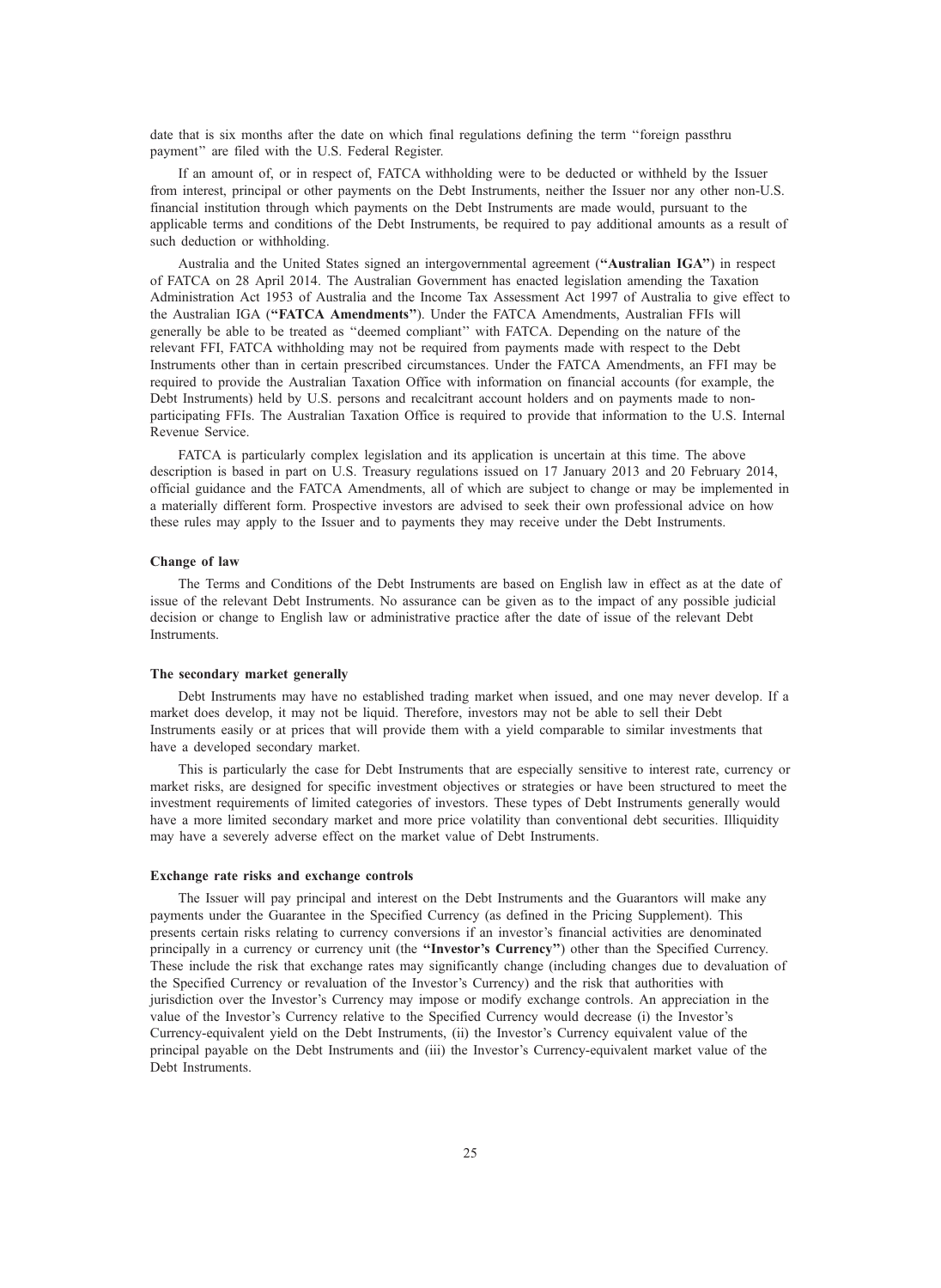Government and monetary authorities may impose (as some have done in the past) exchange controls that could adversely affect an applicable exchange rate. As a result, investors may receive less interest or principal than expected, or no interest or principal.

# Interest rate risks

Holders may suffer unforeseen losses due to fluctuations in interest rates. Generally, a rise in interest rates may cause a fall in the price of the Debt Instruments, resulting in a capital loss for the Holders. However, the Holders may reinvest the interest payments at higher prevailing interest rates. Conversely, when interest rates fall, the price of the Debt Instruments may rise. The Holders may enjoy a capital gain but interest payments received may be reinvested at lower prevailing interest rates.

# Credit ratings may not reflect all risks

One or more independent credit rating agencies may assign credit ratings to the Debt Instruments. The ratings may not reflect the potential impact of all risks related to structure, market, additional factors discussed above, and other factors that may affect the value of the Debt Instruments. A credit rating is not a recommendation to buy, sell or hold securities and may be revised or withdrawn by the rating agency at any time.

#### Legal investment considerations may restrict certain investments

The investment activities of certain investors are subject to legal investment laws and regulations, or review or regulation by certain authorities. Each potential investor should consult its legal advisers to determine whether and to what extent (i) Debt Instruments are legal investments for it, (ii) Debt Instruments can be used as collateral for various types of borrowing and (iii) other restrictions apply to its purchase or pledge of any Debt Instruments. Financial institutions should consult their legal advisers or the appropriate regulators to determine the appropriate treatment of Debt Instruments under any applicable risk-based capital or similar rules.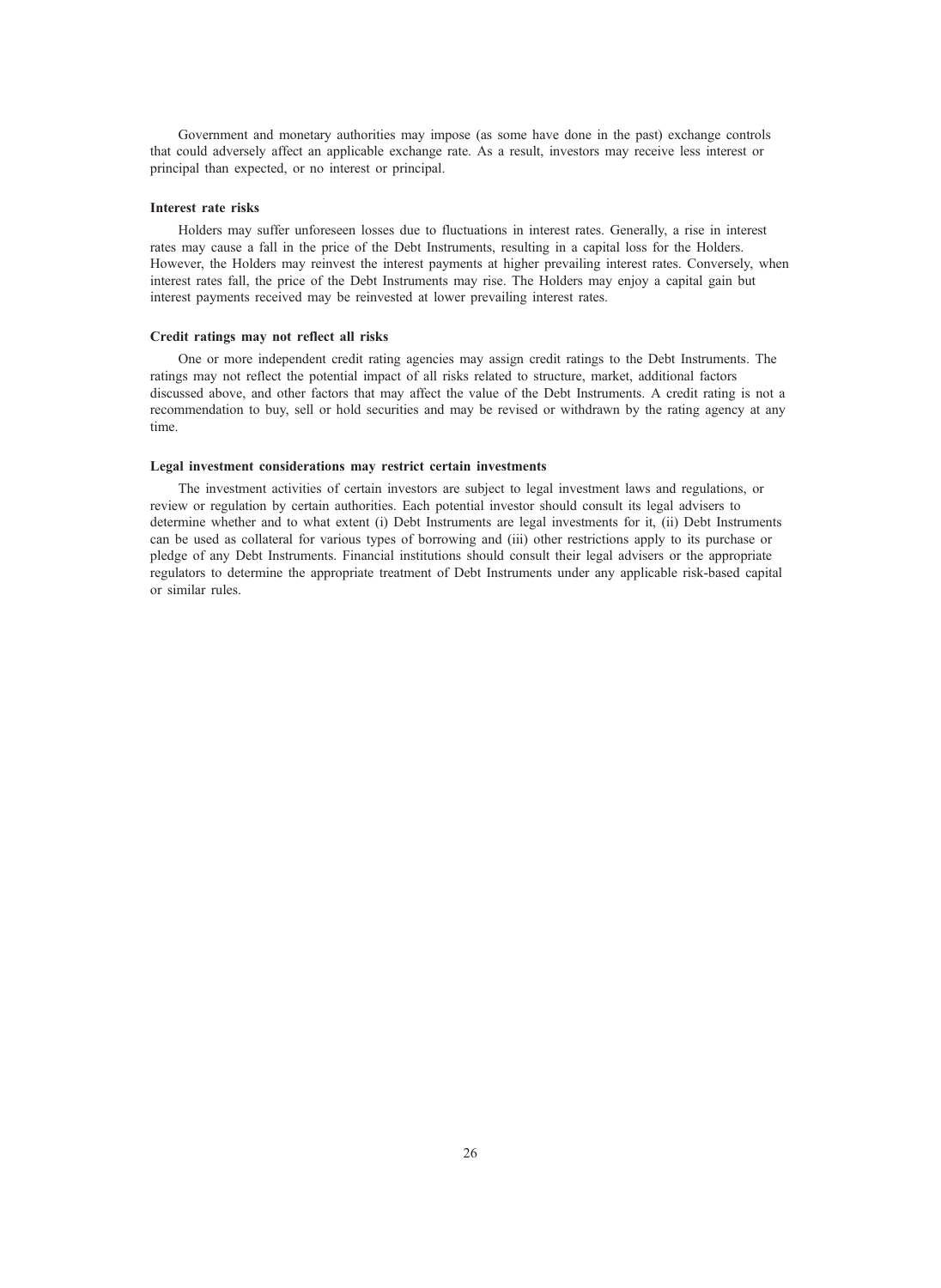# INFORMATION ON THE ISSUER

# Aurizon Network

# **Overview**

The Issuer is a subsidiary of Aurizon Operations Limited, and its ultimate parent company is Aurizon Holdings Limited ("Aurizon Holdings"), an Australian Securities Exchange ("ASX") listed company that was listed on the ASX on 22 November 2010 and was, prior to that time, wholly-owned by the State of Queensland. Below is a timeline summarising the listing process and recent developments in the Issuer's capital structure.



Aurizon Holdings, through its operating subsidiaries (including the Issuer) (''Aurizon Holdings Group''), is the world's largest rail transporter of coal from mine to port for export markets and is also the largest rail freight haulage business in Australia by tonnes hauled, operating in key freight sectors and supply chains across the country, focused primarily on large, heavy haul rail tasks such as the transportation of coal, iron ore, other minerals, agricultural products and general freight as well as containerised freight. It also provides a range of specialist rail engineering, construction and maintenance services.

The Issuer controls, manages, operates and maintains a largely dedicated and purpose built, heavy haul, narrow gauge regulated rail infrastructure, known as the Central Queensland Coal Network (the "CQCN," or the "network"), under 99 year lease arrangements with the State of Queensland, which commenced in July 2010. The CQCN, which spans four rail systems inclusive of a connecting system that service five export terminals, delivers rail infrastructure to over 40 operating coal mines in the Central Queensland coal region known as the Bowen Basin and is the largest coal export rail network in Australia.

The CQCN is predominantly used to carry coal mined by a diversified group of coal miners including globally recognised, established mining companies such as Anglo American plc, BHP Billiton Mitsubishi Alliance, Glencore Xstrata plc, Peabody Energy Corporation, Rio Tinto Limited and Vale S.A. The Issuer derives most of its regulated access revenue pursuant to long term access agreements with Aurizon Operations and Pacific National Pty Limited (a wholly-owned subsidiary of Asciano Limited) (''Pacific National''), both of whom conduct above rail haulage of coal on the CQCN. In the 2014 Fiscal Year, approximately 66% of the regulated coal access revenue was derived from access agreements with the Aurizon Holdings Group, approximately 23% from access agreements with other above rail operators including Pacific National, and 11% from agreements held directly with miners. These above rail operators contract with the coal miners that use the Issuer's network to provide coal haulage services, and typically pass through all or a substantial portion of the Issuer's regulated network access charges to these coal miners. Access charges are determined by reference to the allowable revenue approved by the QCA.

The Issuer also enters into direct contractual relationships with coal mining users regarding significant infrastructure expansion projects under which it earns fees in addition to the regulatory approved reference tariffs in consideration for assuming greater risks in relation to construction cost, counterparty credit and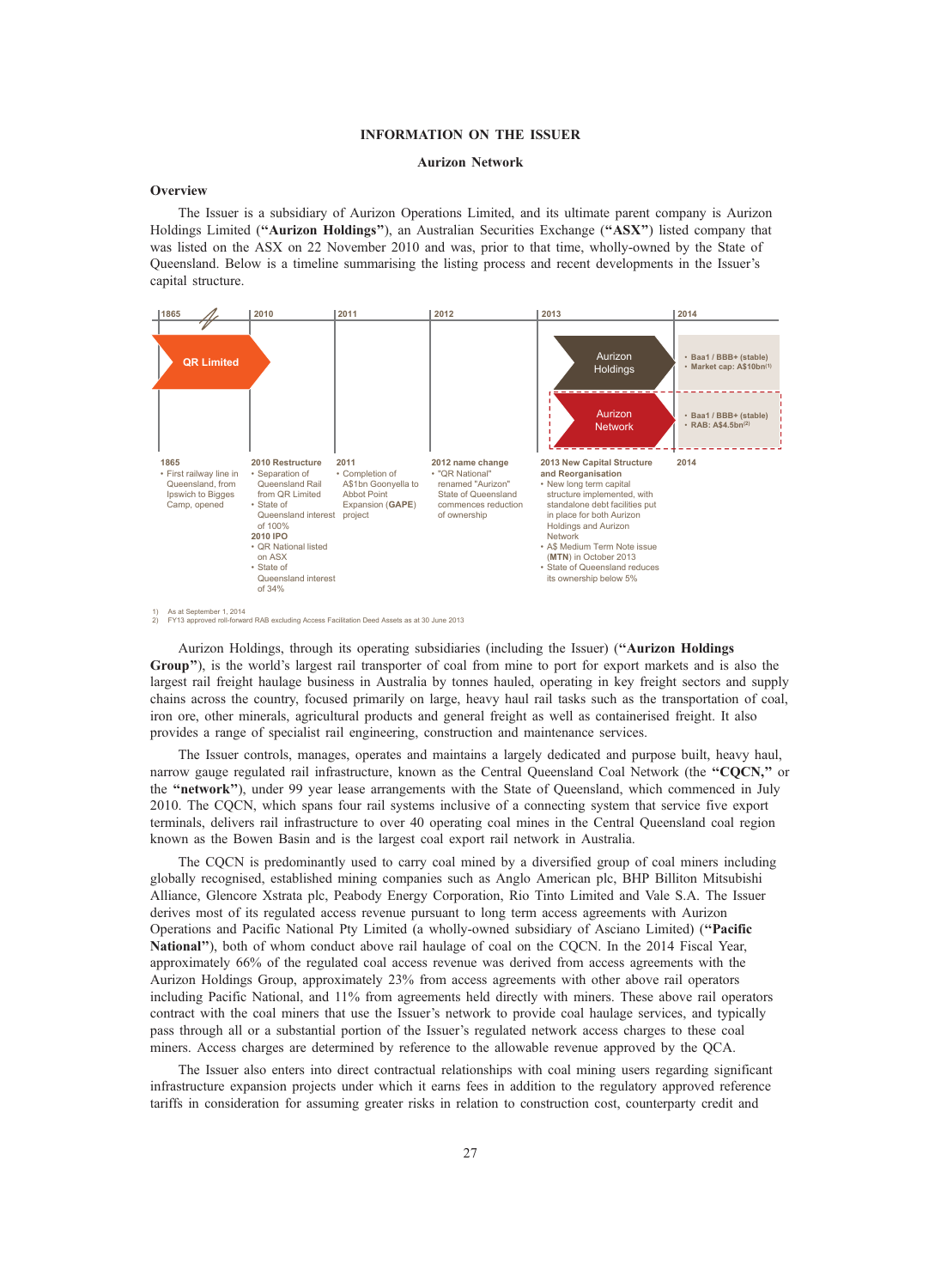future contract arrangements. The last two major expansions being the Goonyella to Abbot Point Expansion (''GAPE'') commissioned in December 2011 and Stage 1 of the Wiggins Island Rail Project (''WIRP Stage 1") to be commissioned in 2015 were established under these arrangements.

The Issuer operates the CQCN regulated rail infrastructure under a stable and well-established regulatory regime. The provision of access to users of the CQCN, including the terms of access and the access charges that the Issuer is permitted to levy, is regulated by a Queensland-based third party access regime (the ''Queensland Access Regime'') established under the Queensland Competition Authority Act 1997 (Qld) (the "OCA Act") and administered by the Queensland Competition Authority ("OCA"). The regulatory access regime, which is based on the principle of non-discrimination between access seekers, also outlines processes for negotiating and managing access agreements, resolving any disputes relating to access, negotiating capacity allocations and expansions and recovering operating and capital expenditure. In addition, the regulatory access regime defines the ringfencing obligations, which are designed to ensure sufficient separation and independence between the above rail and below rail operations of the Aurizon Holdings Group.

The QCA determines the Issuer's access pricing based on the estimated value of the Issuer's assets, which is known as the Issuer's "Regulated Asset Base" or "RAB". The QCA approves the RAB on a depreciated optimal replacement cost basis, rolled-forward annually for actual inflation, capital expenditure, depreciation and asset disposals. As at 30 June 2013, the value of the Issuer's RAB, which the Issuer submitted to the QCA for approval on 18 June 2014 was approximately A\$4.5 billion excluding approximately A\$433 million of assets subject to access facilitation deeds under which mining customers previously paid for mine specific infrastructure connecting to the CQCN and receive a rebate on the access charges equal to the return on capital plus return of capital.

In the fiscal year ending 30 June 2014, the Issuer generated revenues of A\$1,012.1 million, EBITDA of A\$543.1 million and net profit after tax of A\$168.7 million.

Information with respect to Aurizon Holdings, its subsidiaries and their businesses can also be found at www.aurizon.com.au. Information with respect to the CQCN regulatory regime, QCA and associated submissions can also be found at www.qca.org.au. However, these internet site addresses (and other internet site addresses in this Offering Circular) are included for reference only and the information and documents that can be accessed on these internet site addresses are not incorporated by reference into, and do not form part of, this Offering Circular unless specifically identified in the section of this Offering Circular entitled ''Documents incorporated by reference''.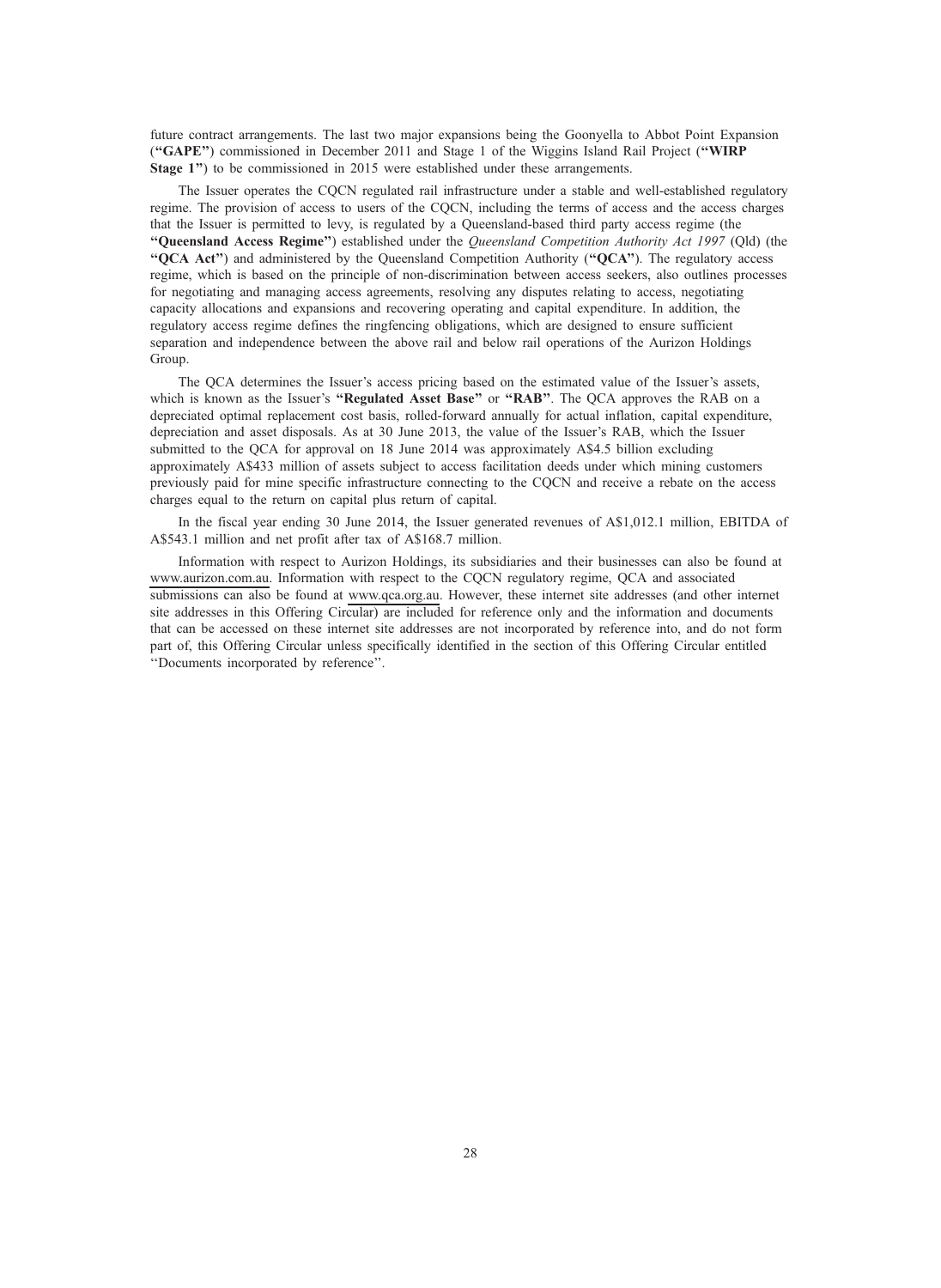# Asset Overview

The CQCN, which is the largest export coal rail network in Australia, comprises four major coal systems—Newlands, Goonyella, Blackwater and Moura—and GAPE, a connecting system link. The diagram below provides geographical context for the network:



The following table illustrates management's estimates of certain key statistics relating to the CQCN as of 30 June 2014 (unless otherwise noted):

# Key statistics

Coal mines in the central Bowen Basin rely primarily on the Goonyella coal system that connects coal mines in the central Bowen Basin to the Dalrymple Bay Coal Terminal and the Hay Point Coal Terminal at the Port of Hay Point. Mines in the northern Bowen Basin rely on the Newlands rail corridor to the Abbot Point Coal Terminal. The Blackwater and Moura systems link coal mines in the southern Bowen Basin to the Port of Gladstone as well as to domestic users around Rockhampton and Gladstone. The Goonyella coal system connects to the Blackwater coal system in the south and the Newlands coal system in the north,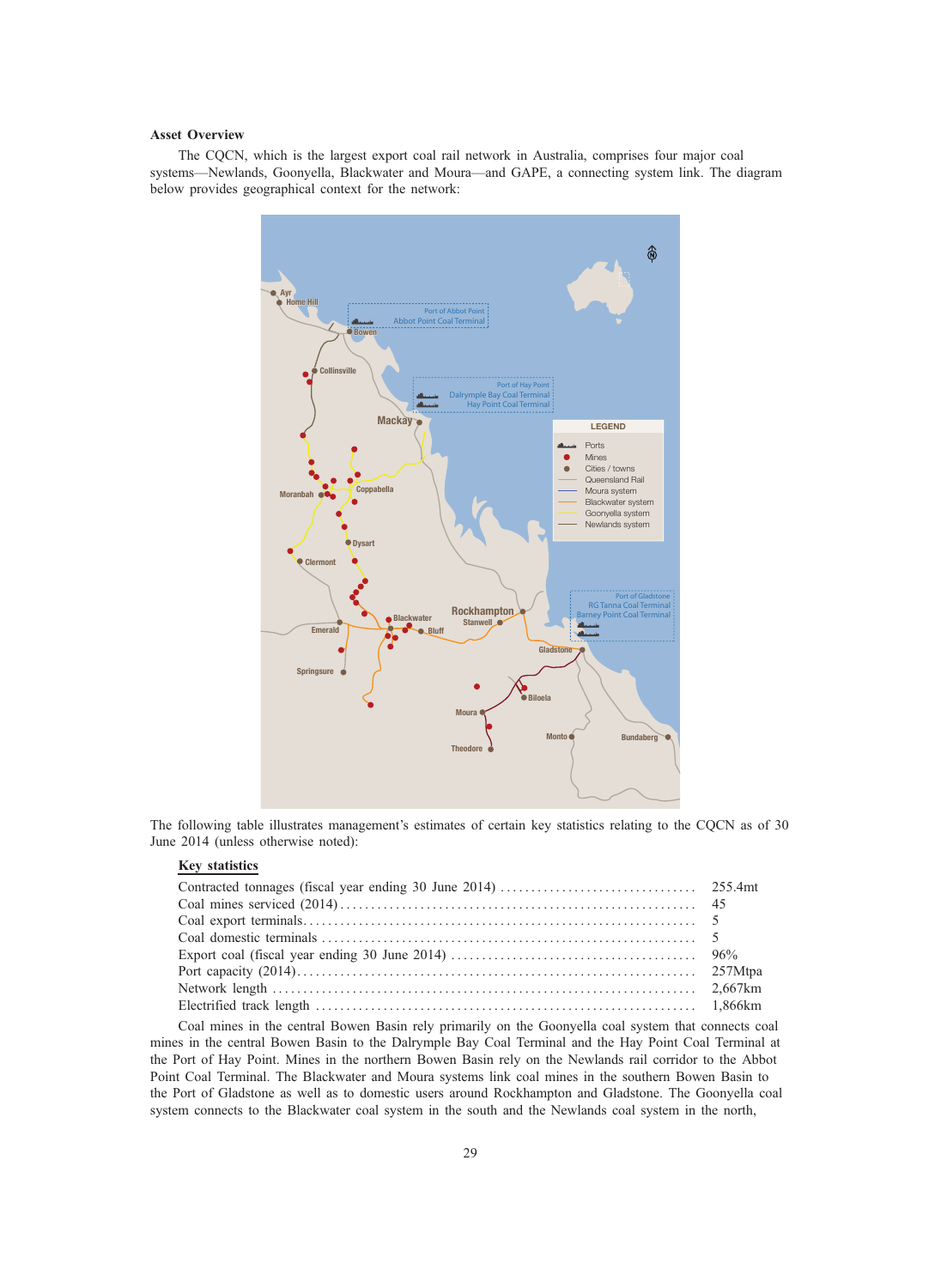allowing for cross system traffic. Both the Goonyella and the Blackwater coal systems operate primarily as electrified rail systems. The CQCN is also used to distribute coal to domestic users, although this comprised less than 4% of tonnage hauled during the fiscal year ending 30 June 2014.

The assets comprising the CQCN consist of civil structures, track structures, signal and train control systems and telecommunications systems. They also include traction distribution and power systems for the Blackwater and the Goonyella coal systems.

At the commencement of the Issuer's first access undertaking, there was significant surplus capacity in the rail systems (both above and below rail), with correspondingly high flexibility and reliability of throughput. Over the last decade, strong volume growth has absorbed both the pre-existing latent capacity as well as most opportunities for incremental capacity expansion. As a result, the current capacity of the existing rail infrastructure in the CQCN is almost fully contracted, and requests for additional capacity have become reliant on the development of large, multi-user integrated rail and port expansion projects, as illustrated by the Issuer's recent and major network expansion projects described below.

#### Recent Network Expansion Projects

GAPE, which was commissioned in December 2011, was a A\$1.0 billion infrastructure expansion project, which included the construction of a 69km ''greenfield'' rail track link between the Goonyella and Newlands coal systems, extensive upgrades to existing track on the Newlands coal system and capacity enhancements within the Goonyella coal system. As a result of these enhancements, capacity through the Goonyella and Newlands coal systems to the upgraded Abbot Point Coal Terminal was increased by 33Mtpa to 50Mtpa, with potential for further expansions. GAPE was the first infrastructure investment in which the Issuer negotiated specific commercial arrangements with users such that it could earn higher returns than those provided for under the regulated access undertaking, in return for assuming greater risks in relation to construction cost, counterparty credit and future contract arrangements. GAPE was completed on time and within budget.

In September 2012, the Issuer completed the A\$177 million Blackwater Power Systems Strengthening Project, which nearly doubled the electrical capacity on the system, on time and below budget.

# Current and Future Network Expansion Projects

In addition to the established network, the Issuer and Aurizon Holdings regularly evaluate and, where appropriate, seek to take advantage of opportunities for expansion and improvement of the CQCN in order to maximise its use and performance, deliver improved service for the Issuer's customers and increase the Issuer's return on the Issuer's assets. The Issuer currently has the following three major growth capital expenditure initiatives underway:

- Wiggins Island Rail Project. The Wiggins Island Rail Project ("WIRP") is a project designed to link mines in the Southern Bowen Basin to the new Wiggins Island Coal Export Terminal ("WICET") at the Port of Gladstone, which is currently under construction. In September 2011, a consortium of coal producers finalised its financing package and tenure arrangements allowing construction of the 27Mtpa first stage of WICET to commence. WICET will service the Blackwater and Moura coal systems with a planned capacity of more than 80Mtpa to be delivered in stages. The Issuer expects that WIRP Stage 1, which is to be developed for eight foundation users at an estimated cost of A\$858 million, will support the initial 27Mpta of coal to WICET and leverage existing rail infrastructure to increase coal exports from the southern end of the Bowen Basin by approximately 30%. WIRP Stage 1 construction began in March 2012 with timeframes aligned to the progress of the WICET construction and the development of related mining projects. As the WICET development has been delayed by approximately nine months, the Issuer has agreed in principle with the eight foundation users to extend key milestone dates under the relevant agreements. The Issuer is also having discussions with the foundation users about coordinating the completion of the construction of non-port related infrastructure with their current tonnage ramp up expectations. Commissioning of the infrastructure is scheduled for 2015.
- Rolleston Electrification. This project involves the electrification of the Rolleston branch line to support additional tonnage from Glencore Xstrata's Rolleston mine to WICET. The project is expected to be commissioned in December 2014. The total cost of the project is estimated to be approximately A\$163 million.
- Goonyella System Expansion. This expansion is designed to increase the Goonyella system capacity from 129Mpta to 140Mpta to support the expected increase in coal exports at Hay Point Coal Terminal, which is operated by the BHP Billiton Mitsubishi Alliance. All works relating to the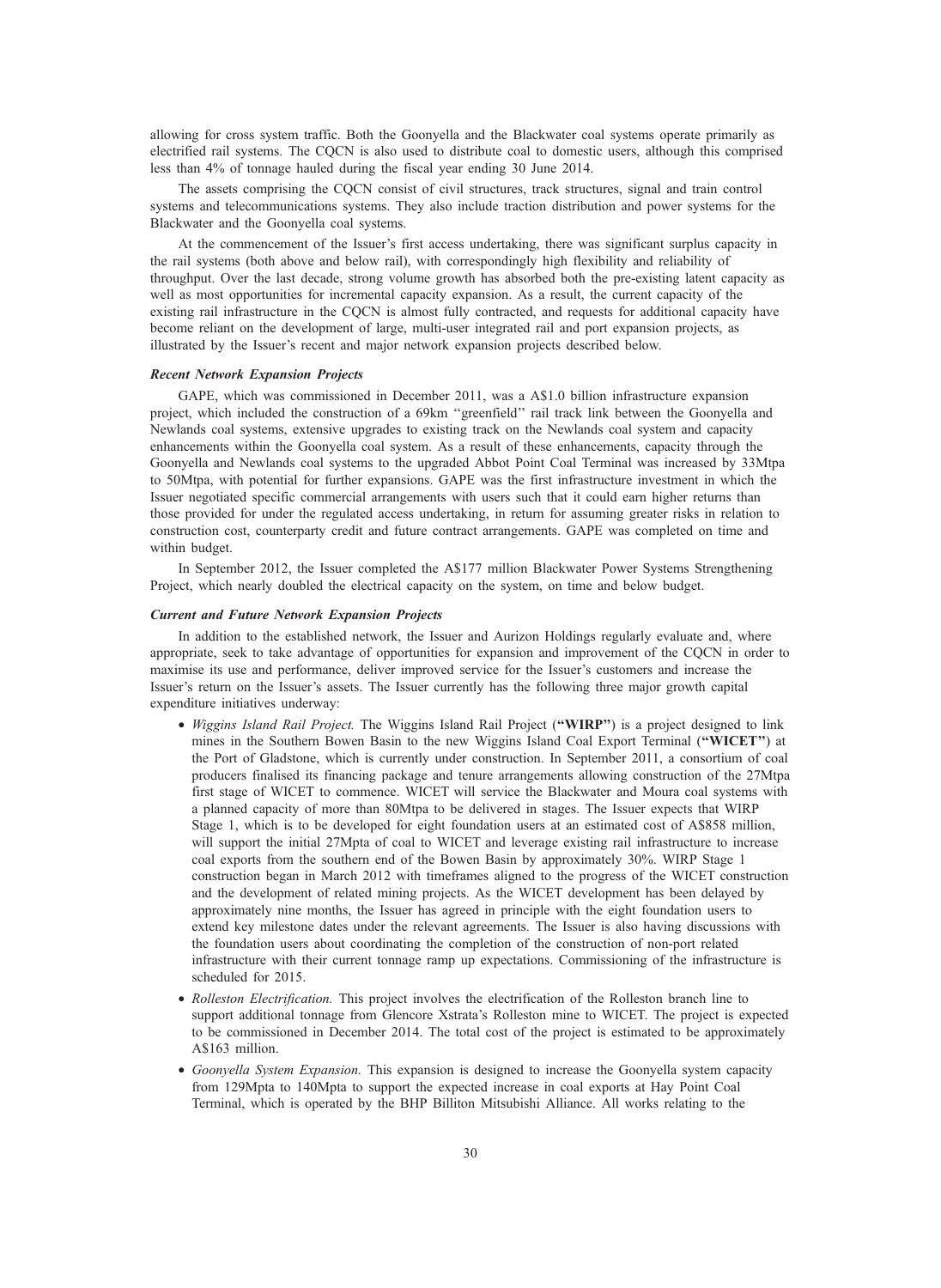Wotonga Feeder Station for which the Aurizon Holdings Group was responsible were completed in June 2014. Connection from Powerlink is expected before the completion of the Hay Point Coal Terminal expansion. The total cost of the project is estimated to be approximately A\$121 million.

Development of rail infrastructure for the Bowen Basin to support new and expanded mine and port developments, such as expanded or new coal terminals at the port of Abbot Point, the port of Hay Point, the port of Gladstone and are at varying stages of development, with some being only at a conceptual stage. The Issuer and Aurizon Holdings will continue to investigate opportunities as they arise. Whether growth projects are developed at the Aurizon Holdings or Aurizon Network level will be decided on a project-by-project basis, taking account of, amongst other things, the relationship of the project to the CQCN, the quantum of funding required and the risk profile of the project. The Issuer anticipates that growth projects involving coal basins or regions not currently linked to the CQCN will be funded by Aurizon Holdings. Any decision to fund growth projects at the Aurizon Network level will be made in line with the Issuer's strategy to prudently manage capital and maintain strong investment grade credit ratings.

# Joint Operations

The Surat Basin Rail joint venture, in which the Issuer had a 33.3% (2013: 33.3%) participating interest through its wholly owned subsidiary, Aurizon Surat Basin Pty Ltd, was terminated on 28 February 2014 and is in the process of being wound up.

#### Transactions and balances with entities of the Aurizon Holdings Group

The following transactions occurred and balances are recognised with related parties:

| 2014<br>\$2000 | 2013<br>\$2000 |
|----------------|----------------|
|                |                |
|                | 3,492          |
| 80,744         | 140,034        |
| 482            | 2,514          |
|                |                |
| 1.719          |                |
| 104,507        | 132,993        |
|                | 254            |
|                |                |
|                | 14,612         |
|                |                |
| (15,359)       | 65,727         |
|                |                |
| 581,585        | 701,792        |
| 5,951          | 6,437          |
|                |                |
| 2,225          | 630            |
|                | 119            |
|                |                |
| 359,474        | 339,854        |
|                | 2,861          |
|                |                |

# **Industry**

Rail infrastructure is essential to the Australian coal industry as it is the primary mode of transport between coal mines and export ports. The Australian rail network comprises approximately 40,000km of both public and privately owned track linking mainland capital cities as well as regional centers. There are three major interstate rail segments in Australia, and a number of intrastate rail freight networks, including the CQCN. The CQCN is the primary below rail infrastructure used to transport coal from Central Queensland mines, particularly in the Bowen Basin, to export ports, and forms an important part of the Queensland coal supply chain.

Global demand for coal is a driver of demand for the below rail services that the Issuer provides. In 2013, Australia was the largest seaborne exporter of metallurgical coal, which is used principally in steel production, and the second largest exporter of thermal coal, which is used principally in electricity generation, according to the Resource and Energy Quarterly Report issued by the Australian Government, Bureau of Resources and Energy Economics in June 2013. Coal exports have grown at 5 per cent a year over the past decade as strong global demand (particularly from China) has stimulated investment in numerous expansions and new mine infrastructure capacity.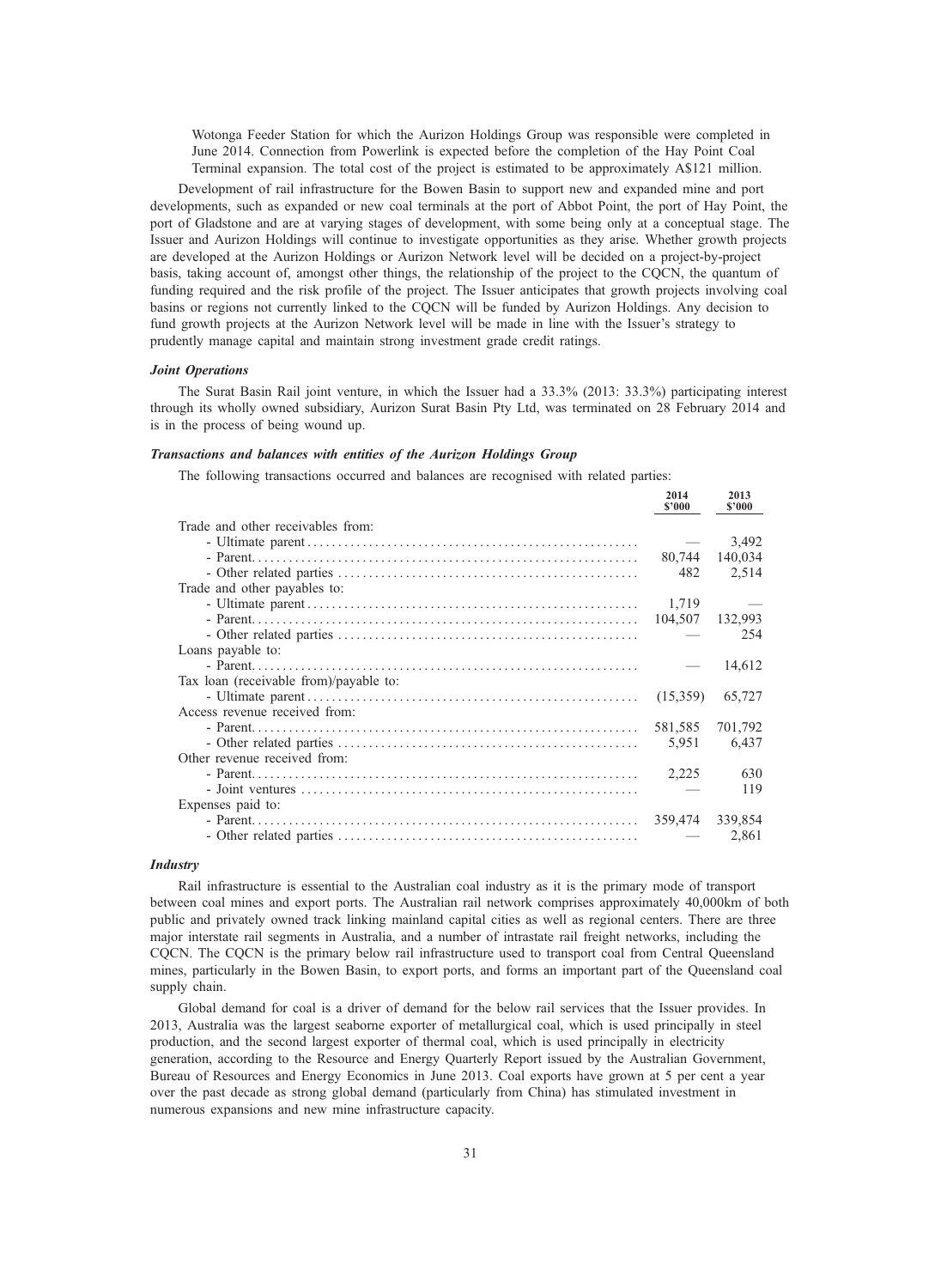In the 2013 Fiscal Year, Australia exported approximately 336mt of coal, which was approximately 83% of Australia's total marketable coal production for that period according to the Australian Government, Bureau of Resources and Energy Economics. According to the Australian Bureau of Statistics, 79% of Australia's metallurgical coal and 93% of Australia's thermal coal by tonnage was exported to five countries in the 2013 Fiscal Year—Japan, China, South Korea, India and Taiwan. China and India are expected to remain as major consumers of global coal exports, with the combined seaborne coal import demand from China and India (both metallurgical and thermal) expected to grow by an average compounded rate of 7% per annum between 2012 and 2020, according to reports issued by Wood Mackenzie Coal Market Service in June 2013. Over the period between 2012 and 2018, global demand from Japan (Australia's largest coal customer in the 2013 Fiscal Year) and other traditional markets such as Taiwan, South Korea and the European Union is expected to remain relatively stable, according to the Australian Government, Bureau of Resources and Energy Economics.

Queensland has the largest coal resource in Australia, with more than 56bt of coal resources, including 37bt located in the Bowen Basin region serviced by the CQCN, according to the Queensland Exploration Council. Queensland is the largest contributor to the Australian coal export industry in terms of tonnes shipped, representing approximately 83% of Australia's metallurgical coal exports, approximately 30% of Australia's thermal coal exports and approximately 54% of total coal exported from Australia in the 2013 Fiscal Year, according to the Queensland Government, Department of Natural Resources and Mines, and the Australian Bureau of Statistics. According to the Queensland Government, Department of Natural Resources and Mines, Queensland's saleable coal production totaled 187.6mt in the 2012 Fiscal Year, of which 164.8mt (88%) was exported, with markets in Asia accounting for more than 80% of sales. The Queensland coal industry is involved predominantly in the export of high quality metallurgical coal, almost entirely from the Bowen Basin.

Despite the more challenging market environment currently facing Australian coal producers, the Issuer believes that Australia and, in particular, the Queensland coal industry, is well positioned to compete for long term demand for coal from the Asian region due to market demand fundamentals remaining relatively strong, ongoing development of export infrastructure, substantial coal resources, and Australia's proximity to end markets in the Asian region. This view is supported by the fact that, in the 2013 Fiscal Year, Aurizon Operations secured a mix of new and renewal performance-based long term haulage contracts that align demand for services with mine production, demonstrating coal producers' continued focus and commitment to their existing operating mines. These contracts have a term of ten years or more.

# Environmental regulation and performance

The Issuer is committed to managing its operational activities and services in an environmentally responsible manner to meet legal, social and moral obligations. In order to deliver on this commitment, the Issuer seeks to comply with all applicable environmental laws and regulations.

The Energy Efficiency Opportunity Act 2006 (Cth) ("EEO") requires the Issuer to assess its energy usage including the identification, investigation and evaluation of energy-saving opportunities and to report publicly on the assessments undertaken including what action the Issuer intends to take as a result. The Issuer continues to meet its obligations under the EEO.

The National Greenhouse and Energy Reporting Act 2007 (Cth) ("NGER") requires the Issuer to report its annual greenhouse gas emissions and energy use. The Issuer has implemented systems and processes for the collection and calculation of the data required and is registered under NGER.

#### Litigation/Dispute Descriptions

Issues relating to common law claims and product warranties are dealt with as they arise. There are currently no material issues.

#### Operational Overview

The Issuer operates as a separate business unit within the Aurizon Holdings Group. The Issuer's board of directors comprises five directors and is responsible for the review and oversight of administration, management, strategic direction and governance. All of the Issuer's directors other than the Executive Vice President, Network are also directors of Aurizon Holdings. The Issuer's board does not currently operate separate committees. As a subsidiary of Aurizon Holdings, the Issuer is subject to the oversight of the committees of the Aurizon Holdings board.

Aurizon Holdings, through its operating subsidiaries (including the Issuer), is vertically integrated in that it supplies access to the regulated CQCN, which the Issuer manages, operates and maintains, and also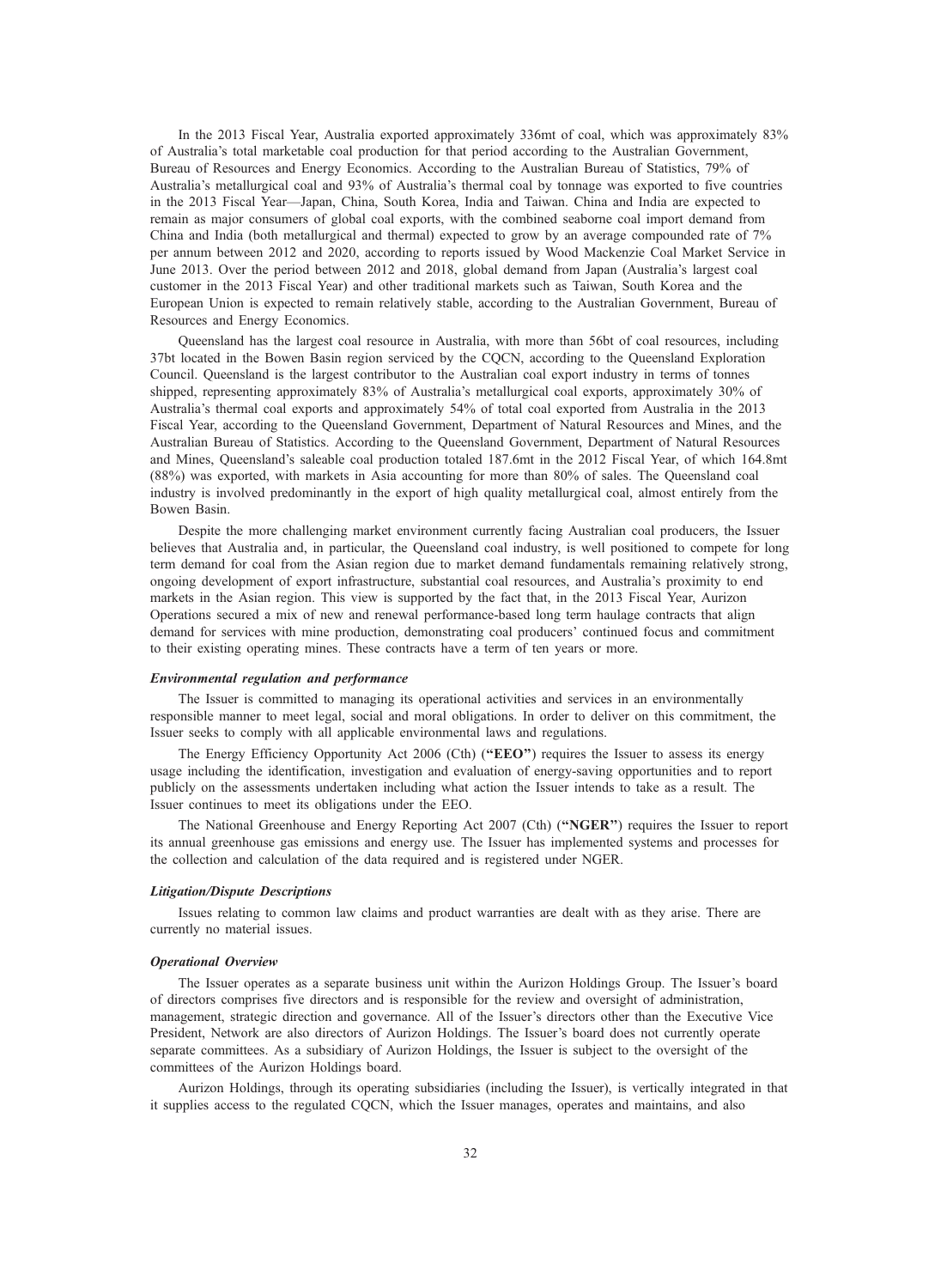provides, through its other operating subsidiaries which are not the Issuer's subsidiaries, unregulated above rail services as well as a range of specialist rail engineering, construction and maintenance services. To ensure sufficient separation and independence between the below rail and above rail operations of the Aurizon Holdings Group, the Issuer is subject to ringfencing obligations under the QCA Act and the access undertakings the Issuer provides to the QCA from time to time. The Issuer's board of directors is responsible for monitoring compliance with the applicable ringfencing obligations.

The Issuer's operations consist solely of the provision of access to, and operation and management of, the CQCN. In order to ensure that Aurizon Holdings and its subsidiaries, including the Issuer, can manage its business as an integrated rail service provider and that the Issuer can service customers and fulfill the regulatory obligations, the Issuer has entered into a number of agreements with members of the Aurizon Holdings Group, under which members of the Aurizon Holdings Group will provide each other with ongoing operational services on commercial terms.

# Corporate Structure and Information

The diagram below illustrates the Issuer's position within the corporate structure of Aurizon Holdings:



# Capital Structure

Aurizon Network operates as a separate standalone entity to Aurizon Operations with a separate board and management team and separate statutory financial reporting. Dedicated debt facilities are in place at the Aurizon Network level and target gearing is broadly consistent with the regulator's assumption of 55% Debt to RAB. This capital structure provides financial flexibility and the ability to introduce a minority equity interest in Network in the future.

Aurizon Network's debt is currently comprised of:

- 1) Senior syndicated bank debt facilities;
- 2) A working capital facility; and
- 3) A\$ Medium Term Note programme.

#### Access Regulation and Reference Tariffs

The provision of access to users of the CQCN, including the terms of access and the access charges that the Issuer is permitted to levy, is regulated by the Queensland Access Regime established under the QCA Act and administered by the QCA. Under the QCA Act, access undertakings may be either voluntarily submitted to the QCA by the owner or operator of the rail network infrastructure, or required to be submitted by the QCA. An access undertaking is a detailed document covering a range of matters, including the access negotiation framework, the terms and conditions of access, access charges, pricing principles, ringfencing requirements, network capacity, interface arrangements, reporting, expansions and dispute resolution. The Issuer has historically submitted voluntary access undertakings to the QCA at regular intervals (historically, every four years) to seek approval for components of network access pricing and other terms for the following regulatory period. UT3, the Issuer's current access undertaking is the third access undertaking that the Issuer has submitted to the QCA.

On 30 April 2013, the Issuer submitted a new voluntary access undertaking, referred to as ''UT4'', to the QCA for its approval. As the Issuer's new proposed access undertaking was not expected to be approved by the QCA prior to the expiry of UT3 on 30 June 2013, the Issuer submitted the Extension Draft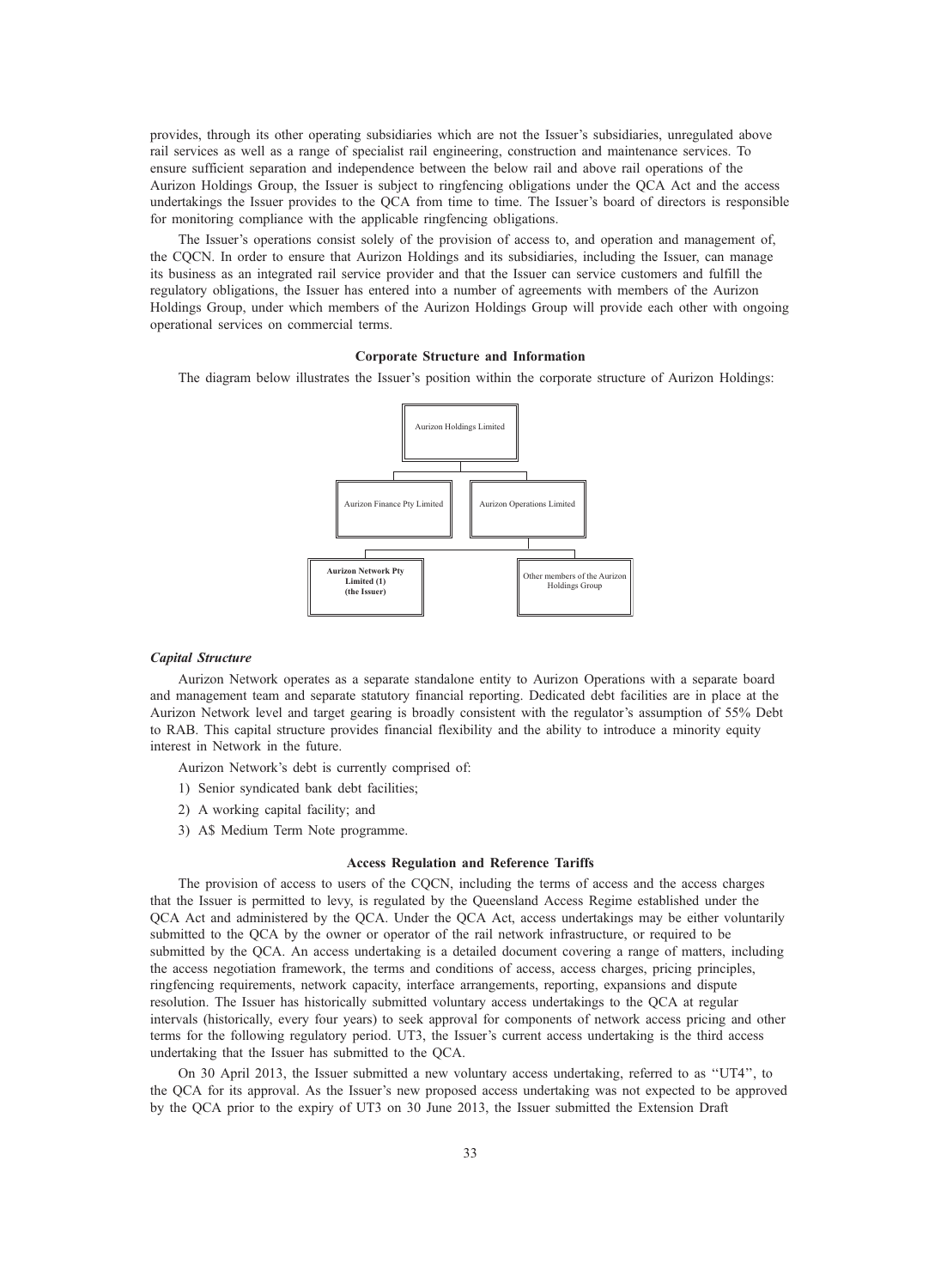Amending Access Undertaking ("DAAU") to the QCA on 9 May 2013, seeking to extend the expiry of UT3 to 30 June 2014. A further Extension DAAU has been submitted and approved by the QCA further extending UT3 to the earlier of 30 June 2015 or the UT4 decision. These Extension DAAUs request the QCA's approval of a set of transitional reference tariffs for each coal system (other than GAPE), which would apply until approval of UT4.

The access charges that the Issuer is permitted to levy on users of the CQCN, which are the Issuer's primary source of revenue, are determined by reference to the applicable regulated reference tariffs approved by the QCA and regulated within the framework of a conventional revenue cap that permits the Issuer to earn an approved return on its RAB over the regulatory period covered by an access undertaking.

Under UT3, the approved revenue allowance is set using the ''building blocks'' approach, which uses different components, including return on capital, depreciation, operating costs, tax (including an adjustment for the estimated value of imputation credits) and maintenance, to determine the Issuer's MAR for each individual rail system. The return on capital, which is determined by estimating a WACC and applying it to the value of the assets used to deliver the regulated services to determine the regulated rate of return, is the most significant component in the assessment of the MAR. WACC, which was set at 9.96% for the period of UT3, accounts for approximately 49% of the MAR for the UT3 regulatory period. The Issuer's MAR, and the WACC used in deriving the Issuer's MAR, are typically reset every four years as part of the access undertaking approval process.

The MAR, which determines how much revenue the Issuer can earn each year, is converted into reference tariffs through the application of a system tonnage forecast for each individual rail system. There are different reference tariffs for each of the Newlands, Goonyella, Blackwater and Moura coal systems, with different components to each reference tariff. Tariffs and access contracts with the Issuer's customers are then negotiated within the framework provided by the access undertaking. The reference tariffs are reset annually based on projected system volumes and other variables.

As part of UT3, the QCA approved a set of principles that governs the ownership, construction and financing of new rail infrastructure and modifications to existing rail infrastructure in the CQCN to the extent they are used in the provision of services regulated by the access regime. The investment framework provides for multiple funding options and also allows the Issuer and the Issuer's network users to commercially negotiate the terms of access (including additional risk or cost adjusted returns) in respect of certain major network expansion projects. Negotiated terms are subject to approval by the QCA based on defined criteria. Under the terms of the Extension DAAU, these principles will continue to apply until 30 June 2015.

Key elements of UT3 have been retained in the Issuer's UT4 submission to ensure continuity and stakeholder confidence in the regulatory regime; however, the Issuer is also seeking various changes including with regard to the scope of the revenue cap mechanism, the quantum of the components used in the determination of reference tariffs and certain aspects of the investment framework currently in place under UT3. In particular, the Issuer has proposed a reduction in the WACC to 8.18% from the approved UT3 WACC of 9.96%. The Issuer believes this reduction reflects the changes in financial market conditions since UT3 was approved in 2010, including historically low yields on Commonwealth Government bonds, which are referred to in determining the risk free rate, a key determinant of the cost of equity assumed in the WACC.

The Issuer has worked collaboratively with all key stakeholders since the submission of UT4 and has reached agreement on a number of key issues which has resulted in the original UT4 submission being withdrawn and replaced on 11 August 2014 by a revised UT4 submission which encapsulates the key items on which consensus has been reached.

Consistent with previous regulatory determinations where the approval date of the replacement undertaking followed its intended commencement date, the Issuer anticipates the difference between the transitional tariffs in the Extension DAAU and the regulatory endorsed tariffs in UT4 applicable from 1 July 2013 will be recovered from, or returned to, access holders as appropriate with interest adjustment calculated in accordance with the rate specified in the undertaking at the time. In the interim period up until UT4 is finalised the Issuer will recover transitional revenues from annual transitional tariffs approved by the QCA.

The QCA requires that a Standard User Funding Agreement (''SUFA'') be included in the final UT4 agreement. The SUFA framework facilitates customers with an alternative mechanism to fund the expansion and growth of the CQCN. Where the Issuer chooses not to fund an expansion of the CQCN, SUFA enables a customer(s) to directly fund the requisite expansion. The Issuer has worked collaboratively with stakeholders to develop a framework for SUFA which has cumulated in the QCA issuing a position paper in May 2014 highlighting its position regarding an effective SUFA outcome. The QCA is expected to issue a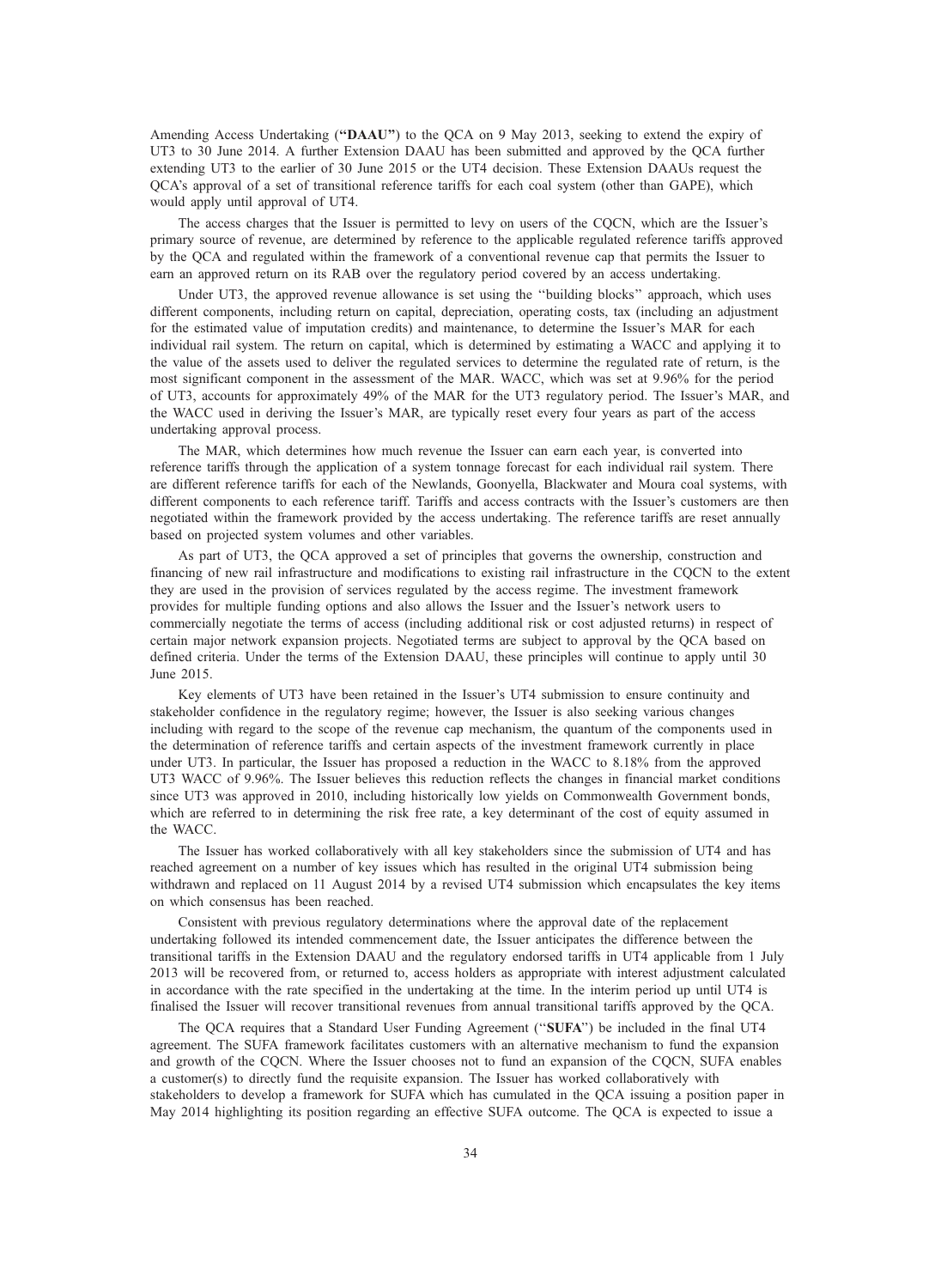draft decision in September 2014 with a final decision expected in the second quarter of the 2015 fiscal year. The final decision will be encapsulated in the final UT4 agreement.

# Competitive Strengths

- The Issuer believes it has the following competitive strengths:
- Regulated revenues within a stable and well-established regulatory regime—Regulatory Access charges represent the majority of the Issuer's revenue. Regulatory Access charges are determined by reference to the applicable allowable revenue approved by the QCA under a stable and wellestablished regulatory regime. The allowable revenue is set using the ''building blocks'' approach, which uses different components including return on capital, depreciation, operating costs, tax (including an adjustment for the estimated value of imputation credits) and maintenance, to determine the MAR for each individual rail system. The components of network access pricing are approved by the QCA at regular intervals, typically every four years when the Issuer voluntarily submits an access undertaking, and remains in place for the duration of the regulatory period covered by the access undertaking. Tariffs and access contracts with customers are then negotiated within the framework provided by the approved access undertaking. The regulatory access regime, which is based on the principle of non-discrimination between access seekers, also outlines processes for negotiating and managing access agreements, resolving any disputes relating to access, negotiating capacity allocations and expansions and recovering operating and capital expenditure. In addition, the regulatory access regime defines the ringfencing obligations. The regulatory regime has been in place since 2001.
- Revenue protection mechanisms limit the Issuer's exposure to patronage or volume risk—Under the current regulatory regime, the Issuer benefits from revenue protection mechanisms that limit its exposure to patronage and volume risk. Regulated revenue is protected through a combination of contractual take-or-pay provisions included in QCA-approved access agreements, where revenue shortfalls from actual tonnages railed being less than the regulatory approved tonnage forecast are recovered directly from the access holder in the year that the contractual railings were not achieved, and a regulatory revenue cap mechanism, whereby the Issuer earns a set return on RAB over the regulatory period and any revenue shortfalls are recovered two years later on a net present value neutral basis through an adjusted tariff.
- Long term lease arrangements supported by the Queensland coal mining sector—the Issuer controls, manages, operates and maintains the CQCN under 99 year lease arrangements with the State of Queensland. The CQCN is essential to the Queensland coal industry as it is the primary mode of transport between coal mines and export ports. Queensland holds a competitive advantage over other international coal producers as it produces high quality metallurgical and thermal coal supported by significant reserves in close proximity to Asian export markets. These factors support long term demand for access to the CQCN.
- Long term customer relationships with the two main above rail operators servicing well-established miners—the Issuer derives most of its access revenue from long term access agreements with the two main above rail operators, Aurizon Operations (the Issuer's parent company) and Pacific National, both of whom service a diverse group of customers that include globally recognised, investment grade, established miners, such as Anglo American, BHP Billiton Mitsubishi Alliance, Glencore Xstrata, Peabody Energy, Rio Tinto and Vale across four rail systems and connecting infrastructure that service five export terminals. The coal mine users of the CQCN own over 40 operating mines.
- Part of a vertically integrated rail service provider—The Issuer is an ultimate subsidiary of Aurizon Holdings Limited, an ASX listed company and Australia's largest rail freight company, which also provides, through its other operating subsidiaries which are not the Issuer's subsidiaries, unregulated above rail services as well as a range of specialist rail engineering, construction and maintenance services. The Issuer has entered into an Operations Master Rail Services Agreement and a Network Master Rail Services Agreement with Aurizon Operations. These agreements, which have a minimum 20 year term, allow the Issuer to continue to operate as part of an integrated rail service provider while fulfilling service obligations to customers and satisfying regulatory obligations.
- Strong balance sheet and financial flexibility—the Issuer believes the strength of its balance sheet, the resilience of its earnings and financial flexibility support its capital structure and balances its commitment to a long term sustainable financial profile while allowing it to pursue opportunities for expansion and improvement of the CQCN in order to maximise its use and performance.
- Experienced board and management team—the Issuer's board of directors and management team have multi-sector (domestically and internationally), multi-disciplinary experience, as well as strategic,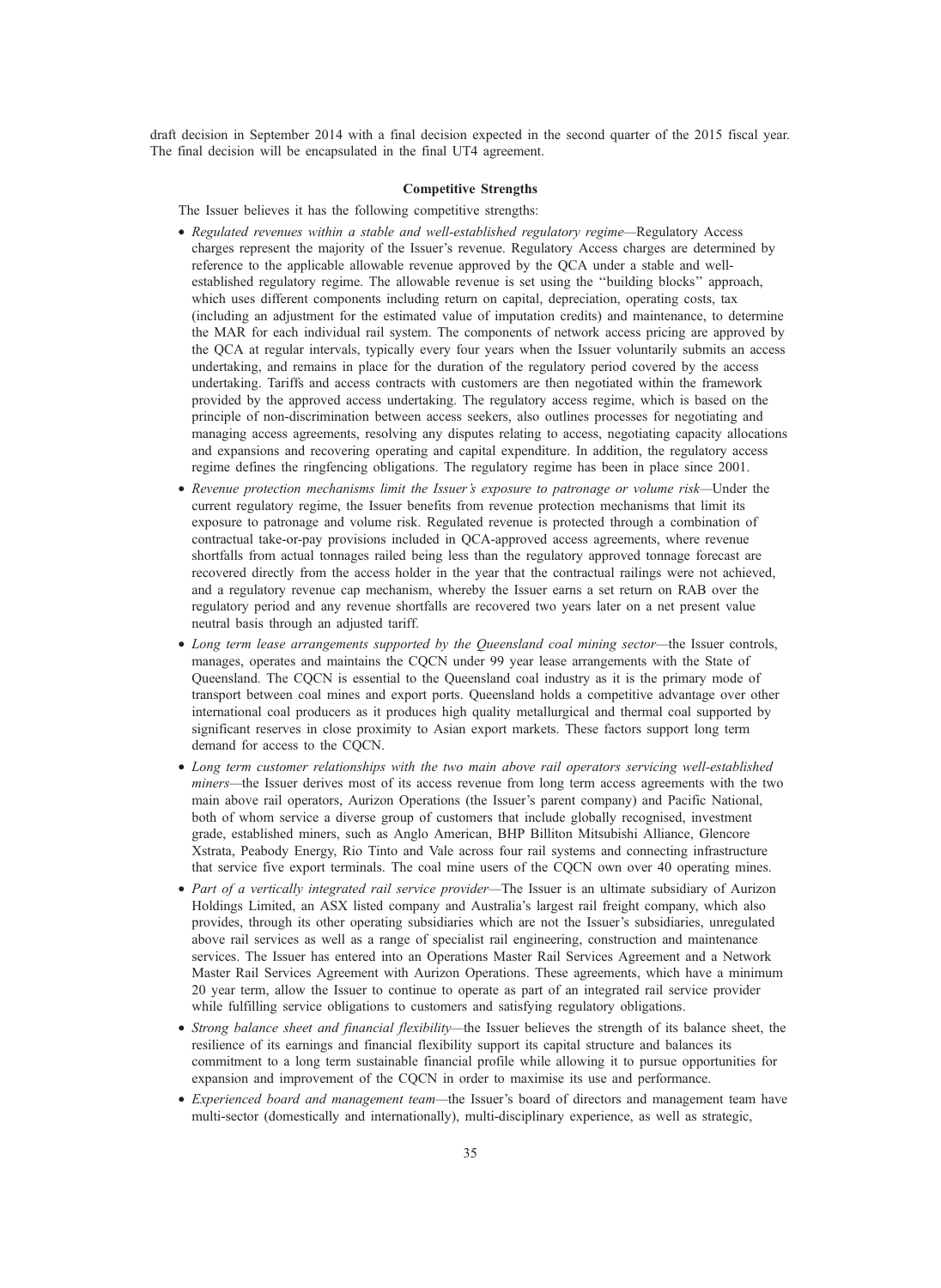operational and financial management skills, and a track record of efficiently managing its open access multi-user rail network and successfully executing major coal rail network expansion projects at Aurizon Network.

## Business Strategy

The Issuer's key strategies are as follows:

- Cooperative framework with the Aurizon Holdings Group—The Issuer has agreements with Aurizon Operations that govern the operating relationship for a minimum 20 year term. The Issuer's operating structure is designed to ensure it continues to manage and develop the skills and resources specific to the operation, management and maintenance of the CQCN while fulfilling service obligations to customers and satisfying regulatory obligations.
- Commitment to the long term expansion and growth of the CQCN—A core component of the Issuer's strategy is the expansion of its coal rail network. The Issuer is currently midway through a program that is injecting an additional 76Mtpa of capacity to the CQCN, which is expected to lift total system capacity to approximately 310Mtpa by 2015. The Issuer believes that, based on experience of successfully completing GAPE on time and on budget, it is well placed to successfully execute its existing and future coal rail network expansion projects.
- Optimising the capacity of the COCN to world class utilisation levels—The Issuer is committed to improving utilisation across the CQCN to enable access holders to run more trains within each coal system. To achieve this, it is focused on optimizing network control, planning and scheduling, improving coordination between operational and maintenance activities to minimise the impact of maintenance activities on track access, and reducing below rail delays through its investment in next generation technology that will simplify and modernise its operational systems.
- Transforming asset strategy—Consistent with Aurizon Holdings Group's commitment to world class operations, supply chain efficiency and safety, the Issuer is seeking to transform its infrastructure asset maintenance approach to world class standards in order to improve the reliability and availability of the network to reduce the time it takes a train service to complete a cycle from depot to mine to port and back to depot. This strategy encompasses both short term maintenance activities and longer term targeted asset renewal capital expenditure, which is consistent with the practices employed by North American Class 1 railroads. The Issuer is focused on developing a preventative approach to asset management through the early detection of defective assets. This asset management strategy is supported by the increased use of technology such as real time asset diagnosis and remote recording, the deployment of high productivity track machinery and the mechanisation of traditional labour based activities, such as electronic rail lubricators and the use of drones for network monitoring.
- Maintaining a prudent capital management strategy and ratings commitment—The Issuer is committed to prudent capital management, including through the diversification of funding sources, maintenance of strong investment grade credit ratings and adequate liquidity and risk management activities, which are managed in line with policies approved by the board of directors from time to time.
- Redefining relationships with customers and establishing a performance driven culture—A key aspect of the transformation since ASX Listing has been redefining the relationship with customers and access holders and establishing a performance driven culture across the business, in an effort to address legacy issues associated with the long history of government ownership. Since ASX Listing, the Issuer has sought to improve customer satisfaction by focusing on service performance through the commitment to safety, cost efficiency, productivity and improved commercial arrangements. GAPE and WIRP Stage 1 are examples of directly negotiated commercial arrangements with coal mining users pursuant to which the Issuer developed with them master planning and supply chain solutions.
- Engage with all stakeholders to improve regulatory outcomes—The majority of the Issuer's revenue is regulated by access undertakings that are subject to stakeholder consultation and regulator approval. Accordingly, the Issuer believes that it is important that it continues to build on its regulatory capabilities and engage with customers in order to understand and respond to their needs.
- Continued focus on safety performance—Safety is the Issuer's core value and highest priority. Its focus on safety allows the Issuer to improve the quality and reliability of its network, prevent accidents and injuries, and lower the costs and risks associated with operating its business. The Issuer is committed to ''zero harm'' in its workplace.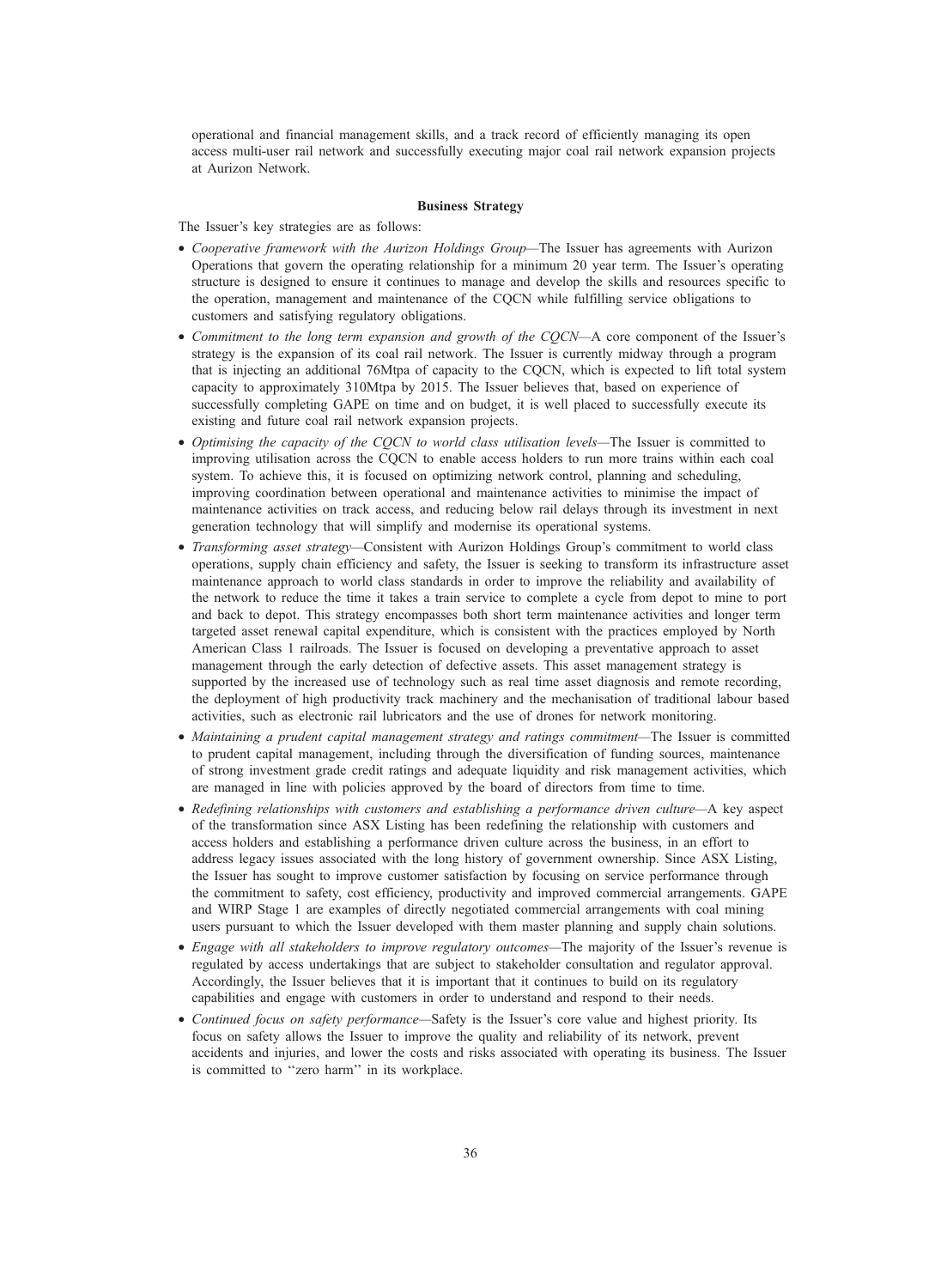### Management

### Board of Directors

The following table sets forth certain information regarding the Issuer's board of directors as of the date of this Offering Circular:

| <b>Name</b>        | Position(s)                        |
|--------------------|------------------------------------|
| John Atkin*        | Non-Executive Chairman             |
| Alex Kummant       | Director, Executive Vice President |
| John Cooper*       | Non-Executive Director             |
| Lance Hockridge*   | Director                           |
| Graeme T. John AO* | Non-Executive Director             |
| Pat Zito*          | Non-Executive Director             |

\* Also a director of Aurizon Holdings.

Biographical information regarding the Issuer's directors is set forth below.

John Atkin. Mr. Atkin has more than 30 years' experience in financial services and the legal profession in Australia and internationally. Mr. Atkin is a Director of the Australian Outward Bound Foundation and a member of the Board of the State Library of NSW Foundation. Previously, Mr. Atkin was Chief Executive Officer of The Trust Company Limited (2009-2013), was Managing Partner of Blake Dawson (2002-2008) and a Corporate and Mergers & Acquisitions partner at Mallesons Stephen Jaques (1987-2002).

John Cooper. Mr. Cooper has more than 35 years' experience in the construction and engineering sector in Australia and overseas. Currently, Mr. Cooper is Chairman and Non-Executive Director of Southern Cross Electrical Engineering Limited and also holds a Non-Executive Directorship with NRW Holdings Limited. During his career as an executive Mr. Cooper's roles have encompassed large civil, commercial and infrastructure projects and complex engineering and project management activities in the mining, oil and gas, engineering and property sectors.

Lance Hockridge. Mr. Hockridge became Managing Director & CEO of Aurizon Holdings, in July 2010. He has guided Aurizon's transition to a top 50 ASX company after 145 years as a government owned railway. From 2007 until 2010, he was CEO of QR Limited which was split to form Aurizon Holdings and the passenger-focussed Queensland Rail that remained in government ownership. Mr. Hockridge has more than 30 years' experience in the transportation and heavy industrial sectors in Australia and the United States with BHP Billiton and BlueScope Steel. At BHP Billiton Limited, Mr. Hockridge was a member of the leadership team that led BlueScope Steel's successful demerger from BHP and subsequent listing on the ASX. In 2005, Mr. Hockridge was appointed President of BlueScope Steel's North American operations where he led a major turnaround in safety, production and financial performance. Mr. Hockridge is a member of the Business Council of Australia's Efficient Regulation policy committee and a regular participant in industry forums on transport infrastructure and reform. He has been appointed to Q20, the business leaders group promoting Queensland investment as part of the G20 Summit in Brisbane in November 2014.

Graeme T. John AO. Mr. John has 30 years management experience in the transport operations sector including 16 years as Managing Director of Australia Post. He was also a Senior Executive of TNT Australia Ltd. Mr. John is a Director of Seven West Media Ltd. Mr. John is a former commissioner of the Australian Football League and board member of Racing Victoria. His previous roles include Chairman of Australian Air Express, Chairman of Star Track Express, Chairman of the Kahala Posts Group, Director of the International Post Corporation (Netherlands), Vice Chairman of Sai-Cheng Logistics International (China) and a trustee of the Committee for Melbourne and the MCG. He has received the Australian Sports Medal and Centenary Medal.

Pat Zito. Mr. Zito has extensive finance and operational experience both domestically and internationally, including as Finance Director for Australia and Europe, then President of European and Global operations with the Pilkington Group. He joined the Board of Pilkington Plc in 2002. He became President an Executive Director and President Global Automotive for Nippon Sheet Glass Co following its acquisition of Pilkington in 2007; and from 2007 - 2013 was a Non-Executive Director of global technology company, Invensys plc.

Alex Kummant. Mr. Kummant has more than 25 years' experience in the North American industrial sector, including in various executive roles in the rail industry. Mr. Kummant was appointed Executive Vice President Strategy of the Aurizon Holdings Group in October 2012 and was appointed to his current role as Executive Vice President, Network in August 2013. Prior to joining the Aurizon Holdings Group in October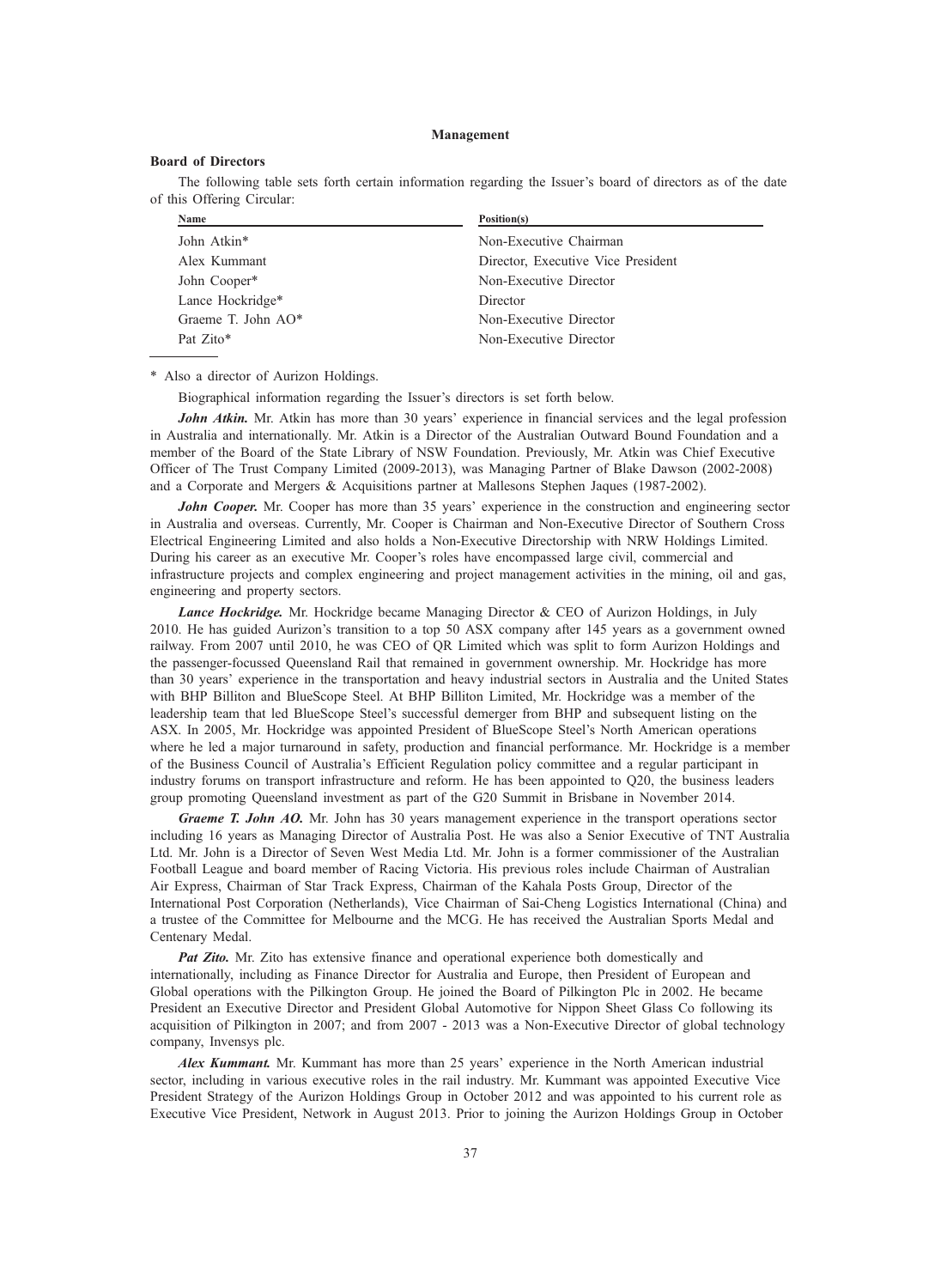2012, Mr. Kummant was Chief Executive Officer of Amtrak and Vice President in several executive roles at Union Pacific Railroad. Prior to joining Union Pacific Railroad, Mr. Kummant held various executive roles at Emerson Electric Co. and SPX Corporation.

## Executive Officers

The following table sets forth certain information regarding the Issuer's executive officers who are not directors as of the date of this Offering Circular:

| Name<br>Position(s) |                                        |
|---------------------|----------------------------------------|
| Clay McDonald       | Vice President, Network Operations     |
| Simon Smart         | Vice President, Commercial Development |
| Pam Bains           | Vice President, Finance Network        |
| Lana Stockman       | Vice President, Regulation             |
|                     |                                        |

Biographical information regarding the Issuer's executive officers who are not directors is set forth below.

Clay McDonald. Mr. McDonald has 15 years' experience in the transport and logistics sector in Queensland and New South Wales. Prior to joining Aurizon Holdings Group, he held a number of roles with Toll Holdings, Oswalds and Banks Distribution. As Vice President Network Operations, Mr. McDonald is responsible for safely and sustainably delivering maximum system throughput at the lowest cost of operation, while ensuring the integrity of the CQCN for the coal industry. His direct responsibilities include asset maintenance, scheduling access paths, operational train control, asset management, minor maintenance execution and emergency and incident management and response.

Simon Smart. Mr Smart has over 35 years of operations, supply chain management and commercial experience within Australian and SE Asian heavy industry. Prior to joining Aurizon in 2009, Mr Smart performed a variety of roles within BlueScope Steel (formerly BHP Steel), progressing through Engineering, Manufacturing Management, Business Management and culminating in the role of Country President Vietnam. Since joining Aurizon, Mr Smart has held senior roles in Operations, Business Development and Rail Construction. In his current role of Vice President Commercial Development, Mr Smart is responsible for the Planning and Development of the CQCN Network and for managing the commercial arrangements for access to that network. Mr Smart holds an electrical engineering degree and MBA, both from the University of Wollongong.

Pam Bains. Mrs. Bains has over 20 years' experience in finance and commercial roles in both Australian and international companies. After qualifying as a Chartered Accountant with Arthur Andersen (UK), Mrs. Bains gained experience across a number of sectors including financial services (GE Capital— Global Consumer Finance), telecommunications (Teléfonica O2), retail (Next plc) and rail freight (Aurizon Network), playing a key role during Aurizon Holdings' initial public offering and listing on the ASX. As Vice President, Finance Network, her direct responsibilities include financial planning & analysis, capital project evaluation, business partnering, governance, external and internal reporting, leadership, project delivery and strategy. She is also Chairperson of the Network Investment Committee.

Lana Stockman. Ms. Stockman has 15 years' experience in the energy sector working in both competitive and regulated markets including regulatory roles in Energy Australia and with the New Zealand Electricity Authority. She previously held various positions in revenue portfolio management and spot energy trading with Stanwell Corporation and with Meridian Energy, where she was Generation Control Centre Manager with Meridian Energy. With a combination of a Bachelor's degree in Civil Engineering and a Master Degree in Applied Finance Ms. Stockman is well placed to develop both commercial and technical regulatory strategies to support the efficient operation and growth of the CQCN within the regulatory framework.

### Ringfencing Obligations

The Issuer is subject to ringfencing obligations under the QCA Act and the access undertakings it provides to the QCA from time to time. The ringfencing obligations are procedures and measures for the purpose of separating the regulated below rail business from other businesses within the Aurizon Holdings Group. The Issuer's board of directors is responsible for monitoring compliance with the applicable ringfencing obligations. Under the provisions of the current access undertaking, the Issuer must ensure the independence of senior management, accounting separation from Aurizon Holdings and the appropriate management of confidential information.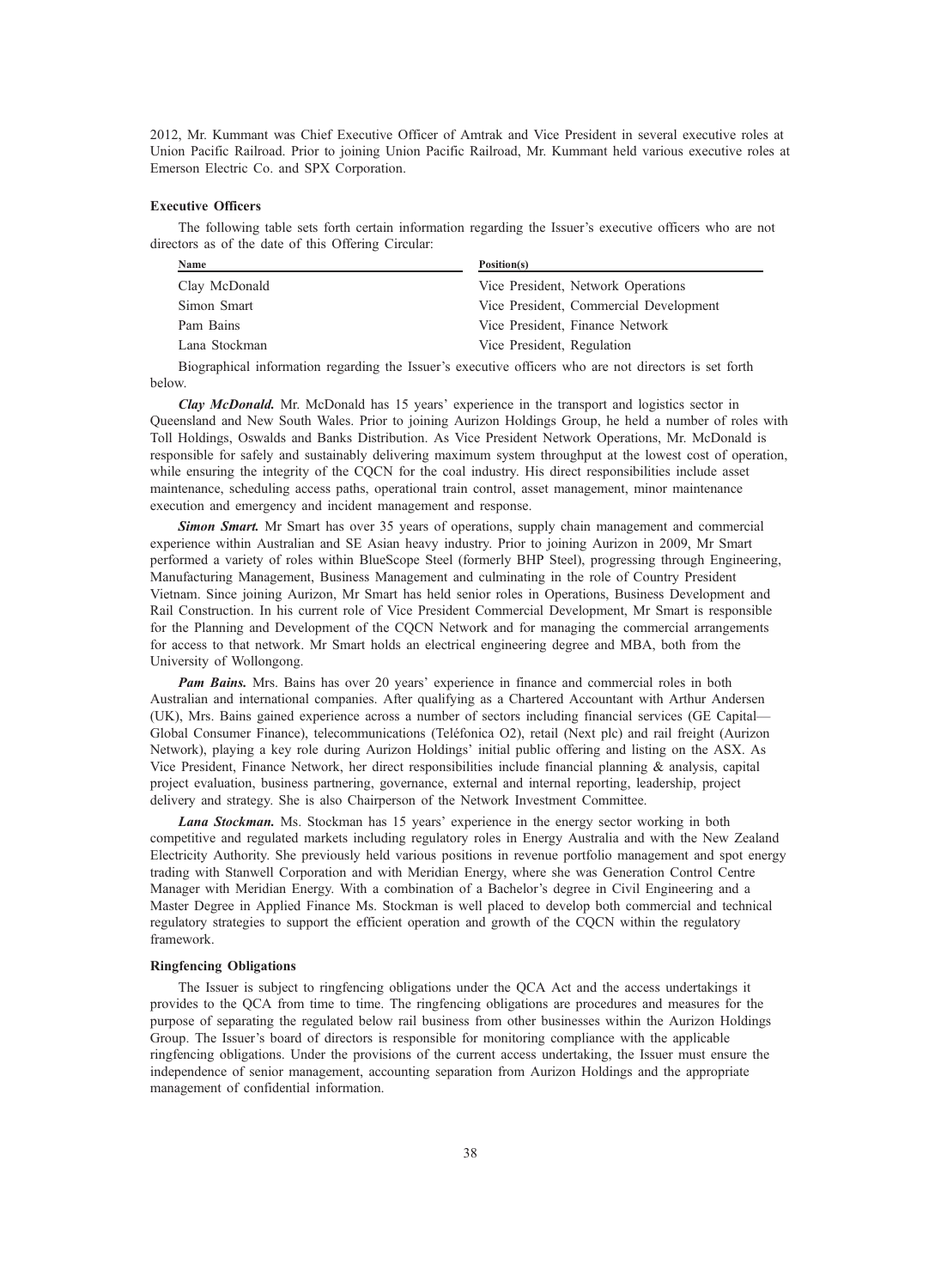The following summary financial data should be read together with the Group's audited financial statements and related notes incorporated by reference in this Offering Circular. The summary financial data for the fiscal year ended 30 June 2014 has been extracted without adjustment from the Group's financial statements which have been prepared in accordance with Australian Accounting Standards and audited by PricewaterhouseCoopers.

## Consolidated Comprehensive Income Data

|                                                                                | Year ended<br>30 June<br>2014<br><b>ASm</b> | Year ended<br>30 June<br>2013<br><b>ASm</b> |
|--------------------------------------------------------------------------------|---------------------------------------------|---------------------------------------------|
| Services revenue                                                               |                                             |                                             |
|                                                                                | 950.7                                       | 920.9                                       |
|                                                                                | 16.8                                        | 14.6                                        |
|                                                                                | 44.6                                        | 38.0                                        |
|                                                                                | 1,012.1                                     | 973.5                                       |
|                                                                                | (250.9)                                     | (300.4)                                     |
|                                                                                | (133.8)                                     | (63.5)                                      |
|                                                                                | (16.7)                                      | (5.2)                                       |
|                                                                                | (67.6)                                      | (1.0)                                       |
| Earnings before depreciation and amortisation, finance costs and income tax    | (543.1)                                     | (603.4)                                     |
|                                                                                | (198.5)                                     | (182.8)                                     |
| Earnings before finance costs and income tax (EBIT)                            | 344.6                                       | 420.6                                       |
|                                                                                | 0.2                                         |                                             |
|                                                                                | (107.8)                                     | (1.1)                                       |
|                                                                                | 237.0                                       | 419.5                                       |
|                                                                                | (68.3)                                      | (116.9)                                     |
|                                                                                | 168.7                                       | 302.6                                       |
| Other comprehensive income<br>Items that may be reclassified to profit or loss |                                             |                                             |
|                                                                                | (27.1)<br>8.1                               |                                             |
| Other comprehensive income for the year, net of tax                            | (19.0)                                      |                                             |
|                                                                                | 149.7                                       | 302.6                                       |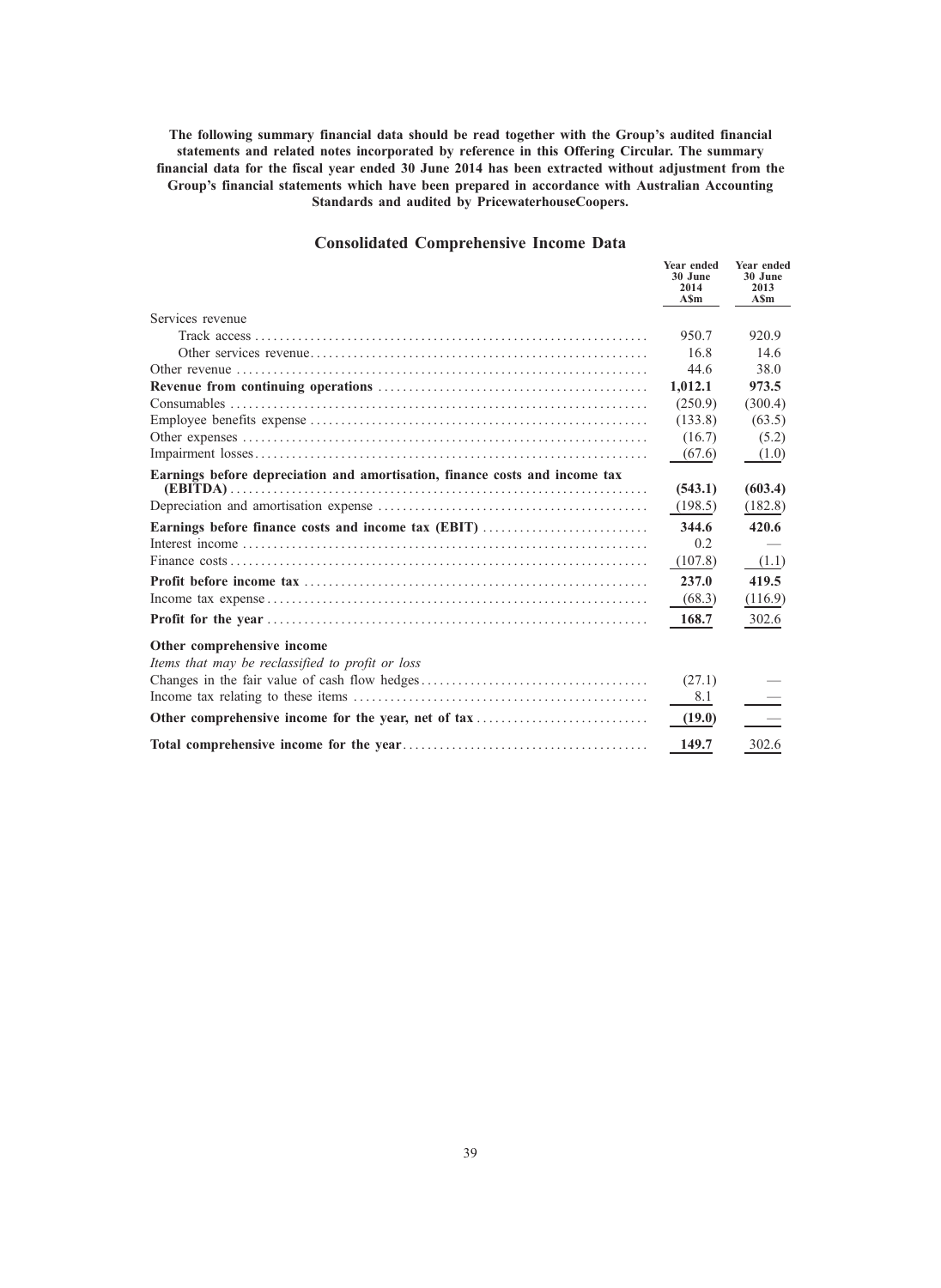# Consolidated Balance Sheet Data

|                                | As at $30$<br><b>June 2014</b><br>ASm | As at $30$<br><b>June 2013</b><br>A\$m |
|--------------------------------|---------------------------------------|----------------------------------------|
| <b>ASSETS</b>                  |                                       |                                        |
| <b>Current assets</b>          |                                       |                                        |
|                                | 1.1                                   | 22.7                                   |
|                                | 233.0                                 | 234.4                                  |
|                                | 80.7                                  | 49.9                                   |
|                                | 15.4                                  | 2.8                                    |
|                                | 330.2                                 | 309.8                                  |
| <b>Non-current assets</b>      |                                       |                                        |
|                                | 3.3                                   | 10.9                                   |
|                                | 5,023.7                               | 4,704.5                                |
|                                | 20.6                                  | 7.4                                    |
|                                | 5,047.6                               | 4,722.8                                |
|                                | 5,377.8                               | 5,032.6                                |
| <b>LIABILITIES</b>             |                                       |                                        |
| <b>Current liabilities</b>     |                                       |                                        |
|                                | 1.7<br>240.5                          | 233.1                                  |
|                                | 42.7                                  | 2.5                                    |
|                                | 22.5                                  | 29.6                                   |
|                                | 29.7                                  | 112.5                                  |
|                                | 337.1                                 | 377.7                                  |
| <b>Non-current liabilities</b> |                                       |                                        |
|                                | 26.6                                  |                                        |
|                                | 1.7                                   | 1.6                                    |
|                                | 2,489.8                               | 2,197.3                                |
|                                | 439.5                                 | 378.3                                  |
|                                | 249.4                                 | 257.8                                  |
|                                | 3,207.0                               | 2,835.0                                |
|                                | 3,544.1                               | 3,212.7                                |
| Net assets                     | 1,833.7                               | 1,819.9                                |
| <b>EQUITY</b>                  |                                       |                                        |
|                                | 2.4                                   | 2.7                                    |
|                                | 1,200.0                               | 1,200.0                                |
|                                | (19.0)                                |                                        |
|                                | 650.3                                 | 617.2                                  |
|                                | 1,833.7                               | 1,819.9                                |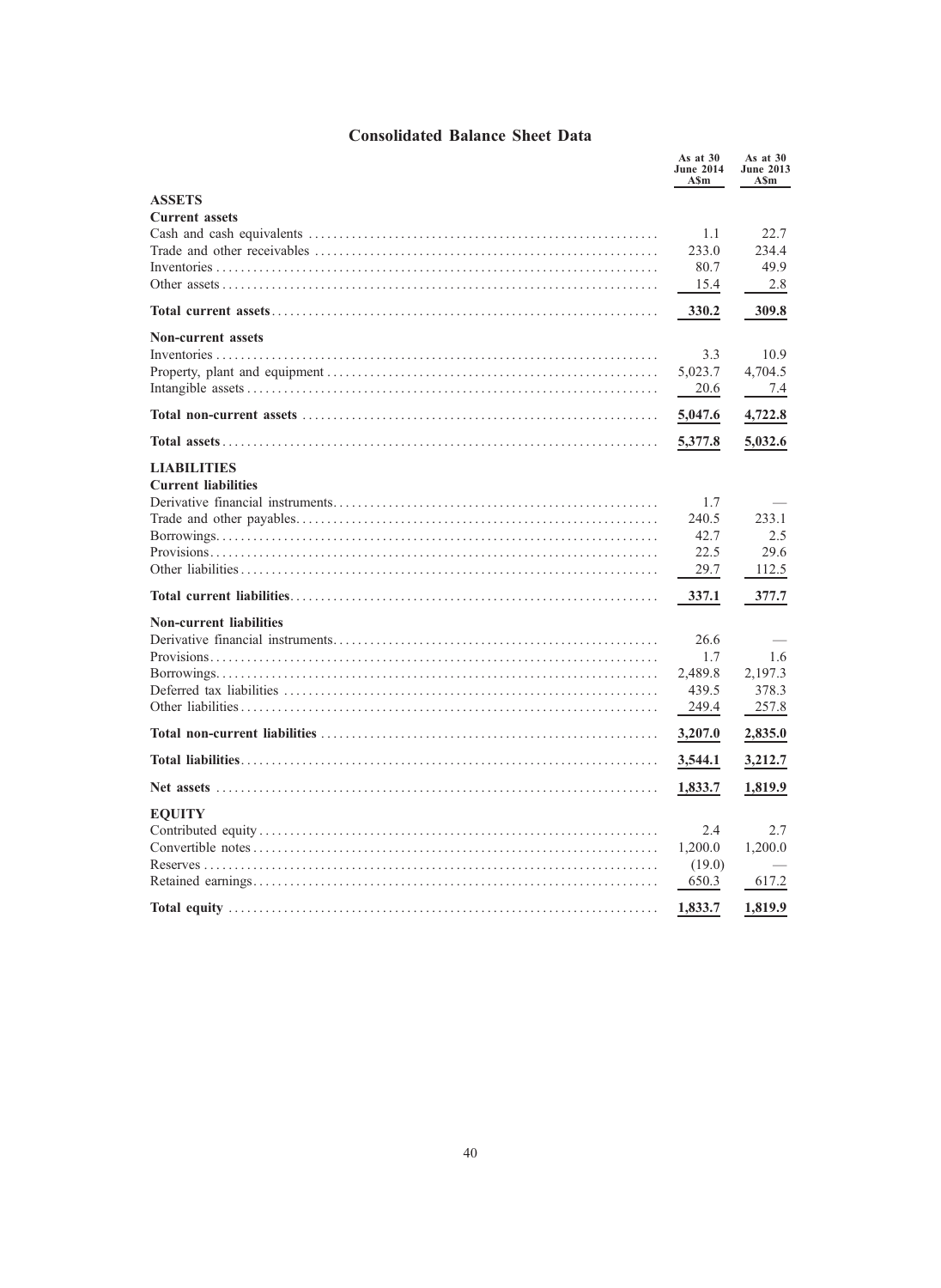# Consolidated Cashflow Data

|                                                              | Year ended<br>30 June<br>2014<br>A\$m | Year ended<br>30 June<br>2013<br>A\$m |
|--------------------------------------------------------------|---------------------------------------|---------------------------------------|
| Cash flows from operating activities                         |                                       |                                       |
|                                                              | 1,044.0                               | 859.4                                 |
|                                                              | 0.2                                   |                                       |
|                                                              | (455.4)                               | (389.1)                               |
|                                                              | (109.6)                               | (19.0)                                |
|                                                              | (80.0)                                | (124.8)                               |
|                                                              | 399.2                                 | 326.5                                 |
| Cash flows from investing activities                         |                                       |                                       |
| Proceeds from sale of property, plant and equipment          | 0.7                                   |                                       |
|                                                              | (574.2)                               | (531.6)                               |
|                                                              | (12.4)                                | (6.0)                                 |
|                                                              | (585.9)                               | (537.6)                               |
| Cash flows from financing activities                         |                                       |                                       |
|                                                              | 819.1                                 | 2,225.0                               |
|                                                              | (500.0)                               |                                       |
| Payment of transaction costs related to loans and borrowings |                                       | (38.6)                                |
|                                                              | (14.8)                                | (789.8)                               |
|                                                              | (1.1)                                 | (1,632.3)                             |
|                                                              | (2.5)                                 |                                       |
|                                                              |                                       | 1,200.0                               |
|                                                              | (135.6)                               | (730.8)                               |
|                                                              | 165.1                                 | 233.5                                 |
| Net (decrease)/increase in cash and cash equivalents         | (21.6)                                | 22.4                                  |
|                                                              | 22.7                                  | 0.3                                   |
|                                                              | 1.1                                   | 22.7                                  |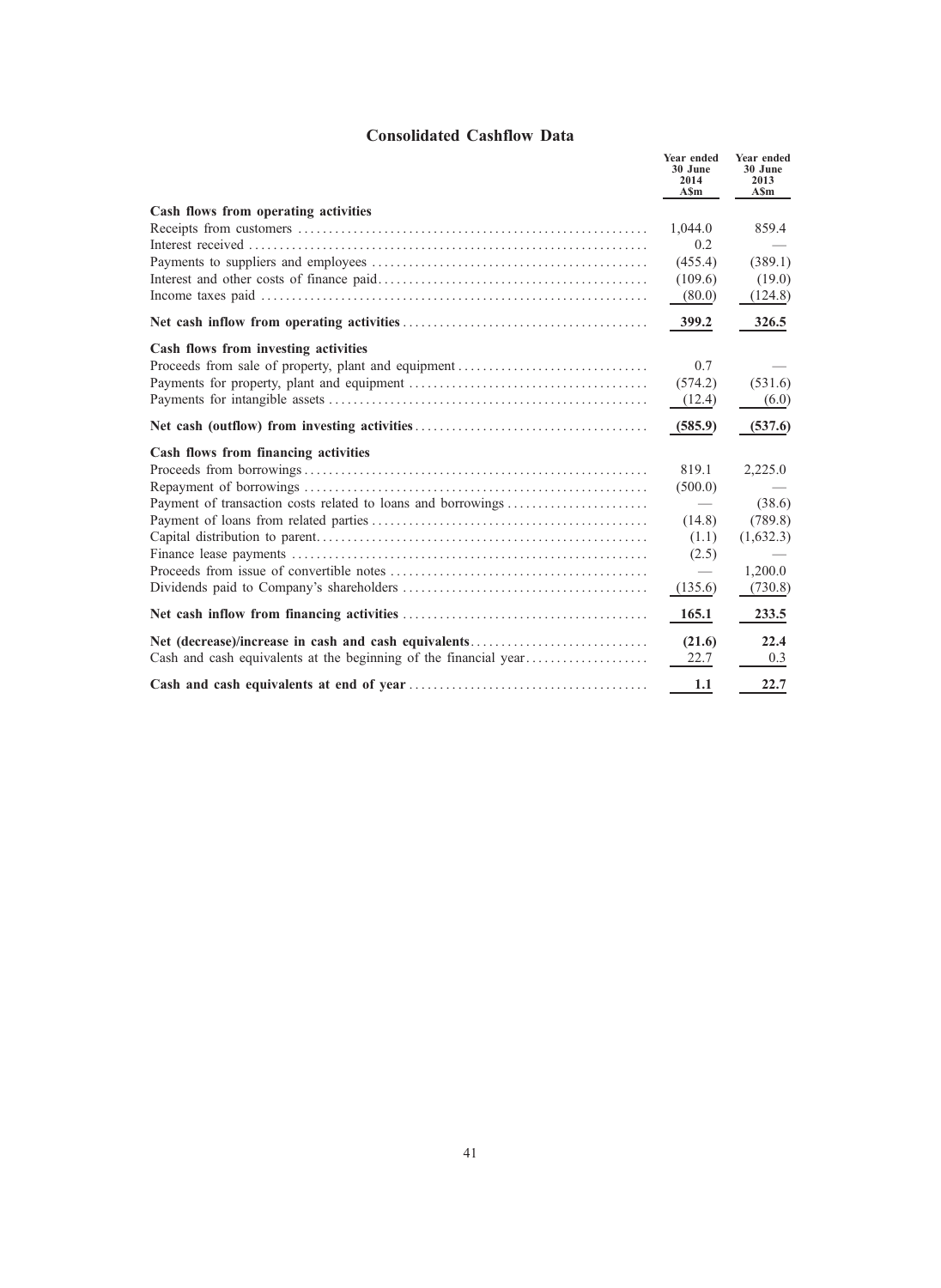## TERMS AND CONDITIONS OF THE DEBT INSTRUMENTS

The following are the terms and conditions which, as supplemented, amended and/or replaced by the relevant Pricing Supplement, will be endorsed on each Debt Instrument in definitive bearer form, or incorporated by reference in or otherwise apply to each Debt Instrument in registered form, issued under the Programme. The terms and conditions applicable to any notes in global form will differ from those terms and conditions which would apply to the Debt Instrument were it in definitive form as provided for below.

## Part 1 Introduction

### 1 Introduction

## 1.1 Programme

The Issuer has established a debt issuance programme for the issuance of up to euro 2,000,000,000 (or equivalent in other currencies) in aggregate principal amount of MTNs or other forms of debt obligations. This limit may be increased from time to time in accordance with the terms of the Programme Agreement.

#### 1.2 Pricing Supplement

Debt Instruments issued under the Programme are issued in Series. Each Series may comprise one or more Tranches having one or more issue dates and on terms otherwise identical (other than in respect of the first payment of interest). Each Tranche is the subject of the Pricing Supplement which supplements, amends or replaces these Conditions. In the event of any inconsistency between these Conditions and the relevant Pricing Supplement, the relevant Pricing Supplement prevails.

All subsequent references in these Conditions to ''Debt Instruments'' are to the Debt Instruments which are the subject of the relevant Pricing Supplement. Copies of the relevant Pricing Supplement are available for inspection by Holders during normal business hours at the Specified Office of the Issuer, each Guarantor or any Agent for the relevant Debt Instruments.

#### 1.3 Interpretation

Defined terms and interpretation provisions are set out in Condition 32 (''Interpretation'').

## Part 2 Form, Denomination and Title

## 2 Form

### 2.1 Bearer or registered

The Debt Instruments are issued as Bearer Debt Instruments or Registered Debt Instruments as specified in the applicable Pricing Supplement.

### 2.2 Definitive Bearer Debt Instruments

Definitive Bearer Debt Instruments are serially numbered and (other than in the case of Zero Coupon Debt Instruments) are issued:

- (a) with Coupons attached;
- (b) if specified in the relevant Pricing Supplement, with Talons for further Coupons attached; and
- (c) if repayable in instalments, with Receipts for the payment of the instalments of principal (other than the final instalment) attached.

### 2.3 Registered Debt Instruments and Global Debt Instruments

Registered Debt Instruments are constituted by, and owing under, the Deed of Covenant and shall be issued by inscription in the Register.

Registered Debt Instruments and Global Debt Instruments do not have Coupons, Talons or Receipts attached on issue.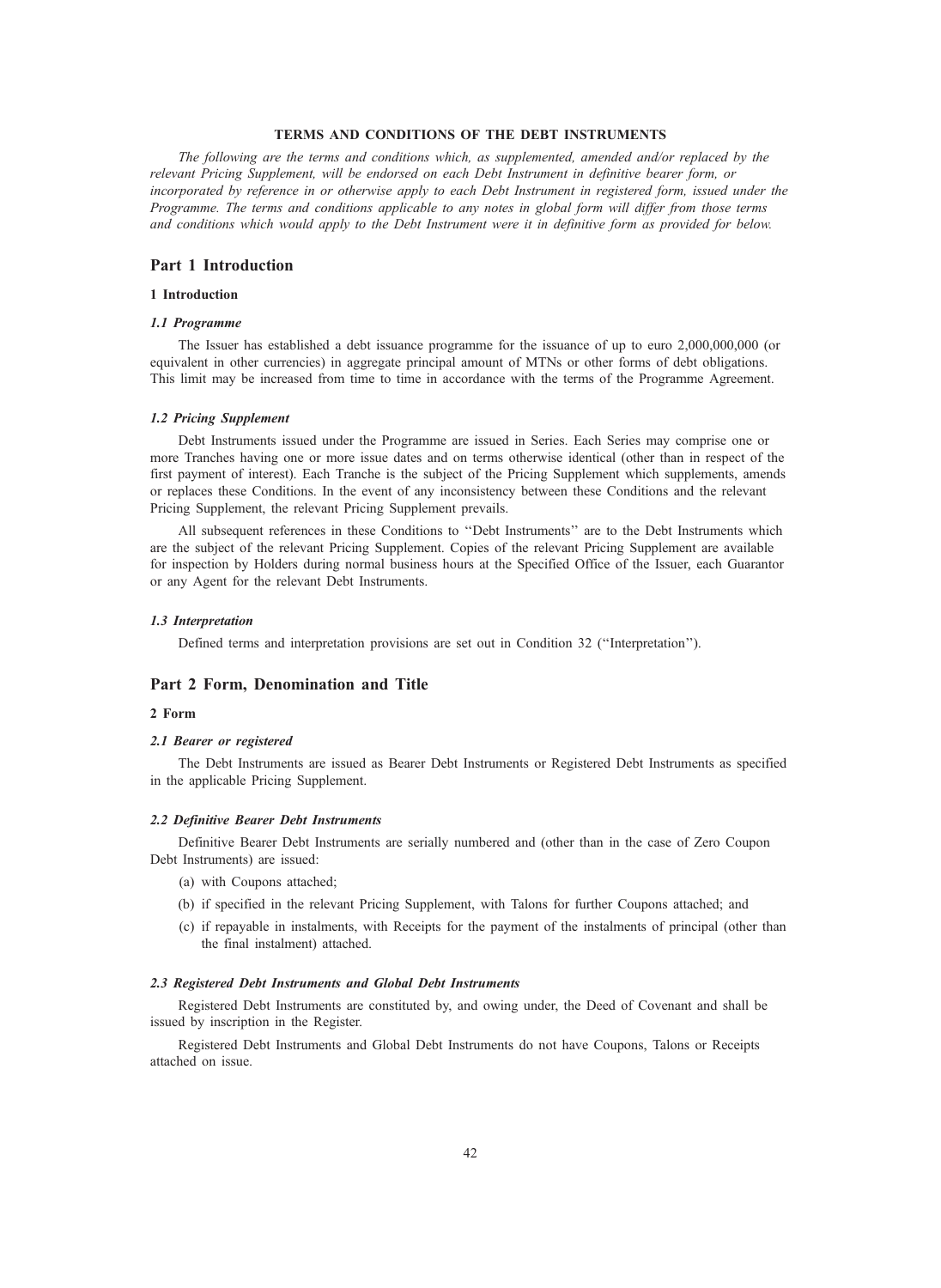### 2.4 Zero Coupon Debt Instruments

In these Conditions in relation to Zero Coupon Debt Instruments, references to interest (other than in relation to interest due after the Maturity Date), Coupons and Talons are not applicable.

### 2.5 Exchange of Bearer Debt Instruments and Registered Debt Instruments not permitted

Bearer Debt Instruments may not be exchanged for Registered Debt Instruments and vice versa.

## 3 Denomination

The Debt Instruments may be issued (in the case of Bearer Debt Instruments) in one or more Specified Denominations and (in the case of Registered Debt Instruments) must be issued in a single Specified **Denomination** 

Debt Instruments of one Specified Denomination may not be exchanged for Debt Instruments of another Specified Denomination.

### 4 Currency

The Debt Instruments may be denominated in any Specified Currency, subject to compliance with all applicable legal, regulatory and central bank requirements.

### 5 Status and Guarantee

## 5.1 Status of the Debt Instruments

The payment obligations of the Issuer under the Debt Instruments (and each Receipt, Coupon and Talon) constitute direct, unsubordinated and unsecured obligations of the Issuer.

### 5.2 Ranking of Debt Instruments

The Debt Instruments rank equally among themselves and at least equally with all other present and future, unsecured and unsubordinated obligations of the Issuer, except for liabilities mandatorily preferred by law.

### 5.3 The Guarantors

The Debt Instruments issued by the Issuer may be issued with the benefit of the unconditional and irrevocable guarantee and indemnity of the Guarantors constituted by the Guarantee Deed Poll. The Debt Instruments will have the benefit of the Guarantee Deed Poll if specified as such in the applicable Pricing Supplement and on the terms set out in that Pricing Supplement. By the Guarantee Deed Poll, the Guarantors unconditionally and irrevocably, and jointly and severally, guarantee to the applicable Holders, among other things, the payment by the Issuer of the face amount and other amounts due under the applicable Debt Instruments.

At the date of this Offering Circular, the only entity to have signed the Guarantee Deed Poll is the Issuer.

### 5.4 Status of the Guarantee

The Guarantee Deed Poll constitutes direct, unconditional, unsubordinated and unsecured obligations of the Guarantors.

### 5.5 Ranking of the Guarantee

The obligations of each Guarantor under the Guarantee Deed Poll shall, at all times, rank at least equally with all other present and future, unsecured and unsubordinated obligations of that Guarantor, except for liabilities mandatorily preferred by law.

### 5.6 Availability of financial statements

The Issuer undertakes to ensure that a copy of the Group's most recently available audited annual accounts is made available for access by Holders on Aurizon Holdings' public web page.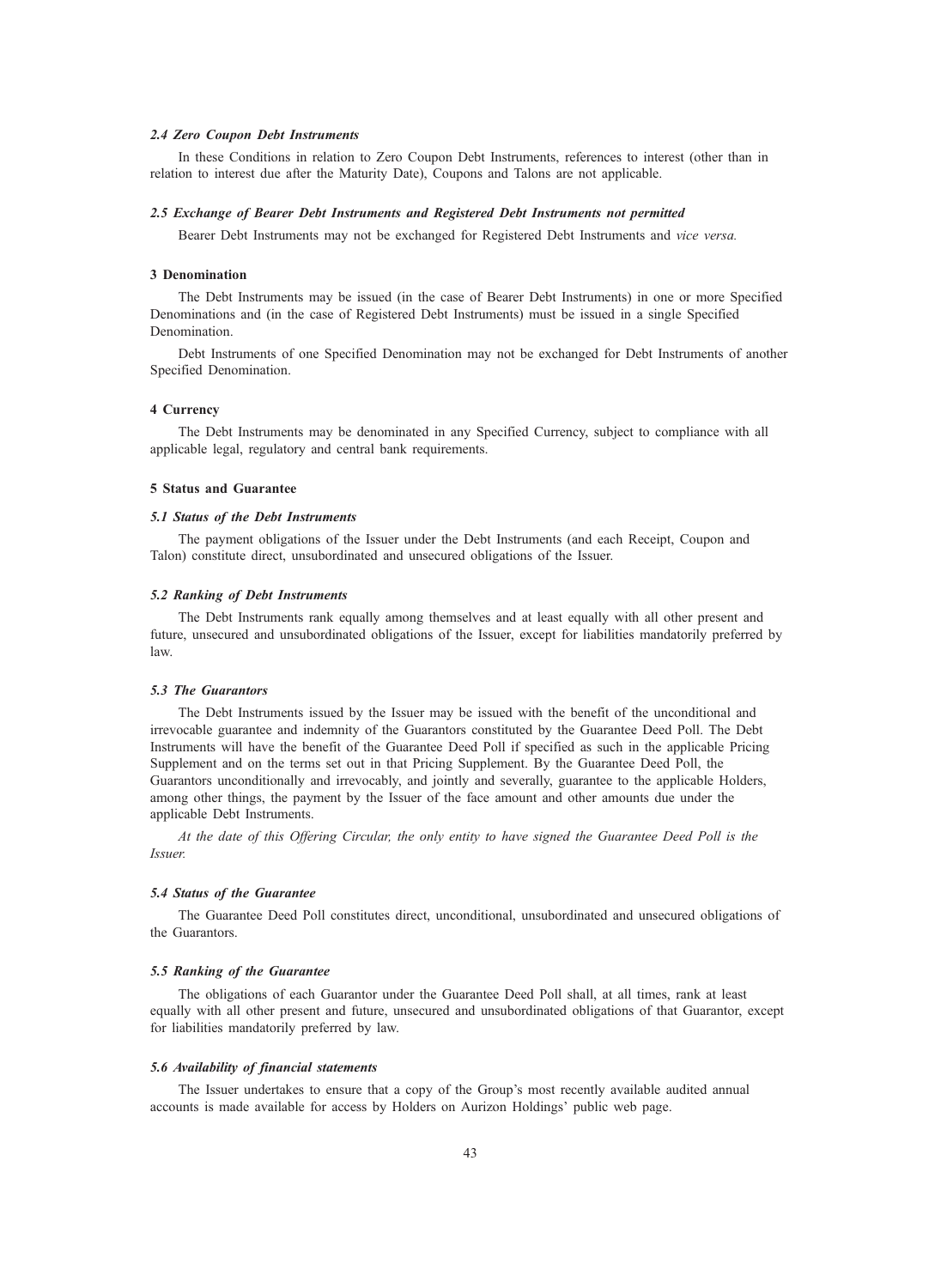### 5.7 Notice of additional guarantors

The Issuer undertakes to ensure that promptly, and in any event within 10 Business Days, following the accession of an entity to the Guarantee Deed Poll as a guarantor that it will notify the Registrar or the Principal Paying Agent, as the case may be, of such appointment and use its reasonable endeavours to procure that the Registrar or the Principal Paying Agent, as the case may be, promptly notifies Holders of the accession of the guarantor.

### 5.8 Release of Guarantors

Any Guarantor (other than the Issuer as 'Original Guarantor') may be released at any time from the Guarantee Deed Poll without the consent of any Holder unless otherwise specified in the applicable Pricing Supplement and provided that the Issuer undertakes to ensure that at all times any relevant conditions contained in the applicable Pricing Supplement are satisfied.

### 6 Negative pledge

So long as any Debt Instruments remain outstanding, the Issuer will not, and will ensure that no other member of the Network Recourse Group will, create or permit or suffer to exist any Security Interest (other than any Permitted Security Interest) over all or any of its or their assets if the aggregate amount from time to time secured by members of the Network Recourse Group represents more than fifteen percent of the Total Assets at such time (excluding amounts secured pursuant to a Permitted Security Interest).

### 7 Title to Bearer and Global Debt Instruments

## 7.1 Bearer Debt Instruments

Title to Bearer Debt Instruments in definitive form, Receipts, Coupons and Talons passes by delivery.

### 7.2 Recognition of interests

Subject to Condition 7.3 ("Global Debt Instruments"), and except as otherwise required by law, the Issuer, each Guarantor and any Agent for the relevant Bearer Debt Instruments must treat the bearer of any Bearer Debt Instrument, Receipt, Coupon or Talons as the absolute owner of the Bearer Debt Instrument, Receipt, Coupon or Talons.

This Condition applies whether or not a Bearer Debt Instrument is overdue and despite any notice of ownership in, or writing on, a Bearer Debt Instrument or notice of any previous loss or theft of it.

#### 7.3 Global Debt Instruments

For so long as a Bearer Debt Instrument is represented by a Global Debt Instrument held on behalf of a common depositary for the Clearing System and/or any other depositary, the Issuer, each Guarantor and any Agent for the Bearer Debt Instrument must treat:

- (a) for the purposes of payment of principal or interest on the principal amounts of those Bearer Debt Instruments, the bearer of the relevant Global Debt Instrument as the Holder of the principal amount of those Bearer Debt Instruments in accordance with and subject to the terms of the relevant Global Debt Instrument; and
- (b) for all other purposes, each person (other than another Clearing System) who is for the time being shown in the records of the Clearing System as the Holder of an interest in Global Debt Instrument as the Holder of the principal amount of those Bearer Debt Instruments represented by such interest.

Any certificate or other document issued by the Clearing System as to the principal amount of Global Debt Instruments standing to the account of any person is conclusive and binding for all purposes, except in the case of manifest error.

### 8 Title to Registered Debt Instruments

### 8.1 Registered form

Each Registered Debt Instrument takes the form of an entry in the Register. Title to Registered Debt Instruments will pass by registration of transfers in the Register. No certificate will be issued in respect of it, unless the Issuer determines that certificates should be made available or that they are required by law.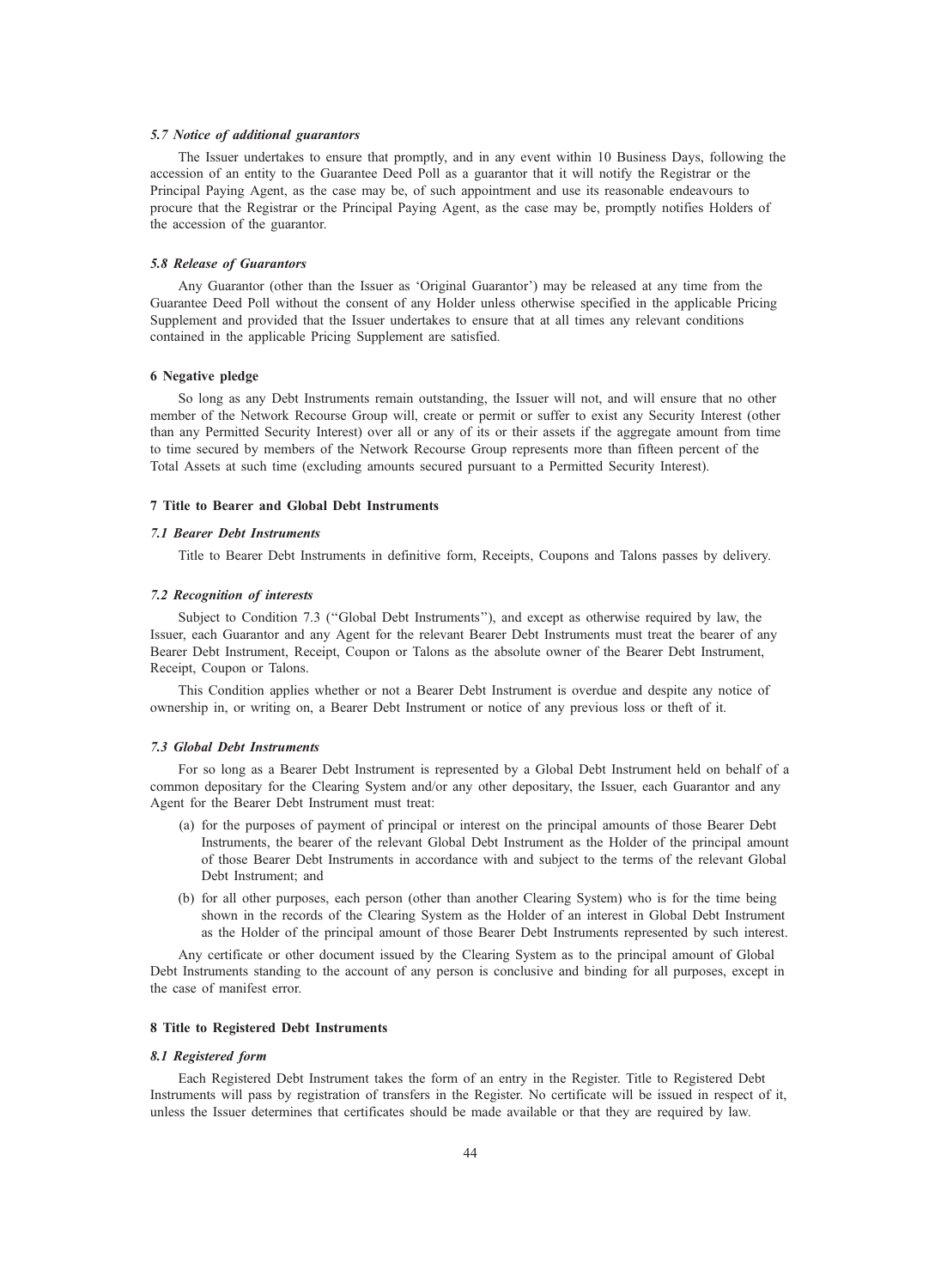### 8.2 Effect of entries in Register

Each entry in the Register in respect of a Registered Debt Instrument constitutes:

- (a) a separate and individual acknowledgment to the Holder by the Issuer of the indebtedness of the Issuer to that Holder;
- (b) an unconditional and irrevocable undertaking by the Issuer to the Holder to make all payments of principal and interest in respect of the Registered Debt Instrument in accordance with these Conditions; and
- (c) an entitlement to the other benefits given to the Holders under these Conditions in respect of the relevant Registered Debt Instrument.

## 8.3 Register conclusive as to ownership

Entries in the Register in relation to a Registered Debt Instrument constitute conclusive evidence that the person so entered is the absolute owner of the Registered Debt Instrument, subject to correction for fraud or error.

### 8.4 Non-recognition of interests

Except as required by law, none of the Issuer, the Guarantors or the Registrar is required to recognise:

- (a) a person as holding a Registered Debt Instrument on any trust; or
- (b) any other interest in any Registered Debt Instrument or any other right in respect of a Registered Debt Instrument except an absolute right of ownership in the person shown in the register as the Holder, whether or not it has notice of the interest or right.

## 8.5 Joint holders

Where two or more persons are entered in the Register as the joint holders of a Registered Debt Instrument then they are taken to hold the Registered Debt Instrument as joint tenants with rights of survivorship, but the Issuer is not bound to register more than four persons as joint holders of a Registered Debt Instrument.

## Part 3 Transfers

## 9 Transfers of Registered Debt Instruments

## 9.1 Transfers in whole

Registered Debt Instruments may be transferred in whole but not in part.

## 9.2 Compliance with laws

Registered Debt Instruments may only be transferred if the transfer complies with all applicable Directives.

### 9.3 Transfer procedures

Unless Registered Debt Instruments are entered in a Clearing System, application for the transfer of Registered Debt Instruments must be made by the lodgment of a transfer form with the Registrar. Transfer forms are available from the Registrar. Each form must be:

- (a) duly completed;
- (b) accompanied by any evidence as the Registrar may require to prove the title of the transferor or the transferor's right to transfer the Registered Debt Instrument; and
- (c) signed by both the transferor and the transferee.

Registered Debt Instruments entered in a Clearing System are transferable only in accordance with the regulations of that Clearing System.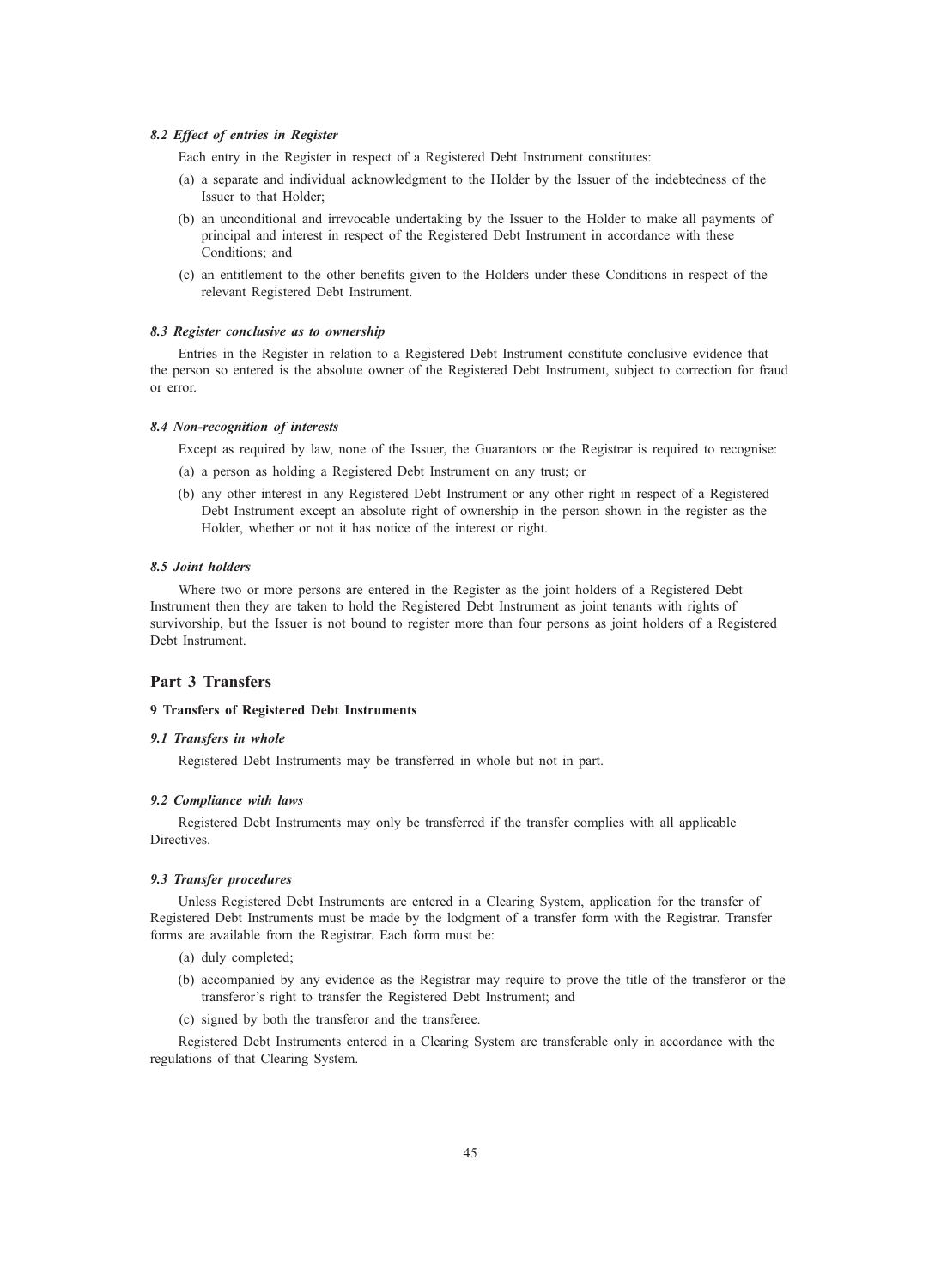## Part 4 Interest

## 10 Fixed Rate Debt Instruments

### 10.1 Application

This Condition 10 (''Fixed Rate Debt Instruments'') applies to the Debt Instruments only if the relevant Pricing Supplement states that it applies.

## 10.2 Interest on Fixed Rate Debt Instruments

Each Fixed Rate Debt Instrument bears interest on its outstanding principal amount (or, if it is a Partly Paid Debt Instrument, as specified in Condition 13.2 (''Interest Rate'')) from (and including) the Interest Commencement Date at the Interest Rate. Interest is payable in arrear on each Interest Payment Date, subject as provided in Condition 16.4 (''Payments on business days'').

### 10.3 Fixed Coupon Amount

Except as provided in the applicable Pricing Supplement, the amount of interest payable on each Interest Payment Date in respect of the Interest Period ending on that date will amount to the Fixed Coupon Amount and, if the Debt Instruments are in more than one Specified Denomination, will amount to the Fixed Coupon Amount for the relevant Specified Denomination.

#### 10.4 Calculation of interest payable

The amount of interest payable in respect of each Debt Instrument for any period for which a Fixed Coupon Amount is not specified is calculated by applying the Interest Rate to the principal amount of the Debt Instruments, multiplying the product by the relevant Day Count Fraction.

### 11 Floating Rate Debt Instrument and Variable Interest Debt Instruments

#### 11.1 Application

This Condition 11 (''Floating Rate Debt Instrument and Variable Interest Debt Instruments'') applies to the Debt Instruments only if the relevant Pricing Supplement states that it applies.

#### 11.2 Interest on Floating Rate Debt Instruments and Variable Interest Debt Instruments

Each Floating Rate Debt Instrument and Variable Interest Debt Instrument bears interest on its outstanding principal amount (or, if it is a Partly Paid Debt Instrument, the amount paid up) from (and including) the Interest Commencement Date at the Interest Rate. Interest is payable in arrear:

- (a) on each Interest Payment Date; or
- (b) if no Interest Payment Date is specified in the relevant Pricing Supplement, each date which falls the number of months or other period specified as the Specified Period in the applicable Pricing Supplement after the preceding Interest Payment Date, or, in the case of the first Interest Payment Date, after the Interest Commencement Date, subject, in each case, as provided in Condition 16.4 (''Payments on business days'').

### 11.3 Interest Rate

The Interest Rate payable in respect of a Floating Rate Debt Instrument and Variable Interest Debt Instruments must be determined in the manner specified in the applicable Pricing Supplement.

### 11.4 ISDA Determination

If ISDA Determination is specified in the relevant Pricing Supplement as the manner in which the Interest Rate is to be determined, the Interest Rate applicable to the Debt Instruments for each Interest Period will be the sum of the Margin and the relevant ISDA Rate. For the purposes of this condition, "ISDA Rate" for an Interest Period means a rate equal to the Floating Rate that would be determined by the Calculation Agent under an interest rate swap transaction if the Calculation Agent were acting as Calculation Agent for that interest rate swap transaction under the terms of an agreement incorporating the ISDA Definitions and under which: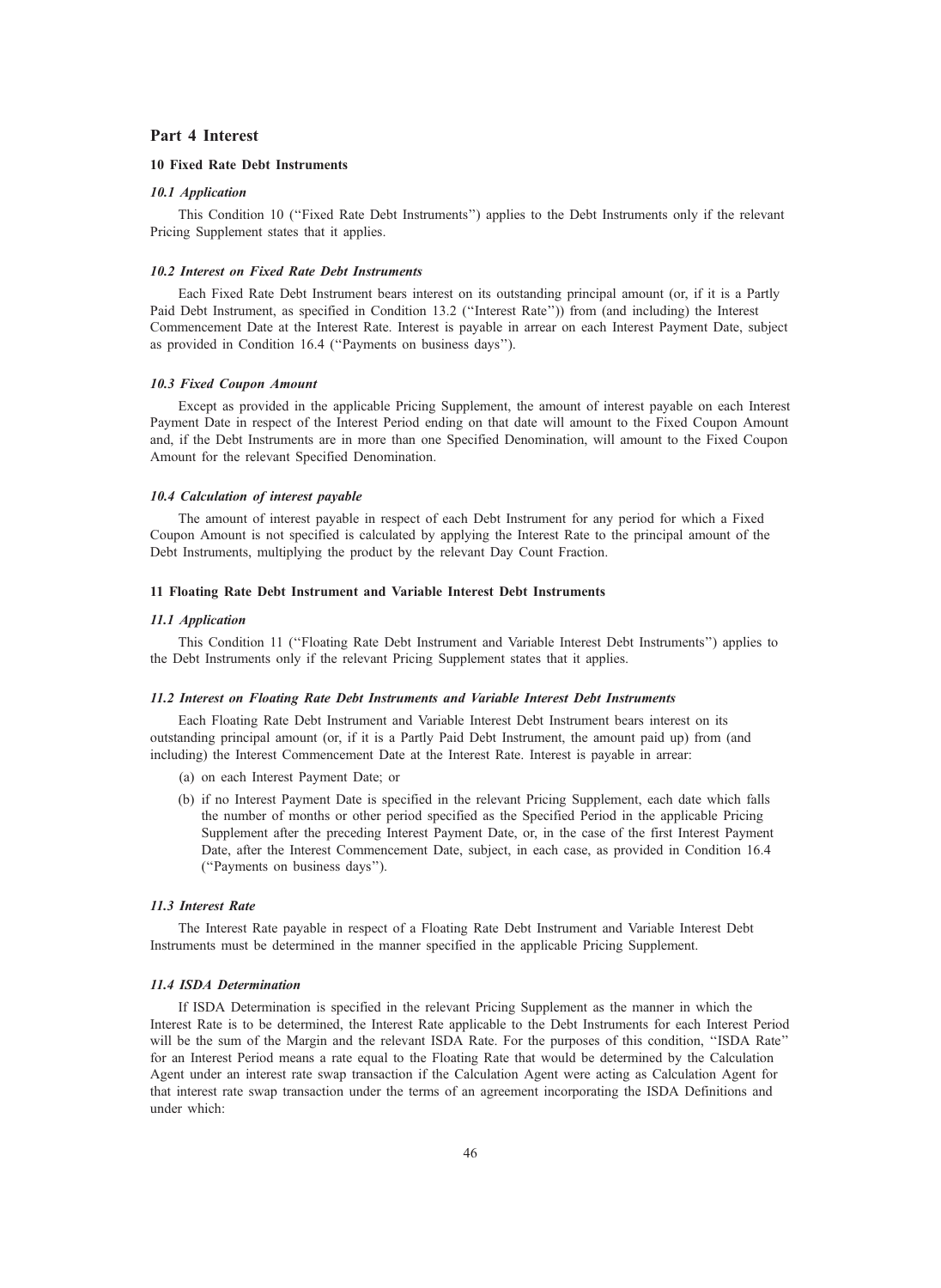- (a) the Floating Rate Option is as specified in the relevant Pricing Supplement;
- (b) the Designated Maturity is a period specified in the relevant Pricing Supplement; and
- (c) the relevant Reset Date is either:
	- (i) if the relevant Floating Rate Option is for a currency other than Sterling, the second Business Day before the first day of that Interest Period; or
	- (ii) in any other case, as specified in the relevant Pricing Supplement.

For the purposes of this definition, "Floating Rate", "Calculation Agent", "Floating Rate Option", ''Designated Maturity'' and ''Reset Date'' have the meanings given to those terms in the ISDA Definitions.

### 11.5 Screen Rate Determination

If Screen Rate Determination is specified in the relevant Pricing Supplement as the manner in which the Interest Rate is to be determined, the Interest Rate applicable to the Debt Instruments for each Interest Period will be the quotation offered for the Reference Rate appearing on the Relevant Screen Page at the Relevant Time. However:

- (a) if there is more than one offered quotation displayed on the Relevant Screen Page at the Relevant Time on the Interest Determination Date, the Screen Rate is the rate calculated by the Calculation Agent as the arithmetic mean of the offered quotations. If there are more than five offered quotations, the Calculation Agent must exclude the highest and lowest quotations (or, in the case of equality, one of the highest and one of the lowest quotations) from its calculation; or
- (b) if an offered quotation is not displayed on the Relevant Screen Page at the Relevant Time on the Interest Determination Date or if it is displayed but there is an obvious error in that rate, Screen Rate means:
	- (i) the rate the Calculation Agent calculates as the arithmetic mean of the Reference Rates that each Reference Bank quoted to the leading banks in the Relevant Financial Centre at the Relevant Time on the Interest Determination Date; or
	- (ii) where the Calculation Agent is unable to calculate a rate under sub-paragraph (b)(i) because it is unable to obtain the necessary number of quotes, the rate the Calculation Agent calculates is the arithmetic mean of the rates (being the nearest equivalent to the Reference Rate) in respect of an amount that is representative for a single transaction in that market at that time quoted by two or more institutions chosen by the Calculation Agent in the Relevant Financial Centre at the Relevant Time on the date on which those banks would customarily quote those rates for a period commencing on the first day of the Interest Period to which the relevant Interest Determination Date relates for a period equivalent to the relevant Interest Period to leading banks carrying on business in the Relevant Financial Centre in good faith at approximately 11:00am on that day and in an amount that is representative for a single transaction in the market at that time; or
- (c) if the relevant Pricing Supplement specifies an alternate method for the determination of the Screen Rate Determination, then that alternate method will apply.

### 11.6 Index Linked Interest Debt Instruments

If the Index Linked Interest Debt Instrument provisions are specified in the relevant Pricing Supplement as being applicable, the Interest Rate(s) applicable to the Debt Instruments for each Interest Period will be determined in the manner specified in the relevant Pricing Supplement and interest will accrue in the manner specified in the relevant Pricing Supplement.

#### 11.7 Maximum or Minimum Interest Rate

If the relevant Pricing Supplement specifies a Maximum Interest Rate or Minimum Interest Rate for any Interest Period, then the Interest Rate for that Interest Period must not be greater than the maximum, or be less than the minimum, so specified.

### 11.8 Calculation of Interest Rate and interest payable

The Calculation Agent must, as soon as practicable on or after determining the Interest Rate in relation to each Interest Period, calculate the amount of interest payable for the relevant Interest Period in respect of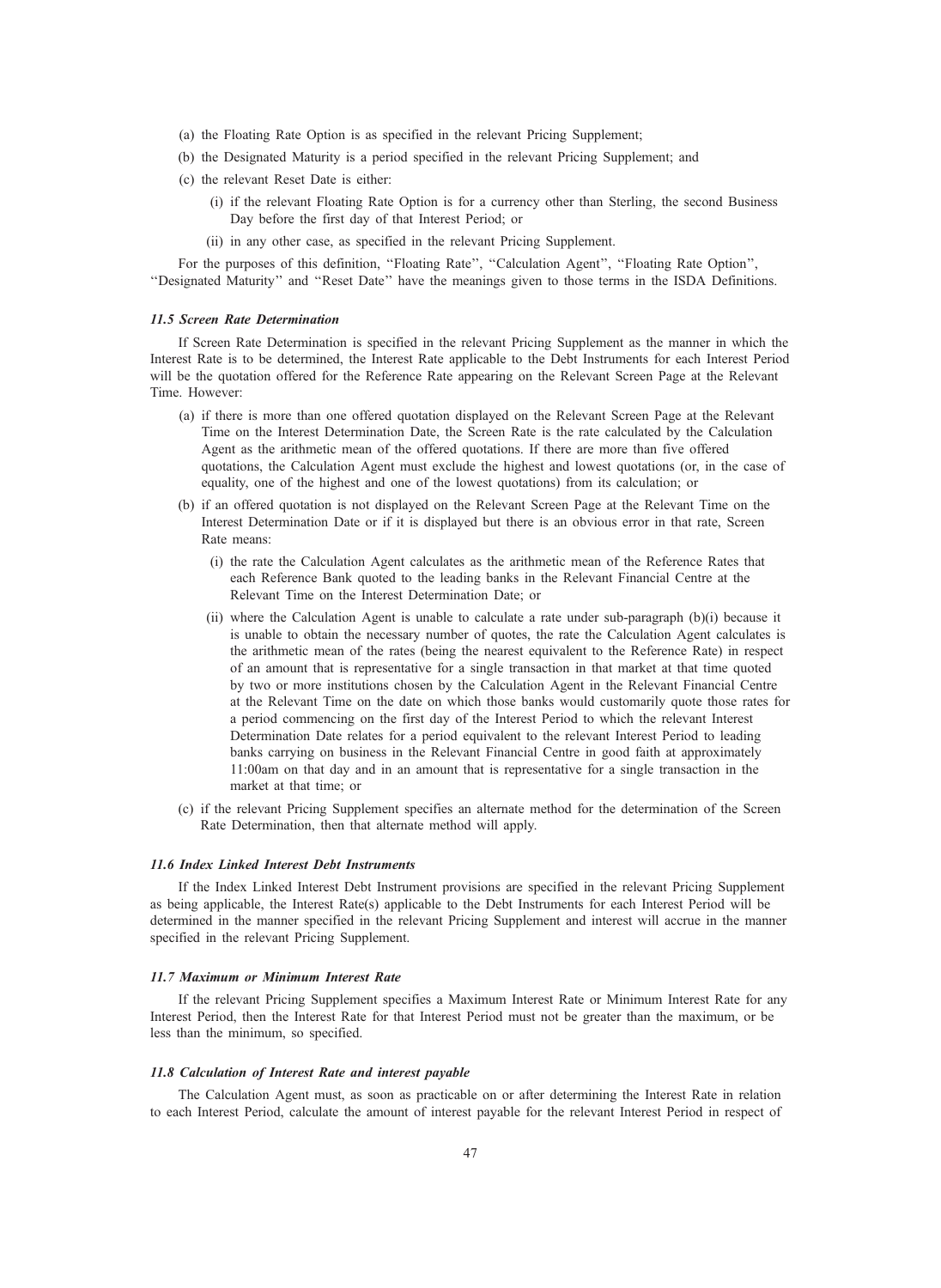the outstanding principal amount of each Floating Rate Debt Instrument and Variable Interest Debt Instrument. The amount of interest payable must be calculated by multiplying the product of the Interest Rate for that Interest Period and the outstanding principal amount by the applicable Day Count Fraction and rounding the resultant figure to the nearest sub-unit of the relevant Specified Currency, half of any such subunit being rounded upwards or otherwise in accordance with applicable market convention. Where the Specified Denomination of a Floating Rate Debt Instrument or a Variable Interest Debt Instrument in definitive form comprises more than one Specified Period, the interest amount payable in respect of such Debt Instrument shall be the aggregate of the amounts (determined in the manner provided above) for each Specified Period comprising the Specified Denomination without any further rounding.

### 11.9 Calculation of other amounts

If the relevant Pricing Supplement specifies that any other amount is to be calculated by the Calculation Agent, the Calculation Agent must, as soon as practicable after the time or times at which any such amount is to be determined, calculate the relevant amount. The relevant amount must be calculated by the Calculation Agent in the manner specified in the relevant Pricing Supplement.

### 11.10 Notification of Interest Rate, interest payable and other items

The Calculation Agent must notify the Issuer, each Guarantor, the Registrar (if applicable), each Agent for the relevant Debt Instruments and the relevant Holders and any stock exchange or other relevant authority on which the relevant Floating Rate Debt Instruments or Variable Interest Debt Instruments are listed as soon as possible of:

- (a) each Interest Rate, the amount of interest payable and each other amount, item or date calculated or determined by it together with the relevant Interest Payment Date; and
- (b) any amendment to any amount, item or date referred to in paragraph (a) arising from any extension or reduction in any relevant Interest Period or calculation period.

The Calculation Agent must give notice under this Condition 11.10 as soon as practicable after such determination but (in the case of each Interest Rate, the amount of interest payable and Interest Payment Date) in any event not later than the fourth Business Day of the relevant Interest Period. Notice must also be given promptly to Holders.

The Calculation Agent may amend any amount, item or date (or make appropriate alternative arrangements by way of adjustment) as a result of the extension or reduction of the Interest Period without prior notice but must notify each stock exchange or other relevant authority on which the relevant Floating Rate Debt Instruments or Variable Interest Debt Instruments are listed and the Holders after doing so.

#### 11.11 Determination final

The determination by the Calculation Agent of all amounts, rates and dates falling to be determined by it under these Conditions (including the Interest Rate for any Interest Period and the amount of interest payable for any Interest Period in respect of any Debt Instrument) is, in the absence of manifest error, fraud and negligence, final and binding on the Issuer, each Guarantor, each Holder, the Registrar (if applicable) and each Agent for the relevant Debt Instruments.

## 12 Dual Currency Debt Instruments

### 12.1 Application

This Condition 12 (''Dual Currency Debt Instruments'') applies to the Debt Instruments only if the relevant Pricing Supplement states that it applies.

### 12.2 Interest Rate

If the rate or amount of interest falls to be determined by reference to an exchange rate, the rate or amount of interest payable must be determined in the manner specified in the applicable Pricing Supplement.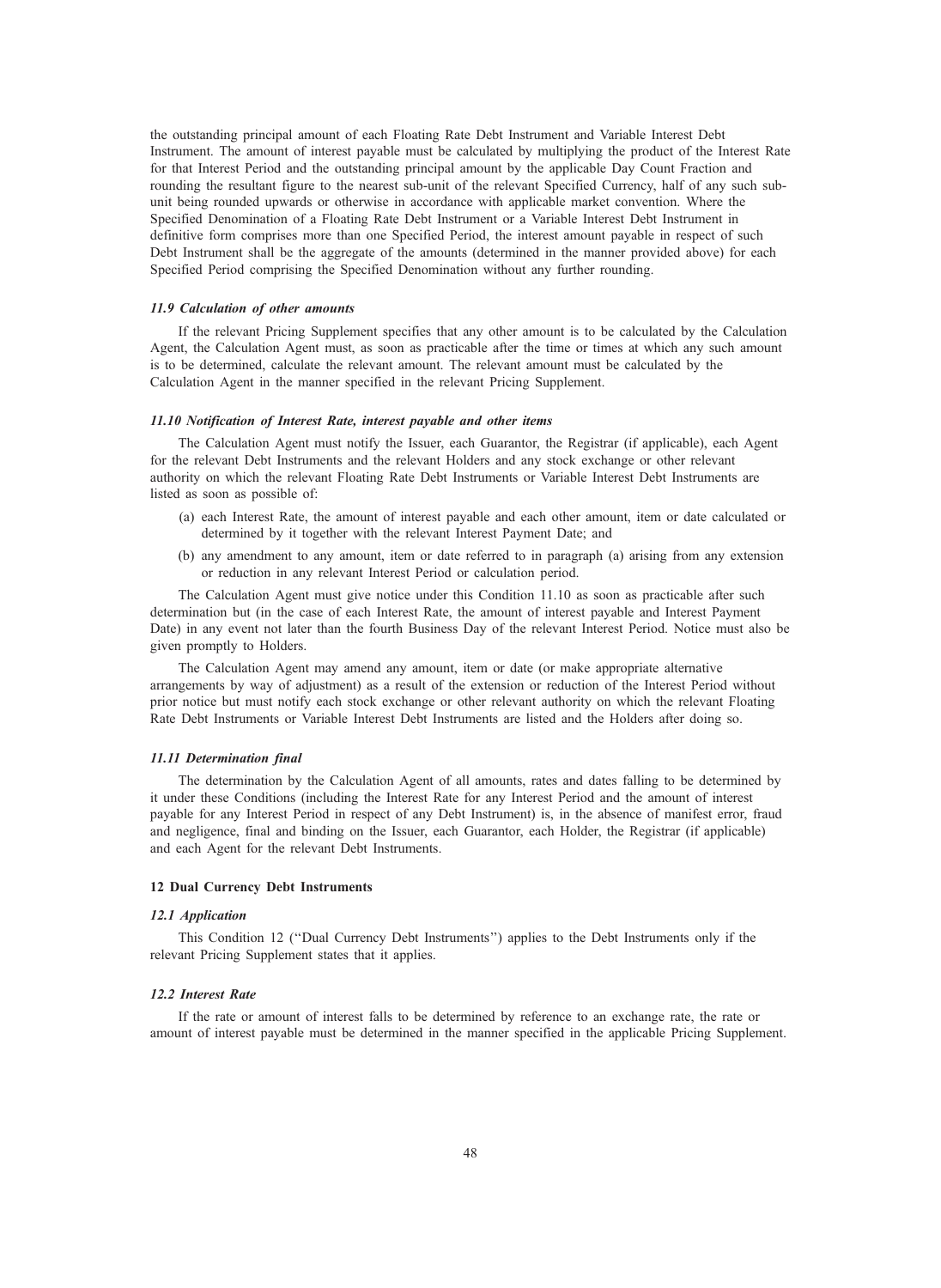## 13 Partly Paid Debt Instruments

### 13.1 Application

This Condition 13 (''Partly Paid Debt Instruments'') applies to the Debt Instruments only if the relevant Pricing Supplement states that it applies.

## 13.2 Interest Rate

In the case of Partly Paid Debt Instruments (other than Partly Paid Debt Instruments which are Zero Coupon Debt Instruments), interest accrues on the paid up principal amount of those Debt Instruments as specified in the applicable Pricing Supplement.

## 14 General provisions applicable to interest

### 14.1 Late payment of Debt Instruments (other than Zero Coupon Debt Instruments)

Interest ceases to accrue as from the due date for redemption of a Debt Instrument (other than a Zero Coupon Debt Instrument) unless upon due presentation (in the case of a Bearer Debt Instrument) or demand (in the case of a Registered Debt Instrument) payment of the Redemption Amount is not made, in which case interest continues to accrue on the unpaid amount (both before and after any demand or judgment) at the rate then applicable to the outstanding principal amount of the Debt Instrument or any other default rate specified in the relevant Pricing Supplement until the date whichever is the earlier of:

- (a) the date on which the relevant payment is made to the relevant Holder; or
- (b) the seventh day after the date on which the relevant Paying Agent has notified the Holders that it has received all sums due in respect of the Debt Instruments up to such day (except to the extent that there is any subsequent default in payment).

## 14.2 Late payment of Zero Coupon Debt Instruments

If the Redemption Amount payable in respect of any Zero Coupon Debt Instrument is not paid when due, the Redemption Amount is an amount equal to the sum of:

- (a) the Reference Price; and
- (b) the product of the Accrual Yield (compounded annually) being applied to the Reference Price from (and including) the Issue Date to (but excluding) whichever is the earlier of:
	- (i) the day on which all sums due in respect of such Debt Instrument up to that day are received by or on behalf of the relevant Holder; and
	- (ii) the seventh day after the date on which the Registrar or the Principal Paying Agent, as the case may be, has notified the Holders that it has received all sums due in respect of the Debt Instruments up to such day (except to the extent that there is any subsequent default in payment).

### 14.3 Rounding

For the purposes of any calculations required under these Conditions (unless otherwise specified in these Conditions or the relevant Pricing Supplement):

- (a) all percentages resulting from the calculations must be rounded, if necessary, to the nearest one hundred-thousandth of a percentage point (with 0.000005 per cent. being rounded up to 0.00001 per cent.);
- (b) all amounts denominated in any currency used in or resulting from such calculations will be rounded to the nearest two decimal places in such currency, with 0.005 being rounded upwards (save in the case of Japanese Yen which will be rounded down to the nearest Japanese Yen);
- (c) all figures must be rounded to five significant figures (with halves being rounded up); and
- (d) all amounts that are due and payable must be rounded to the nearest sub-unit (with halves being rounded up). In this Condition 14.3, "sub-unit" means, in the case of any currency other than euro, the lowest amount of that currency available as legal tender in the country of that currency and, in the case of euro, means one cent.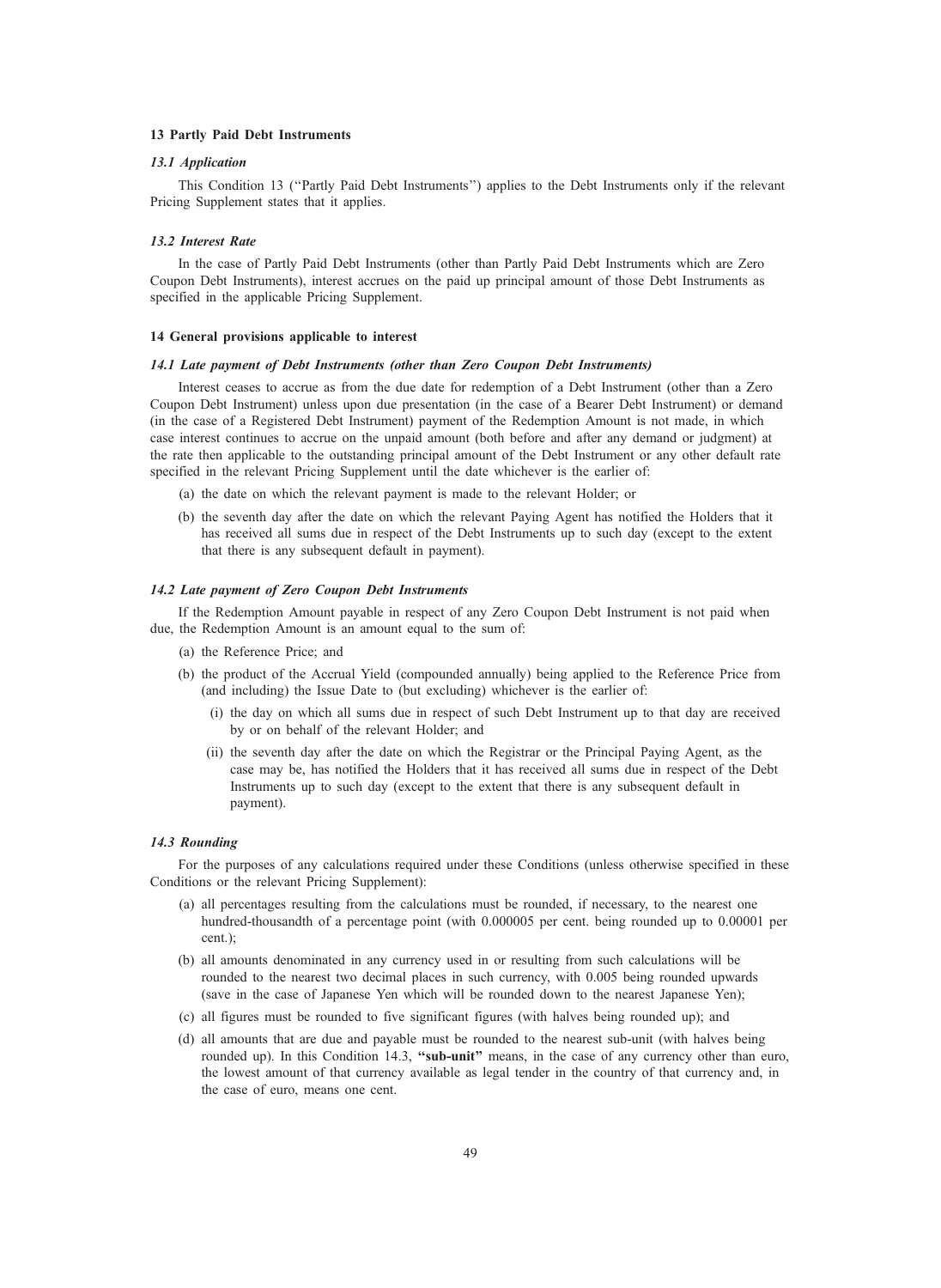## Part 5 Redemption and purchase

## 15 Redemption

### 15.1 Scheduled redemption

Each Debt Instrument will be redeemed by the Issuer on the Maturity Date at its Final Redemption Amount unless:

- (a) the Debt Instrument has been previously redeemed; or
- (b) the Debt Instrument has been purchased and cancelled; or
- (c) the Pricing Supplement states that the Debt Instrument has no fixed maturity date.

## 15.2 Early redemption for taxation reasons

The Issuer may redeem the Debt Instruments in a Series in whole (but not in part) before their Maturity Date at their Early Redemption Amount (Tax) if the Issuer is required under Condition 20.2 (''Withholding Tax'') to pay an additional amount in respect of a Debt Instrument.

However, the Issuer may only do so:

- (a) if the Issuer has given at least 30 days' (and no more than 60 days') (or any other period specified in the Pricing Supplement) notice to the Registrar or the Principal Paying Agent, as the case may be, and the Holders (which notice is irrevocable); and
- (b) if, before the Issuer gives the notice under paragraph (a), the Registrar or the Principal Paying Agent, as the case may be, has received:
	- (i) a certificate signed by two authorised officers of the Issuer stating that the Issuer is entitled to effect such redemption and setting out a statement of facts showing that the conditions precedent to the right of the Issuer so to redeem have occurred; and
	- (ii) an opinion of independent legal advisers of recognised standing in the jurisdiction of incorporation of the Issuer, to the effect that the Issuer would be required under Condition 20.2 (''Withholding Tax'') to pay an additional amount in respect of a Debt Instrument of that Series on the next payment due;
- (c) if the Debt Instruments are Fixed Rate Debt Instruments, no notice of redemption may be given more than 90 days prior to the earliest date on which the Issuer would be obliged to pay the additional amounts of a payment in respect of the Debt Instruments then due; and
- (d) if the Debt Instruments to be redeemed are Floating Rate Debt Instruments or Variable Interest Debt Instruments:
	- (i) the proposed redemption date is an Interest Payment Date; and
	- (ii) no notice of redemption may be given more than 60 days prior to the Interest Payment Date occurring immediately before the earliest date on which the Issuer would be obliged to pay the additional amounts of a payment in respect of the Debt Instruments were then due.

### 15.3 Early redemption at the option of the Issuer (Issuer call)

If the Pricing Supplement states that the Issuer may redeem all or some of the Debt Instruments before their Maturity Date under this Condition 15.3, the Issuer may redeem so many of the Debt Instruments specified in the Pricing Supplement at their Early Redemption Amount (Call).

However, the Issuer may only do so if:

- (a) the amount of Debt Instruments to be redeemed is a multiple of, their Denomination;
- (b) the Issuer has given at least 15 days' (and no more than 60 days') (or any other period specified in the relevant Pricing Supplement) notice to the Registrar or the Principal Paying Agent, as the case may be, and the Holders;
- (c) the proposed redemption date is an Early Redemption Date (Call); and
- (d) any other condition specified in the applicable Pricing Supplement is satisfied.

If only some of the Debt Instruments in the Series are to be redeemed, the Debt Instruments to be redeemed ("Redeemed Debt Instruments") will be specified in that notice (the date of such notice being the ''Selection Date'') and selected: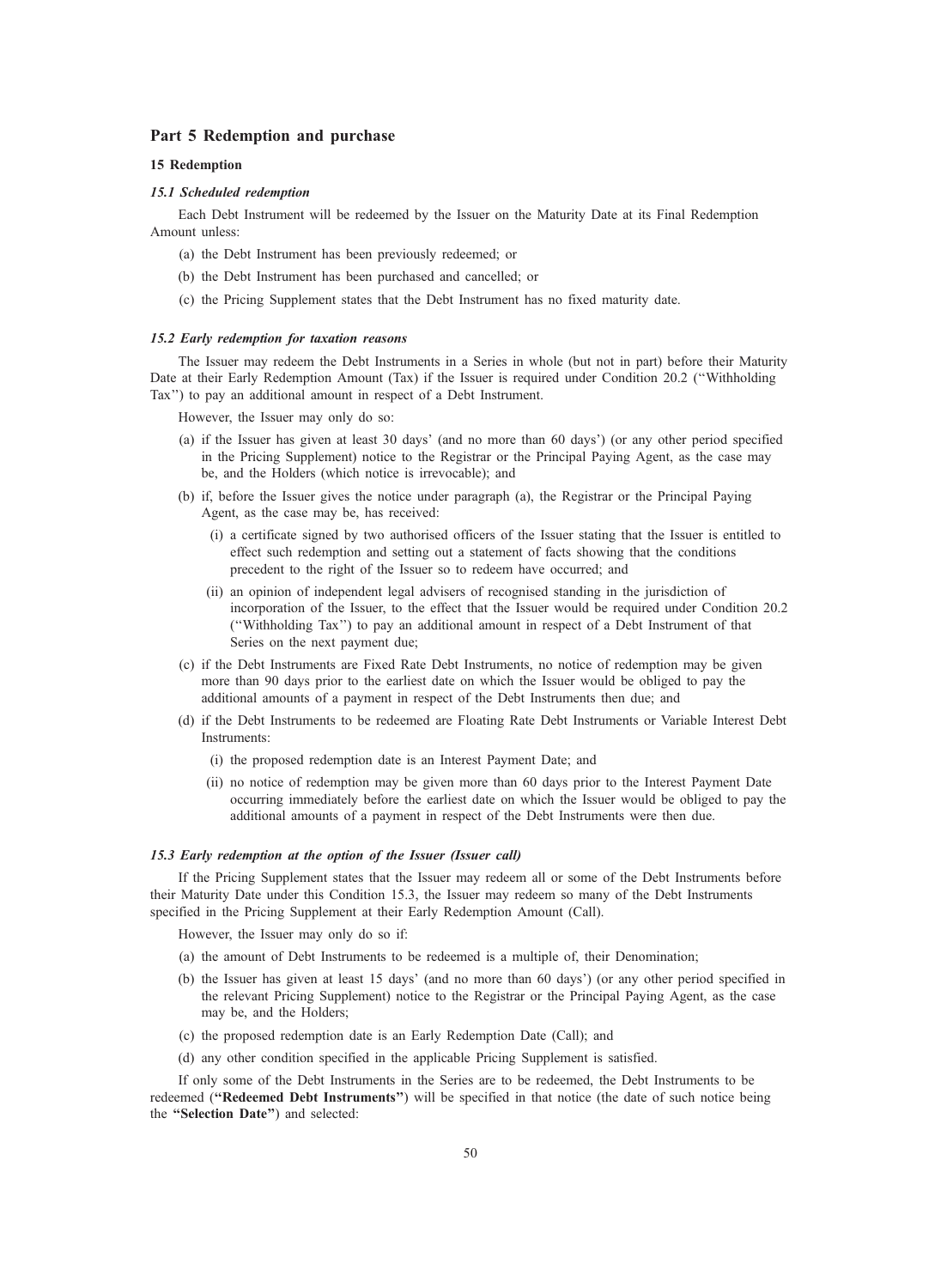- (i) in the case of Redeemed Debt Instruments represented by Definitive Bearer Debt Instruments, individually by lot in the city in which the Principal Paying Agent's Specified Office is located or as otherwise specified in the relevant Pricing Supplement;
- (ii) in the case of Redeemed Debt Instruments represented by a Global Debt Instrument, in accordance with the rules of the relevant Clearing System; and
- (iii) in the case of Registered Debt Instruments, in such manner as may be fair and reasonable in the circumstances, taking account of prevailing market practices and the need to ensure that the prepaid amount of any redeemed Debt Instruments must be an integral multiple of the Specified Denomination,

subject always to compliance with applicable laws and the requirements of any relevant listing authority, stock exchange and/or quotation system.

In the case of Redeemed Debt Instruments represented by Definitive Bearer Debt Instruments, a list of the serial numbers of such Redeemed Debt Instruments will be published in accordance with Condition 28.1(a) not less than 15 days (or such shorter period as is specified in the applicable Pricing Supplement) before the date fixed for redemption.

No exchange of the relevant Global Debt Instrument is permitted during the period from (and including) the Selection Date to (and including) the date fixed for redemption under this Condition 15.3.

## 15.4 Early redemption at the option of Holders (investor put)

If the relevant Pricing Supplement states that the Holder may require the Issuer to redeem all or some of the Debt Instruments before their Maturity Date at their Early Redemption Amount (Put) under this Condition 15.4, the Issuer must do so if the following conditions are satisfied.

The conditions are:

- (a) the Holder has given at least 30 days' (and no more than 60 days') (or any other period specified in the relevant Pricing Supplement) notice to the Issuer and the Registrar or the Principal Paying Agent, as the case may be, by delivering to the Specified Office of the Registrar or the Principal Paying Agent, as the case may be, during normal business hours a completed and signed redemption notice in the form obtainable from the Registrar or the Principal Paying Agent, as the case may be, together with any evidence the Registrar or the Principal Paying Agent, as the case may be, may require to establish title of the Holder to the Debt Instrument;
- (b) if the Debt Instruments to be redeemed are Definitive Bearer Debt Instruments, they are to be redeemed in whole;
- (c) if the Debt Instruments to be redeemed are Registered Debt Instruments, the amount of Debt Instruments to be redeemed is, or is a multiple of, their Specified Denomination;
- (d) if the Debt Instruments to be redeemed are Bearer Debt Instruments, the Holder has delivered, to the specified office of the Principal Paying Agent during normal business hours:
	- (i) if the Debt Instruments are in Definitive Bearer Form, the Debt Instruments to be redeemed; and
	- (ii) a completed and signed redemption notice (in the form obtainable from the Specified Office of the Registrar or the Principal Paying Agent, as the case may be);
- (e) the redemption date is an Early Redemption Date (Put) specified in the Supplement;
- (f) the notice referred to in paragraph  $(d)(ii)$  specifies a bank account to which the payment should be made or an address to where a cheque for payment should be sent; and
- (g) any other condition specified in the Pricing Supplement is satisfied.

A Holder may not exercise its option under this Condition 15.4 in respect of any Debt Instrument which is the subject of an exercise by the Issuer of its option to redeem such Debt Instrument under Condition 15.2 (''Early redemption for taxation reasons'') or Condition 15.3 (''Early redemption at the option of the Issuer (Issuer call)'').

### 15.5 Calculation of Early Redemption Amounts

Unless otherwise specified in the relevant Pricing Supplement, the Redemption Amount payable on redemption at any time before the Maturity Date of: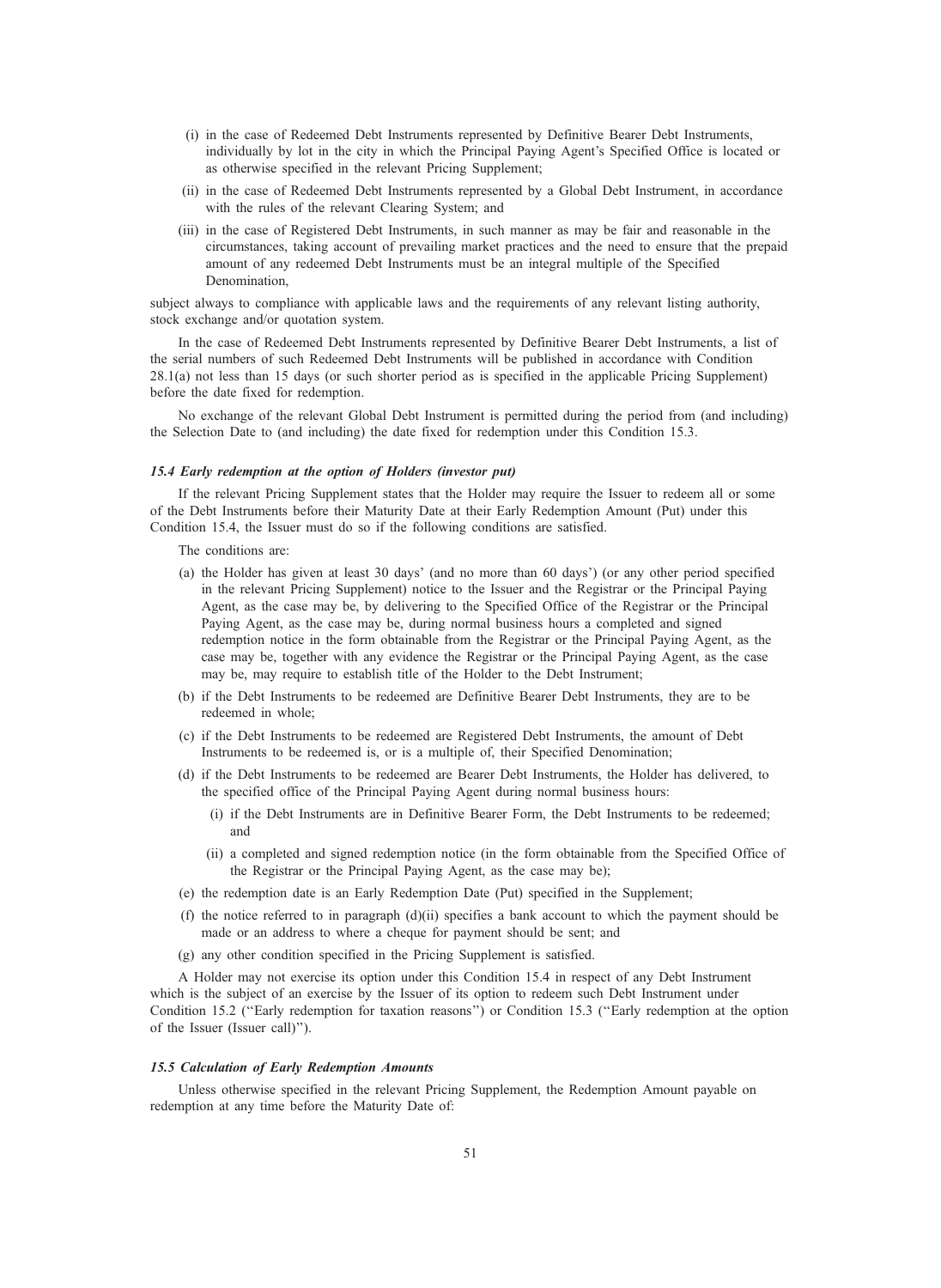- (a) a Debt Instrument (other than a Zero Coupon Debt Instrument and a Variable Redemption Debt Instrument but including any Instalment Debt Instrument or Partly-Paid Debt Instrument) is an amount equal to the sum of the outstanding principal amount and interest (if any) accrued on it;
- (b) a Zero Coupon Debt Instrument is an amount equal to the sum of:
	- (i) the Reference Price; and
	- (ii) the product of the Accrual Yield (compounded annually) being applied to the Reference Price from (and including) the Issue Date to (but excluding) the date fixed for redemption or (as the case may be) the date upon which the Debt Instrument becomes due and payable; and
- (c) a Variable Redemption Debt Instrument is an amount determined by the Calculation Agent in accordance with the relevant Pricing Supplement that would on the due date for redemption have the effect of preserving for the Holder the economic equivalent of the obligations of the Issuer to make payment of the Final Redemption Amount on the Maturity Date.

Where the calculation is to be made for a period which is not a whole number of years, the calculation in respect of the period of less than a full year must be made on the basis of such Day Count Fraction as may be specified in the Pricing Supplement for the purposes of this Condition 15.5.

### 15.6 Instalments

Instalment Debt Instruments will be redeemed in the Instalment Amounts and on the Instalment Dates specified in the applicable Pricing Supplement. In the case of early redemption, the Early Redemption Amount will be determined under Condition 15.5 (''Calculation of Early Redemption Amounts'').

## 15.7 Partly Paid Debt Instruments

Partly Paid Debt Instruments will be redeemed at maturity in accordance with the provisions of the applicable Pricing Supplement. In the case of Early Redemption, the Early Redemption Amount will be determined under Condition 15.5 (''Calculation of Early Redemption Amounts'').

#### 15.8 Effect of notice of redemption

Any notice of redemption given under this Condition 15 (''Redemption'') is irrevocable and obliges the Issuer to redeem the Debt Instruments at the time and in the manner specified in the notice.

#### 15.9 Purchase

The Issuer, each Guarantor or any of their respective Subsidiaries may at any time purchase Debt Instruments in the open market or otherwise and at any price, provided that all unmatured Coupons are purchased with those Debt Instruments. If purchases are made by tender, tenders must be available to all Holders alike. Debt Instruments purchased under this Condition 15.9 may be held, resold or cancelled at the discretion of the purchaser and (if the Debt Instruments are to be cancelled, the Issuer), subject to compliance with any applicable law, regulatory requirement or requirement of any stock exchange or other relevant authority on which the Debt Instruments are listed.

## Part 6 Payments

### 16 Payments

### 16.1 Method of payment

Except to the extent these Conditions provide otherwise:

- (a) payments in a Specified Currency other than euro will be made by credit or transfer to an account in the relevant Specified Currency (which, in the case of a payment in Japanese Yen to a nonresident of Japan, shall be a non-resident account) maintained by the payee with, or, at the option of the payee, by a cheque in such Specified Currency; and
- (b) payments in euro will be made by credit or transfer to a euro account (or any other account to which euro may be credited or transferred) specified by the payee or, at the option of the payee, by a euro cheque.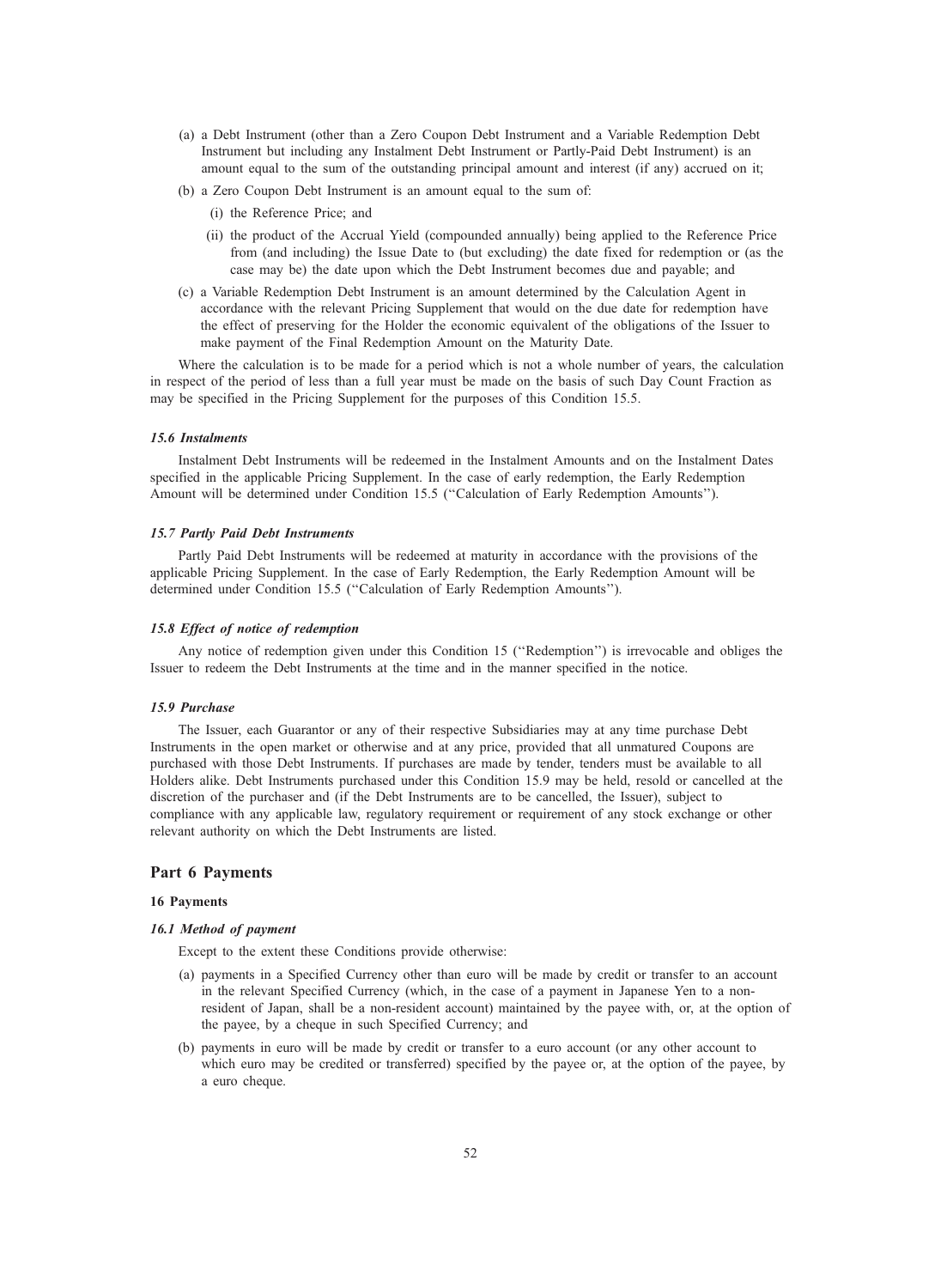### 16.2 Payments in U.S. dollars

Despite any Condition, if any amount of principal or interest in respect of Bearer Debt Instruments is payable in U.S. dollars, those U.S. dollar payments of principal or interest in respect of those Debt Instruments may be made at the Specified Office of a Paying Agent in the United States if:

- (a) the Issuer has appointed Paying Agents with Specified Offices outside the United States with the reasonable expectation that such Paying Agents would be able to make payment in U.S. dollars at such Specified Offices outside the United States of the full amount of principal and interest on the Bearer Debt Instruments in the manner provided above when due;
- (b) payment of the full amount of that principal and interest at all those Specified Offices outside the United States is illegal or effectively precluded by exchange controls or other similar restrictions on the full payment or receipt of principal and interest in U.S. dollars; and
- (c) the payment is then permitted under United States law without involving, in the opinion of the Issuer, adverse tax consequences to the Issuer.

## 16.3 Payments subject to fiscal laws

Payments will be subject in all cases to all applicable fiscal or other laws and regulations in the place of payment, but without prejudice to the provisions of Condition 20 (''Taxation'') and no commission or expenses shall be charged to the Holders or Couponholders in respect of such payments.

### 16.4 Payments on business days

If the date for payment of any amount in respect of any Debt Instrument is not a Payment Business Day, the Holder is not entitled to payment until the next following Payment Business Day in the relevant place and is not entitled to further interest or other payment in respect of such delay.

## 17 Payments in respect of Definitive Bearer Debt Instruments

### 17.1 Presentation of Definitive Bearer Debt Instruments, Receipts and Coupons

### Payments of:

- (a) principal in respect of a Definitive Bearer Debt Instrument will be made only against presentation and surrender (or, in the case of part payment of any sum due, endorsement) of the Definitive Bearer Debt Instrument;
- (b) interest in respect of a Definitive Bearer Debt Instrument will be made only against presentation and surrender (or, in the case of part payment of any sum due, endorsement) of a Coupon;
- (c) instalments of principal in respect of a Definitive Bearer Debt Instrument, other than the final instalment, will be made against presentation and surrender (or, in the case of part payment of any sum due, endorsement) of the relevant Receipt and the presentation of the Definitive Bearer Debt Instrument to which it appertains; and
- (d) the final instalment of principal in respect of a Definitive Bearer Debt Instrument will be made only against presentation and surrender (or, in the case of part payment of any sum due, endorsement) of the Definitive Bearer Debt Instrument.

Each Definitive Bearer Debt Instrument, Receipt, and Coupon which is required to be presented under these Conditions must be presented at the Specified Office of any Paying Agent outside the United States.

### 17.2 Validity of Receipts

Receipts presented without the Definitive Bearer Debt Instrument to which they appertain do not constitute valid obligations of the Issuer.

## 17.3 Unmatured Receipts

When a Definitive Bearer Debt Instrument becomes due and repayable, all unmatured Receipts relating to it (whether or not attached) are void and no payment is required to be made in respect of them.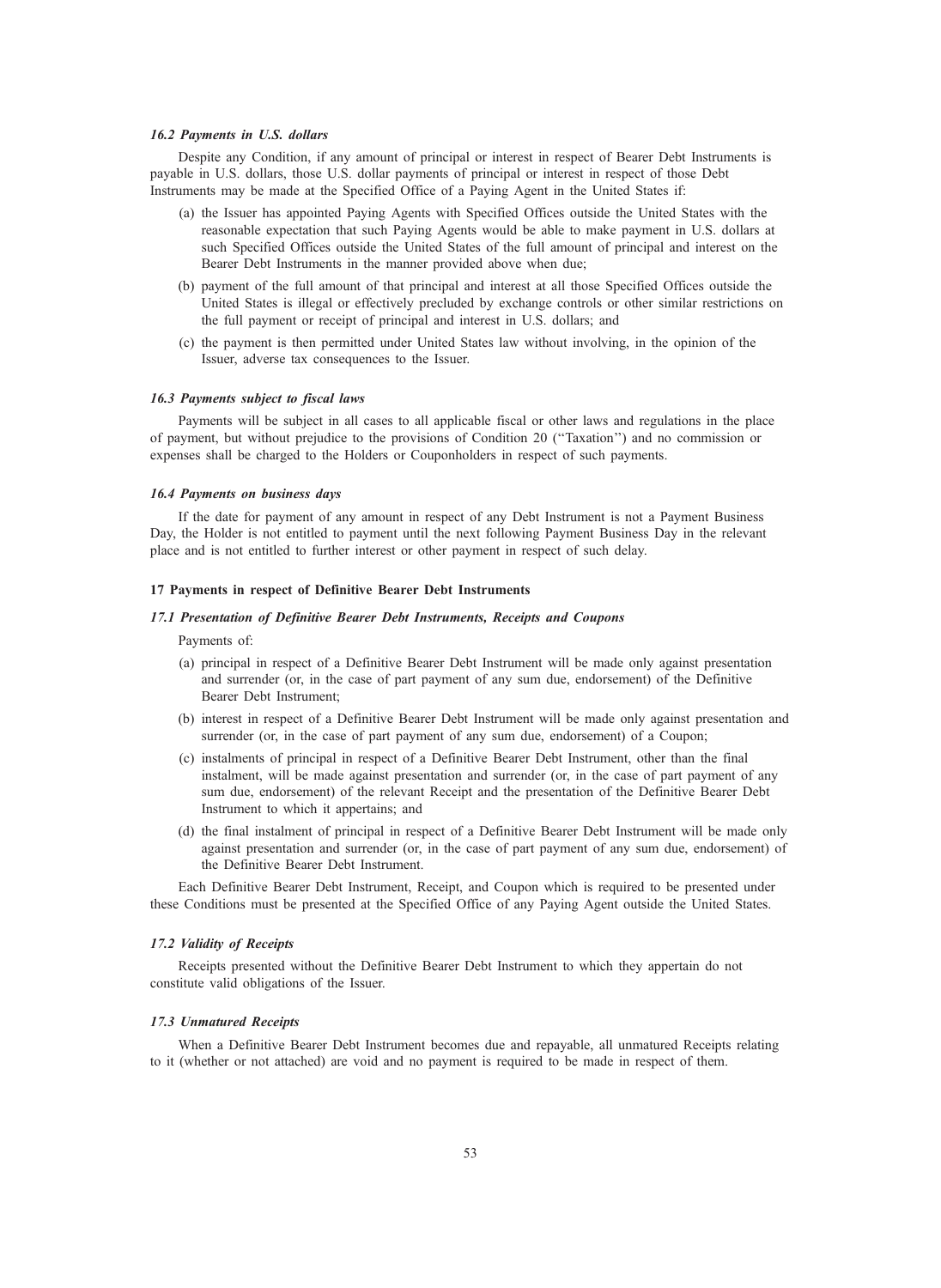### 17.4 Fixed Rate Debt Instruments and unmatured Coupons

Fixed Rate Debt Instruments in definitive bearer form must be presented for payment together with all unmatured Coupons appertaining to them (including Coupons falling to be issued on exchange of matured Talons).

If any unmatured Coupons are not presented for payment in accordance with this Condition 17.4:

- (a) the amount of any missing unmatured Coupon (or, in the case of payment not being made in full, the same proportion of the amount of that missing unmatured Coupon as the sum so paid bears to the sum due) will be deducted from the sum due for payment; and
- (b) each amount of principal deducted under paragraph (a) will be paid against surrender of the relative missing Coupon at any time before the expiry of 10 years after the Relevant Date in respect of such principal (whether or not that Coupon would otherwise have become void under Condition 21 (''Time limit for claims'')) or, if later, five years from the date on which that Coupon would otherwise have become due.

## 17.5 Fixed Rate Debt Instruments and unmatured Talons

If a Fixed Rate Debt Instrument in definitive bearer form becomes due and repayable before its Maturity Date, all unmatured Talons appertaining to it are void and no further Coupons will be issued in respect of them.

### 17.6 Other Definitive Bearer Debt Instruments and unmatured Coupons and Talons

When any Floating Rate Debt Instruments or Variable Debt Instrument in definitive bearer form becomes due and repayable, all unmatured Coupons and Talons relating to it (whether or not attached) are void and no payment or, as the case may be, exchange for further Coupons may be made in respect of them.

If the due date for redemption of any Definitive Bearer Debt Instrument is not an Interest Payment Date, any interest accrued in respect of that Debt Instrument from (and including) the preceding Interest Payment Date or, as the case may be, the Interest Commencement Date is payable only against presentation and surrender of the relevant Definitive Bearer Debt Instrument.

### 18 Payments in respect of Global Debt Instruments

## 18.1 Presentation of Global Debt Instrument

Payments of principal and any interest in respect of Debt Instruments represented by any Global Debt Instrument will be made:

- (a) against presentation or surrender, as the case may be, of that Global Debt Instrument at the Specified Office of any Paying Agent outside the United States; and
- (b) otherwise in the manner specified in the relevant Global Debt Instrument.

#### 18.2 Records of payments

A record of each payment made against presentation or surrender of any Global Debt Instrument, distinguishing between any payment of principal and any payment of interest, will be made on that Global Debt Instrument by the Paying Agent to which it was presented and that record is *prima facie* evidence that the payment in question has been made.

### 18.3 Holders of Global Debt Instruments entitled to payments

The Holder of a Global Debt Instrument is the only person entitled to receive payments in respect of Debt Instruments represented by that Global Debt Instrument and:

- (a) the Issuer is discharged by payment to, or to the order of, the Holder of such Global Debt Instrument in respect of each amount so paid; and
- (b) each person shown in the records of Euroclear or Clearstream, Luxembourg as the beneficial Holder of a particular principal amount of Debt Instruments represented by a Global Debt Instrument must look solely to Euroclear or Clearstream Luxembourg, as the case may be, for that person's share of each payment so made by the Issuer, or to the order of, the Holder of such Global Debt Instrument.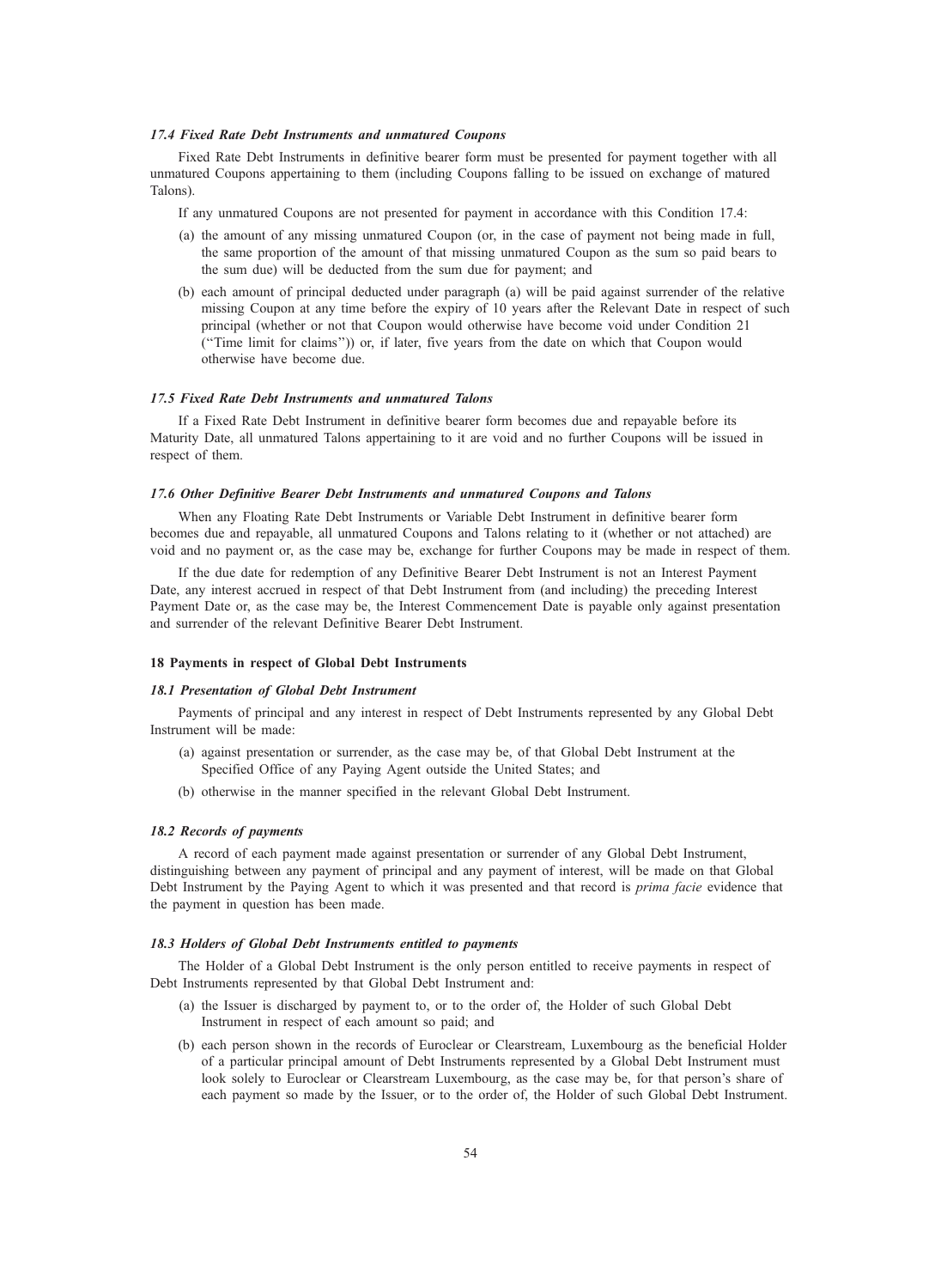### 19 Payments in respect of Registered Debt Instruments

## 19.1 Registrar is sole paying agent

The Registrar will act as the sole paying agent for Registered Debt Instruments under the Issuing and Paying Agency Agreement.

## 19.2 Method of payment—Debt Instruments in a Clearing System

If Registered Debt Instruments are held in a Clearing System, payments of principal and interest will be made to the person registered at the close of business on the relevant Record Date as the Holder of the Registered Debt Instrument, by crediting on the relevant payment date the amount then due to the account of the Holder in accordance with the regulations of that Clearing System.

#### 19.3 Method of payment—Debt Instruments not in a Clearing System

If Registered Debt Instruments are not held in a Clearing System, payments of principal and interest will be made to the persons registered at the close of business on the relevant Record Date as the Holders of the Registered Debt Instrument, subject in all cases to normal banking practice and all applicable laws and regulations. Payment will be made:

- (a) by cheques despatched by post on the relevant payment date; or
- (b) at the option of the Holder by the Registrar giving irrevocable instructions for the effecting of a transfer of the relevant funds to an account with a bank in the Principal Financial Centre specified by the Holder to the Registrar; or
- (c) in any other manner in which the Registrar and the Holder agree.

In the case of payments made by electronic transfer, payments will for all purposes be taken to be made when the Registrar gives irrevocable instructions for the making of the relevant payment by electronic transfer, being instructions which would be reasonably expected to result, in the ordinary course of banking business, in the funds transferred reaching the account of the Holder on the same day as the day on which the instructions are given.

If a cheque posted or an electronic transfer for which irrevocable instructions have been given by the Registrar is shown, to the satisfaction of the Registrar, not to have reached the Holder and the Registrar is able to recover the relevant funds, the Registrar may make such other arrangements as it thinks fit for the effecting of the payment.

## 20 Taxation

#### 20.1 No set-off, counterclaim or deductions

All payments in respect of the Debt Instruments (including, without limitation, payments under the Deed of Covenant or the Guarantee Deed Poll) must be made in full without set-off or counterclaim, and without any withholding or deduction in respect of Taxes, unless such withholding or deduction is required by law or made for or on account of FATCA.

### 20.2 Withholding tax

If a law requires the Issuer or any Guarantor to withhold or deduct an amount in respect of Taxes from a payment in respect of the Debt Instruments (including, without limitation, payments under the Deed of Covenant or the Guarantee Deed Poll) such that the Holder would not actually receive on the due date the full amount provided for under the Debt Instruments, then:

- (a) the Issuer or the relevant Guarantor agrees to withhold or deduct the amount for the Taxes (and any further withholding or deduction applicable to any further payment due under paragraph (b) below); and
- (b) subject to Condition 20.3 (''Withholding tax exemptions''), if the amount deducted or withheld is in respect of Taxes imposed or levied by or on behalf of the Commonwealth of Australia or any political subdivision thereof or therein, an additional amount is payable so that, after making the withholding or deduction and further withholding or deductions applicable to additional amounts payable under this paragraph (b), the Holder is entitled to receive (at the time the payment is due) the amount it would have received if no withholding or deductions had been required.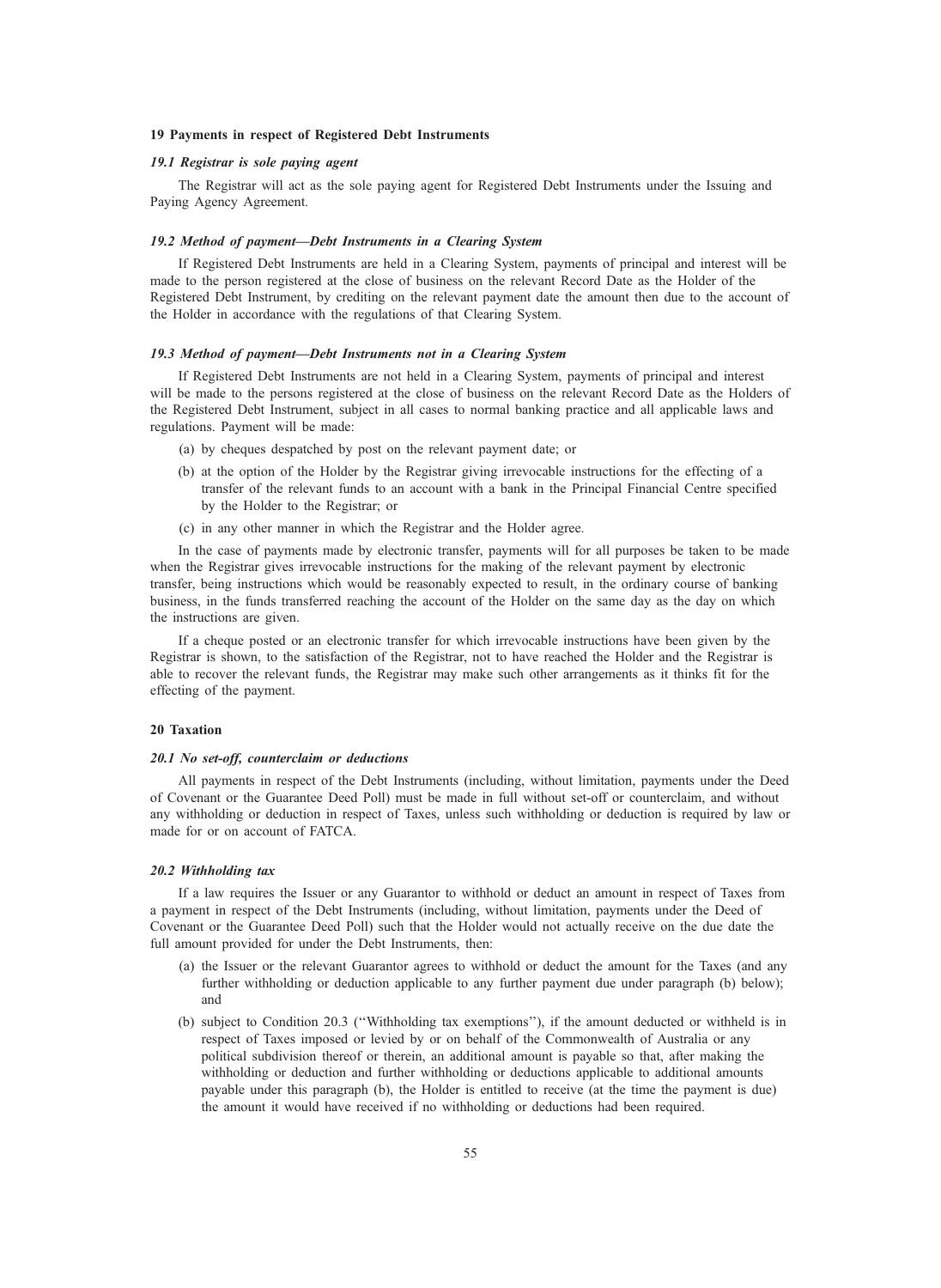#### 20.3 Withholding tax exemptions

Condition 20.2(b) will not apply in relation to any payment in respect of any Debt Instrument (including, without limitation, payments under the Deed of Covenant or the Guarantee Deed Poll):

- (a) which is to a Holder (or a third party on its behalf) who is liable to such Taxes in respect of that Debt Instrument by reason of the person having some connection with the Commonwealth of Australia or any political subdivision thereof or therein other than the mere holding of such Debt Instrument or receipt of payment in respect of the Debt Instrument provided that a Holder shall not be regarded as having a connection with Australia for the reason that the Holder is a resident of Australia within the meaning of the Australian Tax Act where, and to the extent that, such taxes are payable by reason of section 128B(2A) of the Australian Tax Act; or
- (b) which is presented for payment more than 30 days after the Relevant Date except to the extent that a Holder would have been entitled to additional amounts under Condition 20.2(b) on presenting the same, or making demand, for payment on the last day of the period of 30 days; or
- (c) which is on account of Taxes which are payable by reason of the Holder being an associate of the Issuer or the applicable Guarantor for the purposes of section 128F of the Australian Tax Act; or
- (d) which is on account of Taxes which are required to be deducted or withheld from amounts payable to, or to a third party on behalf of, a Holder who could lawfully avoid (but has not so avoided) such deduction or withholding by complying or procuring that any third party complies with any statutory requirements or by making or procuring that any third party makes a declaration of nonresidence or other similar claim for exemption; or
- (e) which is to, or to a third party on behalf of, a Holder (or a person with an interest in a Debt Instrument), if that person is an Australian resident or otherwise holds the Debt Instrument or interest therein in carrying on a business in Australia at or through a permanent establishment in Australia and that person has not supplied an appropriate Australian tax file number, (if applicable) Australian Business Number or details of an applicable exemption from these requirements before the Record Date; or
- (f) where such withholding or deduction is required to be made pursuant to a notice or direction issued by the Commissioner of Taxation under section 255 of the Australian Tax Act or section 260-5 of Schedule 1 to the Taxation Administration Act 1953 of the Commonwealth of Australia or any similar law; or
- (g) to the extent that the Issuer is obliged to pay tax in respect of a payment made to, or to a third party on behalf of, a Holder as a result of the operation of section 126 of the Australian Tax Act by reason of the Holder being an Australian resident or a non-resident that carries on business at or through a permanent establishment in Australia and not having disclosed to the Issuer its name and address; or
- (h) where such withholding or deduction is imposed on a payment to an individual and is required to be made pursuant to European Council Directive 2003/48/EC or any other Directive implementing the conclusions of the ECOFIN Council meeting of 26-27 November 2000 on the taxation of savings income or any law implementing or complying with, or introduced in order to conform to, such Directive; or
- (i) (in the case of Bearer Debt Instruments and Global Debt Instruments) which is presented for payment by or on behalf of a Holder who would have been able to avoid such withholding or deduction by presenting the relevant Debt Instrument to another Paying Agent in a Member State of the EU; or
- (j) in respect of any estate, inheritance, gift, sales, transfer, personal property, or any similar tax, assessment or governmental charge; or
- (k) in respect of any tax, assessment or other governmental charge which is required to be withheld or deducted by any paying agent from payments of principal of or interest on any Debt Instrument, if such payment can be made without such withholding or deduction by at least one other paying agent; or
- (l) in such other circumstances as may be specified in the Pricing Supplement.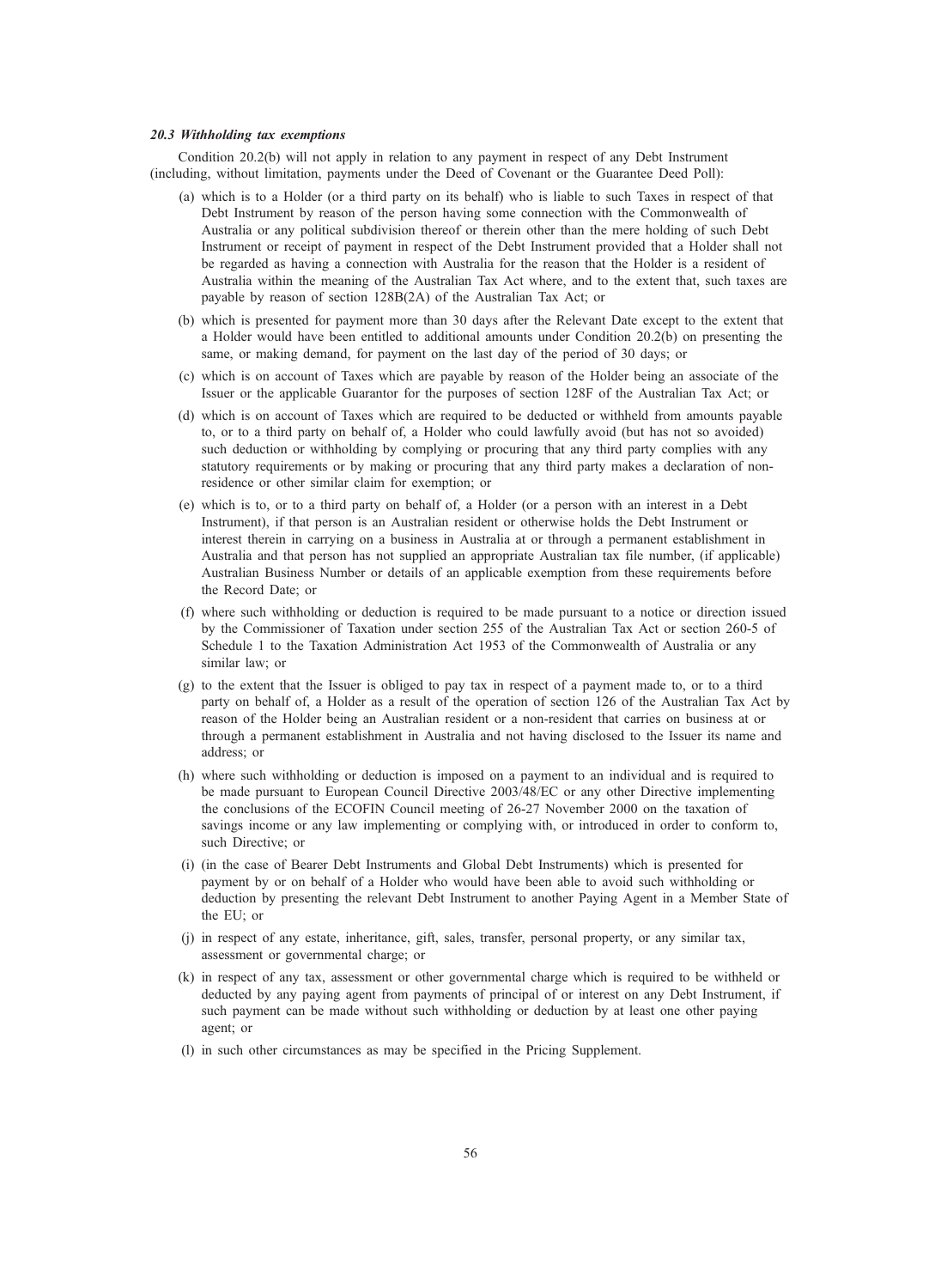## 20.4 FATCA

Notwithstanding Conditions 20.1 and 20.2, if the Issuer or any other person through whom payments on the Debt Instruments are made, is required to withhold amounts under or in connection with or in order to ensure compliance with FATCA, the Issuer or that other person shall be permitted to make such withholding or deduction, and Holders and beneficial owners of Debt Instruments will not be entitled to receive any gross up, additional amount or other amount to compensate them for such withholding or deduction.

## 21 Time limit for claims

## 21.1 Time limit

A claim against the Issuer for a payment under a Debt Instrument, Receipt or Coupon (which in this Condition 21.1, does not include a Talon) is void unless presented for payment within five years (in the case of principal) and three years (in the case of interest) from the Relevant Date.

### 21.2 Discharge of the Issuer

The Issuer is discharged from its obligation to make a payment in respect of a Registered Debt Instrument to the extent that:

- (a) the relevant Registered Debt Instrument certificate (if any) has not been surrendered to the Registrar within; or
- (b) a cheque which has been duly dispatched in the Specified Currency remains uncashed at the end of the period of:

five years (in the case of principal) and three years (in the case of interest) from the Relevant Date.

## 21.3 Void payments

There shall not be included in any Coupon sheet issued on exchange of a Talon any Coupon the claim for payment in respect of which would be void under these Conditions.

## Part 7 Default

## 22 Events of Default

## 22.1 Event of Default

An Event of Default occurs in relation to the Debt Instruments if:

- (a) (non-payment of principal) the Issuer fails to pay any principal in respect of the Debt Instruments of the relevant Series when due or, if the failure to pay is caused by administrative or technical error beyond the control of the Issuer, within 2 Business Days of the due date;
- (b) (non-payment of interest) the Issuer fails to pay any interest in respect of the Debt Instruments of the relevant Series when due and the failure to pay continues for a period of 30 Business Days;
- (c) (other obligations) the Issuer or (if the applicable Debt Instruments have the benefit of the Guarantee Deed Poll) any Guarantor fails to comply with any of its material obligations under a Debt Instrument (other than in relation to the payment of money referred to in paragraph (a) or (b) above) or (if the applicable Debt Instruments have the benefit of the Guarantee Deed Poll) the Guarantee Deed Poll and, if that failure is capable of remedy, it is not remedied within 60 days of the earlier to occur of:
	- (i) a responsible officer of the Issuer obtaining actual knowledge of such default; or
	- (ii) a notice requiring remedy from the Holder, having been delivered to the Issuer or relevant Guarantor;
- (d) (invalidity) a Debt Instrument ceases to have full force and effect (other than by reason of repayment or purchase by the Issuer and cancellation) or its validity or enforceability is denied or disaffirmed by the Issuer or is declared by any court of competent jurisdiction to be void or unenforceable;
- (e) (insolvency) an order is made or an effective resolution passed for the liquidation or winding-up of the Issuer or (if the applicable Debt Instruments have the benefit of the Guarantee Deed Poll) a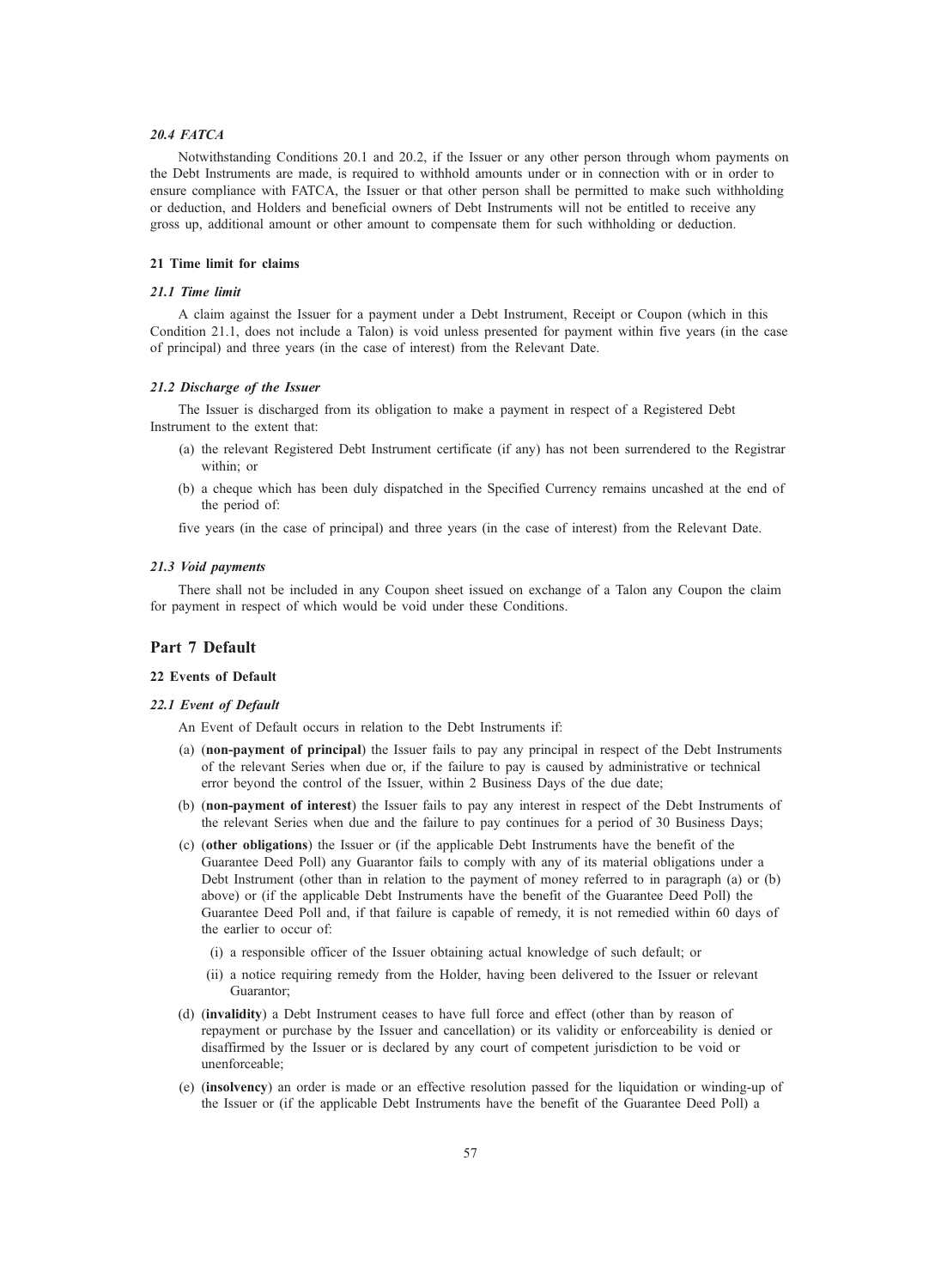Guarantor, an administrator, liquidator, receiver or other Controller (as defined in the Corporations Act) is appointed to the Issuer or (if the applicable Debt Instruments have the benefit of the Guarantee Deed Poll) a Guarantor or an effective resolution is passed to do the same, or the Issuer or (if the applicable Debt Instruments have the benefit of the Guarantee Deed Poll) a Guarantor becomes insolvent, is unable to pay its debts as they fall due, stops, suspends or threatens to stop or suspend payment of its debts generally;

- (f) (change in role) the Issuer or (if the applicable Debt Instruments have the benefit of the Guarantee Deed Poll) any Guarantor ceases to carry on business generally and either:
	- (i) no other body corporate; or
	- (ii) a body corporate that:
		- (A) is not a related body corporate (as defined in the Corporations Act); or
		- (B) has not been consented to by an Extraordinary Resolution of the Holders,

assumes the business of the Issuer (including the obligations of the Issuer under the Debt Instruments) or the relevant Guarantor (including the Guarantor's obligations under the Guarantee Deed Poll);

- (g) (arrangements with creditors) except for the purpose of a solvent reconstruction or amalgamation, the Issuer or (if the applicable Debt Instruments have the benefit of the Guarantee Deed Poll) any Guarantor enters into an arrangement, compromise or composition with or assignment for the benefit of its creditors or a class of them;
- (h) (enforcement against assets) a Security Interest securing an obligation exceeding in aggregate A\$50,000,000 (or its equivalent in another currency) is enforced, or a distress, attachment or other execution for an amount exceeding in aggregate A\$50,000,000 (or its equivalent in another currency) is enforced or levied (and not satisfied within 60 days), over all or any substantial part of the property, assets or revenues of the Issuer or (if the applicable Debt Instruments have the benefit of the Guarantee Deed Poll) any Guarantor;
- (i) (invalidity of Guarantee Deed Poll) (if the applicable Debt Instruments have the benefit of the Guarantee Deed Poll) the validity or enforceability of the Guarantee Deed Poll is denied or disaffirmed by any Guarantor or is declared by any court of competent jurisdiction to be void or unenforceable;
- (j) (cross acceleration) any Finance Debt of the Issuer or (if the applicable Debt Instruments have the benefit of the Guarantee Deed Poll) any Guarantor in connection with moneys borrowed or raised or any letter of credit, interest rate swap, currency swap, financial option, futures contract, or currency exchange agreement to which it is a party, or any guarantee or indemnity of such an obligation exceeding in aggregate A\$50,000,000 (or its equivalent in another currency):
	- (i) is not paid when due (taking into account any grace period); or
	- (ii) becomes due and repayable before its scheduled maturity by reason of a default or event of default (howsoever described); or
- (k) (authorisations) any authorisation of a government agency which is essential to the performance by an Issuer of its obligations in respect of the Debt Instruments or (if the applicable Debt Instruments have the benefit of the Guarantee Deed Poll) by a Guarantor of its obligations under the Guarantee Deed Poll, is repealed, revoked, terminated or expires and is not replaced by another sufficient authorisation within 30 calendar days.

### 22.2 Acceleration by Notice

If any Event of Default occurs and is subsisting, then a Holder may by written notice to the Issuer (with a copy to the Registrar and each Guarantor) declare that the Early Termination Amount (together with all accrued interest (if any)) applicable to each Debt Instrument held by the Holder to be due and payable immediately or on such other date specified in the notice.

### 22.3 Notice of Event of Default

If an Event of Default occurs, the Issuer must promptly after becoming actually aware of it notify the Holders, the Principal Paying Agency and Registrar of it (specifying details of it).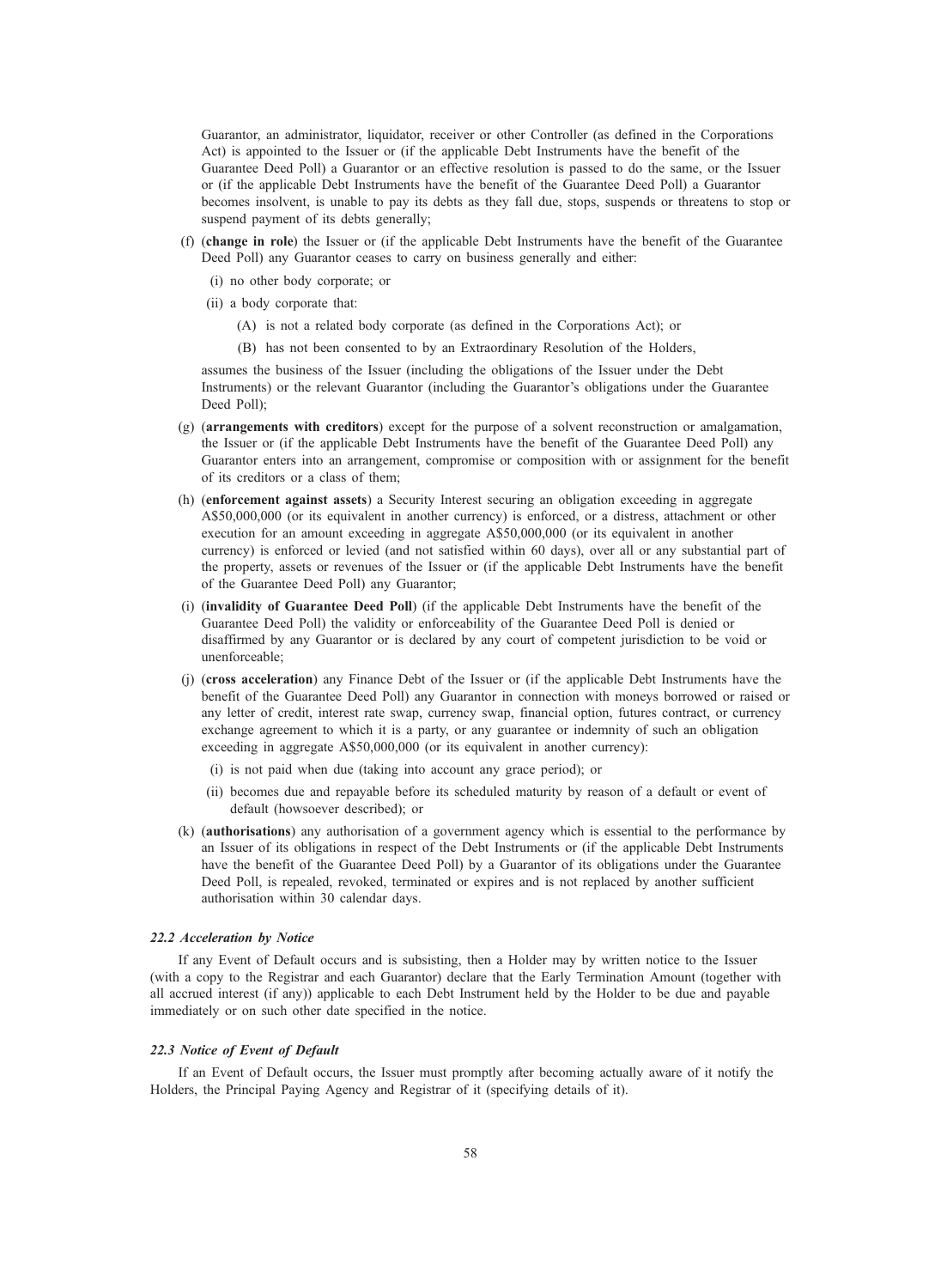## Part 8 General

## 23 Agents

## 23.1 Role of Agents

In acting under the relevant Agency Agreement and in connection with the Debt Instruments, each Agent acts solely as agent of the Issuer and each Guarantor and do not assume any obligations towards or relationship of agency or trust for or with any of the Holders.

### 23.2 Appointment and replacement of Agents

The Agents for each Series of Debt Instruments are specified in the relevant Pricing Supplement.

Subject to Condition 23.3 (''Required Agents''), the Issuer and each Guarantor reserve the right at any time to vary or terminate the appointment of any Agent and to appoint a successor agent and additional paying agents.

### 23.3 Required Agents

The Issuer shall:

- (a) at all times maintain a Registrar for so long as there are any Registered Debt Instruments outstanding;
- (b) if a Calculation Agent is specified in the relevant Pricing Supplement, at all times maintain a Calculation Agent;
- (c) maintain a Paying Agent in Singapore, where the Debt Instruments may be presented or surrendered for payment or redemption, in the event that the global Debt Instrument are exchanged for definitive Debt Instruments, for so long as the Debt Instruments are listed on the SGX-ST and the rules of the SGX-ST so require;
- (d) if and for so long as the Debt Instruments are admitted to listing, trading and/or quotation by any listing authority, stock exchange and/or quotation system, maintain a Paying Agent having its Specified Office in such place as may be required by such listing authority, stock exchange and/or quotation system; and
- (e) if on the Issue Date, a Paying Agent acts through an office in an EU Member State and European Council Directive 2003/48/EC or any other Directive implementing the conclusions of the ECOFIN Council meeting of 26-27 November 2000 applies, maintain a Paying Agent in an EU member state that will not be obligated to withhold or deduct tax pursuant to the European Council Directive 2003/48/EC or such other Directive (unless there is no EU member state in which such a Paying Agent can be maintained).

Notice of any change in any of the Agents or in their Specified Offices shall promptly be given to the Holders.

## 24 Replacement of lost or damaged Bearer Debt Instruments and Coupons

If any Bearer Debt Instrument or Coupon is lost, stolen, mutilated, defaced or destroyed, it may be replaced at the Specified Office of:

- (a) the Principal Paying Agent; and
- (b) if the Debt Instruments are then listed on any listing authority, stock exchange and/or quotation system which requires the appointment of a Paying Agent in any particular place, the Paying Agent having its Specified Office in the place required by such listing authority, stock exchange and/or quotation system,

subject to all applicable laws and listing authority, stock exchange and/or quotation system requirements, upon payment by the claimant of the expenses incurred in connection with such replacement and on such terms as to evidence, security, indemnity and otherwise as the Issuer and the relevant Agent may reasonably require. Mutilated or defaced Debt Instruments or Coupons must be surrendered before replacements will be issued.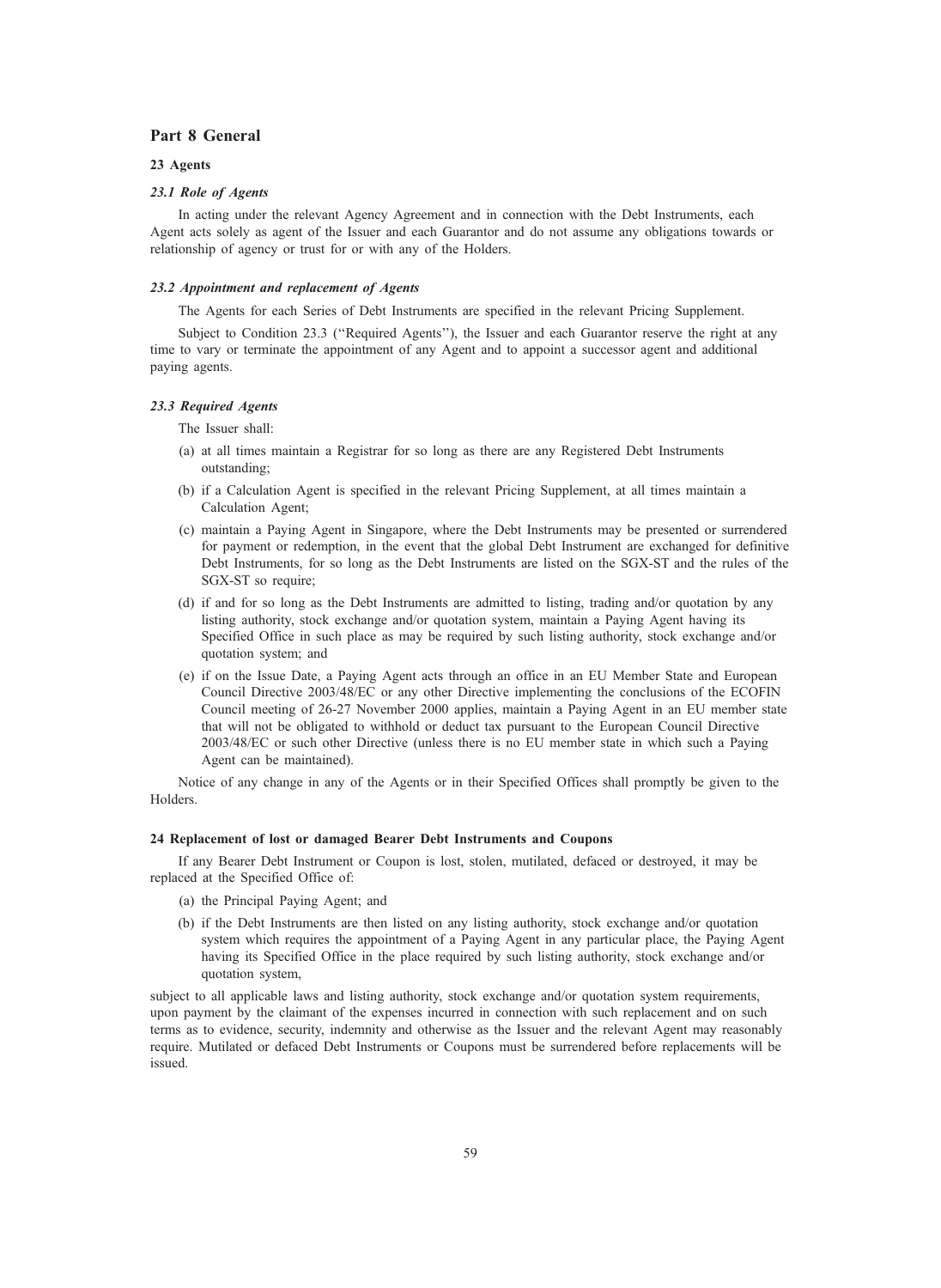## 25 Meetings of Holders, Modification and Waiver

### 25.1 Meetings provisions

The relevant Agency Agreement contains provisions (which have effect as if incorporated in these Conditions) for convening meetings of the Holders of any Series to consider any matter affecting their interest, including the modification of these Conditions or any provisions of the Agency Agreement or the Deed of Covenant, as the case may be.

Any such modification may be made if sanctioned by an Extraordinary Resolution. Such a meeting may be convened by the Issuer or any Guarantor and must be convened by the Issuer upon the request in writing of Holders holding not less than 10% of the aggregate principal amount of the outstanding Debt Instruments. The quorum at any meeting convened to vote on an Extraordinary Resolution will be two or more persons holding or representing a clear majority of the aggregate principal amount of the outstanding Debt Instruments or, at any adjourned meeting, two or more persons being or representing Holders whatever the principal amount of the Debt Instruments held or represented. However, Reserved Matters may only be sanctioned by an Extraordinary Resolution passed at a meeting of Holders at which two or more persons holding or representing not less than 66%% or, at any adjourned meeting, one quarter of the aggregate principal amount of the outstanding Debt Instruments form a quorum.

In addition, a resolution in writing signed by or on behalf of such percentage of the Holders, as would be required to pass the resolution if it had been proposed at a meeting of Holders at which those Holders were present, who for the time being are entitled to receive notice of a meeting of Holders will take effect as if it were an Extraordinary Resolution. Such a resolution in writing may be contained in one document or several documents in the same form, each signed by or on behalf of one or more Holders.

### 25.2 Resolutions binding

An Extraordinary Resolution passed at any meeting of the Holders of any Series is binding on all Holders of such Series, whether or not they are present at the meeting.

#### 26 Variation

### 26.1 Variation of Debt Instruments and Conditions

The Debt Instruments, these Conditions or any of the provisions of the Deed of Covenant and the Guarantee Deed Poll may be amended by the Issuer and each Guarantor without the consent of the Holders if the amendment:

- (a) is of a formal, minor or technical nature; or
- (b) is made to correct a manifest error; or
- (c) in the opinion of the directors of the Issuer and each Guarantor, is not materially prejudicial to the interests of the Holders.

### 26.2 Variation of Agency Agreements

The parties to any Agency Agreement may agree to amend any provision of it, but neither the Issuer nor any Guarantor is permitted to make, and may not agree, to any such amendment without the consent of the Holders unless:

- (a) it is of a formal, minor or technical nature; or
- (b) it is made to correct a manifest error; or
- (c) it is, in the opinion of such parties, not materially prejudicial to the interests of the Holders.

## 26.3 Notice

Notice of any amendment made in accordance with Condition 26.1 (''Variation of Debt Instruments and Conditions'') or Condition 26.2 (''Variation of Agency Agreements'') shall promptly be given to the Holders.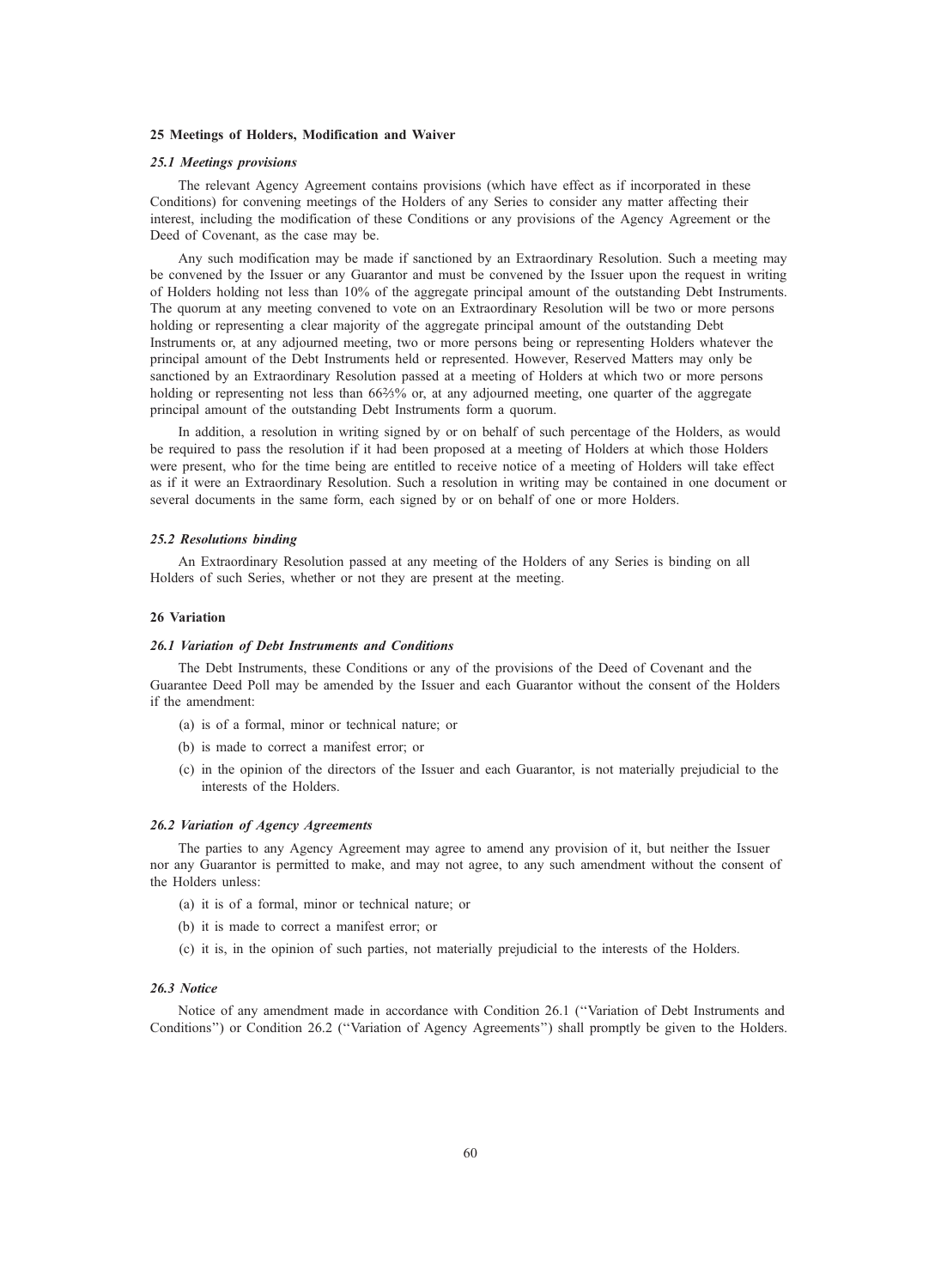## 27 Further issues

The Issuer may from time to time, without the consent of the Holders, create and issue further notes having the same terms and conditions as the Debt Instruments in all respects (or in all respects except for the first payment of interest) so as to form a single series with the Debt Instruments of any particular Series.

### 28 Notices to Holders

## 28.1 Form

A notice or other communication in connection with a Debt Instrument to the Holders must be in writing and:

- (a) if the Debt Instrument is a Bearer Debt Instrument, it may be given, and as long as the Debt Instruments are listed on a listing authority, stock exchange and/or quotation system it will be given, in an advertisement published in a leading English daily newspaper having general circulation in that place or (if permitted by the relevant listing authority, stock exchange and/or quotation system) in the case of Debt Instruments represented by a Temporary Global Debt Instrument or Permanent Global Debt Instrument, it may be delivered to the Depositary, Euroclear and Clearstream, Luxembourg, or any other relevant Clearing System for communication by them to the persons shown in their respective records as having interests in those Debt Instruments; or
- (b) if the Debt Instrument is a Registered Debt Instrument by being sent by prepaid post (airmail if appropriate) or left at the address of each Holder or any relevant Holder as shown in the relevant Register at the close of business on the day which is three Business Days prior to the dispatch of the relevant notice or communication; or
- (c) if the Pricing Supplement for the Debt Instrument specifies an additional or alternate newspaper then by publication in that newspaper.

A notice or other communication in connection with a Debt Instrument to the Issuer or the Guarantor must be in writing and given to it at its Specified Office or its registered office in Australia (marked for the attention of the Issuer Secretary).

### 28.2 When effective

A notice given in accordance with Condition 28.1 (''Form'') will be taken to be duly given:

- (a) in the case of publication in a newspaper, on the date of first such publication has been made in all the required newspapers; or
- (b) in the case of delivery to the Euroclear or Clearstream, Luxembourg or another Clearing System, on the fourth weekday after the date of such delivery; or
- (c) in the case of Registered Debt Instruments:
	- (i) in the case of a letter, on the fifth day after posting; and
	- (ii) in the case of a facsimile, on receipt by the sender of a successful transmission report; and
	- (iii) in the case of publication in a newspaper, on the date of publication (or if required to be published in more than one newspaper, on the first date on which publication shall have been made in all the required newspapers).

### 28.3 Couponholders

Couponholders are taken for all purposes to have notice of the contents of any notice given to the Holders.

## 29 Redenomination, renominalisation and reconventioning

#### 29.1 Application

This Condition 29 (''Redenomination, renominalisation and reconventioning'') applies to the Debt Instruments only if the relevant Pricing Supplement states that it applies.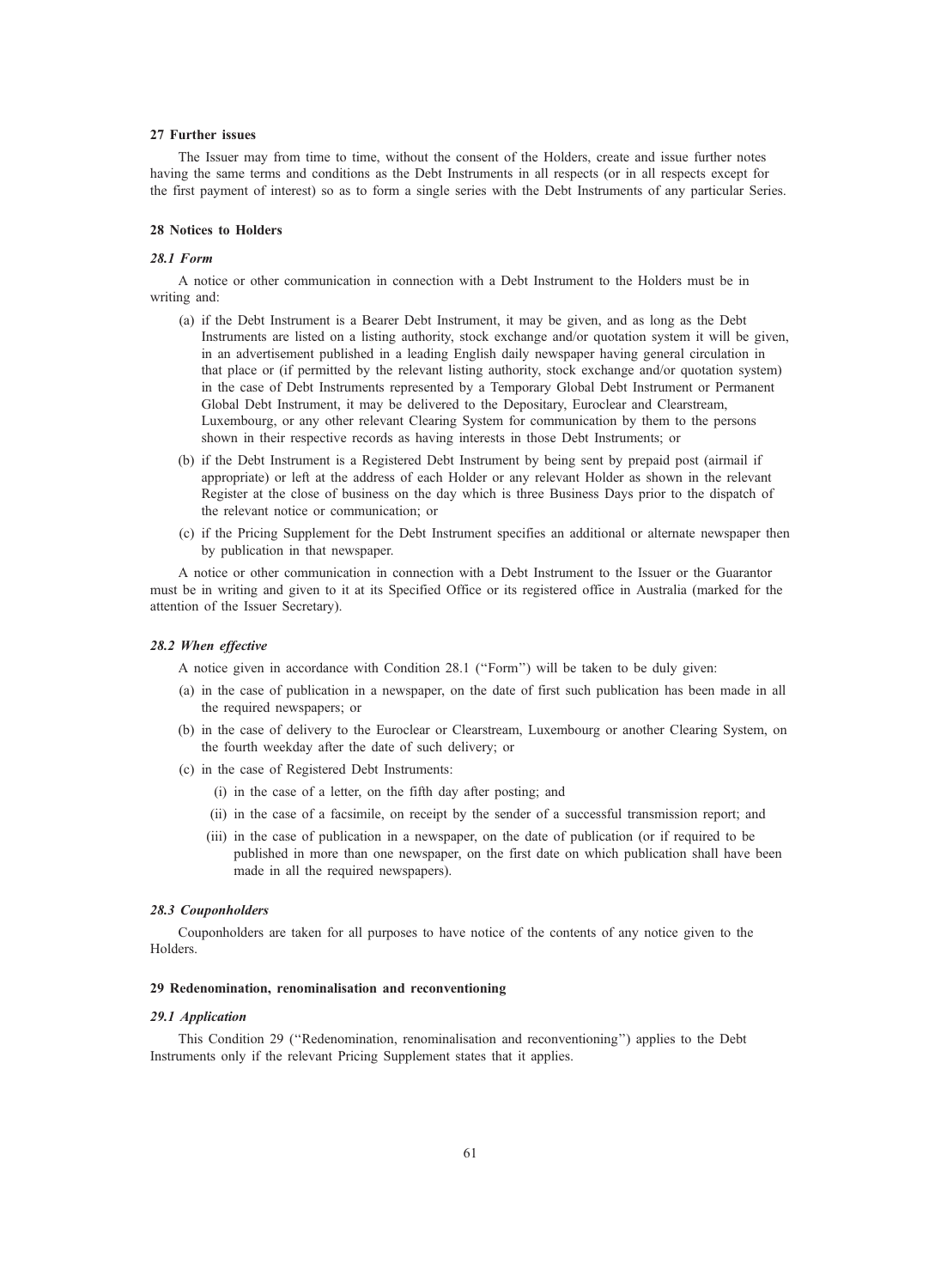### 29.2 Notice of redenomination

If the country of the Specified Currency becomes, or announces its intention to become, a Participating Member State, the Issuer may, without the consent of the Holders on giving at least 30 days' prior notice to the Holders and the Registrar or the Principal Paying Agent, as the case may be, designate a date (''Redenomination Date''), being an Interest Payment Date under the Debt Instruments falling on or after the date on which such country becomes a Participating Member State.

### 29.3 Redenomination

Notwithstanding the other provisions of these Conditions, with effect from the Redenomination Date:

- (a) the Debt Instruments are taken to be redenominated into euro in the denomination of euro 0.01 with a principal amount for each Debt Instrument equal to the principal amount of that Debt Instrument in the Specified Currency, converted into euro at the rate for conversion of such currency into euro established by the Council of the European Union pursuant to the Treaty (including compliance with rules relating to rounding in accordance with European Community regulations). However, if the Issuer and the Guarantor determine, after consultation with the Registrar or the Principal Paying Agent, as the case may be, that the then market practice in respect of the redenomination into euro 0.01 of internationally offered securities is different from that specified above, such provisions will be taken to be amended so as to comply with such market practice and the Issuer must promptly notify the Holders, each stock exchange (if any) on which the Debt Instruments are then listed and any Agents for the relevant Debt Instruments of such deemed amendments;
- (b) if Bearer Debt Instruments have been issued in definitive form:
	- (i) all unmatured Coupons denominated in the Specified Currency (whether or not attached to the Debt Instruments) will become void with effect from the date ("Euro Exchange Date") on which the Issuer gives notice ("Euro Exchange Notice") to the Holders that replacement Debt Instruments and Coupons denominated in euro are available for exchange (provided that such Debt Instruments and Coupons are available) and no payments will be made in respect thereof;
	- (ii) the payment obligations contained in all Debt Instruments denominated in the Specified Currency will become void on the Euro Exchange Date but all other obligations of the Issuer thereunder (including the obligation to exchange such Debt Instruments in accordance with this Condition 29) shall remain in full force and effect; and
	- (iii) new Debt Instruments and Coupons denominated in euro will be issued in exchange for Debt Instruments and Coupons denominated in the Specified Currency in such manner as the Principal Paying Agent may specify and as shall be notified to the Holders in the Euro Exchange Notice; and
- (c) all payments in respect of the Debt Instruments (other than, unless the Redenomination Date is on or after such date as the Specified Currency ceases to be a sub-division of the euro, payments of interest in respect of periods commencing before the Redenomination Date) will be made solely in euro by cheque drawn on, or by credit or transfer to a euro account (or any other account to which euro may be credited or transferred) maintained by the payee with, a bank in the principal financial centre of any Member State of the EU.

### 29.4 Interest

Following redenomination of the Debt Instruments pursuant to this Condition 29, where Debt Instruments have been issued in definitive form, the amount of interest due in respect of the Debt Instruments will be calculated by reference to the aggregate principal amount of the Debt Instruments presented (or, as the case may be, in respect of which Coupons are presented) for payment by the relevant Holder.

### 29.5 Interest Determination Date

If the Floating Rate Debt Instrument Provisions are specified in the relevant Pricing Supplement as being applicable and Screen Rate Determination is specified in the relevant Pricing Supplement as the manner in which the Rate(s) of Interest is/are to be determined, with effect from the Redenomination Date the Interest Determination Date shall be taken to be the second TARGET Settlement Day before the first day of the relevant Interest Period.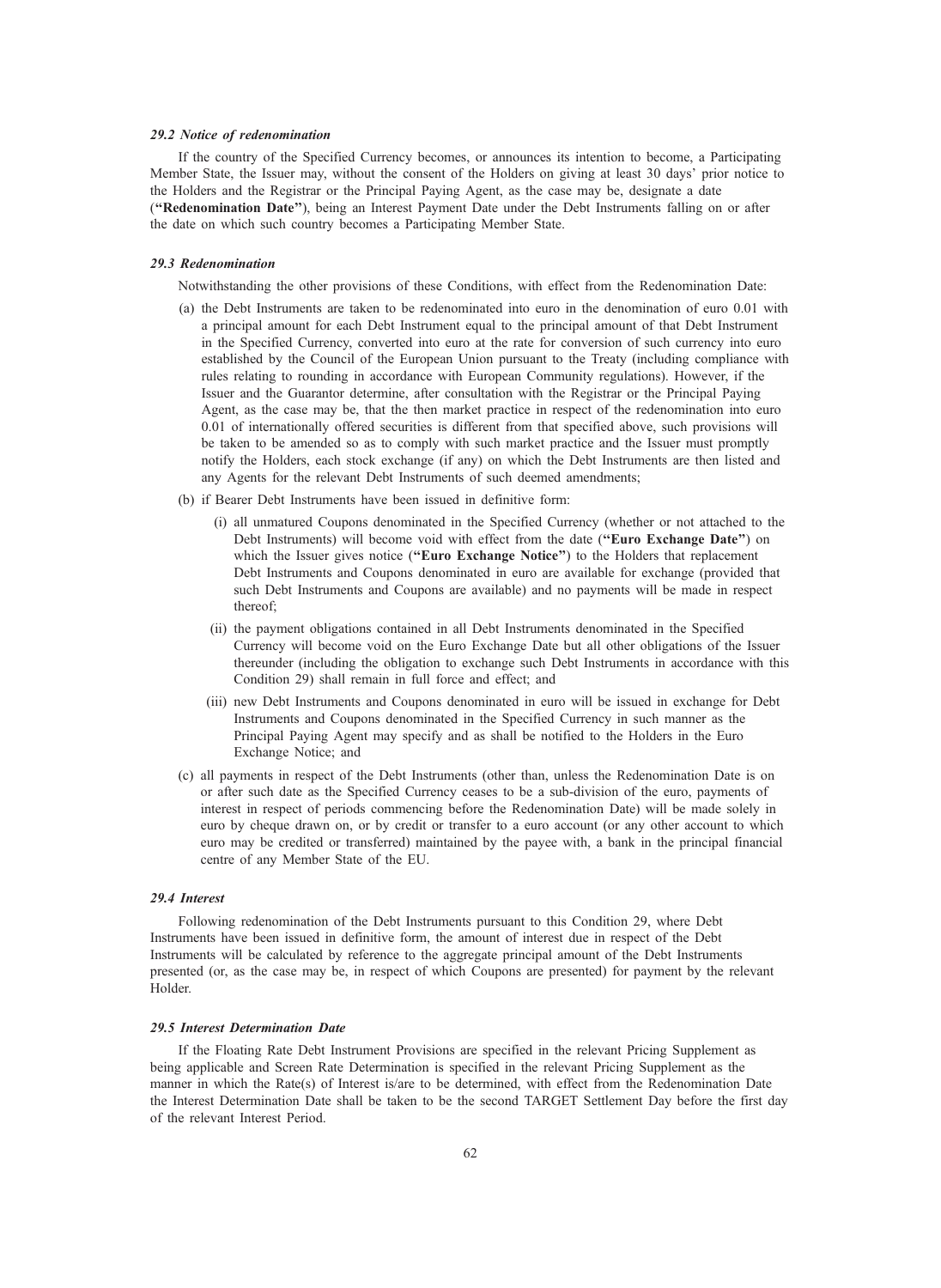### 30 Governing law and jurisdiction

### 30.1 Governing law

Unless specified otherwise in the relevant Pricing Supplement, the Debt Instruments and any noncontractual obligations arising out of or in connection with them are governed by, and shall be construed in accordance with, English law.

## 30.2 Jurisdiction

Unless specified otherwise in the relevant Pricing Supplement, the Issuer agrees for the benefit of the Holders that the courts of England have jurisdiction to hear and determine any suit, action or proceedings, and to settle any disputes, which may arise out of or in connection with the Debt Instruments (respectively, ''Proceedings'' and ''Disputes'') and, for such purposes, irrevocably submits to the jurisdiction of such courts.

## 30.3 Appropriate forum

Unless specified otherwise in the relevant Pricing Supplement, the Issuer and each Guarantor irrevocably waives any objection which it might now or later have to the courts of England being nominated as the forum to hear and determine any Proceedings and to settle any Disputes, and agrees not to claim that any such court is not a convenient or appropriate forum.

## 30.4 Process agent

Unless specified otherwise in the relevant Pricing Supplement, the Issuer agrees, and the Guarantors have agreed in the Guarantee Deed Poll, that the process by which any Proceedings are begun may be served on it by being delivered to King & Wood Mallesons SJ Berwin, 10 Queen Street Place, London EC4R 1BE in accordance with Part XXIII of the Companies Act 1985. If such person is not or ceases to be effectively appointed to accept service of process on it's behalf, it agrees, on the written demand of any Holder addressed to it and delivered to it, appoint a further person in England to accept service of process on its behalf. Nothing in this paragraph affects the right of any Holder to serve process in any other manner permitted by law.

## 30.5 Non-exclusivity

The submission to the jurisdiction of the courts of England does not (and shall not be construed so as to) limit the right of any Holder to take Proceedings in any other court of competent jurisdiction, nor shall the taking of Proceedings in any one or more jurisdictions preclude the taking of Proceedings in any other jurisdiction (whether concurrently or not) if and to the extent permitted by law.

### 31 Third party rights

No person has any rights to enforce any term or condition of the Debt Instruments under the Contracts (Rights of Third Parties) Act 1999 of the United Kingdom.

## 32 Interpretation

## 32.1 Definitions

In these Conditions, the following expressions have the following meanings:

Accrual Yield has the same meaning as in the relevant Pricing Supplement.

Acquisition means an acquisition of:

(a) below-rail assets from Aurizon Holdings (or a Subsidiary thereof) or a third party; or

(b) an Aurizon Holdings Expansion Entity.

Additional Business Centre(s) means each city specified as such in the relevant Pricing Supplement.

Additional Financial Centre(s) means each city specified as such in the relevant Pricing Supplement.

# Agency Agreement means:

(a) the Issuing and Paying Agency Agreement; and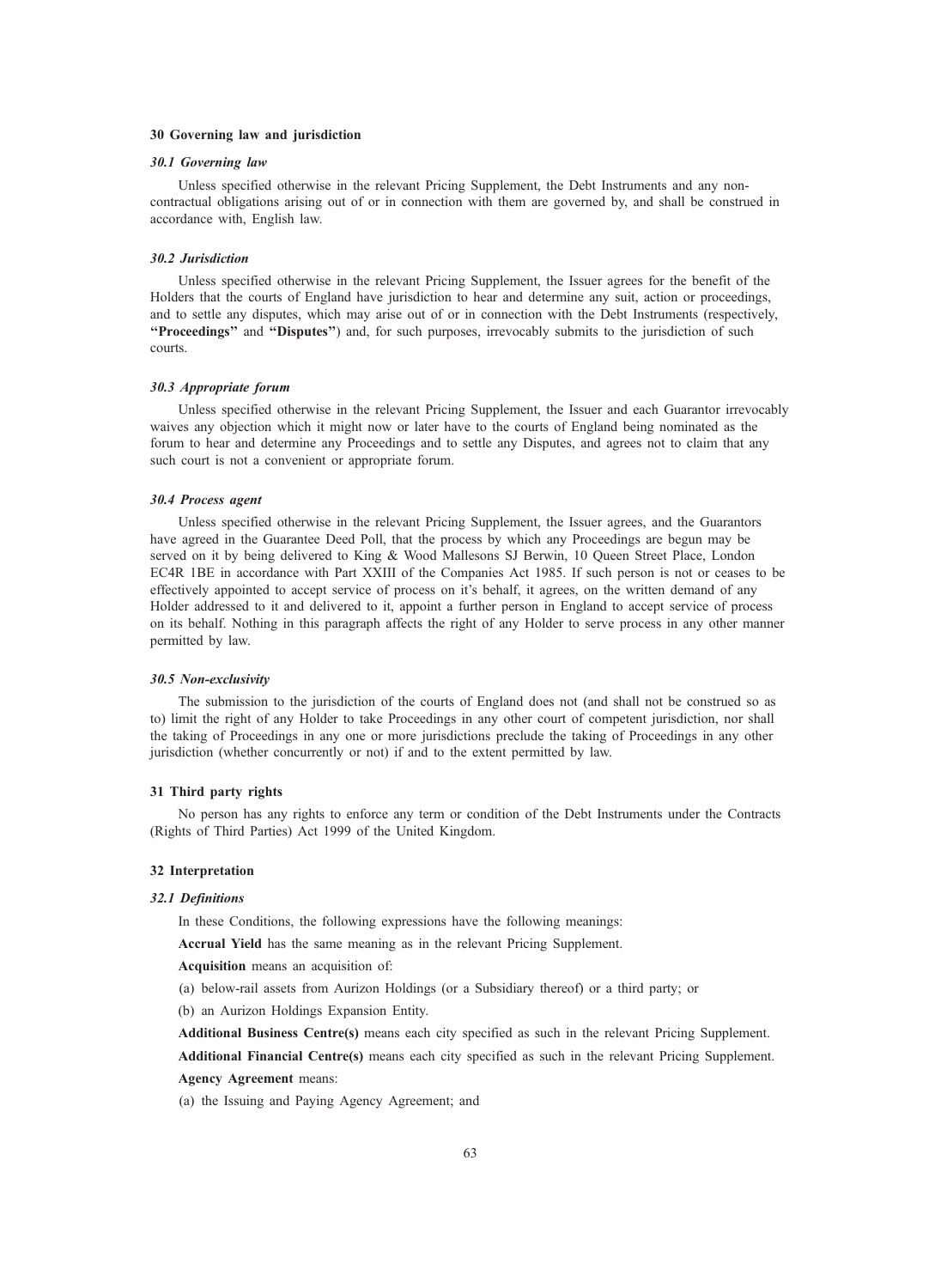(b) such other agency agreement as the Issuer may be party to in relation to an issue of Debt Instruments under the Programme.

Agent means the Registrar, the Principal Paying Agent, each Paying Agent, each Calculation Agent and includes any successor, substitute or additional agent appointed under an Agency Agreement from time to time.

Aurizon Consolidated Group means a Tax Consolidated Group of which Aurizon Holdings is the Head Company.

Aurizon Group means Aurizon Holdings and each of its Subsidiaries.

Aurizon Holdings means Aurizon Holdings Limited (ABN 14 146 335 622).

Aurizon Holdings Expansion means:

- (a) an enhancement, expansion, augmentation, duplication or replacement of all or part of Aurizon Holdings' assets;
- (b) the development of new assets; or
- (c) the enhancement, expansion, augmentation, duplication or replacement of the existing assets of another person connected to Aurizon Holdings' assets.

Aurizon Holdings Expansion Entity means an entity established by a member of the Aurizon Holdings Group to undertake an Aurizon Holdings Expansion.

Aurizon Holdings Group means Aurizon Holdings and its Subsidiaries (other than the Network Group).

Australian Accounting Standards means Australian Accounting Standards and Interpretations issued by the Australian Accounting Standards Board (''AASB'') as well as the Australian Corporations Act and comply with International Financial Reporting Standards ("IFRS") as issued by the International Accounting Standards Board ("IASB").

Australian Tax Act means the Income Tax Assessment Act 1936 of Australia or the Income Tax Assessment Act 1997 of Australia, as the context requires.

Bearer Debt Instrument means a Debt Instrument which is in bearer form and which is specified as such in the Pricing Supplement.

Borrowings means, at any time, the aggregate at that time of the outstanding principal, capital or nominal account and any fixed or minimum premium payable on repayment, prepayment or redemption of any indebtedness for or in respect of Finance Debt.

Business Day means:

(a) in relation to any payment obligations, a Payment Business Day; and

(b) in relation to any obligation required to be done on a ''Business Day'', a day on which commercial banks and foreign exchange markets are open for general business (including dealing in foreign exchange and foreign currency deposits) in Sydney and Brisbane and each Additional Business Centre specified in the applicable Pricing Supplement.

Business Day Convention means a convention for adjusting any date if it would otherwise fall on a day that is not a Business Day and the following Business Day Conventions, where specified in the Pricing Supplement, in relation to any date applicable to any Debt Instrument, have the following meanings:

- (a) Following Business Day Convention means that the date is postponed to the first following day that is a Business Day;
- (b) Modified Following Business Day Convention or Modified Business Day Convention means that the date is postponed to the first following day that is a Business Day unless that day falls in the next calendar month in which case that date is the first preceding day that is a Business Day;
- (c) Preceding Business Day Convention means that the date is brought forward to the first preceding day that is a Business Day;
- (d) FRN Convention, Floating Rate Convention or Eurodollar Convention means that the date which numerically corresponds to the preceding date in the calendar month which is the number of months specified in the relevant Pricing Supplement as the Specified Period after the calendar month in which the preceding date occurred, provided however: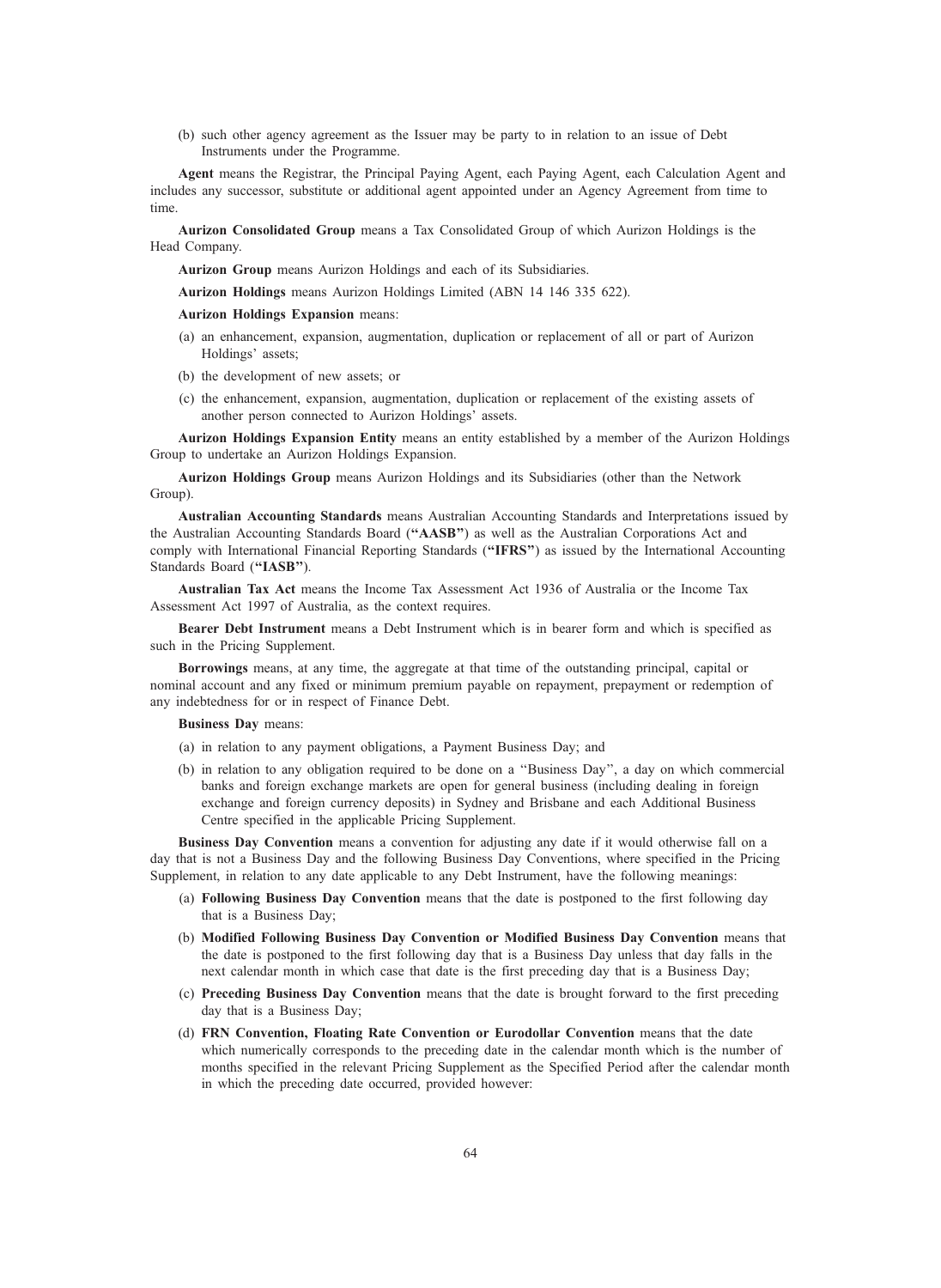- (i) if there is no such numerically corresponding day in the calendar month in which that date should occur, then that date is the last day which is a Business Day in that calendar month;
- (ii) if any such date would otherwise fall on a day which is not a Business Day, the date is postponed to the next following day which is a Business Day unless that day falls in the next calendar month, in which case the date is brought forward to the first preceding day which is a Business Day; and
- (iii) if the preceding date occurred on the last day in a calendar month which was a Business Day, then all subsequent such dates will be the last day which is a Business Day in the calendar month which is the specified number of months after the calendar month in which the preceding such date occurred; and
- (e) No Adjustment means that the Relevant Date shall not be adjusted in accordance with any Business Day Convention.

Calculation Agent means The Bank Of New York Mellon, acting through its London branch or any other person specified in the relevant Pricing Supplement as the party responsible for calculating the Interest Rate and the amount of interest payable in respect of that Debt Instrument for that Interest Period or such other amount(s) as may be specified in the relevant Pricing Supplement.

Clearing System means Euroclear and Clearstream, Luxembourg and any other clearing system designated as such in a relevant Pricing Supplement.

Clearstream, Luxembourg means Clearstream Banking, société anonyme.

Code means the United States Internal Revenue Code of 1986.

Common Depositary means, in relation to a Series of Debt Instruments, the common depositary for Euroclear and Clearstream, Luxembourg.

Condition means the correspondingly numbered condition in these terms and conditions.

Consolidated Group has the same meaning as in Part 3-90 of the Australian Tax Act.

Corporations Act means the Corporations Act 2001 of Australia.

Coupon means a bearer interest coupon appertaining to a Definitive Debt Instrument (other than a Zero Coupon Debt Instrument)in or substantially in the form set out in the Agency Agreement, or in such other form as may be agreed between the Issuer and the Principal Paying Agent.

Couponholders means, in respect of a Series, the holders of the Coupons.

Day Count Fraction means, in respect of the calculation of an amount for any period of time (''Calculation Period''), the day count fraction specified in these Conditions or the relevant Pricing Supplement and:

(a) if "Actual/Actual (ICMA)" is so specified, means:

- (i) where the Calculation Period is equal to or shorter than the Regular Period during which it falls, the actual number of days in the Calculation Period divided by the product of (1) the actual number of days in such Regular Period and (2) the number of Regular Periods normally ending in any year; and
- (ii) where the Calculation Period is longer than one Regular Period, the sum of:
	- (A) the actual number of days in such Calculation Period falling in the Regular Period in which it begins divided by the product of (1) the actual number of days in such Regular Period and (2) the number of Regular Periods in any year; and
	- (B) the actual number of days in such Calculation Period falling in the next Regular Period divided by the product of (1) the actual number of days in such Regular Period and (2) the number of Regular Periods normally ending in any year;
- (b) if "Actual/365" or "Actual/Actual (ISDA)" is so specified, means the actual number of days in the Calculation Period divided by 365 (or, if any portion of the Calculation Period falls in a leap year, the sum of:
	- (i) the actual number of days in that portion of the Calculation Period falling in a leap year divided by 366; and
	- (ii) the actual number of days in that portion of the Calculation Period falling in a non-leap year divided by 365);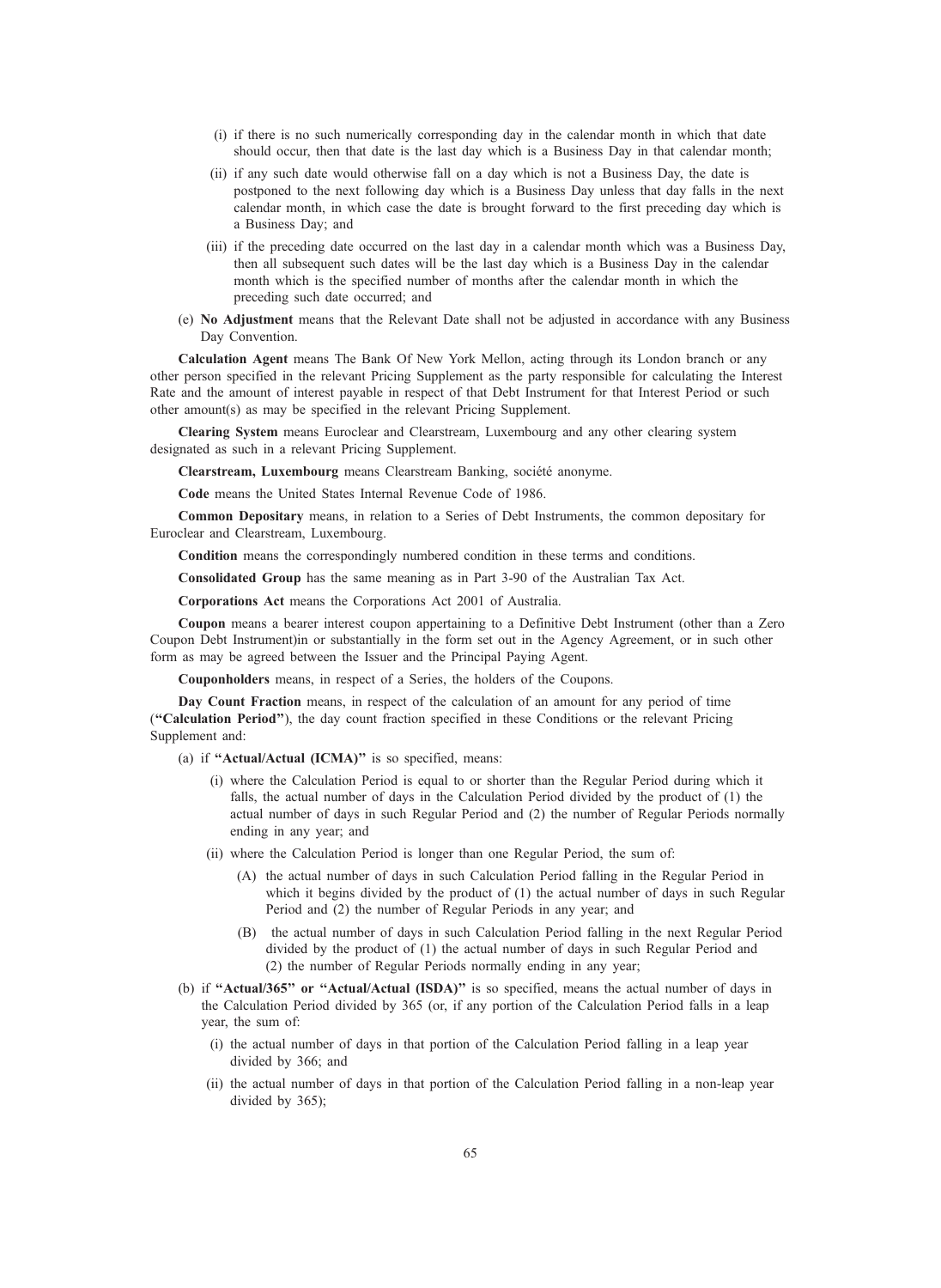- (c) if ''Actual/365 (Fixed)'' is so specified, means the actual number of days in the Calculation Period divided by 365;
- (d) if ''Actual/360'' is so specified, means the actual number of days in the Calculation Period divided by 360;
- (e) if ''30/360'', ''360/360'' or ''Bond Basis'' is so specified, means the number of days in the Calculation Period divided by 360 (the number of days to be calculated on the basis of a year of 360 days with 12 30-day months unless:
	- (i) the last day of the Calculation Period is the 31st day of a month but the first day of the Calculation Period is a day other than the 30th or 31st day of a month, in which case the month that includes that last day is not considered to be shortened to a 30-day month; or
	- (ii) the last day of the Calculation Period is the last day of the month of February, in which case the month of February is not considered to be lengthened to a 30-day month);
- (f) if ''30E/360'' or ''Eurobond Basis'' is so specified means, the number of days in the Calculation Period divided by 360 (the number of days to be calculated on the basis of a year of 360 days with 12 30-day months, without regard to the date of the first day or last day of the Calculation Period unless, in the case of the final Calculation Period, the date of final maturity is the last day of the month of February, in which case the month of' February is not considered to be lengthened to a 30-day month);
- (g) if ''RBA Bond Basis'' or ''Australian Bond Basis'' is so specified, means one divided by the number of Interest Payment Dates in a year; and
- (h) any other Day Count Fraction specified in the relevant Pricing Supplement.

Debt Instrument means any Loan Note, MTN or TLC or other debt obligation (or evidenced by an instrument) issued, or to be issued, under the Programme.

Deed of Covenant means the deed poll dated on or about 2 September 2014 executed by the Issuer.

Definitive Bearer Debt Instrument means a Bearer Debt Instrument issued in definitive form in or substantially in the form set out in the Agency Agreement and having, where appropriate, Coupons, Talons or Receipts attached on issue in definitive form.

Directive means:

- (a) a law; or
- (b) a treaty, an official directive, request, regulation, guideline or policy (whether or not having the force of law).

Dual Currency Debt Instrument means a Debt Instrument in respect of which payments of principal or interest or both are made or to be made in such different currencies, and at rates of exchange calculated upon such basis or bases as indicated in the applicable Pricing Supplement.

Early Redemption Amount (Call) means, in respect of any Debt Instrument, its principal amount or such other amount as may be specified in, or determined in accordance with, the relevant Pricing Supplement.

Early Redemption Amount (Put) means, in respect of any Debt Instrument, its principal amount or such other amount as may be specified in, or determined in accordance with, the relevant Pricing Supplement.

Early Redemption Amount (Tax) means, in respect of any Debt Instrument, its principal amount or such other amount as may be specified in, or determined in accordance with, the relevant Pricing Supplement.

Early Redemption Date (Call) means the date so described in the relevant Pricing Supplement.

Early Redemption Date (Put) means the date so described in the relevant Pricing Supplement.

Early Termination Amount means, in respect of any Debt Instrument, its principal amount or such other amount as may be specified in, or determined in accordance with, these Conditions or the relevant Pricing Supplement.

EU means the European Union.

Euroclear means Euroclear Bank S.A./N.V.

Event of Default means an event so described in Condition 22.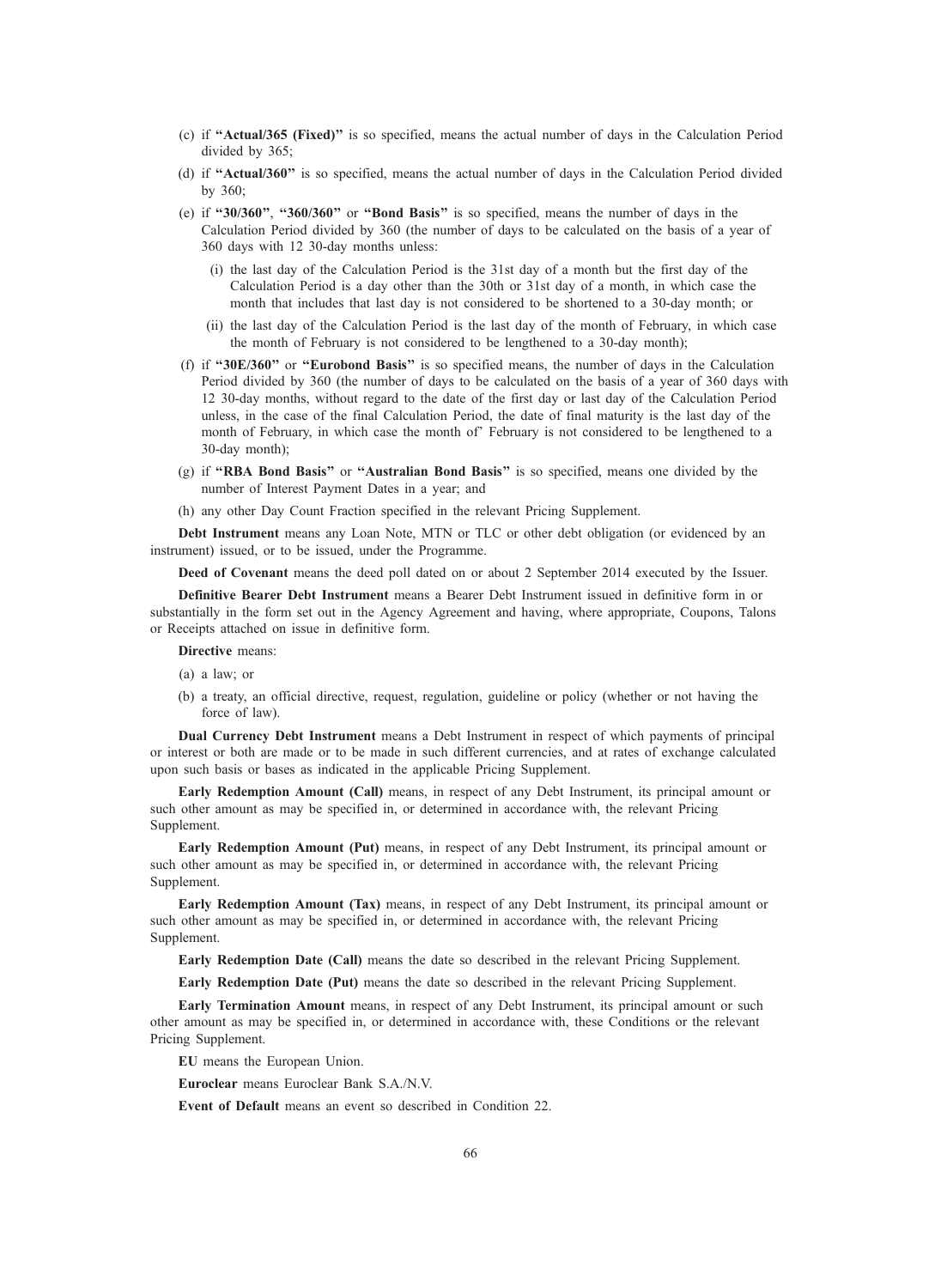### Excluded Subsidiary means:

- (a) a SUFA Trustee; and
- (b) any SPV nominated by the Issuer in writing to be an ''Excluded Subsidiary'' and which is financed and operated on a Limited Recourse Basis.

### Expansion means:

- (a) an enhancement, expansion, augmentation, duplication or replacement of all or part of the Issuer's assets;
- (b) the development of new assets; or
- (c) the enhancement, expansion, augmentation, duplication or replacement of the existing assets of another person connected to or using the Aurizon Group's assets.

Extraordinary Resolution has the meaning given in the Meetings Provisions.

FATCA means sections 1471 to 1474 of the Code or any consolidation, amendment, re-enactment or replacement of those provisions and including any regulations or official interpretations issued, agreements (including, without limitation, intergovernmental agreements) entered into or non-US laws enacted, with respect thereto.

Finance Debt means any indebtedness for or in respect of:

- (a) moneys borrowed;
- (b) any amount raised under any acceptance credit, or bill acceptance, discount or endorsement facility;
- (c) any amount raised pursuant to any note purchase facility or the issue of bonds, notes, debentures, loan stock or any similar instrument;
- (d) the amount of any liability in respect of any lease or hire purchase contract which would, in accordance with Australian GAAP, be treated as a finance or capital lease;
- (e) receivables sold or discounted (other than any receivables to the extent they are sold on a nonrecourse basis);
- (f) any redeemable shares where the holder has the right, or the right in certain conditions, to require redemption;
- (g) any amount raised under any other transaction (including any forward sale or purchase agreement) having the commercial effect of a borrowing;
- (h) consideration for the acquisition of assets or services payable more than 90 days after acquisition;
- (i) any derivative transaction (and, when calculating the indebtedness for or in respect of any derivative transaction, only the marked to market value shall be taken into account);
- (j) any counter-indemnity obligation in respect of a guarantee, indemnity, bond, standby or documentary letter of credit or any other instrument issued by a bank or financial institution; and
- (k) the amount of any liability in respect of any guarantee or indemnity for any of the items referred to in paragraphs (a) to (j) above.

### Financial Statements means:

- (a) a profit and loss statement;
- (b) a balance sheet; and
- (c) a statement of cash flows,

together with any notes to those documents and a directors' declaration as required under the Corporations Act.

Final Redemption Amount means, in respect of any Debt Instrument, its principal amount or such other amount as may be specified in, or determined in accordance with, the relevant Pricing Supplement.

Fixed Coupon Amount has the meaning given in the relevant Pricing Supplement.

Fixed Rate Debt Instrument means a Debt Instrument on which interest is calculated at a fixed rate payable in arrears on a fixed date or fixed dates in each year and on redemption or on such other dates as indicated in the applicable Pricing Supplement.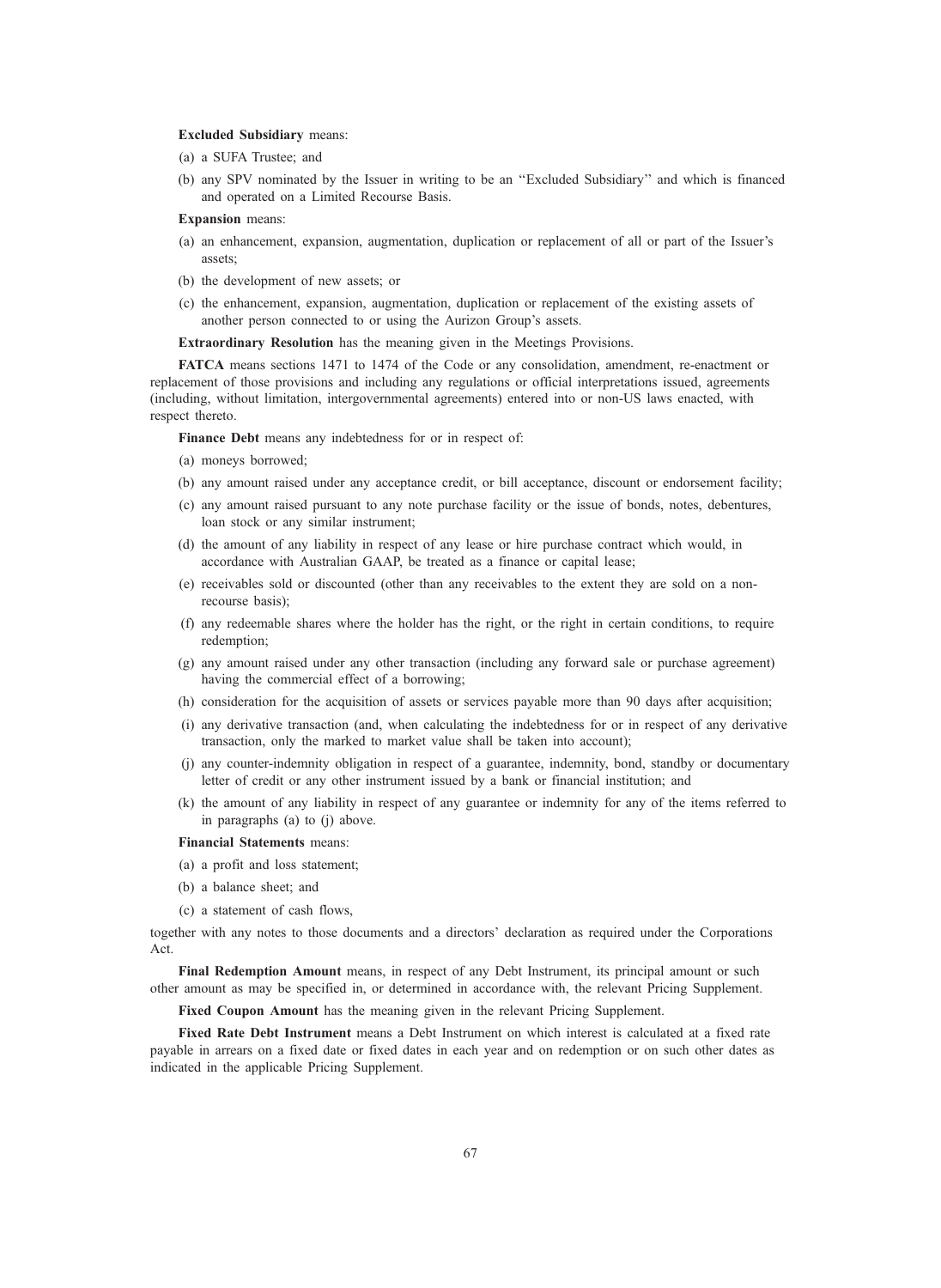Floating Rate Debt Instrument means a Debt Instrument on which interest is calculated at a floating rate payable 1, 2, 3, 6, or 12 monthly or in respect of such other period or on such date(s) as specified in the applicable Pricing Supplement.

Global Debt Instrument means a Temporary Global Debt Instrument or, as the context may require, a Permanent Global Debt Instrument.

Group means, at any time, the Issuer and its Subsidiaries at that time.

Guarantee Deed Poll means the guarantee and indemnity granted by the Guarantors pursuant to the deed poll entitled ''Guarantee Deed Poll'' dated 2 September 2014, and a reference to the ''Guarantee Deed Poll'' includes any guarantor accession deed poll entered into under, and in connection with the Guarantee Deed Poll, from time to time.

Guarantor means at a particular time, the Issuer and those Subsidiaries of the Issuer who have acceded to and are ''Guarantors'' under the Guarantee Deed Poll at that time.

Head Company means the head company (as defined in the Australian Tax Act) of a Tax Consolidated Group.

Holder means, in respect of a Debt Instrument:

- (a) the bearer for the time being of an outstanding Bearer Debt Instrument, Coupon, Talon or Receipt; or
- (b) the person whose name is entered in the Register as the holder of a Registered Debt Instrument; or
- (c) where there are joint holders of a Registered Debt Instrument, the persons whose names appear in the Register as joint holders of the Debt Instrument; or
- (d) for avoidance of doubt where a Global Debt Instrument is entered into a Clearing System, the operator of that Clearing System or the Common Depositary who is the bearer of that Global Debt Instrument, as the case may be.

Index Linked Interest Debt Instrument means a Debt Instrument in respect of which the amount payable in respect of interest is calculated by reference to an index or a formula or both as specified in the applicable Pricing Supplement.

Index Linked Debt Instrument means an Index Linked Interest Debt Instrument or an Index Linked Redemption Amount Debt Instrument, as the case may be.

Index Linked Redemption Amount Debt Instrument means a Debt Instrument in respect of which the amount payable in respect of principal is calculated by reference to an index or a formula or both as specified in the applicable Pricing Supplement.

Instalment Amount means the amount so described in the relevant Pricing Supplement.

Instalment Date means the date so described in the relevant Pricing Supplement.

Instalment Debt Instrument means a Debt Instrument in respect of which the principal amount is payable in one or more instalments, as specified in the applicable Pricing Supplement.

Interest Commencement Date means the Issue Date of the Debt Instruments or any other date so described in the relevant Pricing Supplement.

Interest Determination Date means the date so described in the relevant Pricing Supplement.

Interest Payment Date means each date so described in, or determined in accordance with, the relevant Pricing Supplement and, if a Business Day Convention is specified in the relevant Pricing Supplement:

- (a) as adjusted in accordance with the relevant Business Day Convention; or
- (b) if the Business Day Convention is the FRN Convention, Floating Rate Convention or Eurodollar Convention and an interval of a number of calendar months is specified in the relevant Pricing Supplement as being the Specified Period, each of such dates as may occur in accordance with the FRN Convention, Floating Rate Convention or Eurodollar Convention at such Specified Period of calendar months following the Interest Commencement Date (in the case of the first Interest Payment Date) or the previous Interest Payment Date (in any other case).

Interest Period means each period beginning on (and including) an Interest Payment Date and ending on (but excluding) the next Interest Payment Date. However:

- (a) the first Interest Period commences on (and includes) the Interest Commencement Date; and
- (b) the final Interest Period ends on (but excludes) the Maturity Date.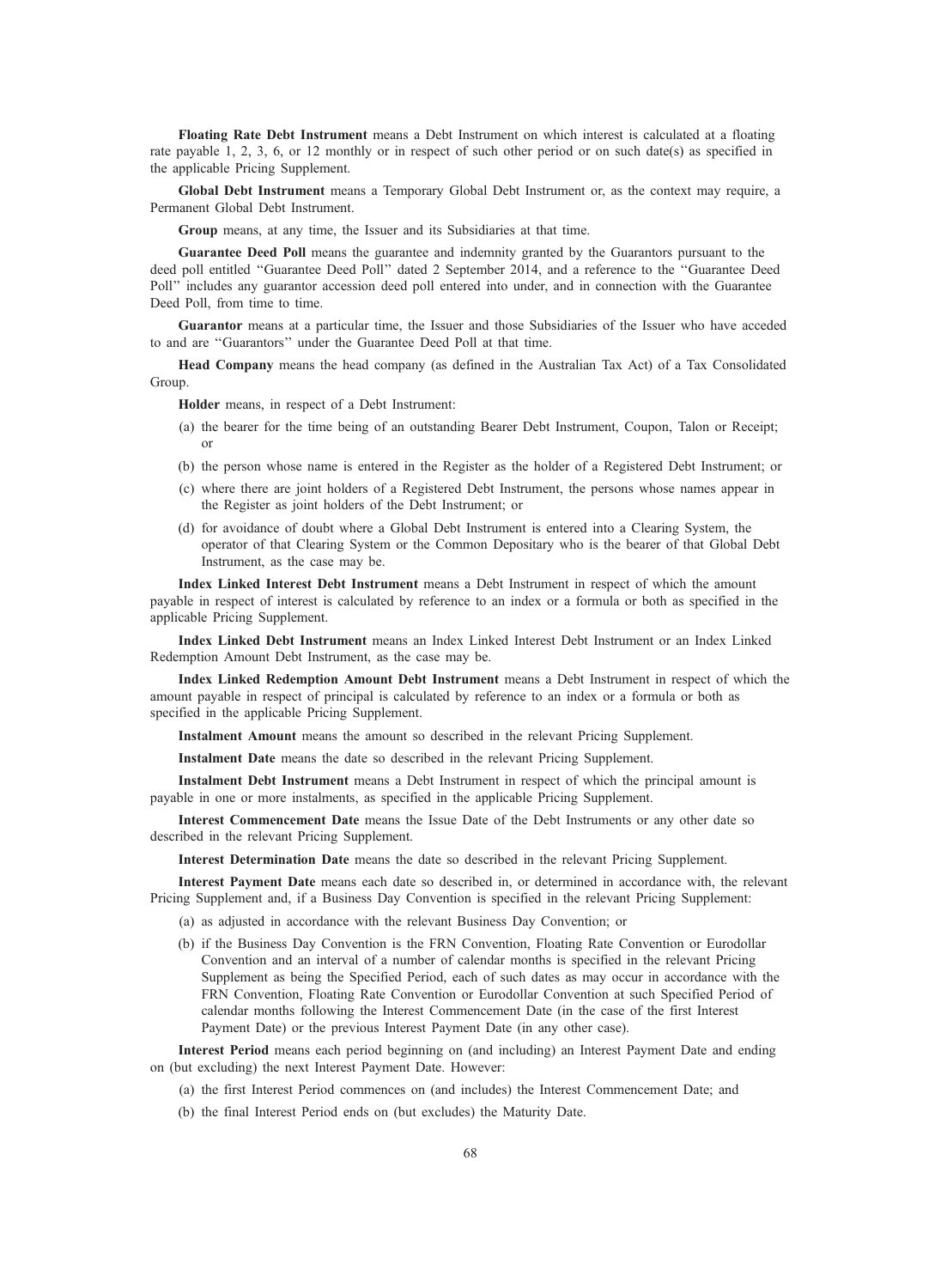Interest Rate means each rate of interest (expressed as a percentage per annum) payable in respect of the Debt Instruments specified in the relevant Pricing Supplement or calculated or determined in accordance with the provisions of these Conditions or the relevant Pricing Supplement.

ISDA Definitions means the 2006 ISDA Definitions (as supplemented, amended and updated as at the Issue Date of the first Tranche of the Debt Instruments of the relevant Series) published by the International Swaps and Derivatives Association, Inc or, if specified in the relevant Pricing Supplement, the 2000 ISDA Definitions, as published by the International Swaps and Derivatives Association Inc..

Issue Date means the date on which a Debt Instrument is, or is to be issued, as specified or determined in accordance with the relevant Pricing Supplement.

Issue Price means, in respect of a Debt Instrument, the price at which such Debt Instrument is issued as specified in the relevant Pricing Supplement.

Issuer means Aurizon Network Pty Ltd (ABN 78 132 181 116) or such other person appointed under the Deed of Covenant as a new issuer and a reference to an Issuer in respect of an Debt Instrument is to the individual Issuer of such Debt Instrument or otherwise as the context requires.

Issuing and Paying Agency Agreement means the agreement between the Issuer and the Principal Paying Agent, the Calculation Agent and the Registrar dated 2 September 2014.

JV Entity means any joint venture entity (whether incorporated or unincorporated) in which a member of the Group and a third party investor that is not a member of the Group holds an equity, ownership or participating interest.

Limited Recourse Basis means, in respect of an SPV, it:

- (a) is financed and operated on the basis that recourse is limited to that SPV and there is no recourse to the Issuer or any Guarantor, other than where that recourse is pursuant to:
	- (i) a Permitted Security Interest in which recourse is limited to the shares or other marketable securities (or any associated rights) held by the Issuer or Guarantor (as the case may be) in that SPV or any shareholder loans the Issuer or Guarantor (as the case may be) to that SPV; and/or
	- (ii) certain tax funding and sharing arrangements as set out in any tax funding agreement between the members of the Aurizon Consolidated Group and any tax sharing agreement between the members of the Aurizon Consolidated Group in respect of that SPV forming part of the Aurizon Consolidated Group; and
- (b) does not have any Finance Debt or other liabilities guaranteed by the Issuer or any Guarantor and does not otherwise benefit from financial, credit or surety support provided by the Issuer or any Guarantor, other than:
	- (i) any guarantee or support under which recourse is limited to the shares or other marketable securities (or any associated rights) held by the Issuer or Guarantor (as the case may be) in that SPV or any shareholder loans by the Issuer or Guarantor (as the case may be) to that SPV and where all obligations of the Issuer or Guarantor (as the case may be) in relation to any such guarantee, financial, credit or surety support can be fully and finally satisfied by the exercise of rights in respect of those shares or marketable securities and/or shareholder loans; and/or
	- (ii) pursuant to certain tax funding and sharing arrangements as set out in any tax funding agreement between the members of the Aurizon Consolidated Group and any tax sharing agreement between the members of the Aurizon Consolidated Group in respect of that SPV forming part of the Aurizon Consolidated Group.

Loan Notes means an instrument evidencing a loan made to the Issuer issued, or to be issued, under the Programme by the Issuer.

Local Time means the time in the city where the specified office of the Principal Paying Agent is located.

Margin means the margin specified in, or determined in accordance with, the relevant Pricing Supplement.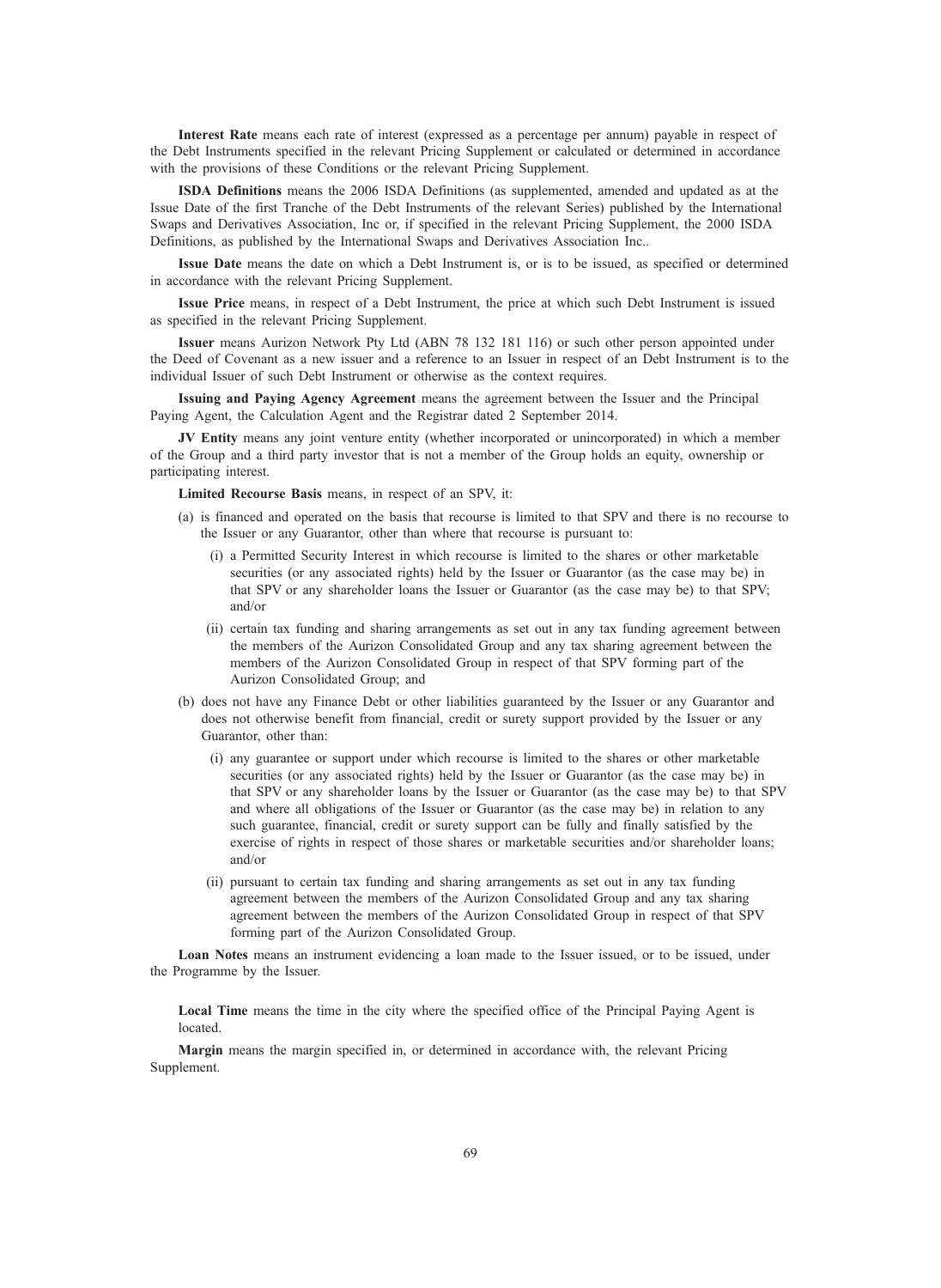Maturity Date means, in relation to a Debt Instrument, the date specified in the relevant Pricing Supplement as the date for redemption of that Debt Instrument or, in the case of an amortising Debt Instrument, the date on which the last instalment of principal is payable.

Maximum Interest Rate has the meaning given in the relevant Pricing Supplement.

MTN means a medium term note issued, or to be issued, under the Programme by the Issuer.

Meetings Provisions means the provisions for the convening of meetings of, and passing of resolutions by, Holders set out in the relevant Issuing and Paying Agency Agreement.

Minimum Interest Rate has the meaning given in the relevant Pricing Supplement.

Multiple Entry Consolidated Group has the same meaning given in Part 3-90 of the Australian Tax Act.

Network Recourse Group means the Issuer and its Subsidiaries (other than any Excluded Subsidiaries).

Offering Circular in respect of a Debt Instrument means the offering circular, information memorandum, disclosure document (as defined in the Corporations Act) or other offering document referred to in the Pricing Supplement.

Participating Member State means a Member State of the EU which adopts the euro as its lawful currency in accordance with the Treaty.

Partly Paid Debt Instrument means a Debt Instrument in relation to which the initial subscription moneys are payable to the Issuer in two or more instalments.

Paying Agent means, in relation to any Debt Instruments, the Principal Paying Agent, the Registrar and any person appointed to act as paying agent, or any successor paying agent, appointed under the Agency Agreement and such other paying agent in relation to any Debt Instruments as may from time to time be appointed by the Issuer.

Payment Business Day means:

(a) if the currency of payment is euro, any day which is:

- (i) a day on which banks in the relevant place of presentation are open for presentation and payment of bearer debt securities and for dealings in euro; and
- (ii) a TARGET Settlement Day and a day on which dealings in euro may be carried on in Sydney and each (if any) Additional Financial Centre; or
- (b) if the currency of payment is not euro, any day which is:
	- (i) a day on which banks in the relevant place of presentation are open for presentation and payment of bearer debt securities and for dealings in foreign currencies; and
	- (ii) in the case of payment by transfer to an account, a day on which dealings in foreign currencies may be carried on in the Principal Financial Centre of the currency of payment and in Sydney and each (if any) Additional Financial Centre.

Permanent Global Debt Instrument means a Global Debt Instrument in permanent global form representing Bearer Debt Instruments of one or more Tranches of the same series in such form as may be agreed between the Issuer and the Principal Paying Agent.

Permitted Security Interest means:

- (a) any Security Interest granted by a member of the Network Recourse Group under which the Debt Instruments are secured at least rateably with all other Finance Debt that is secured by that Security Interest;
- (b) any Security Interests existing at the date of the issuance of the Debt Instruments;
- (c) any Security Interest existing at the time of acquisition on any asset acquired by it after the date of this Offering Circular and not created in contemplation of the acquisition provided that there is no increase in the amount of the principal moneys secured by that Security Interest;
- (d) any Security Interest existing on or over any asset of an entity at the time that entity became a member of the Group and not created in contemplation of that entity becoming a member of the Group provided that there is no increase in the amount of the principal moneys secured by that Security Interest;
- (e) any Security Interest created on any property acquired or developed for the sole purpose of financing or refinancing the acquisition or development of such property and securing principal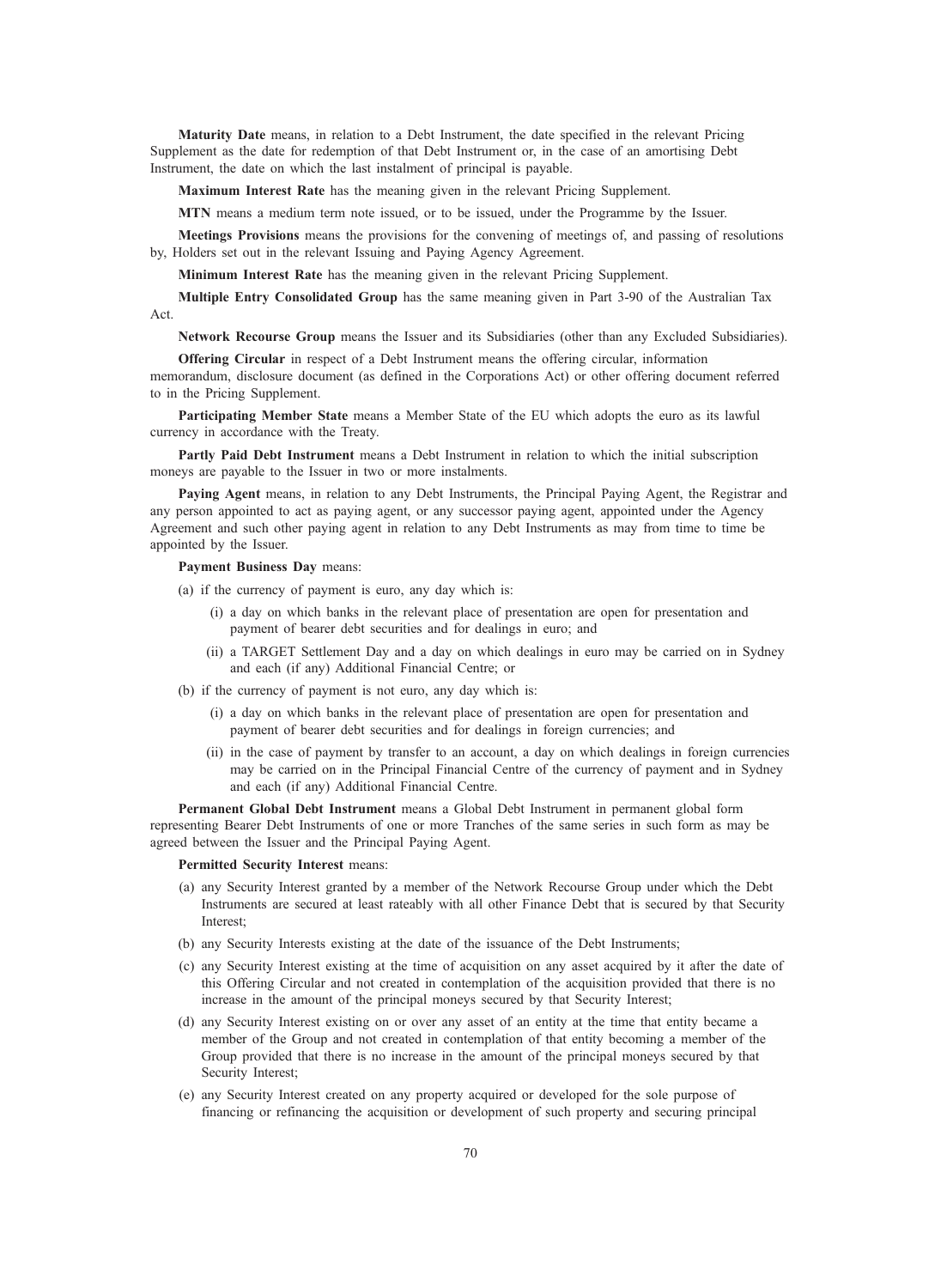moneys not exceeding the cost of that acquisition or development together with interest and other costs related thereto;

- (f) a Security Interest arising by operation of law and in the ordinary course of business, for sums not yet due that are being contested in good faith by appropriate proceedings;
- (g) any carriers', warehousemen's and mechanics liens or similar Security Interest, in each case for sums not yet due or that are being contested in good faith by appropriate proceedings;
- (h) a Security Interest over shares or other marketable securities of an Excluded Subsidiary, provided that recourse of the holder of that Security Interest under that Security Interest is limited to those assets;
- (i) a Security Interest created by a member of the Group over its interest in any joint venture entity (whether incorporated or unincorporated) in which a member of the Group and a third party investor that is not a member of the Group holds an equity, ownership or participating interest, to secure:
	- (i) its obligations under the joint venture to any other party to the joint venture;
	- (ii) its obligations, or the obligations of the joint venture, or the obligations of any entity formed for the purpose of the joint venture, under any agreement relating to financial accommodation for the purposes of the joint venture; or
	- (iii) its obligations, or the obligations of the joint venture, or the obligations of any entity formed for the purpose of the joint venture, under any other agreement relating to the joint venture;
- (j) any rights by way of reservation or retention of title which are required by the supplier of any property to a member of the Group in the ordinary course of business;
- (k) any Security Interest which a member of the Group is required to create by any applicable law or is required or considers it necessary to create in order to obtain any governmental or regulatory consent, approval, authority, licence, permission or exemption;
- (l) any Security Interest that arises by operation of law and not as a result of any default or omission by any member of the Group so long as there is no default in the obligations secured;
- (m) a right of set off, right to combine accounts, or other similar right or arrangement arising in the ordinary course of business or by operation of law;
- (n) any Security Interests created to secure Finance Debt owing by a Guarantor to the Issuer or any other Guarantor;
- (o) any Security Interests in the form of minor survey exceptions, minor encumbrances, easements or reservations of, or rights of others for, licenses, rights-of-way, sewers, electric lines, telegraph and telephone lines and other similar purposes, or zoning or other restrictions as to real property or Security Interests incidental to the conduct of the business or the ownership of the assets that were incurred in connection with the Finance Debt;
- (p) any Security Interest by way of cash cover in favour of an entity which has issued a performance bond, bank guarantee or letter of credit for the account of a member of the Group in each case, issued or incurred in the ordinary course of business;
- (q) a Security Interest provided by one of the following transactions if the transaction does not secure payment or performance of an obligation:
	- (i) a transfer of an account or chattel paper; or
	- (ii) a commercial consignment; or
	- (iii) a PPS Lease which is not a capital lease,

where the terms "account", "chattel paper", "commercial consignment" and "PPS Lease" have the respective meanings given to them in the PPSA; or

(r) any extension, renewal or replacement in whole or in part of any Security Interest referred to above so long as such extension, renewal or replacement Security Interest is limited to all or a part of the same property (or improvements on such property) shares of stock or indebtedness that secured the Security Interest so extended, renewed or replaced.

PPSA means the Personal Property Securities Act 2009 of Australia, as amended.

Pricing Supplement means, in respect of a Tranche, a pricing supplement specifying the relevant issue details in relation thereto.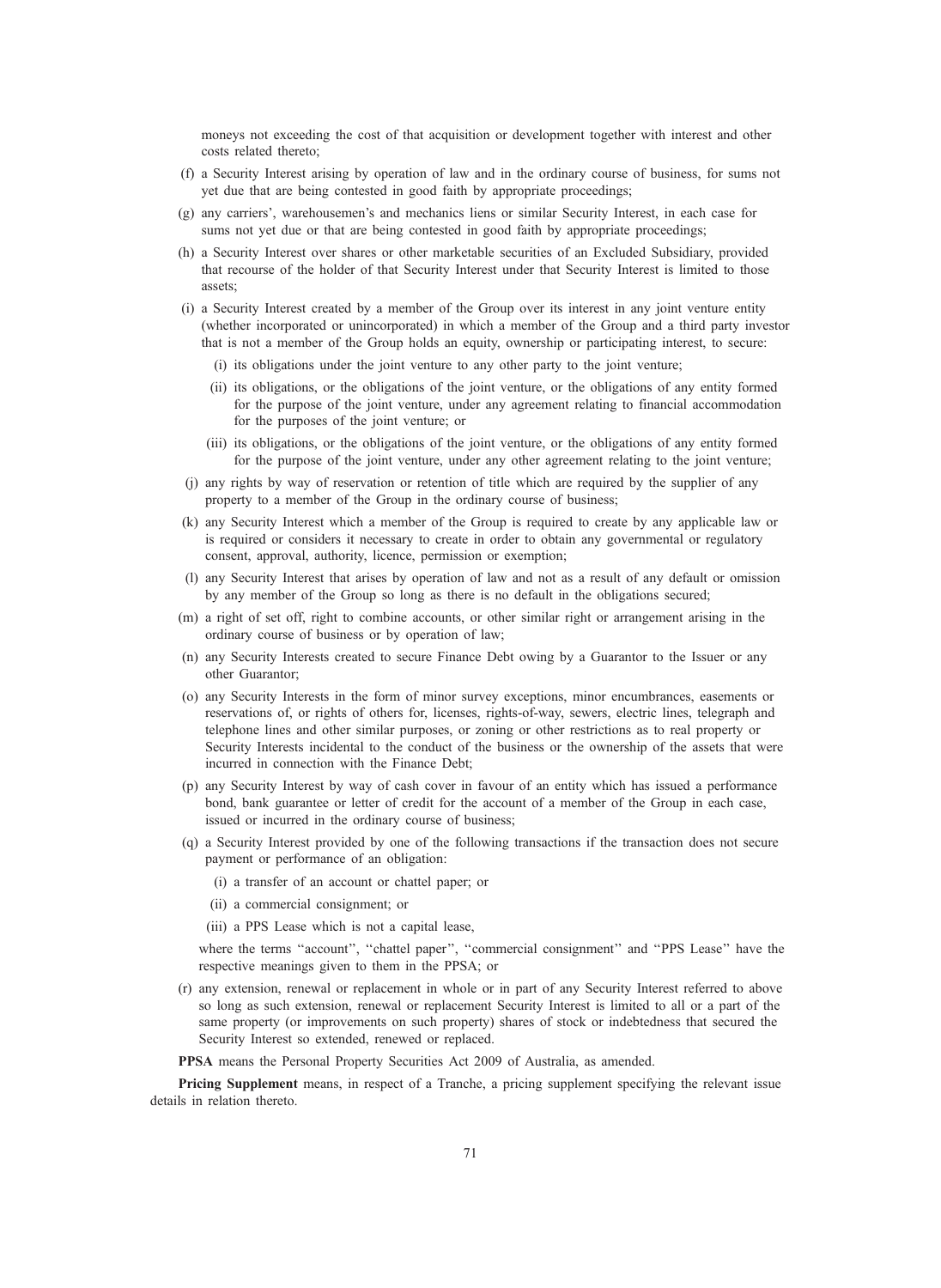Principal Financial Centre means, in relation to any currency, the principal financial centre for that currency and:

- (a) in relation to euro, it means the principal financial centre of the Member State of the European Communities as is selected (in the case of a payment) by the payee or (in the case of a calculation) by the Calculation Agent; and
- (b) in relation to Australian dollars, it means either Sydney or Melbourne as selected (in the case of a payment) by the payee or (in the case of a calculation) by the Calculation Agent; and
- (c) in relation to New Zealand dollars, it means either Wellington or Auckland as selected (in the case of a payment) by the payee or (in the case of a calculation) by the Calculation Agent.

Principal Paying Agent means The Bank of New York Mellon acting through its London branch, or any other person specified in the relevant Pricing Supplement as being the principal paying agent for the relevant Debt Instruments

Programme means the programme for the issuance of Debt Instruments established by the Issuer and described in Condition 1.1 (''Programme'').

Programme Agreement means the programme agreement between the Issuer and the Arrangers dated on or about 2 September 2014 as amended from time to time or such other programme agreement as the Issuer and the Arrangers may be parties to relation to an issue of Debt Instruments under the Programme.

Receipt means a payment receipt relating to the payment of principal on a Debt Instrument in or substantially in the form set out in the Agency Agreement, or in such other form as may be agreed between the Issuer and the Principal Paying Agent.

Receiptholder means, in respect of a Series, the holders of the Receipts.

Record Date means, in the case of payments of interest or principal, the close of business in the place where the relevant Register is maintained on the Business Day before the Relevant Date for payment or any date so described in the relevant Pricing Supplement.

Redemption Amount means, as appropriate, the Final Redemption Amount, the Early Redemption Amount (Tax), the Early Redemption Amount (Call), the Early Redemption Amount (Put), the Early Termination Amount or such other amount in the nature of a redemption amount as may be specified in, or determined in accordance with the provisions of, the relevant Pricing Supplement.

Reference Banks means the institutions so described in the relevant Pricing Supplement or, if none, four major banks selected by the Calculation Agent in the market that is most closely connected with the Reference Rate.

Reference Price has the meaning given in the relevant Pricing Supplement.

Reference Rate means the rate so described in the relevant Pricing Supplement.

Register means a register, including any branch register, of Holders of Registered Debt Instruments established and maintained by or on behalf of the Issuer.

Registered Debt Instrument means a Debt Instrument which is in registered form and which is specified as such in the applicable Pricing Supplement.

Registrar means The Bank of New York Mellon (Luxembourg) S.A. or such other person appointed by the Issuer pursuant to the relevant Agency Agreement to maintain the Register in relation to Registered Debt Instruments and perform such payment and other duties as specified in that agreement.

#### Regular Period means:

- (a) in the case of Debt Instruments where interest is scheduled to be paid only by means of regular payments, each period from and including the Interest Commencement Date to but excluding the first Interest Payment Date and each successive period from and including one Interest Payment Date to but excluding the next Interest Payment Date;
- (b) in the case of Debt Instruments where, apart from the first Interest Period, interest is scheduled to be paid only by means of regular payments, each period from and including a Regular Date falling in any year to but excluding the next Regular Date, where "Regular Date" means the day and month (but not the year) on which any Interest Payment Date falls; and
- (c) in the case of Debt Instruments where, apart from one Interest Period other than the first Interest Period, interest is scheduled to be paid only by means of regular payments, each period from and including a Regular Date falling in any year to but excluding the next Regular Date, where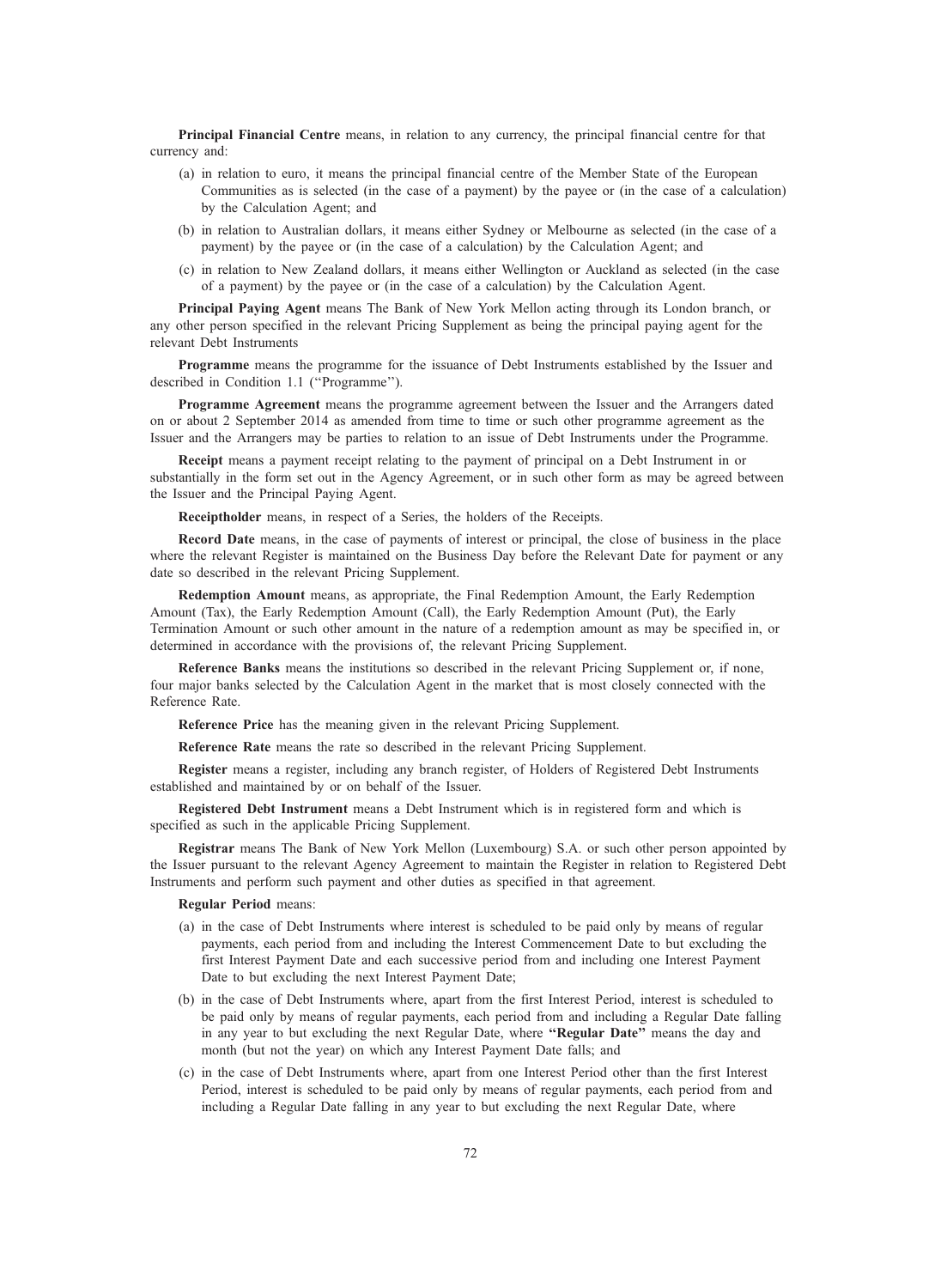"Regular Date" means the day and month (but not the year) on which any Interest Payment Date falls other than the Interest Payment Date falling at the end of the irregular Interest Period.

Relevant Date means, in relation to any payment, whichever is the later of:

- (a) the date on which the payment in question first becomes due; and
- (b) if the full amount payable has not been received in the Principal Financial Centre of the currency of payment by the Principal Agent on or prior to such due date, the date on which (the full amount having been so received) notice to that effect has been given to the Holders.

Relevant Financial Centre has the meaning given in the relevant Pricing Supplement.

#### Relevant Screen Page means:

- (a) the page, section or other part of a particular information service (including, without limitation, the Reuters Monitor Money Rates Service and the Dow Jones Telerate Service) specified as the Relevant Screen Page in the relevant Pricing Supplement; or
- (b) any other page, section or other part as may replace it on that information service or such other information service, in each case, as may be nominated by the person providing or sponsoring the information appearing there for the purpose of displaying rates or prices comparable to the Reference Rate.

Relevant Time means the time so described in the relevant Pricing Supplement.

## Reporting Date means 30 June in each year.

Reserved Matter means any proposal to change any date fixed for payment of principal or interest in respect of the Debt Instruments, to reduce the amount of principal or interest payable on any date in respect of the Debt Instruments, to alter the method of calculating the amount of any payment in respect of the Debt Instruments or the date for any such payment, to modify or cancel the Guarantee Deed Poll, to change the currency of any payment under the Debt Instruments or to change the quorum requirement relating to meetings or the majority required to pass an Extraordinary Resolution or to amend this definition.

#### Security Interest means:

- (a) a "security interest" as defined in sections  $12(1)$  and  $12(2)$  of the PPSA or a mortgage, charge, pledge, lien or other security interest securing any obligation of any person;
- (b) any title retention arrangement;
- (c) any right, interest, agreement, notice or arrangement which has the effect of giving another person a preference, priority or advantage over creditors including any arrangement under which money or the benefit of a bank or other account may be applied, set-off or made subject to a combination of accounts or not repayable in certain circumstances;
- (d) any third party right or interest or any right arising as a consequence of the enforcement of a judgment; or
- (e) any other agreement, notice or arrangement having a similar effect,

or any agreement or arrangement to create any of them or allow them to exist.

Series means each original issue of a Tranche of Debt Instruments, together with the issue of any further Tranche of Debt Instruments, expressed to form a single Series with the original issue and the Debt Instruments comprising such Tranches being identical in every respect except for the Issue Date, Issue Price and Interest Commencement Date of the Tranche and, in respect of the first interest payment (if any). A Series may comprise Debt Instruments in more than one denomination.

The Issuer or a Guarantor is **Solvent** if:

- (a) it is able to pay its debts when they fall due; and
- (b) its total consolidated gross assets (as shown by its latest published audited financial statements) exceed its total consolidated gross liabilities (as shown by its latest published audited financial statements), in each case adjusted for events subsequent to the date of such financial statements in such manner and to such extent as its directors, its auditors or, as the case may be, its liquidator may determine to be appropriate.

Specified Currency means the currency specified in the relevant Pricing Supplement including, Australian dollars, Canadian dollars, Euro, Hong Kong dollars, Japanese Yen, New Zealand dollars, Singapore dollars, Pounds Sterling, and United States dollars, or any other freely transferable and freely convertible currency.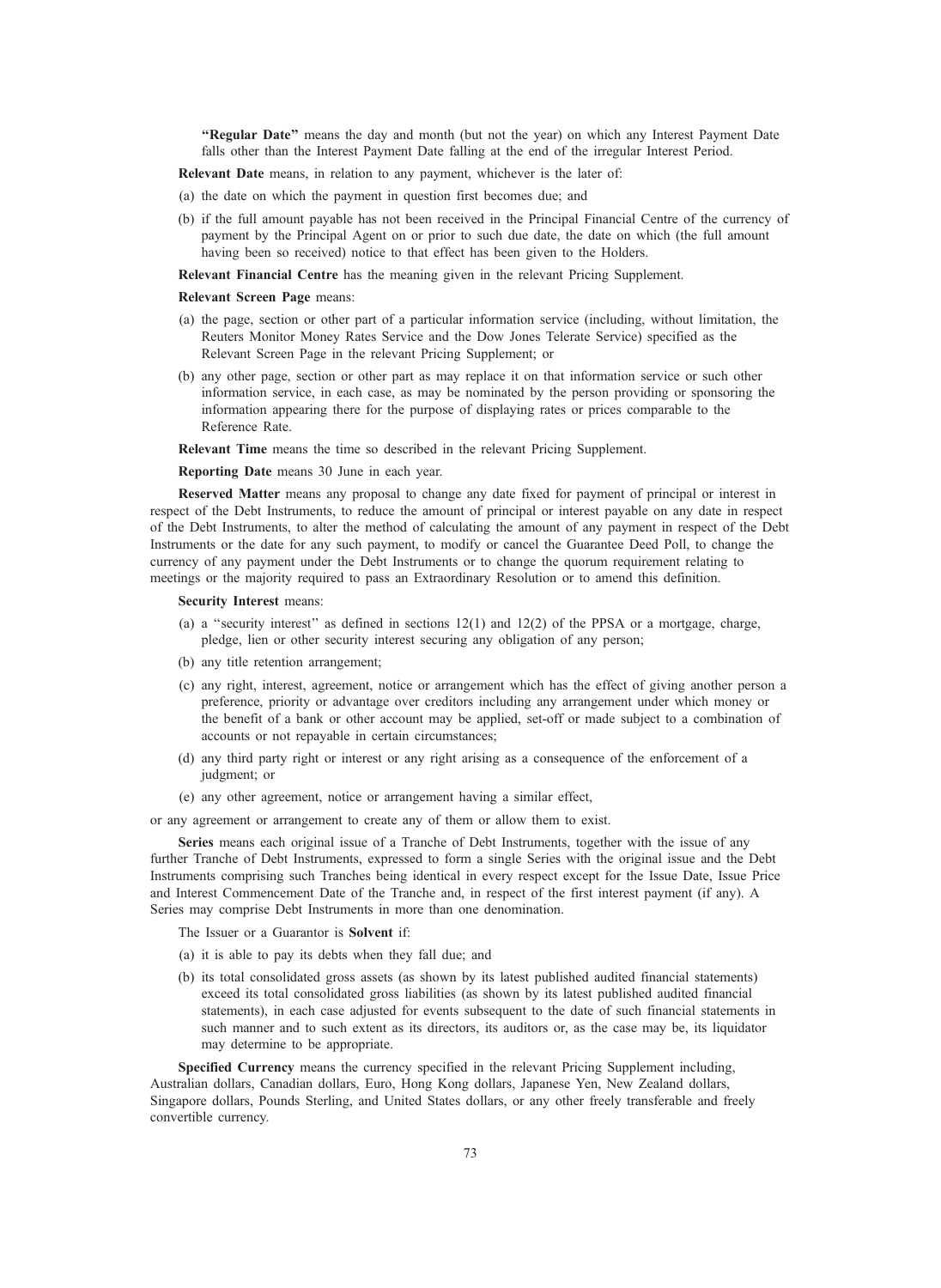Specified Denomination has the meaning given in the relevant Pricing Supplement.

Specified Office means, in relation to a person, the office specified in the most recent Offering Circular for the Programme as such other address as is notified to Holders from time to time.

Specified Period has the meaning given in the relevant Pricing Supplement.

SPV means a special purpose vehicle (including a JV Entity) that is established:

- (a) as a Subsidiary of the Issuer or a Guarantor for the purpose of undertaking an Expansion or an Acquisition or for any other specific purpose (either in its personal capacity or as trustee of a trust); or
- (b) for the purpose of holding (directly or indirectly) an interest in a Subsidiary referred to in paragraph (a).

It includes, at the date of the Offering Circular, Aurizon Surat Basin Pty Ltd (ACN 122 385 568) and Surat Basin Rail Pty Limited (ACN 122 652 626).

Subsidiary of an entity means another entity which is a subsidiary of the first within the meaning of Part 1.2 Division 6 of the Corporations Act or is a subsidiary or otherwise controlled by the first within the meaning of any applicable approved accounting standard.

SUFA Trustee means any newly incorporated (direct or indirect) wholly owned Subsidiary of the Issuer which acts solely as trustee of a trust established to carry out a transaction under the 'Standard User Funding Agreements' agreed between the Issuer and Queensland Competition Authority and pursuant to which (among other things) users fund the design, construction and commissioning of new rail infrastructure and/or the modification or upgrade of, and/or additions to, existing rail infrastructure.

Talons means the bearer talons (if any) appertaining to, and exchangeable in accordance with their provisions for the further Coupons appertaining to, a Definitive Bearer Debt Instrument (other than a Zero Coupon Debt Instrument) in or substantially in the relevant form set out in the Agency Agreement or in such other form as may be agreed between the Issuer and the Principal Paying Agent.

Talonholders in respect of a Series, means the holders of the Talons.

TARGET Settlement Day means any day on which the Trans-European Automated Real-Time Gross Settlement Express Transfer (TARGET) System is open.

Tax Consolidated Group means a Consolidated Group or a Multiple Entry Consolidated Group.

Taxes means taxes, levies, imposts, deductions, charges or withholdings and duties imposed by any authority (including stamp and transaction duties), together with any related interest, penalties and expenses in connection with them, except if imposed on, or calculated having regard to, the net income of the Holder.

Temporary Global Debt Instrument means a Global Debt Instrument in temporary global form representing Bearer Debt Instruments of one or more Tranches of the same Series.

Total Assets means at any time the total book value of all assets of the Network Recourse Group on a consolidated basis shown by the Financial Statements prepared as at the Reporting Date for the twelve or six month period ending on the Reporting Date.

Tranche means a tranche of Debt Instruments specified as such in the relevant Pricing Supplement issued on the same Issue Date and on the same Conditions (except that a Tranche may comprise Debt Instruments in more than one denomination).

Treaty means the Treaty establishing the European Communities, as amended by the Treaty on European Union.

Variable Interest Debt Instrument means an Index Linked Interest Debt Instrument or any other variable interest rate note other than a Floating Rate Debt Instrument.

Variable Debt Instrument means a Variable Redemption Debt Instrument and Variable Interest Debt Instrument.

Variable Redemption Debt Instrument means an Index Linked Redemption Debt Instrument or Dual Currency Debt Instrument.

Zero Coupon Debt Instrument means a Debt Instrument which does not carry an entitlement to periodic payment of interest prior to the redemption date of such Debt Instrument and which is issued at a discount to its face value.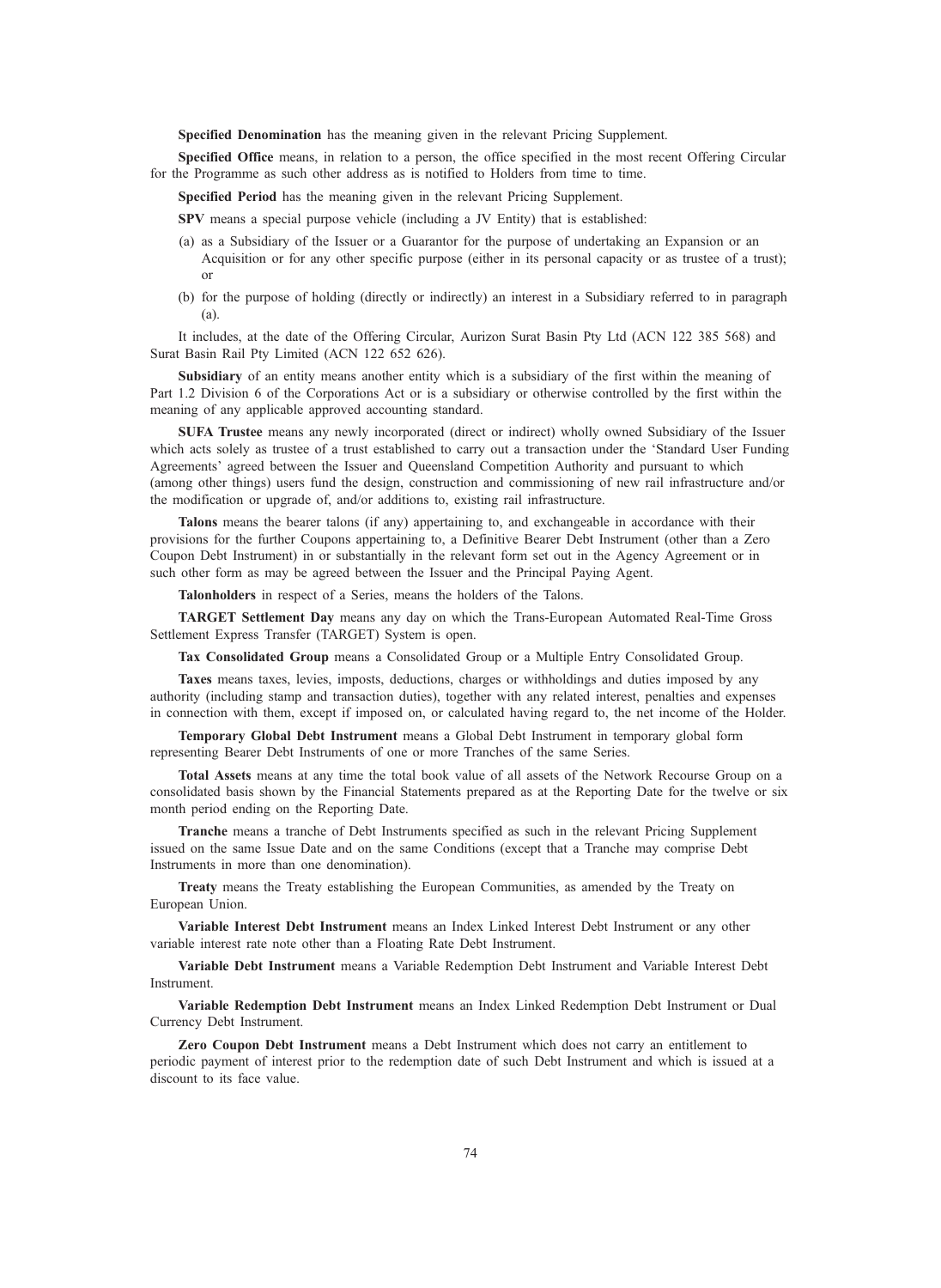#### 32.2 References to certain general terms

Unless the contrary intention appears, a reference in these Conditions to:

- (a) a group of persons is a reference to any two or more of them jointly and to each of them individually;
- (b) anything (including an amount) is a reference to the whole and each part of it;
- (c) a document (including these Conditions) includes any variation or replacement of it;
- (d) law means common law, principles of equity, and laws made by any parliament and regulations and other instruments under those laws and consolidations, amendments, re-enactments or replacements of any of them);
- (e) an accounting term is a reference to that term as it is used in accounting standards under the Corporations Act, or, if not inconsistent with those standards, in accounting principles and practices generally accepted in Australia;
- (f) the word ''person'' includes an individual, a firm, a body corporate, an unincorporated association and an authority; and
- (g) a particular person includes a reference to the person's executors, administrators, successors, substitutes (including persons taking by novation) and assigns.

#### 32.3 Number

The singular includes the plural and vice versa.

#### 32.4 Headings

Headings (including those in brackets at the beginning of paragraphs) are for convenience only and do not affect the interpretation of these Conditions.

#### 32.5 References

Unless the contrary intention appears, in these Conditions:

- (a) a reference to a Holder is a reference to the Holder of Debt Instruments of a particular Series and includes Couponholders, Talonholders and Receiptholders (if any);
- (b) a reference to a Debt Instrument is a reference to a Debt Instrument of a particular Series and includes:
	- (i) any Coupon, Receipt or Talon in relation to that Debt Instrument; and
	- (ii) any replacement Debt Instrument, Coupon, Receipt or Talon issued under the Conditions;
- (c) if Talons are specified in the relevant Pricing Supplement as being attached to the Debt Instruments at the time of issue, references to Coupons are taken to include references to Talons; and
- (d) if Talons are not specified in the relevant Pricing Supplement as being attached to the Debt Instruments at the time of issue, references to Talons are not applicable.

#### 32.6 References to principal and interest

Unless the contrary intention appears, in these Conditions:

- (a) any reference to ''principal'' is taken to include the Redemption Amount, any additional amounts in respect of principal which may be payable under Condition 20 (''Taxation''), any premium payable in respect of a Debt Instrument, and any other amount in the nature of principal payable in respect of the Debt Instruments under these Conditions;
- (b) any reference to ''interest'' is taken to include any additional amounts in respect of interest which may be payable under Condition 20 (''Taxation'') and any other amount in the nature of interest payable in respect of the Debt Instruments under these Conditions; and
- (c) if an expression is stated as having the meaning given in the relevant Pricing Supplement, but the relevant Pricing Supplement gives no such meaning or specifies that such expression is ''Not Applicable'' then such expression is not applicable to the Debt Instruments.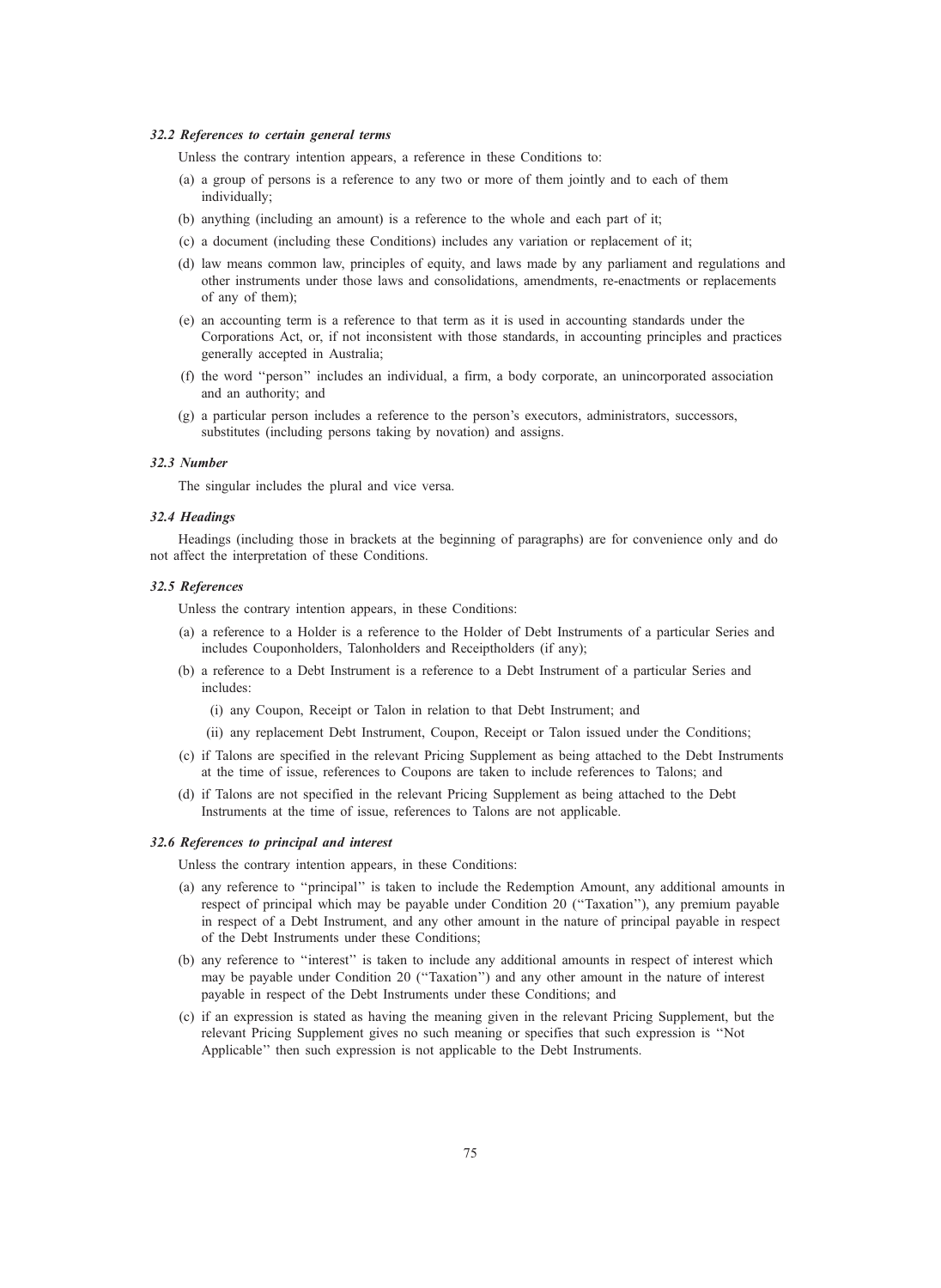# FORM OF PRICING SUPPLEMENT

The Pricing Supplement that will be issued in respect of each Tranche of Debt Instruments will be substantially in the form set out below. Text in this section appearing in italics does not form part of the form of the Pricing Supplement but denotes directions for completing the Pricing Supplement.

# AURIZON NETWORK PTY LTD

# (ABN 78 132 181 116)

# €2,000,000,000 Debt Issuance Programme

Issue of

[Aggregate Principal Amount of Tranche]

# [MTNs//Other]

Series No.: [ ]

# Tranche No.: [ ]

Terms used in this document are deemed to be defined as such for the purposes of the Terms and Conditions ("Conditions") set forth in the Offering Circular dated 2 September 2014 in relation to the above Programme [(and the supplement to it dated [•]] ("Offering Circular"). This Pricing Supplement (as referred to in the Offering Circular) relates to the Tranche of [EMTNs/ /other] Debt Instruments referred to above and must be read in conjunction with the Offering Circular. The particulars to be specified in relation to such Tranche are as follows:

| $\mathbf{1}$ | Issuer:           | Aurizon Network Pty Ltd                                                                                                                                                                                                                                                                                               |
|--------------|-------------------|-----------------------------------------------------------------------------------------------------------------------------------------------------------------------------------------------------------------------------------------------------------------------------------------------------------------------|
| 2            | Guarantors        | The Issuer and such subsidiaries of the Issuer as have<br>acceded to and are Guarantors under the Guarantee (as<br>defined below) from time to time being as at the date of<br>this Pricing Supplement $\lceil \bullet \rceil$ / Not applicable.                                                                      |
| 3            | Guarantee         | [The guarantee and indemnity granted by the Issuer and<br>certain subsidiaries pursuant to the deed poll titled<br>"Guarantee Deed Poll" dated 2 September 2014. The<br>Guarantee is supplementary to, and should be read in<br>conjunction with the Offering Circular and the Deed of<br>Covenant / Not applicable.] |
|              |                   | [At the date of this Offering Circular, the only entity to<br>have signed the Guarantee Deed Poll is the Issuer.]                                                                                                                                                                                                     |
| 4            | Lead Manager:     | [Name and ACN/ABN]                                                                                                                                                                                                                                                                                                    |
| 5            | Calculation Agent | [Specify]                                                                                                                                                                                                                                                                                                             |
| 6            | Description:      | [MTNs//Specify]                                                                                                                                                                                                                                                                                                       |
| 7            | Listing venue     | [Singapore Exchange Securities Trading Limited / Specify]                                                                                                                                                                                                                                                             |
| 8            | Form              | [Registered/Bearer]                                                                                                                                                                                                                                                                                                   |
|              |                   | [Temporary Global Note exchangeable for a Permanent<br>Global Notes which is exchangeable for Definitive Notes in<br>the limited circumstances specified in the Permanent Global<br>Notes]                                                                                                                            |
|              |                   | [Temporary Global Note exchangeable for Definitive Notes<br>on [] days' notice]                                                                                                                                                                                                                                       |
|              |                   | [Permanent Global Note exchangeable for Definitive Notes<br>in the limited circumstances specified in the Permanent<br>Global Note]                                                                                                                                                                                   |
|              |                   | [Registered Global Note] <sup>1</sup>                                                                                                                                                                                                                                                                                 |
|              |                   |                                                                                                                                                                                                                                                                                                                       |

<sup>&</sup>lt;sup>1</sup> If Registered Global Notes is selected, additional amendments will be required to the Conditions.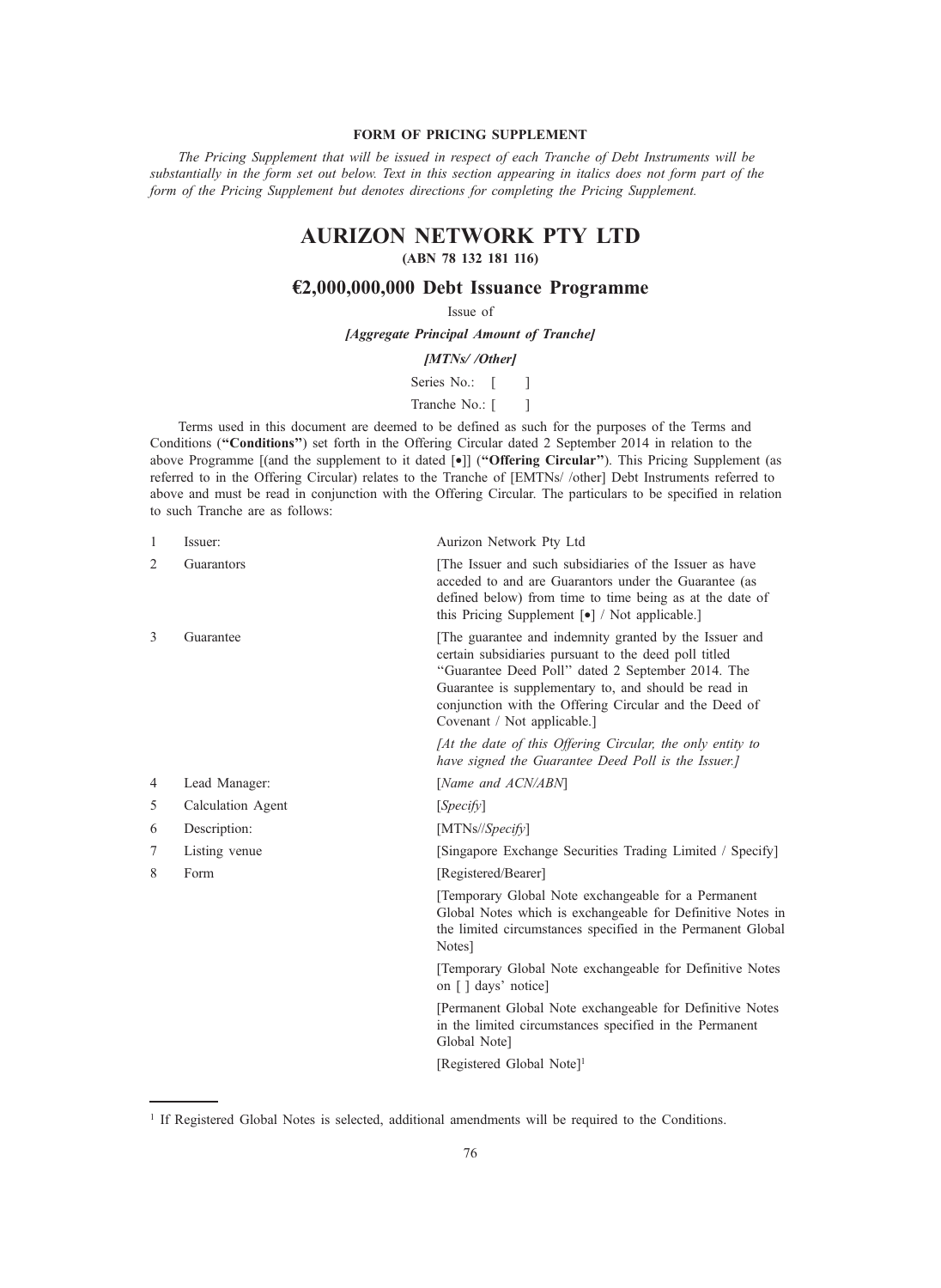| 9  | Dealers:                                  | [Name and ACN/ABN]                                                                                                                                                                                                                                 |
|----|-------------------------------------------|----------------------------------------------------------------------------------------------------------------------------------------------------------------------------------------------------------------------------------------------------|
| 10 | Clearing System                           | [Euroclear/Clearstream, Luxembourg/[Specify]]                                                                                                                                                                                                      |
| 11 | Aggregate Principal Amount of<br>Tranche: | [ <i>Specify</i> ]                                                                                                                                                                                                                                 |
| 12 | Specified Currency:                       | [ <i>Specify</i> ]                                                                                                                                                                                                                                 |
| 13 | If interchangeable with existing Series:  | [Specify]                                                                                                                                                                                                                                          |
| 14 | Issue Date:                               | [Specify]                                                                                                                                                                                                                                          |
| 15 | <b>Issue Price:</b>                       | [Specify]                                                                                                                                                                                                                                          |
| 16 | Record Date                               | [In the case of payments of interest, the close of business in<br>the place where the relevant Register is maintained on the<br>Business Day before the relevant date for payment or any<br>date so described in the relevant Pricing Supplement.] |
| 17 | Denomination(s):                          | $[Specify]^2$                                                                                                                                                                                                                                      |
| 18 | Interest:                                 | [Fixed Rate]<br>[Floating Rate]<br>[Zero Coupon]<br>[Index Linked Interest]<br>[Other (specify)]<br>(further particulars specified below)                                                                                                          |
| 19 | Minimum/Maximum Interest Rate             | [Specify/Not Applicable]                                                                                                                                                                                                                           |
| 20 | [Fixed Rate Debt Instruments]             | [Applicable] [Condition 10 will apply.]                                                                                                                                                                                                            |
|    | (a) Interest Commencement Date:           | [Issue Date/Specify other]                                                                                                                                                                                                                         |
|    | (b) Interest Payment Dates:               | [Specify]                                                                                                                                                                                                                                          |
|    | (c) Interest Rate:                        | [Specify] per cent. per annum payable [annually/semi-<br>annually/quarterly/monthly] in arrears /Not Applicable                                                                                                                                    |
|    | (d) Fixed Coupon Amount:                  | \$[Specify] per [Specify]/Not Applicable                                                                                                                                                                                                           |
|    | (e) Day Count Fraction:                   | [Specify – Actual/365 or Actual/Actual, Actual/365 (Fixed)<br>or Australian Bond Basis, Actual/360, thirty/360 or 360/360<br>or Bond Basis, 30E/360 or Eurobond Basis, RBA Bond<br>Basis]                                                          |
|    | (f) Relevant Time                         | [Specify]                                                                                                                                                                                                                                          |
|    | [Floating Rate Debt Instruments]          | [Applicable] [Condition 11 will apply.] [If not applicable,<br>delete the remaining sub-paragraphs of this paragraph]                                                                                                                              |
|    | (a) Interest Commencement Date:           | [Issue Date/ Specify other]                                                                                                                                                                                                                        |
|    | (b) Interest Payment Dates:               | [ <i>Specify</i> $-$ [] in each year, [adjusted in accordance with<br>[specify Business Day Convention and any applicable<br>Additional Financial Centre(s) for the definition of Business<br>Day]/not adjusted]]                                  |
|    | (c) ISDA Determination:                   | [Applicable/Not Applicable]                                                                                                                                                                                                                        |
|    | (d) Screen Rate Determination:            | [Applicable/Not Applicable]                                                                                                                                                                                                                        |
|    | (e) Relevant Screen Page                  | [Specify]                                                                                                                                                                                                                                          |
|    | (f) Designated Maturity                   | [Specify]                                                                                                                                                                                                                                          |
|    | (g) Reset Date                            | [Specify]                                                                                                                                                                                                                                          |

<sup>&</sup>lt;sup>2</sup> If the specified denomination is expressed to be  $£100,000$  or their equivalent and multiples of a lower principal amount (for example €1,000), insert the additional wording as follows: "€100,000 and integral multiples of [€1,000] in excess thereof up to and including €199,000. No notes in definitive form will be issued with a denomination above  $\text{\large\ensuremath{\in}} 199,000"$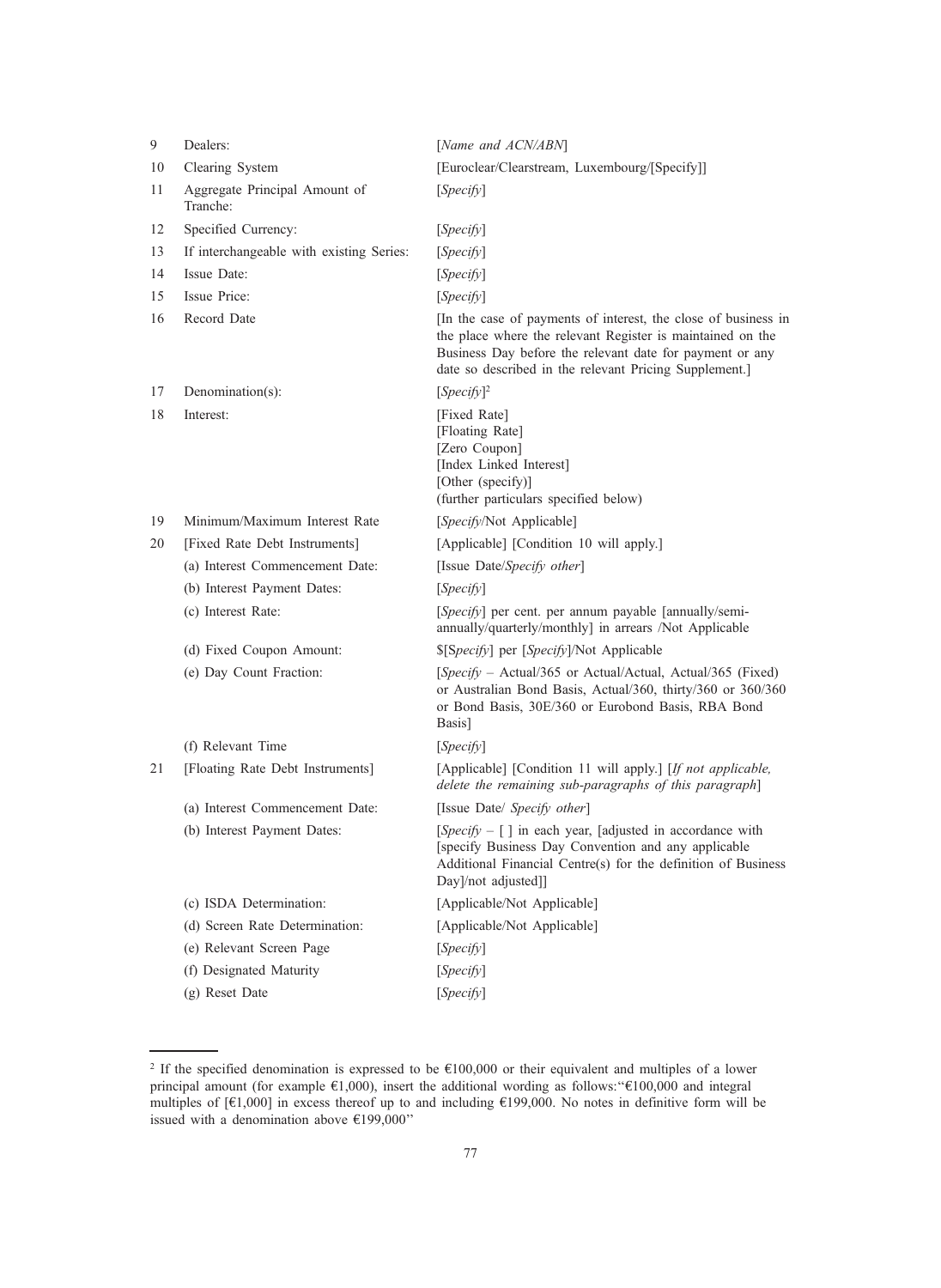|    | (h) Reference Banks                             | [If none are specified, the four major banks specified by the<br>Calculation Agent in the market that is most closely<br>connected with the Reference Rate/Not Applicable]                                                                                                                                                                                                                                                                                                                                                                                                                                                                                                                          |
|----|-------------------------------------------------|-----------------------------------------------------------------------------------------------------------------------------------------------------------------------------------------------------------------------------------------------------------------------------------------------------------------------------------------------------------------------------------------------------------------------------------------------------------------------------------------------------------------------------------------------------------------------------------------------------------------------------------------------------------------------------------------------------|
|    | (i) Reference Price                             | [Specify – for example, LIBOR, EURIBOR or BBSW]                                                                                                                                                                                                                                                                                                                                                                                                                                                                                                                                                                                                                                                     |
|    | (j) Reference Rate                              | [Specify/Not Applicable]                                                                                                                                                                                                                                                                                                                                                                                                                                                                                                                                                                                                                                                                            |
|    | (l) Specified Period                            | [Specify/Not Applicable]                                                                                                                                                                                                                                                                                                                                                                                                                                                                                                                                                                                                                                                                            |
|    | (m) Margin                                      | [Specify – [+/-] [] percent per annum/Not Applicable]                                                                                                                                                                                                                                                                                                                                                                                                                                                                                                                                                                                                                                               |
| 22 | [Instalment Debt Instrument]                    | [If applicable specify provisions]                                                                                                                                                                                                                                                                                                                                                                                                                                                                                                                                                                                                                                                                  |
| 23 | [Index Linked Interest Debt<br>Instruments]     | [If applicable, specify provisions]                                                                                                                                                                                                                                                                                                                                                                                                                                                                                                                                                                                                                                                                 |
| 24 | [Dual Currency Debt Instruments]                | [If applicable, specify provisions]                                                                                                                                                                                                                                                                                                                                                                                                                                                                                                                                                                                                                                                                 |
| 25 | [Partly Paid Debt Instruments]                  | [If applicable, specify provisions]                                                                                                                                                                                                                                                                                                                                                                                                                                                                                                                                                                                                                                                                 |
| 26 | [Non-interest bearing]                          | [Applicable]                                                                                                                                                                                                                                                                                                                                                                                                                                                                                                                                                                                                                                                                                        |
| 27 | Accrual Yield                                   | [Specify]                                                                                                                                                                                                                                                                                                                                                                                                                                                                                                                                                                                                                                                                                           |
| 28 | Reference Price:                                | [Specify]                                                                                                                                                                                                                                                                                                                                                                                                                                                                                                                                                                                                                                                                                           |
| 29 | Day Count Fraction:                             | [Specify – Actual/365 or Actual/Actual, Actual/365 (Fixed)<br>or Australian Bond Basis, Actual/360, thirty/360 or 360/360<br>or Bond Basis, 30E/360 or Eurobond Basis, RBA Bond<br>Basis]                                                                                                                                                                                                                                                                                                                                                                                                                                                                                                           |
| 30 | Applicable Business Day Convention:             | [Following Business Day Convention/Modified Following<br>Business Day Convention/Preceding Business Day<br>Convention/FRN Convention/Floating Rate<br>Convention/Eurodollar Convention/No Adjustment] [If<br>nothing is specified Following Business Day Convention<br>applies. Care should be taken to match the maturity date<br>(as well as other key dates) of the Debt Instruments with<br>any underlying swap transactions. Since maturity dates do<br>not automatically move with business day conventions under<br>ISDA, it may be necessary to specify "No adjustment" in<br>relation to the maturity date of the Debt Instruments to<br>disapply the applicable Business Day Convention.] |
|    | (a) for Interest Payment Dates:                 | [Specify]                                                                                                                                                                                                                                                                                                                                                                                                                                                                                                                                                                                                                                                                                           |
|    | (b) for Maturity Dates:                         | [Specify]                                                                                                                                                                                                                                                                                                                                                                                                                                                                                                                                                                                                                                                                                           |
|    | (c) any other date:                             | [Specify]                                                                                                                                                                                                                                                                                                                                                                                                                                                                                                                                                                                                                                                                                           |
| 31 | Business Day - Additional Business<br>Centre(s) | [Specify - [CHF] Zurich, Sydney, Melbourne                                                                                                                                                                                                                                                                                                                                                                                                                                                                                                                                                                                                                                                          |
|    |                                                 | [GBP] London, Sydney, Melbourne                                                                                                                                                                                                                                                                                                                                                                                                                                                                                                                                                                                                                                                                     |
|    |                                                 | [AUD] Sydney, Melbourne                                                                                                                                                                                                                                                                                                                                                                                                                                                                                                                                                                                                                                                                             |
|    |                                                 | [EUR] TARGET, London, Sydney, Melbourne                                                                                                                                                                                                                                                                                                                                                                                                                                                                                                                                                                                                                                                             |
|    |                                                 | [JPY] Tokyo, Sydney, Melbourne                                                                                                                                                                                                                                                                                                                                                                                                                                                                                                                                                                                                                                                                      |
|    |                                                 | [[SGD] Singapore, Sydney, Melbourne]                                                                                                                                                                                                                                                                                                                                                                                                                                                                                                                                                                                                                                                                |
|    |                                                 | [Not Applicable/give details]]                                                                                                                                                                                                                                                                                                                                                                                                                                                                                                                                                                                                                                                                      |
| 32 | Additional Financial Centre(s)                  | [Specify]                                                                                                                                                                                                                                                                                                                                                                                                                                                                                                                                                                                                                                                                                           |
| 33 | Maturity Date:                                  | $[Specify - Fixed rate - specify date]$<br>Floating rate – specify Interest Payment Date falling in the<br>relevant month and year]                                                                                                                                                                                                                                                                                                                                                                                                                                                                                                                                                                 |
| 34 | Final Redemption Amount:                        | [Specify]                                                                                                                                                                                                                                                                                                                                                                                                                                                                                                                                                                                                                                                                                           |
| 35 | Early Redemption                                | [Applicable]                                                                                                                                                                                                                                                                                                                                                                                                                                                                                                                                                                                                                                                                                        |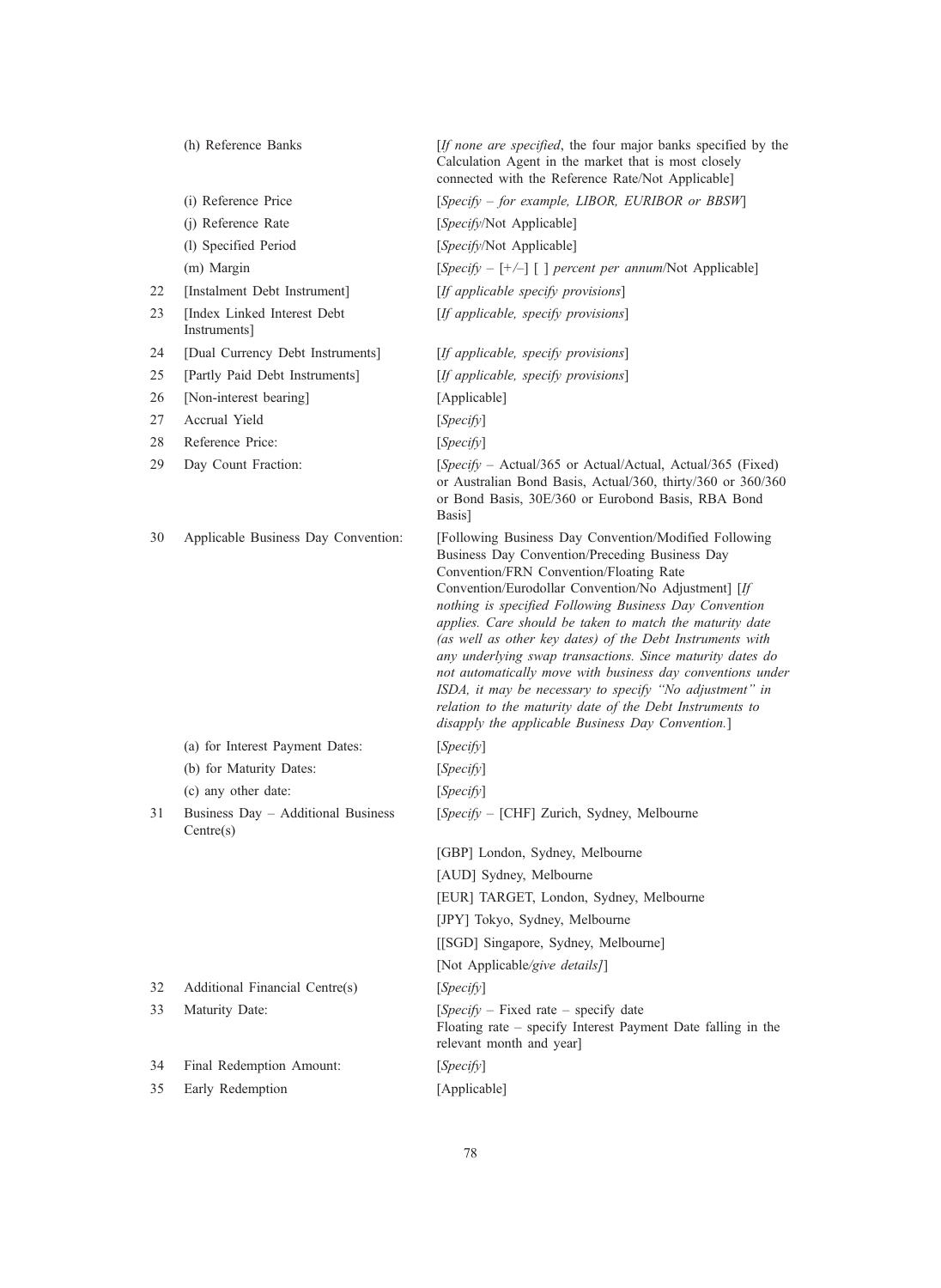36 Early Redemption Amount (Call) [Specify  $- N.B.$  Consideration to be given to the calculation of the Early Redemption Amount (Call). It is likely to be based upon a make-whole amount which would be calculated in accordance with a formula that will need to be detailed on a case by case basis for each Series as specified in the Pricing Supplement, having regard to the present value on the Early Redemption Date (Call) of the principal amount of the Debt Instruments and scheduled or anticipated interest on the Debt Instruments up to and including the original Maturity Date. The present value would be calculated by reference to a discount and benchmark rate, details of which to be attached as an annex to the Pricing Supplement]

- 37 Early Redemption Date (Call) [Specify]
- 38 Early Redemption Amount (Put) [Specify]
- 39 Early Redemption Date (Put) [Specify]
- 40 Early Redemption Amount (Tax) [Specify]
- 41 Final Redemption Amount [Specify]
- 42 Notice period (if other than as set out in the Terms and Conditions)
- 43 Minimum Redemption Amount [Specify]
- 44 Maximum Redemption Amount [Specify]
- 45 Early Termination Amount [Specify]
- 
- 
- 48 Additional or alternate newspapers [Specify]
- 
- 50 Method of distribution [Syndicated/Non-syndicated]
- 51 Public offer test [Compliant/Not compliant]
- 52 Withholding Tax [Specify]
- 
- 
- 
- 56 Additional selling restrictions: [Not Applicable/give details]
- 57 Other Terms and Conditions: [Specify, if applicable.]
- 58 ISIN: [•]
- 59 Common Code: [•]
- 
- 61 Names and addresses of additional Paying Agent(s) (if any):

 $[Specify - N.B. If setting notice periods which are different$ to those provided in the Terms and Conditions, the Issuer is advised to consider the practicalities of distribution of information through intermediaries, for example, clearing systems and custodians, as well as any other notice requirements which may apply, for example, as between the Issuer and the Agents]

46 Instalment Amount [Specify/Not Applicable]

47 Instalment Date [Specify/Not Applicable]

49 Redenomination (Condition 29) [Applicable/Not Applicable]

53 Notices [Specify any other means of effective communications]

54 Governing law [English law/specify other]

55 U.S. Selling Restrictions [Regulation S Category 2; TEFRA D][NB: TEFRA D rules should apply to issues of Debt Instruments unless it is agreed by the Issuer at the time of completion of the Pricing Supplement that TEFRA C rules should apply or that TEFRA D rules should not be applied to a particular issue of Debt Instruments]

- 
- 

60 Delivery: Delivery [against/free of] payment [Not Applicable/give names]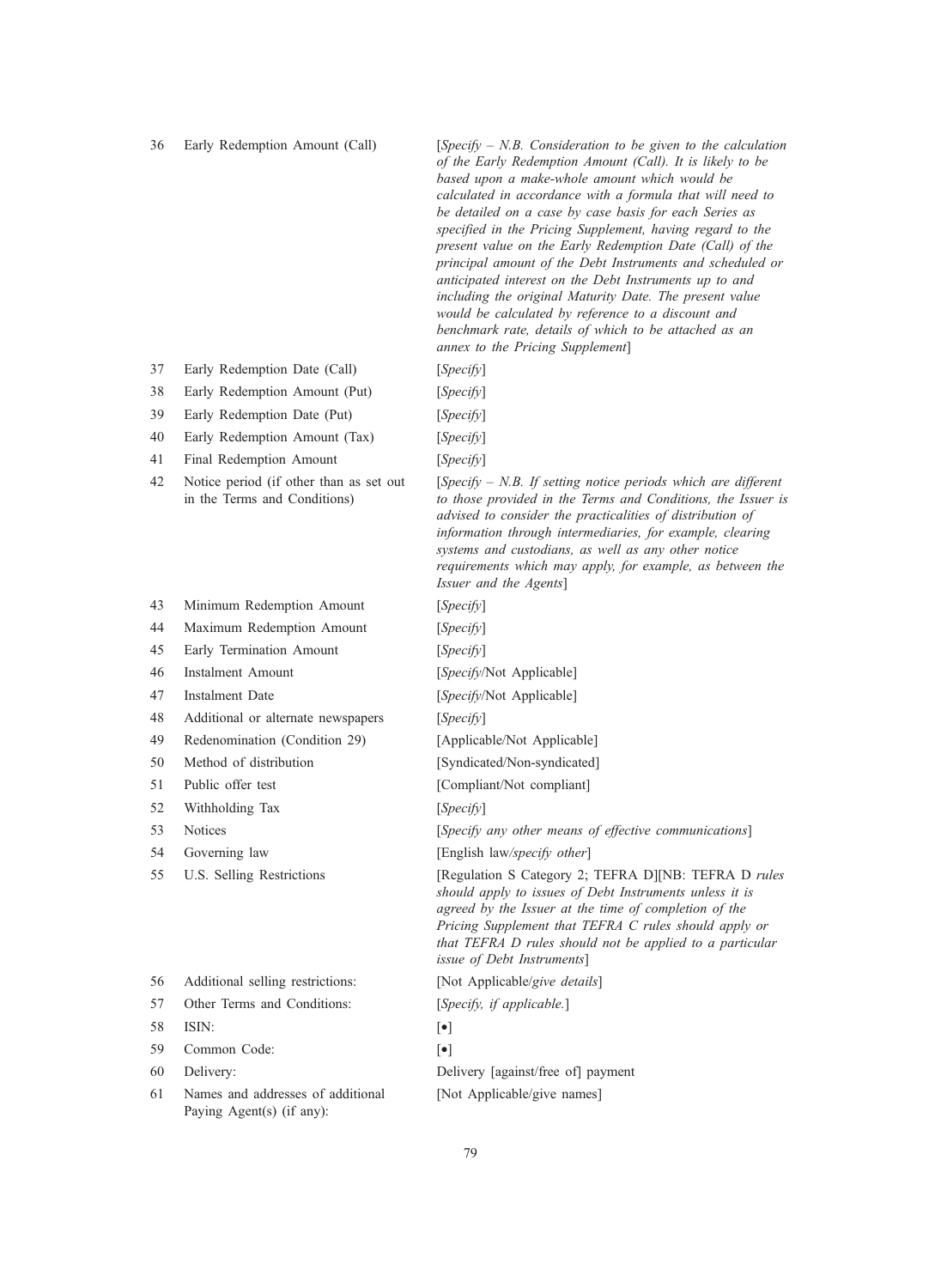62 Stabilisation Manager(s) (if any): [Not Applicable/give names] The Issuer accepts responsibility for the information contained in this Pricing Supplement.

# **CONFIRMED**

By: . . . . . . . . . . . . . . . . . . . . . . . . . . . . . . . . . . . . . . . . [Name] Authorised Officer of the Issuer

Date: ......................................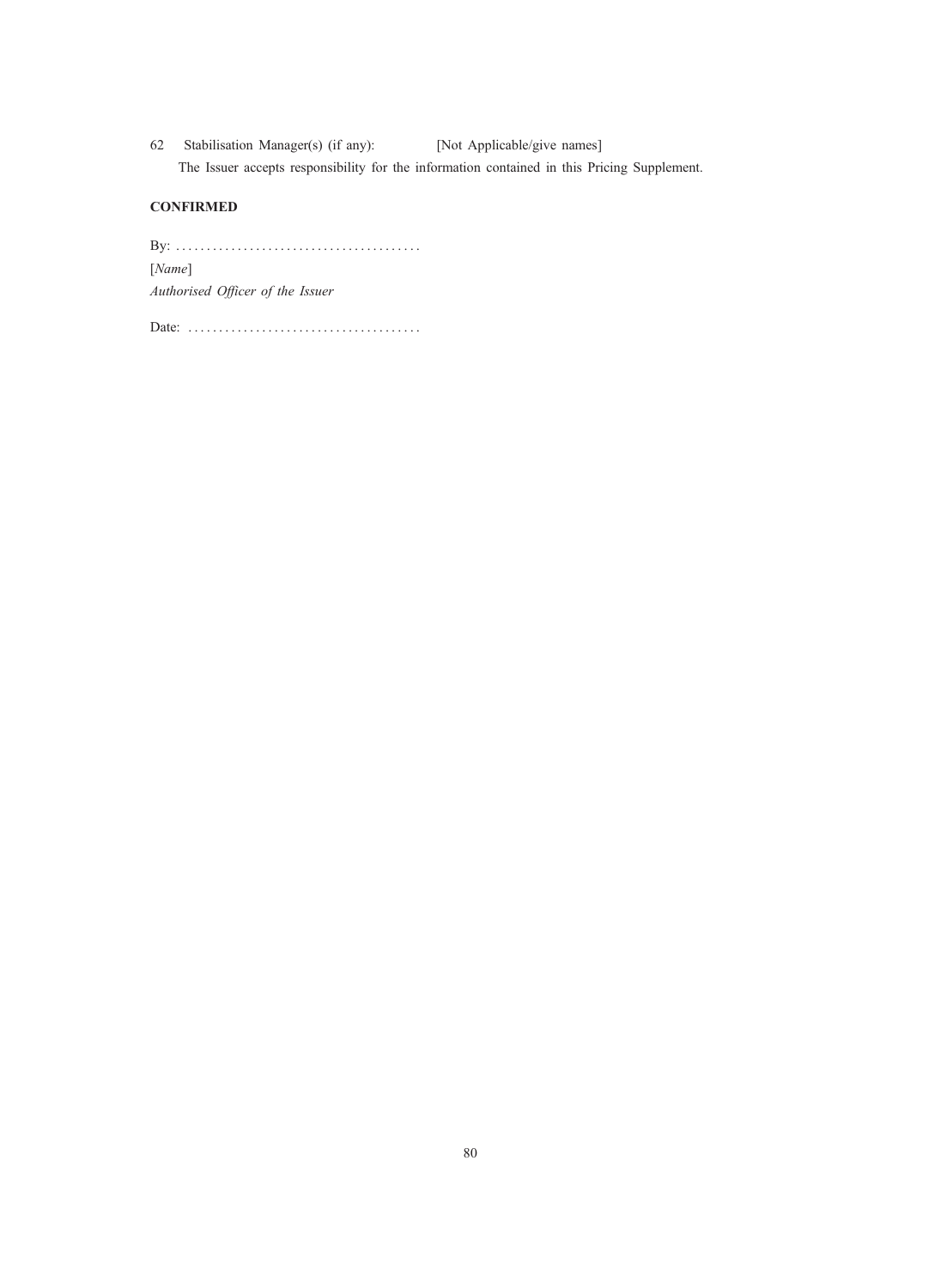# FORM OF GUARANTEE DEED POLL

# KING&WOOD<br>MALLESONS

# Guarantee Deed Poll

Dated 2 September 2014

In relation to the €2,000,000,000 Medium Term Note Programme of the Issuer

Aurizon Network Pty Ltd (ABN 78 132 181 116) (''Original Guarantor'')

# King & Wood Mallesons

Level 61 Governor Phillip Tower 1 Farrer Place Sydney NSW 2000 Australia T +61 2 9296 2000 F +61 2 9296 3999 DX 113 Sydney www.kwm.com Ref: 602-000516/KMA/JPB/SN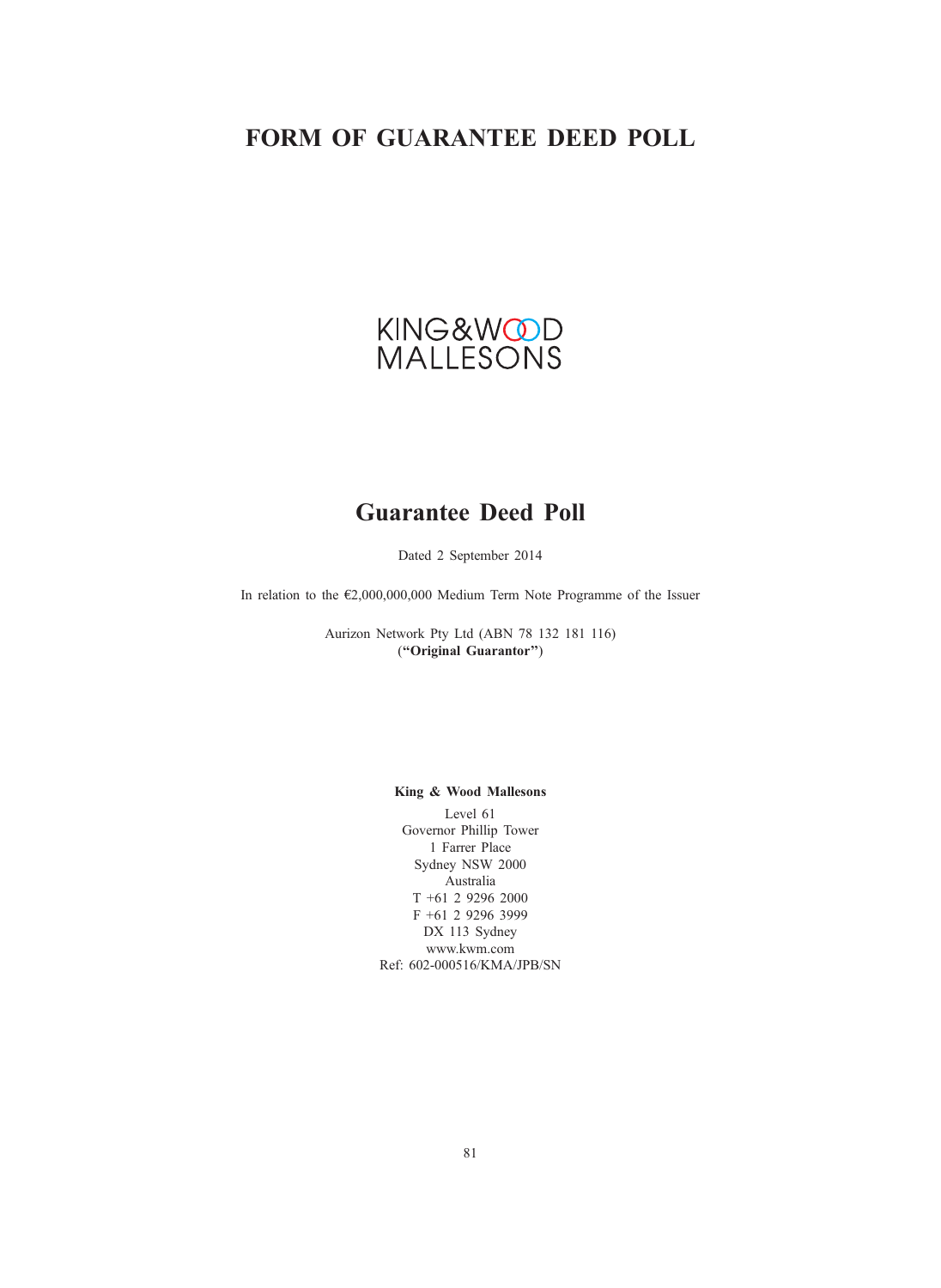# **Guarantee Deed Poll**

# **Contents**

|      | 84 |
|------|----|
|      | 84 |
| 1    | 84 |
| 1.1  | 84 |
| 1.2  | 84 |
| 1.3  | 84 |
| 2    | 84 |
| 2.1  | 84 |
| 2.2  | 85 |
| 2.3  | 85 |
| 2.4  | 85 |
| 2.5  | 85 |
| 2.6  | 85 |
| 3    | 85 |
| 3.1  | 85 |
| 3.2  | 86 |
| 3.3  | 86 |
| 4    | 86 |
| 5    | 86 |
| 6    | 86 |
| 7    | 87 |
| 8    | 87 |
| 8.1  | 87 |
| 8.2  | 87 |
| 9    | 87 |
| 9.1  | 87 |
| 9.2  | 88 |
| 10   | 88 |
| 11   | 89 |
| 11.1 | 89 |
| 11.2 | 89 |
| 11.3 | 89 |
| 11.4 | 90 |
| 11.5 | 90 |
| 12   | 90 |
| 12.1 | 90 |
| 12.2 | 90 |
| 12.3 | 90 |
| 12.4 | 90 |
|      | 90 |
| 12.5 | 90 |
| 13   |    |
| 14   | 90 |
| 14.1 | 90 |
| 14.2 | 91 |
| 14.3 | 91 |
| 14.4 | 91 |
| 14.5 | 91 |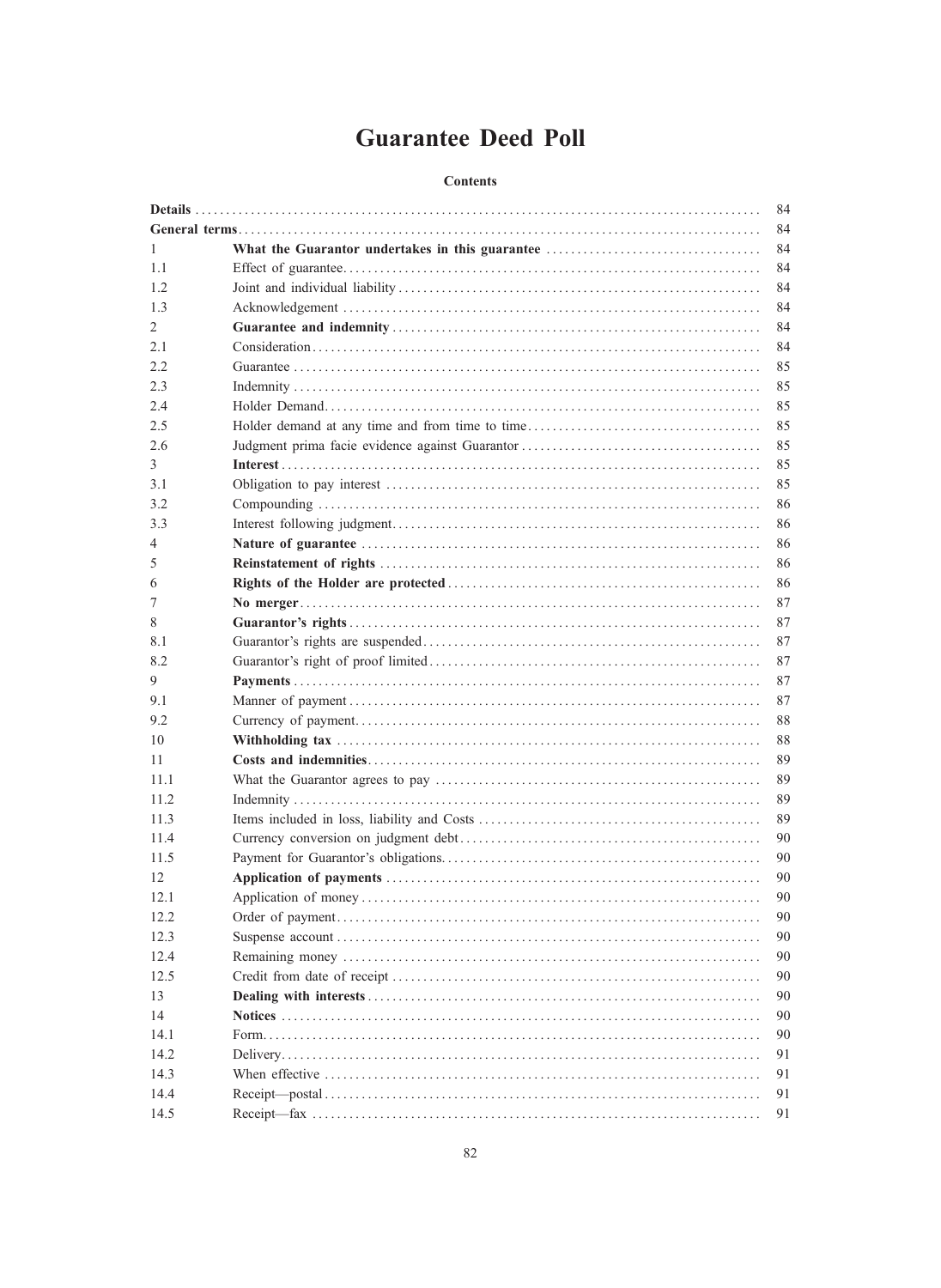| 15         | 91 |
|------------|----|
| 16         | 91 |
| 17         | 91 |
| 17.1       | 91 |
| 17.2       | 91 |
| 17.3       | 91 |
| 17.4       | 92 |
| 17.5       | 92 |
| 17.6       | 92 |
| 17.7       | 92 |
| 17.8       | 92 |
| 17.9       | 92 |
| 17.10      | 92 |
| 17.11      | 92 |
| 17.12      | 92 |
| 17.13      | 92 |
| 17.14      | 92 |
| 17.15      | 93 |
| 18         | 93 |
| 18.1       | 93 |
| 18.2       | 93 |
| 18.3       | 93 |
| 18.4       | 93 |
| 18.5       | 93 |
| 19         | 93 |
| 19.1       | 93 |
| 19.2       | 95 |
| 19.3       | 95 |
| 19.4       | 95 |
| 19.5       | 95 |
| 19.6       | 95 |
| Schedule 1 | 96 |
|            |    |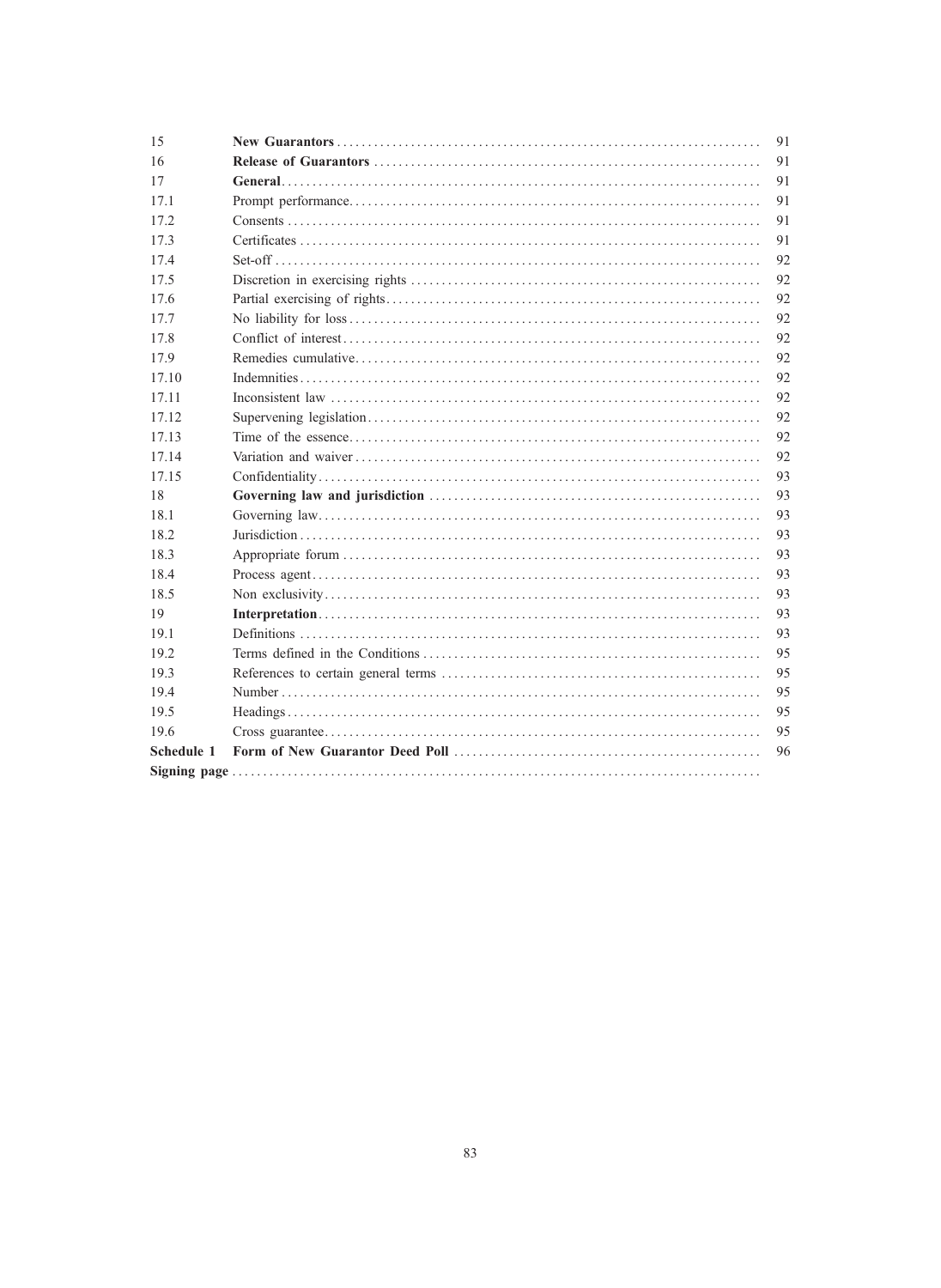# Guarantee Deed Poll

# Details

Interpretation—definitions are at the end of this document before the schedules

| <b>Parties</b>                | <b>Guarantors</b>                                                                                                                                                                |                                                                     |
|-------------------------------|----------------------------------------------------------------------------------------------------------------------------------------------------------------------------------|---------------------------------------------------------------------|
| Original<br>Guarantor         | Name                                                                                                                                                                             | <b>Aurizon Network Pty Ltd</b>                                      |
|                               | <b>ABN</b><br>Address                                                                                                                                                            | 78 132 181 116<br>Level 17<br>175 Eagle Street<br>Brisbane QLD 4000 |
|                               | Fax<br>Attention                                                                                                                                                                 | Australia<br>$+ 61 7 3019 2188$<br>General Counsel                  |
| Programme<br><b>Documents</b> | include:<br>this Guarantee Deed Poll;<br>$\bullet$<br>the Programme Agreement;<br>$\bullet$<br>the Deed of Covenant;<br>the Issuing and Paying Agency<br>$\bullet$<br>Agreement. |                                                                     |
| Governing law                 | English                                                                                                                                                                          |                                                                     |
| Date of deed<br>poll          | See Signing page                                                                                                                                                                 |                                                                     |

## General terms

#### 1 What the Guarantor undertakes in this guarantee

#### 1.1 Effect of guarantee

Each Guarantor acknowledges that it could become liable to pay a Holder:

- (a) under the guarantee in clause 2.2 (''Guarantee'');
- (b) under the indemnity in clause 2.3 (''Indemnity'');
- (c) interest under clause 3 (''Interest''); and
- (d) Costs and other expenses under clause 11 (''Costs and indemnities'').

#### 1.2 Joint and individual liability

Each Guarantor is liable for all the obligations under this guarantee both individually and jointly with any one or more other persons who are a ''Guarantor''.

#### 1.3 Acknowledgement

Each Guarantor acknowledges that it is responsible for making itself aware of the financial position of the Issuer and any other person who guarantees payment of the Guaranteed Money.

# 2 Guarantee and indemnity

#### 2.1 Consideration

Each Guarantor acknowledges that the Holders to whom it may become liable to pay the Guaranteed Money are acting in reliance on the Guarantor incurring obligations and giving rights under this guarantee.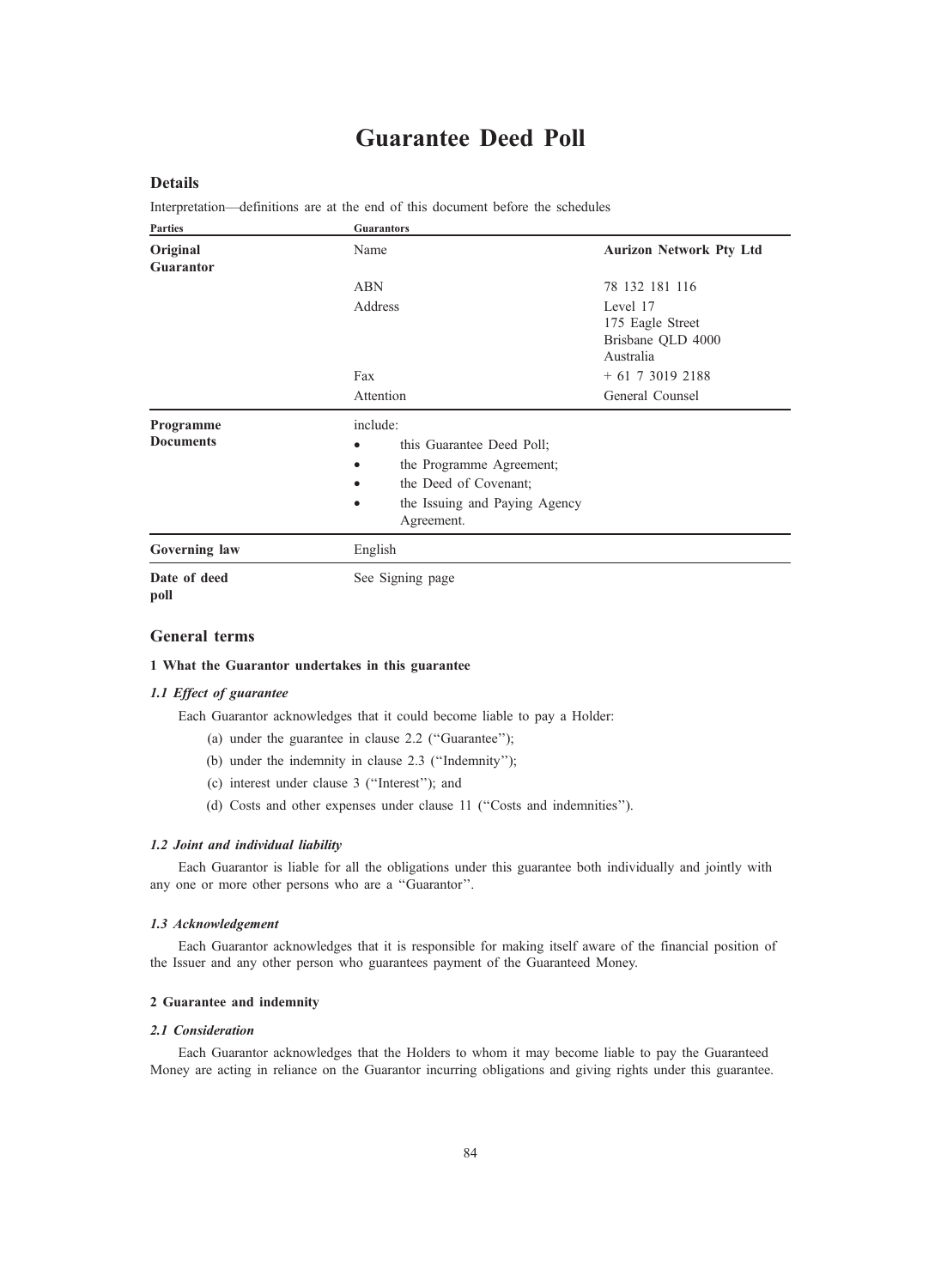## 2.2 Guarantee

Each Guarantor unconditionally and irrevocably guarantees payment to each Holder of the Guaranteed Money owed to that Holder. If the Issuer does not pay the Guaranteed Money on time and in accordance with the Programme Documents then each Guarantor agrees to pay the Guaranteed Money to the relevant Holder on demand from that Holder.

#### 2.3 Indemnity

Each Guarantor indemnifies each Holder against any liability or loss arising, and any Costs it suffers or incurs:

- (a) if the Issuer does not, or is unable to, pay the Guaranteed Money owed to it in accordance with the Programme Documents; or
- (b) if an obligation the Issuer would otherwise have to pay the Guaranteed Money owed to it is found to be void, voidable or unenforceable; or
- (c) if an obligation the Guarantor would otherwise have under clause 2.2 (''Guarantee'') is found to be unenforceable for any reason (whether or not known or existing at the date of this document); or
- (d) if the Holder is obliged, or agrees, to pay an amount to a trustee in bankruptcy or liquidator (of an Insolvent person) in connection with its Guaranteed Money for any reason (including, without limitation, bankruptcy, insolvency, winding-up, dissolution or similar law of any jurisdiction) to refund all or any part of any amount received by it. (For example, the Holder may have to, or may agree to, pay interest on the amount); or
- (e) if the Guarantor defaults in its obligations under this guarantee to the Holder; or
- (f) in connection with any person exercising, or not exercising, rights under this guarantee.

Each Guarantor agrees to pay amounts due under this indemnity on demand from the Holder.

#### 2.4 Holder Demand

A Holder will not make demand on a Guarantor:

- (a) in the case of moneys which are payable by the Issuer on demand, before making demand on the Issuer; and
- (b) in all other cases, before the Issuer has failed to pay, when due to be paid, the moneys specified in the demand.

#### 2.5 Holder demand at any time and from time to time

Subject to clause 2.4 (''Holder Demand''), a Holder may make demand on a Guarantor in respect of its Guaranteed Money at any time and from time to time.

#### 2.6 Judgment prima facie evidence against Guarantor

In the absence of manifest error:

- (a) non-payment by the Issuer in accordance with the terms of the Programme Documents; or
- (b) a judgment which a Holder obtains against the Issuer,

will be prima facie evidence against a Guarantor in respect of any demand made by the Holder on the Guarantor under this guarantee in respect of its Guaranteed Money.

#### 3 Interest

#### 3.1 Obligation to pay interest

Each Guarantor agrees to pay interest at the Default Rate on:

- (a) any part of the Guaranteed Money which is due for payment but which is not otherwise incurring interest; and
- (b) any amount under this guarantee (other than under clause 2.2 (''Guarantee'')) which is not paid on the due date for payment.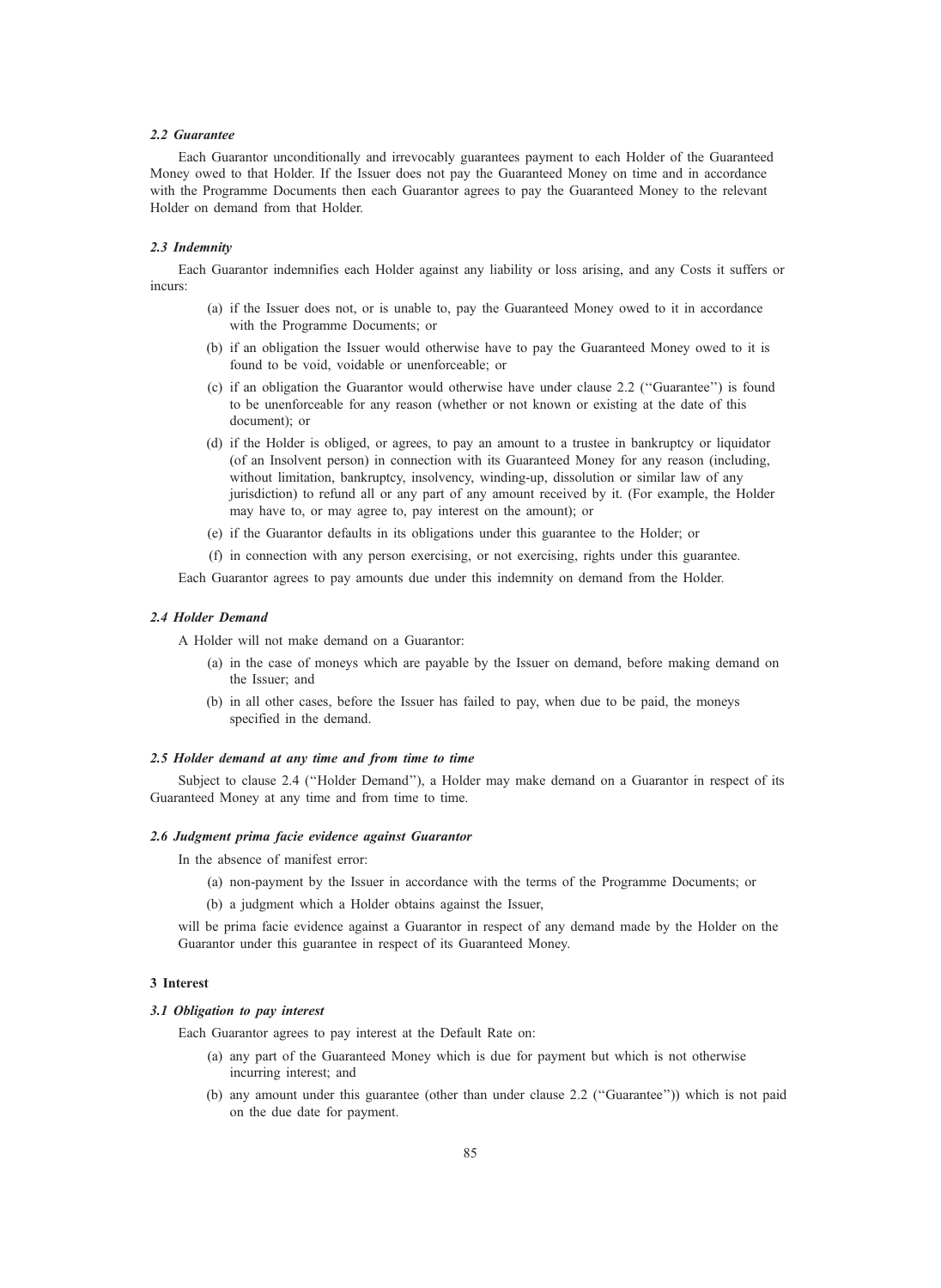The interest accrues daily from (and including) the due date to (but excluding) the date of actual payment and is calculated on actual days elapsed and a year of 365 days.

Each Guarantor agrees to pay interest under this clause on demand from the relevant Holder.

#### 3.2 Compounding

Interest payable under clause 3.1 (''Obligation to pay interest'') which is not paid when due for payment may be added to the overdue amount by the Holder at intervals which the Holder determines from time to time or, if no determination is made, every 30 days. Interest is payable on the increased overdue amount at the Default Rate in the manner set out in clause 3.1 (''Obligation to pay interest'').

#### 3.3 Interest following judgment

If a liability becomes merged in a judgment, each Guarantor agrees to pay interest on the amount of that liability as an independent obligation. This interest:

- (a) accrues daily from (and including) the date the liability becomes due for payment both before and after the judgment up to (but excluding) the date the liability is paid; and
- (b) is calculated at the judgment rate or the Default Rate (whichever is higher).

Each Guarantor agrees to pay interest under this clause on demand from the relevant Holder.

#### 4 Nature of guarantee

The guarantee in clause 2.2 (''Guarantee'') is a continuing obligation despite any intervening payment, settlement or other thing and extends to all of the Guaranteed Money. Each Guarantor waives any right it has of first requiring the relevant Holder to commence proceedings or enforce any other right against the Issuer or any other person before claiming from the Guarantor under this guarantee.

As between each Guarantor and the relevant Holder, but without affecting the Issuer's obligations, each Guarantor will be liable under this Guarantee as if it were sole principal debtor and not merely as surety.

#### 5 Reinstatement of rights

Under the law relating to Insolvency, a person may claim that a transaction (including a payment) in connection with this guarantee or the Guaranteed Money is void or voidable. If a claim is made and upheld, conceded or compromised, then:

- (a) the relevant Holder is immediately entitled as against each Guarantor to the rights in respect of the Guaranteed Money to which it was entitled immediately before the transaction; and
- (b) on request from the relevant Holder, each Guarantor agrees to do anything (including signing any document) to restore to that Holder any Security Interest (including this guarantee) held by it from the Guarantor immediately before the transaction.

#### 6 Rights of the Holder are protected

Rights given to a Holder under this guarantee, and each Guarantor's liabilities under it, are not affected by any act or omission of the Holder or any other person. For example, those rights and liabilities are not affected by:

(a) any act or omission:

- (i) varying or replacing any arrangement under which the Guaranteed Money is expressed to be owing, such as by increasing a Programme limit or extending the term;
- (ii) releasing the Issuer or giving the Issuer a concession (such as more time to pay);
- (iii) releasing any person who gives a guarantee or indemnity in connection with any of the Issuer's obligations (including under clause 16 (''Release of Guarantors''));
- (iv) releasing, losing the benefit of, or not obtaining any Security Interest or negotiable instrument;
- (v) by which the obligations of any person who guarantees any of the Issuer's obligations (including under this guarantee) may not be enforceable;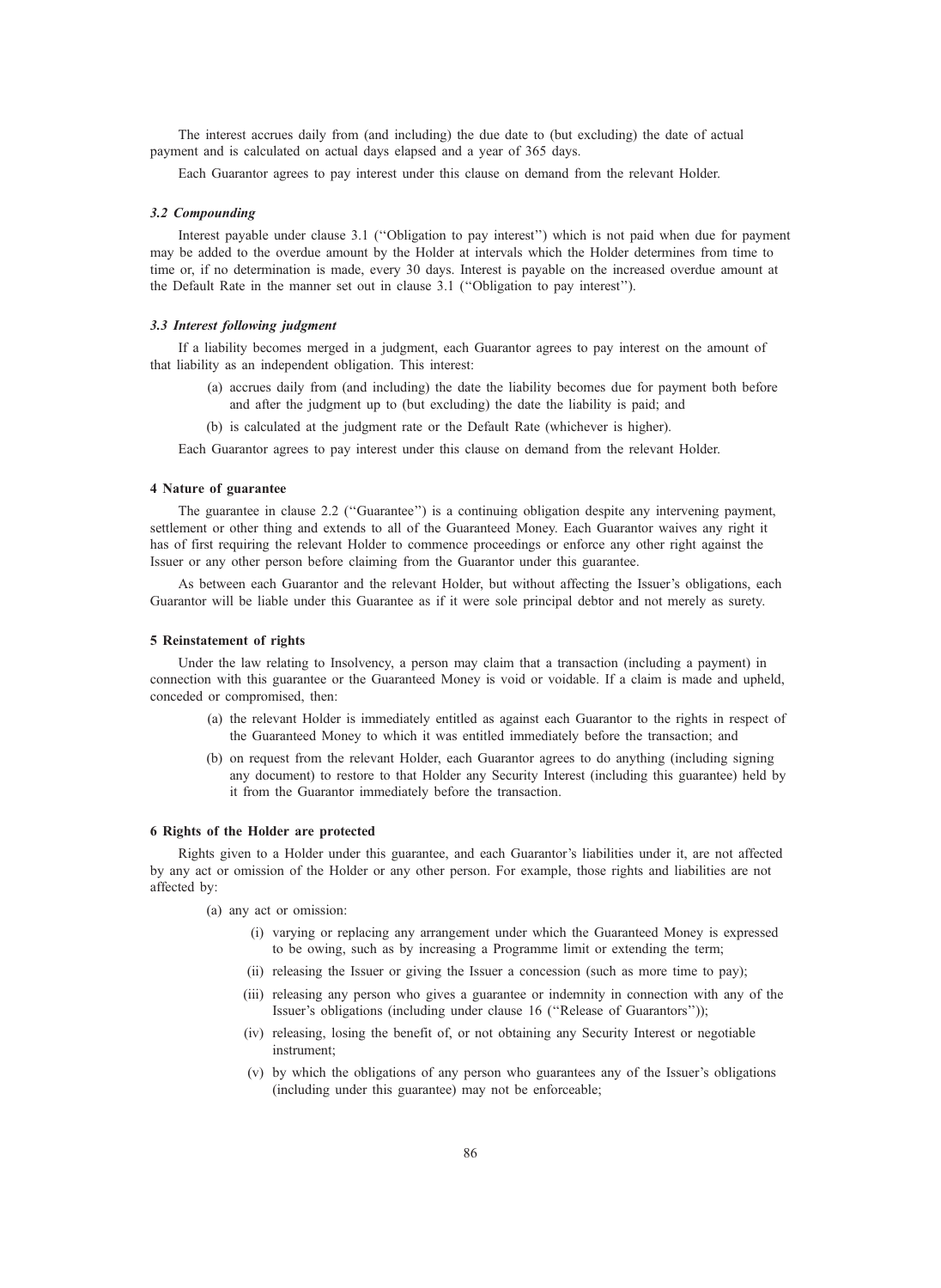- (vi) by which any person who was intended to guarantee any of the Issuer's obligations does not do so, or does not do so effectively;
- (vii) by which a person who is a co-surety or co-indemnifier for payment of the Guaranteed Money is discharged under an agreement or by operation of law;
- (viii) by which any Security Interest which could be registered is not registered;
- (b) a person dealing in any way with a Security Interest, guarantee, indemnity, judgment or negotiable instrument;
- (c) the death, mental or physical disability or insolvency of any person including a Guarantor or the Issuer;
- (d) changes in the membership, name or business of any person;
- (e) the Issuer opening an account with the Holder;
- (f) acquiescence or delay by the Holder or any other person;
- (g) an assignment of rights in connection with the Guaranteed Money.

#### 7 No merger

This guarantee does not merge with or adversely affect, and is not adversely affected by, any of the following:

- (a) any other guarantee, indemnity, or Security Interest, or other right or remedy to which a Holder is entitled; or
- (b) a judgment which a Holder obtains against a Guarantor, the Issuer or any other person in connection with the Guaranteed Money.

A Holder may still exercise its rights under this guarantee as well as under the judgment, Security Interest or right or remedy.

#### 8 Guarantor's rights

#### 8.1 Guarantor's rights are suspended

As long as any of the Guaranteed Money remains unpaid, each Guarantor may not, without the Issuer's consent:

- (a) reduce its liability under this guarantee by claiming that it or the Issuer or any other person has a right of set-off or counterclaim against the relevant Holder; or
- (b) exercise any legal right to claim to be entitled to the benefit of another guarantee, indemnity, or Security Interest given in connection with the Guaranteed Money or any other amount payable under this guarantee. (For example, a Guarantor may not try to enforce or require the enforcement of any Security Interest that a Holder has taken to ensure repayment of the Guaranteed Money.); or
- (c) claim an amount from the Issuer, or another guarantor of the Guaranteed Money; or
- (d) claim an amount in the Insolvency of the Issuer or of another guarantor of the Guaranteed Money.

#### 8.2 Guarantor's right of proof limited

Each Guarantor agrees not to exercise a right of proof after an event occurs relating to the insolvency of the Issuer or another guarantor of the Guaranteed Money.

#### 9 Payments

#### 9.1 Manner of payment

Each Guarantor agrees to make payments under this guarantee:

(a) in full without set off or counterclaim and without any deduction in respect of Taxes unless prohibited by law; and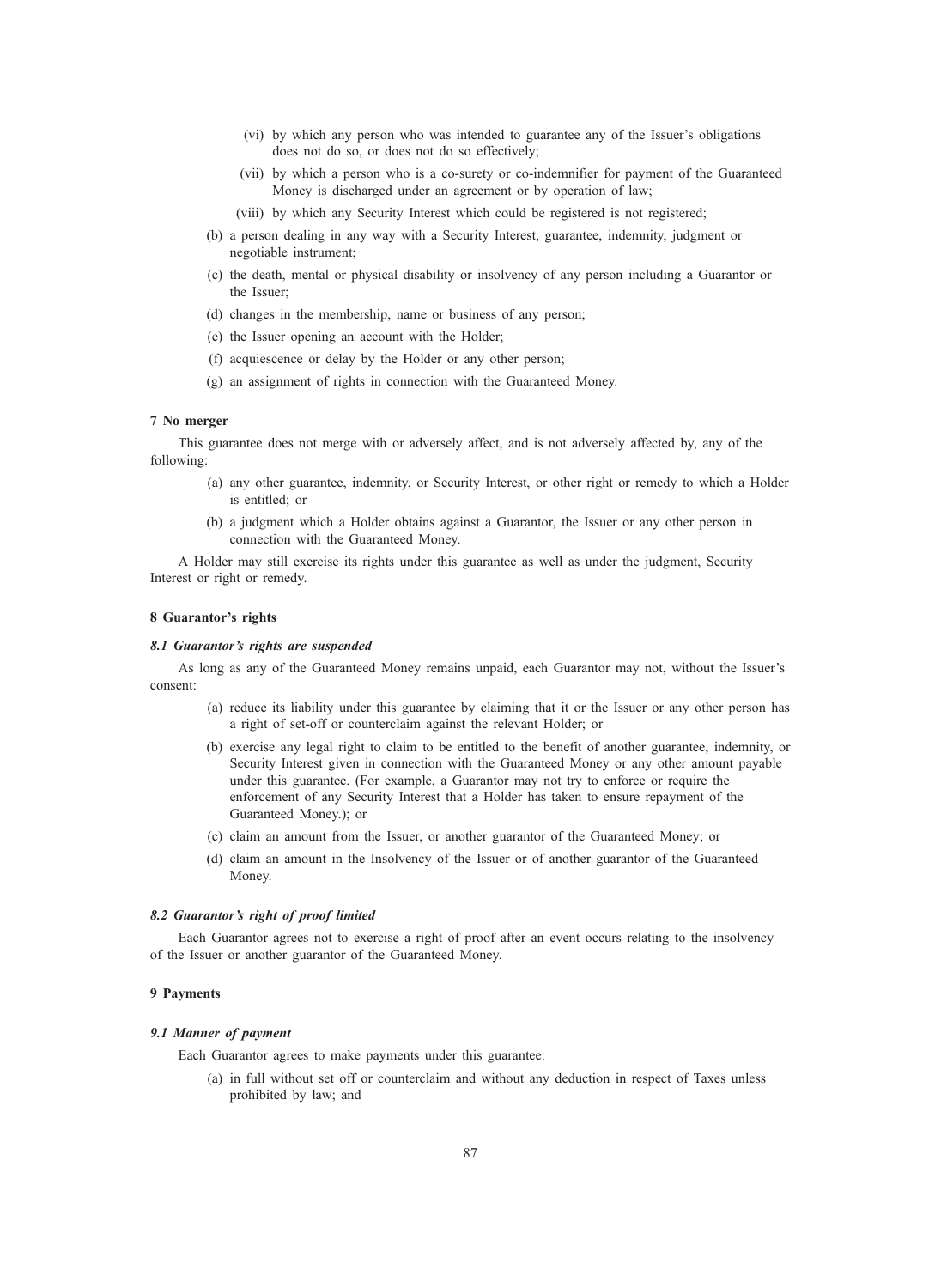(b) if the payment relates to the Guaranteed Money, in the currency in which the payment is due, and otherwise in United States dollars in immediately available funds and in accordance with the applicable payment provisions in the Conditions.

#### 9.2 Currency of payment

Each Guarantor waives any right it has in any jurisdiction to pay an amount other than in the currency in which it is due. However, if a Holder receives an amount in a currency other than that in which it is due:

- (a) it may convert the amount received into the due currency (even though it may be necessary to convert through a third currency to do so) on the day and at such rates (including spot rate, same day value rate or value tomorrow rate) as it reasonably considers appropriate. It may deduct its usual Costs in connection with the conversion; and
- (b) a Guarantor satisfies its obligation to pay in the due currency only to the extent of the amount of the due currency obtained from the conversion after deducting the Costs of the conversion.

#### 10 Withholding tax

If a law requires a Guarantor to deduct an amount in respect of Taxes from a payment under this guarantee such that the relevant Holder would not actually receive on the due date the full amount provided for under this guarantee, then:

- (a) the Guarantor agrees to deduct the amount for the Taxes (and any further deduction applicable to any further payment due under paragraph (c) below); and
- (b) the Guarantor agrees to pay the amount deducted to the relevant authority in accordance with applicable law and give the original receipts to the Holder; and
- (c) if the amount deducted is in respect of Taxes imposed or levied by or on behalf of the Commonwealth of Australia or any political subdivision of it, the Guarantor agrees to pay an additional amount so that, after making the deduction and further deductions applicable to additional amounts payable under this clause, the Holder is entitled to receive (at the time the payment is due) the amount it would have received if no deductions had been required. Except that no additional amounts are payable under this clause (c) in relation to any payment to a Holder in respect of the Debt Instruments:
	- (i) which is to a Holder (or a third party on its behalf) who is liable to such Taxes in respect of that Debt Instrument by reason of the person having some connection with the Commonwealth of Australia or any political subdivision thereof or therein other than the mere holding of such Debt Instrument or receipt of payment in respect of the Debt Instrument provided that a Holder shall not be regarded as having a connection with Australia for the reason that the Holder is a resident of Australia within the meaning of the Australian Tax Act where, and to the extent that, such taxes are payable by reason of section 128B(2A) of the Australian Tax Act; or
	- (ii) which is presented for payment more than 30 days after the Relevant Date except to the extent that a Holder would have been entitled to additional amounts under Condition 20.2(b) on presenting the same, or making demand, for payment on the last day of the period of 30 days; or
	- (iii) which is on account of Taxes which are payable by reason of the Holder being an associate of the Issuer or the applicable Guarantor for the purposes of section 128F of the Australian Tax Act; or
	- (iv) which is on account of Taxes which are payable to, or to a third party on behalf of, a Holder who could lawfully avoid (but has not so avoided) such withholding or deduction by complying or procuring that any third party complies with any statutory requirements or by making or procuring that any third party makes a declaration of non-residence or other similar claim; or
	- (v) which is to, or to a third party on behalf of, a Holder (or a person with an interest in a Debt Instrument), if that person is an Australian resident or otherwise holds the Debt Instrument or an interest therein in carrying on a business in Australia at or through a permanent establishment in Australia and that person has not supplied an appropriate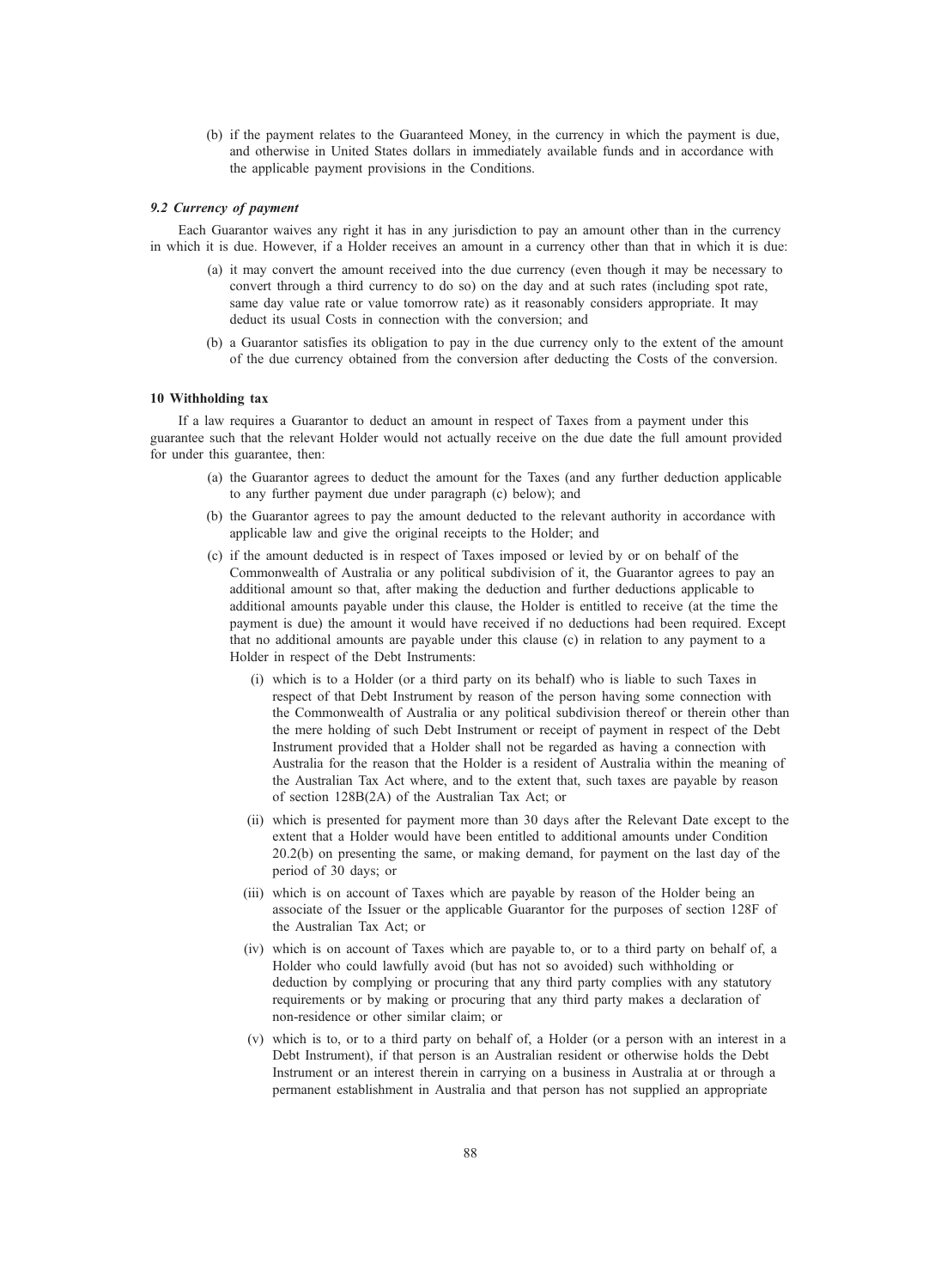Australian tax file number, (if applicable) Australian Business Number or details of an applicable exemption from these requirements before the Record Date; or

- (vi) where such withholding or deduction is required to be made pursuant to a notice or direction issued by the Commissioner of Taxation under section 255 of the Australian Tax Act or section 260-5 of Schedule 1 to the Taxation Administration Act 1953 of the Commonwealth of Australia or any similar law; or
- (vii) to the extent that the Issuer is obliged to pay tax in respect of a payment made to, or to a third party on behalf of, a Holder as a result of the operation of section 126 of the Australian Tax Act by reason of the Holder being an Australian resident or a nonresident that carries on business at or through a permanent establishment in Australia and not having disclosed to the Issuer its name and address; or
- (viii) where such withholding or deduction is imposed on a payment to an individual and is required to be made pursuant to European Council Directive 2003/48/EC or any other Directive implementing the conclusions of the ECOFIN Council meeting of 26-27 November 2000 on the taxation of savings income or any law implementing or complying with, or introduced in order to conform to, such Directive; or
- (ix) (in the case of Bearer Debt Instruments and Global Debt Instruments) which is presented for payment by or on behalf of a Holder who would have been able to avoid such withholding or deduction by presenting the relevant Debt Instrument to another Paying Agent in a Member State of the EU; or
- (x) in respect of any estate, inheritance, gift, sales, transfer, personal property, or any similar tax, assessment or governmental charge; or
- (xi) in respect of any tax, assessment or other governmental charge which is required to be withheld or deducted by any paying agent from payments of principal of or interest on any Debt Instrument, if such payment can be made without such withholding or deduction by at least one other paying agent; or
- (xii) in such other circumstances as may be specified in the Pricing Supplement.

Notwithstanding the above, if a Guarantor is required to withhold amounts under or in connection with or in order to ensure compliance with FATCA, the Guarantor shall be permitted to make such withholding or deduction, and Holders and beneficial owners of Debt Instruments will not be entitled to receive any gross up, additional amount or other amount to compensate them for such withholding or deduction.

The Holder agrees to use reasonable endeavours to minimise any increase or reduction of the kind contemplated by this clause.

#### 11 Costs and indemnities

#### 11.1 What the Guarantor agrees to pay

The Guarantor agrees to pay or reimburse the relevant Holder on demand for the Holder's Costs in enforcing or preserving rights (or considering doing so) in connection with the guarantee.

The Holder may debit any of these amounts to the Guarantor's account before asking the Guarantor to pay.

#### 11.2 Indemnity

Each Guarantor indemnifies the Holder against any liability or loss arising from, and any Costs incurred in connection with, the payment, omission to make payment or delay in making payment of an amount referred to in clause 11.1 (''What the Guarantor agrees to pay''). Each Guarantor agrees to pay amounts due under this indemnity on demand from the Holder.

#### 11.3 Items included in loss, liability and Costs

Each Guarantor agrees that the Costs referred to in clause 11.1 (''What the Guarantor agrees to pay'') and the liability or loss and any Costs referred to in clause 11.2 (''Indemnity''), include legal Costs in accordance with any written agreement as to legal costs (whether or not the Guarantor is a party to the agreement) or, if no agreement, on whichever is the higher of a full indemnity basis or solicitor and own client basis.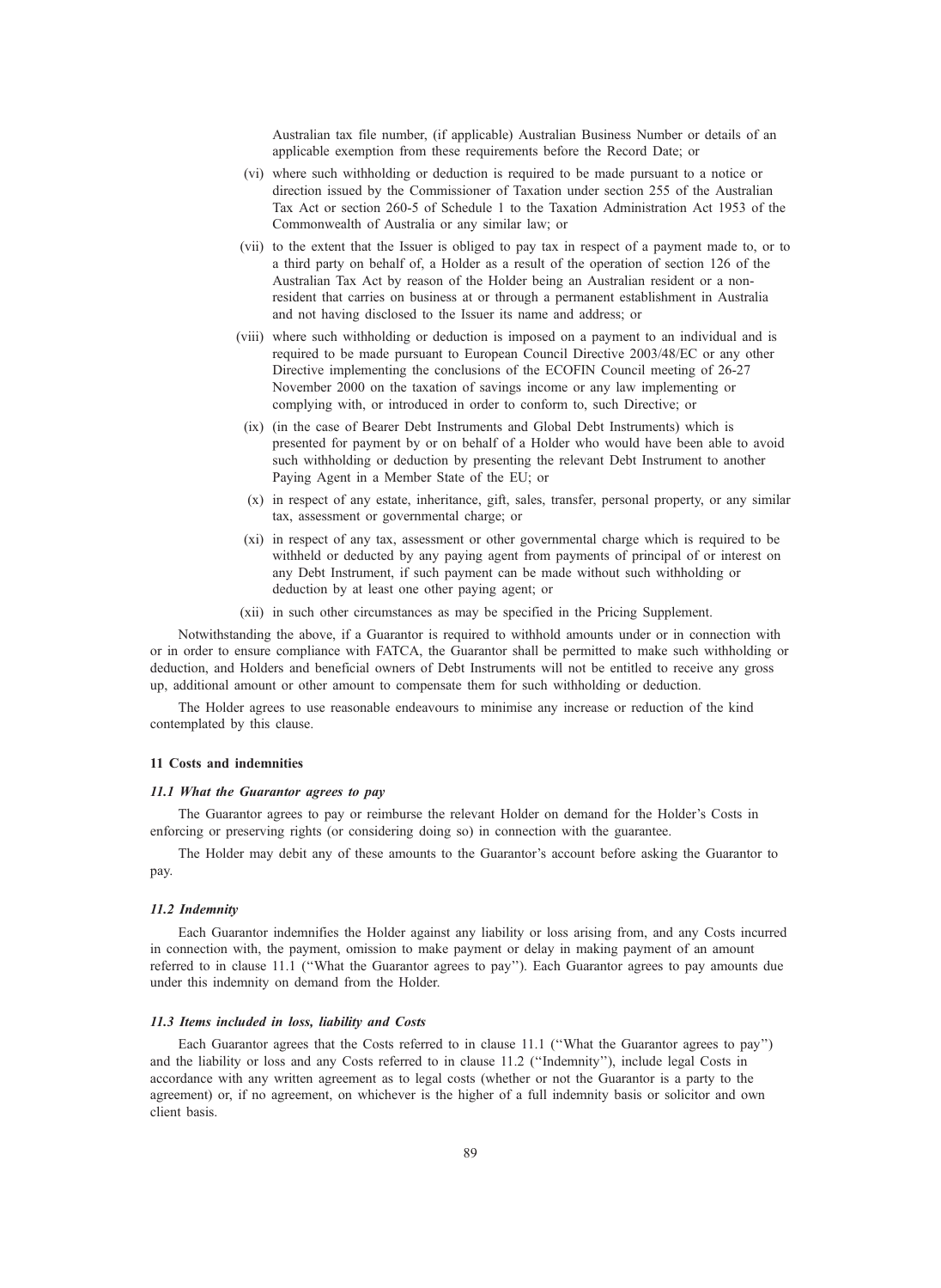#### 11.4 Currency conversion on judgment debt

If a judgment, order or proof of debt for an amount in connection with this guarantee is expressed in a currency other than the currency in which the amount is due under this guarantee, then each Guarantor indemnifies the Holder against:

- (a) any difference arising from converting the other currency if the rate of exchange used by the Holder under clause 9.2 (''Currency of payment'') for converting currency when it receives a payment in the other currency is less favourable to the Holder than the rate of exchange used for the purpose of the judgment, order or acceptance of proof of debt; and
- (b) the Costs of conversion.

### 11.5 Payment for Guarantor's obligations

Each Guarantor agrees to pay for anything that it agrees to do under this guarantee.

## 12 Application of payments

#### 12.1 Application of money

A Holder may apply money paid by the Issuer or a Guarantor or otherwise towards satisfaction of the Guaranteed Money and other money payable under a Programme Document in the manner it sees fit.

#### 12.2 Order of payment

A Holder may use money received under this document towards paying any part of the Guaranteed Money the Holder chooses. This applies even if that part only falls due after the Holder gives a notice of demand.

#### 12.3 Suspense account

A Holder may place in an interest bearing suspense account any payment it receives from a Guarantor under clause 2.2 ("Guarantee") (and any net interest on that payment after tax) for as long as it thinks prudent and need not apply the payment or net interest towards satisfying the Guaranteed Money or other money payable under a Programme Document.

#### 12.4 Remaining money

The Holders agree to pay any money remaining after the Guaranteed Money is paid either to the nominated Guarantor (which the Holder may do by paying it into an account in the nominated Guarantor's name) or to another person entitled to it. In doing so, it does not incur any liability to a Guarantor. The Holders do not pay the nominated Guarantor interest on any money remaining after the nominated Guaranteed Money is paid.

#### 12.5 Credit from date of receipt

A Guarantor is only credited with money from the date the relevant Holder actually receives it.

#### 13 Dealing with interests

A Holder may assign or otherwise deal with its rights under this document in any way it considers appropriate. If the Holder does this, a Guarantor may not claim against any assignee (or any other person who has an interest in this document) any right of set-off or other rights the Guarantor has against the Holder.

#### 14 Notices

## 14.1 Form

Unless expressly stated otherwise in this document, all notices, certificates, consents, approvals, waivers and other communications in connection with this document must be in writing, signed by an Authorised Officer of the sender and marked for attention as set out or referred to in the Details or, if the recipient has notified otherwise, then marked for attention in the way last notified.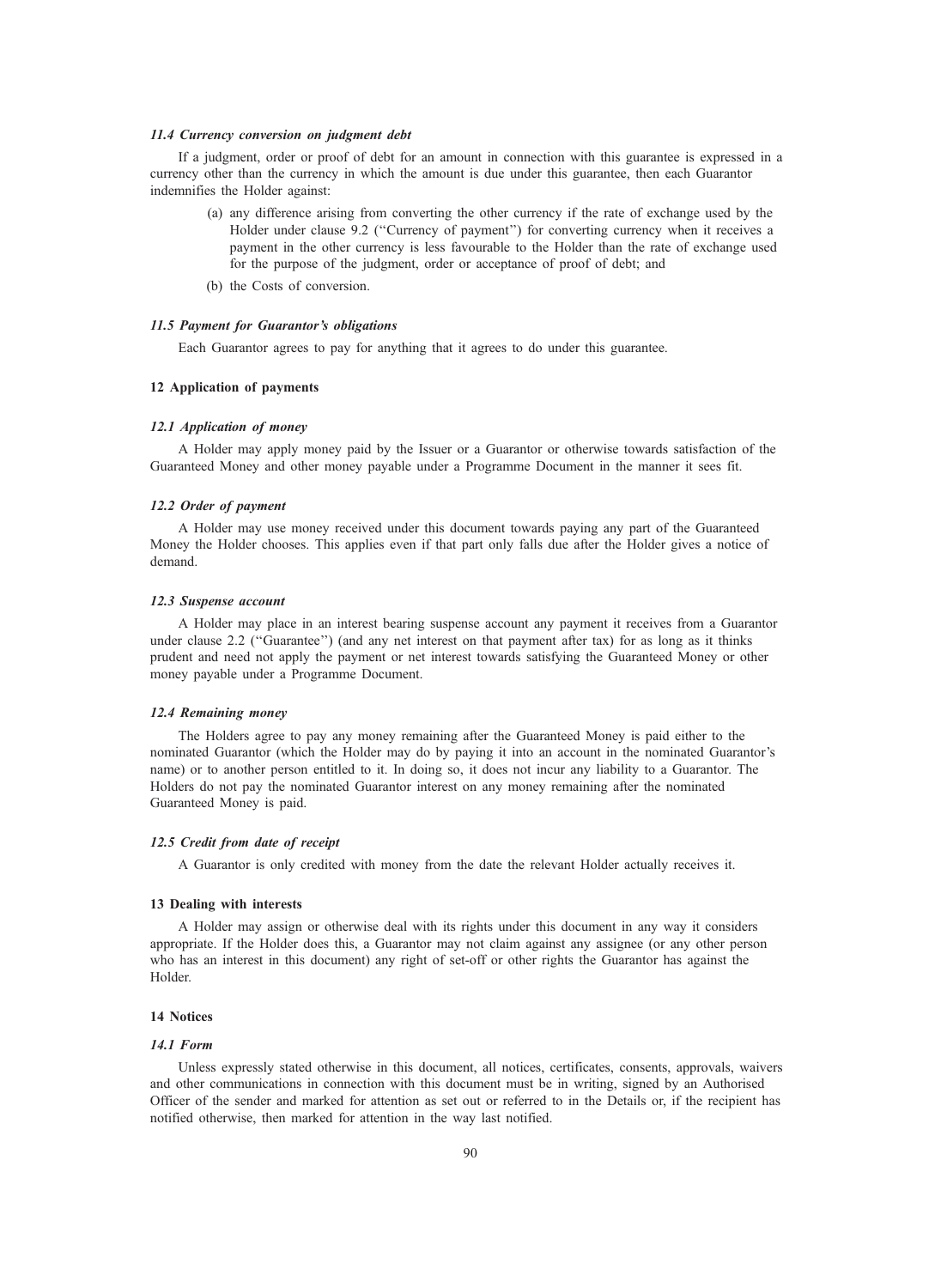#### 14.2 Delivery

They must be:

- (a) left at the address set out or referred to in the Details; or
- (b) sent by prepaid post (airmail if appropriate) to the address set out or referred to in the Details; or
- (c) sent by fax to the fax number set out or referred to in the Details; or
- (d) delivered to the Clearing System (if applicable).

However if the intended recipient has notified a changed postal address or changed fax number, then the communication must be to that address or number.

## 14.3 When effective

They take effect from the time they are received unless a later time is specified in them.

#### 14.4 Receipt—postal

If sent by post, they are taken to be received three days after posting (or seven days after posting if sent to or from a place outside Australia).

#### 14.5 Receipt—fax

If sent by fax, they are taken to be received at the time shown in the transmission report as the time that the whole fax was sent.

#### 15 New Guarantors

A person becomes a party to this document as a Guarantor (after the date of this document) by signing and delivering to the Original Guarantor an accession deed poll substantially in the form of Schedule 1 (''Form of New Guarantor Deed Poll'') to this document and doing any other thing necessary to ensure the enforceability of that person's obligations as a Guarantor.

#### 16 Release of Guarantors

Notwithstanding any other term of this document (other than clause 5 (''Reinstatement of rights'')), the obligations of a Guarantor (other than the Original Guarantor) under the Programme Documents may be terminated by the Issuer giving notice to the Holders in accordance with the Conditions and publishing a notice in a newspaper circulating generally throughout England stating that the obligations of that Guarantor under the Programme Documents will be terminated and this guarantee revoked in respect of that Guarantor not less than 30 days from the publication date. Such revocation will not affect the liability of any other Guarantor not named in such notice.

#### 17 General

#### 17.1 Prompt performance

If a Programme Document specifies when a Guarantor agrees to perform an obligation, the Guarantor agrees to perform it by the time specified. Each Guarantor agrees to perform all other obligations promptly.

#### 17.2 Consents

Each Guarantor agrees to comply with all conditions in any consent a Holder gives in connection with a Programme Document.

#### 17.3 Certificates

A Holder may give a Guarantor a certificate about an amount payable or other matter in connection with a Programme Document. The certificate is sufficient evidence of the amount or matter, unless it is proved to be incorrect.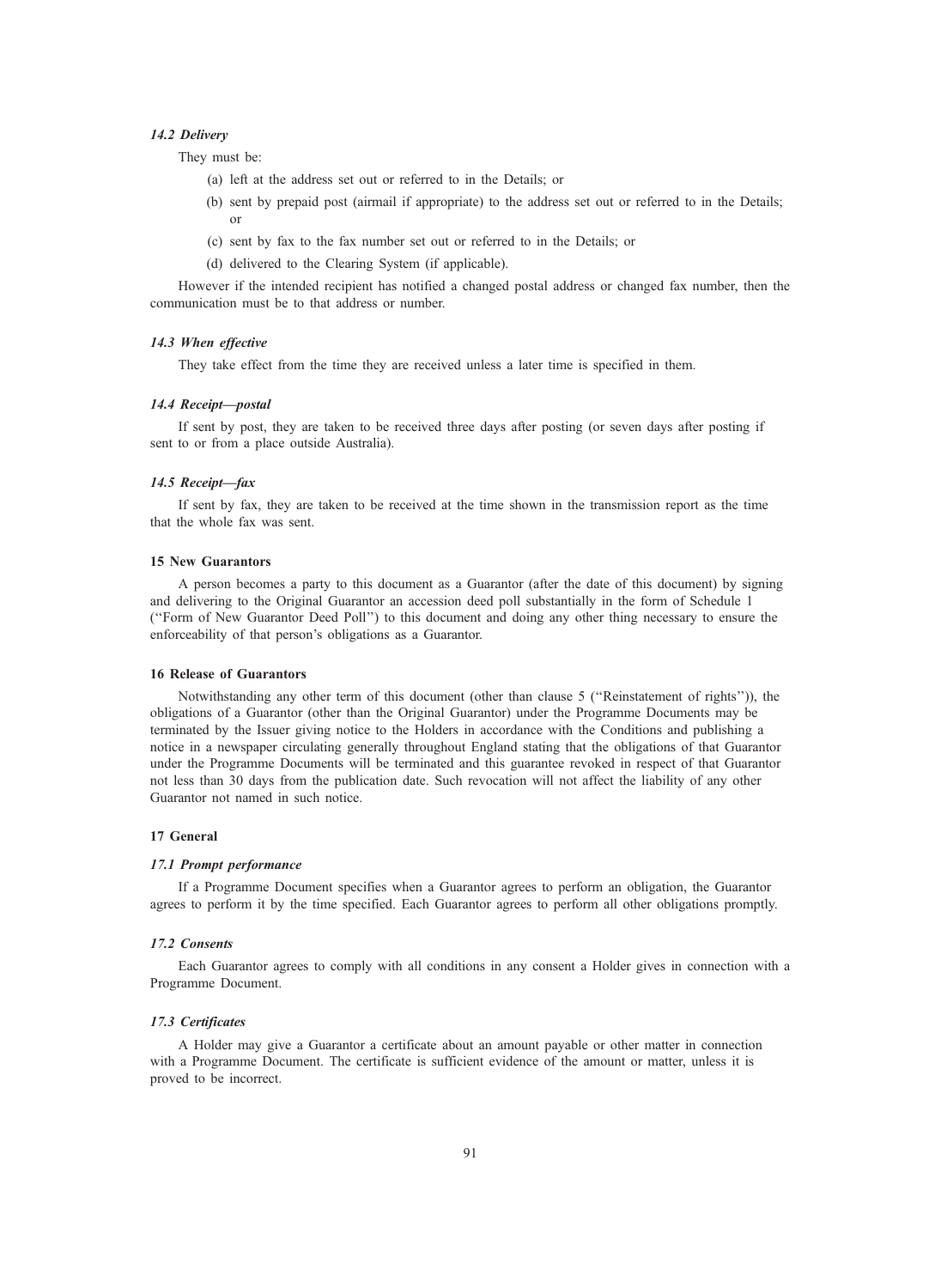#### 17.4 Set-off

A Holder may set off any amount due for payment by the Holder to a Guarantor against any amount due for payment by the Guarantor to the Holder under a Programme Document.

#### 17.5 Discretion in exercising rights

A Holder may exercise a right or remedy or give or refuse its consent in any way it considers appropriate (including by imposing conditions), unless a Programme Document expressly states otherwise.

#### 17.6 Partial exercising of rights

If a Holder does not exercise a right or remedy fully or at a given time, the Holder may still exercise it later.

# 17.7 No liability for loss

A Holder is not liable for loss caused by the exercise or attempted exercise of, failure to exercise, or delay in exercising, a right or remedy.

#### 17.8 Conflict of interest

A Holder's rights and remedies under a Programme Document may be exercised even if this involves a conflict of duty or the Holder has a personal interest in their exercise.

#### 17.9 Remedies cumulative

A Holder's rights and remedies under a Programme Document are in addition to other rights and remedies given by law independently of any Programme Document.

#### 17.10 Indemnities

The indemnities in this document are continuing obligations, independent of a Guarantor's other obligations under this document and continue after this document ends. It is not necessary for a Holder to incur expense or make payment before enforcing a right of indemnity under this document.

#### 17.11 Inconsistent law

To the extent permitted by law, this Programme Document prevails to the extent it is inconsistent with any law.

#### 17.12 Supervening legislation

Any present or future legislation which operates to vary the obligations of the Guarantors in connection with a Programme Document with the result that a Holder's rights, powers or remedies are adversely affected (including by way of delay or postponement) is excluded except to the extent that its exclusion is prohibited or rendered ineffective by law.

#### 17.13 Time of the essence

Time is of the essence in any Programme Document in respect of an obligation of a Guarantor to pay money.

#### 17.14 Variation and waiver

Unless a Programme Document expressly states otherwise, a provision of any Programme Document, or right created under it, may not be waived or varied except in writing signed by the party or parties to be bound.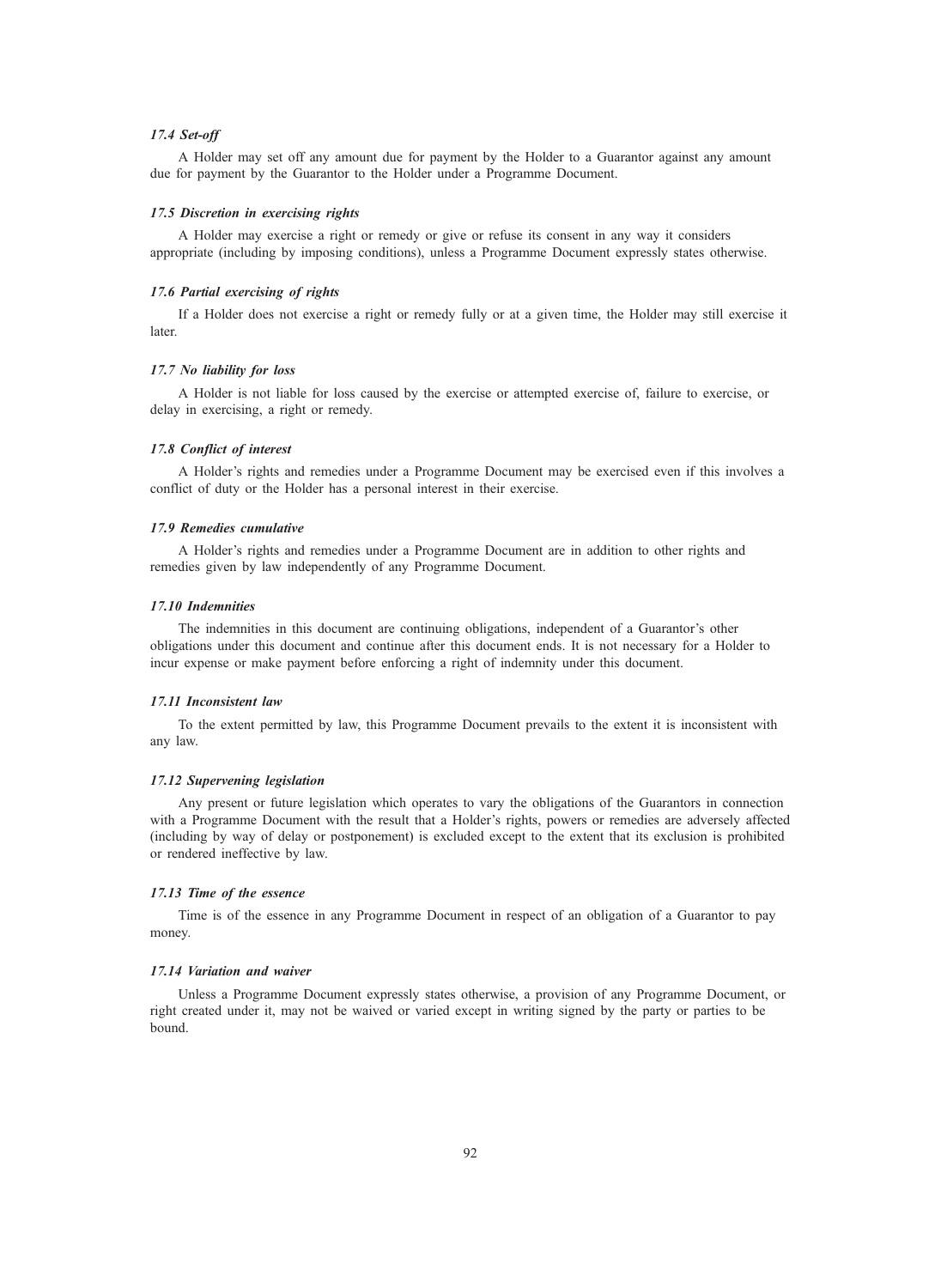#### 17.15 Confidentiality

Each party agrees not to disclose information provided by any other party that is not publicly available except:

- (a) in connection with any person exercising rights or dealing with rights or obligations under a Programme Document (including in connection with preparatory steps such as negotiating with any potential assignee of a Holder's rights or other person who is considering contracting with a Holder in connection with a Programme Document); or
- (b) to officers, employees, legal and other advisers and auditors of a Holder; or
- (c) to any party to a Programme Document or any Related Entity of any party to a Programme Document, provided the recipient agrees to act consistently with this clause; or
- (d) with the consent of the party who provided the information (such consent not to be unreasonably withheld); or
- (e) as required by any law, any Programme Document or stock exchange.

Each party consents to disclosures made in accordance with this clause.

#### 18 Governing law and jurisdiction

#### 18.1 Governing law

This document and any non-contractual obligations arising out of or in connection with it shall be governed by the law in force in England.

#### 18.2 Jurisdiction

The Guarantors agree that the courts of England have jurisdiction to hear and determine any suit, action or proceedings, and to settle any disputes, which may arise out of or in connection with this document (respectively, ''Proceedings'' and ''Disputes'') and, for such purposes, irrevocably submit to the jurisdiction of such courts.

#### 18.3 Appropriate forum

The Guarantors irrevocably waive any objection which it might have now or in the future to the courts of England being nominated as the forum to hear and determine any Proceedings and to settle any Disputes, and agrees not to claim that any such court is not a convenient or appropriate forum.

#### 18.4 Process agent

Each Guarantor agrees that the process by which any Proceedings in England are begun may be served on it by being delivered to King & Wood Mallesons SJ Berwin, 10 Queen Street Place, London EC4R 1BE at which process may be served on it in accordance with Part XXIII of the Companies Act 1985. If such person is not or ceases to be effectively appointed to accept service of process on its behalf, it agrees, on the written demand of any Holder entitled to the benefit of this document, when addressed to it and delivered to it, appoint a further person in England to accept service of process on its behalf. Nothing in this paragraph affects the right of any Holder to serve process in any other manner permitted by law.

#### 18.5 Non-exclusivity

The submission to the jurisdiction of the courts of England does not (and shall not be construed so as to) limit the right of any Holder to take Proceedings in any other court of competent jurisdiction, nor does the taking of Proceedings in any one or more jurisdictions preclude the taking of Proceedings in any other jurisdiction (whether concurrently or not) if and to the extent permitted by law.

#### 19 Interpretation

#### 19.1 Definitions

The following words share these meanings in this document unless the contrary intention appears. Conditions means the conditions applicable to a Debt Instrument as set out in the Offering Circular.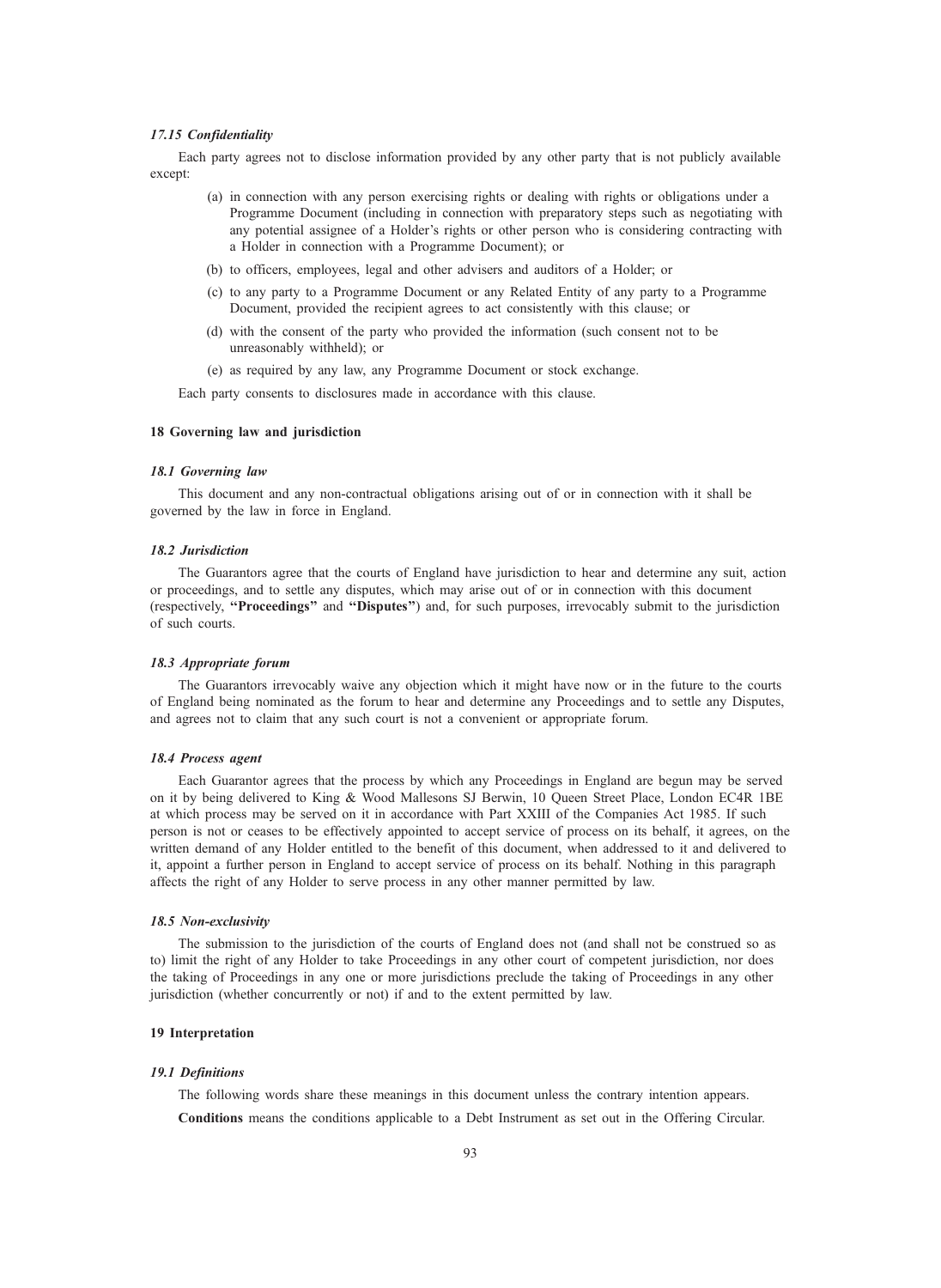Costs includes charges and expenses incurred in relation to the failure of a Guarantor to comply with its obligations under this document, including those incurred in connection with advisers.

Controller has the meaning it has in the Corporations Act.

Debt Instrument has the meaning in the Deed of Covenant.

Deed of Covenant means the deed poll entitled "Debt of Covenant" dated on or about the date of this document, executed by Aurizon Network Pty Ltd (ABN 78 132 181 116) in relation to the Programme.

Default Rate means the rate 2% per annum above the 60 day ''Bank Bill Swap Reference Rate'' last published on or before that day in The Australian Financial Review (or if no such rate is published, another rate set by the Holder in good faith).

Guarantor means the Original Guarantor and each Subsidiary of the Original Guarantor who becomes a Guarantor in accordance with clause 15 (''New Guarantors''), unless any such Subsidiary has ceased to be a Guarantor pursuant to this document.

Guaranteed Money means, at any time, in respect of Debt Instruments that are specified to have the benefit of this guarantee in the applicable Pricing Supplement to those Debt Instruments, all amounts then due for payment or which will or may become due for payment or which remain unpaid, by the Issuer to a Holder of any of those Debt Instruments (for its own account or for the account of another person) in connection with this document (including transactions in connection with them), but excluding those amounts:

- (a) which relate to any present or future tax, levy, impost, deduction, charge or duty (together with any related interest, penalty, fine or expense) levied or imposed by any government or any person charged with the administration of any law; and
- (b) created pursuant to an instrument or transaction which specifically excludes the application of this guarantee.

A person is Insolvent if:

- (a) it is (or states that it is) an insolvent under administration or insolvent (each as defined in the Corporations Act); or
- (b) it has had a Controller appointed, is in liquidation, in provisional liquidation, under administration or wound up or has had a Receiver appointed to any part of its property; or
- (c) it is subject to any arrangement, assignment, moratorium or composition, protected from creditors under any statute or dissolved (in each case, other than to carry out a reconstruction or amalgamation while solvent on terms approved by the Holders); or
- (d) an application or order has been made (and in the case of an application, it is not stayed, withdrawn or dismissed within 60 days), resolution passed, proposal put forward, or any other action taken, in each case in connection with that person, which is preparatory to or could result in any of (a), (b) or (c) above; or
- (e) it is taken (under section 459F(1) of the Corporations Act) to have failed to comply with a statutory demand; or
- (f) it is the subject of an event described in section  $459C(2)(b)$  or section 585 of the Corporations Act (or it makes a statement from which the Holder reasonably deduces it is so subject); or
- (g) it is otherwise unable to pay its debts when they fall due; or
- (h) something having a substantially similar effect to (a) to (g) happens in connection with that person under the law of any jurisdiction.

Issuer means, in respect of a Debt Instrument, Aurizon Network Pty Ltd (ABN 78 132 181 116) or such other person appointed under the Deed of Covenant as a new issuer and a reference to an Issuer in respect of an Debt Instrument is to the individual Issuer of such Debt Instrument or otherwise as the context requires.

Offering Circular means the most recent information memorandum issued by the Issuer in connection with the Debt Instruments and the Programme and dated on or about the date of this document, as amended, supplemented, updated or replaced from time to time including the documents incorporated by reference into the most recent information memorandum (including, without limitation, in the case of a Tranche of Debt Instruments, any relevant Pricing Supplement).

Programme Documents has the meaning it has in the Details.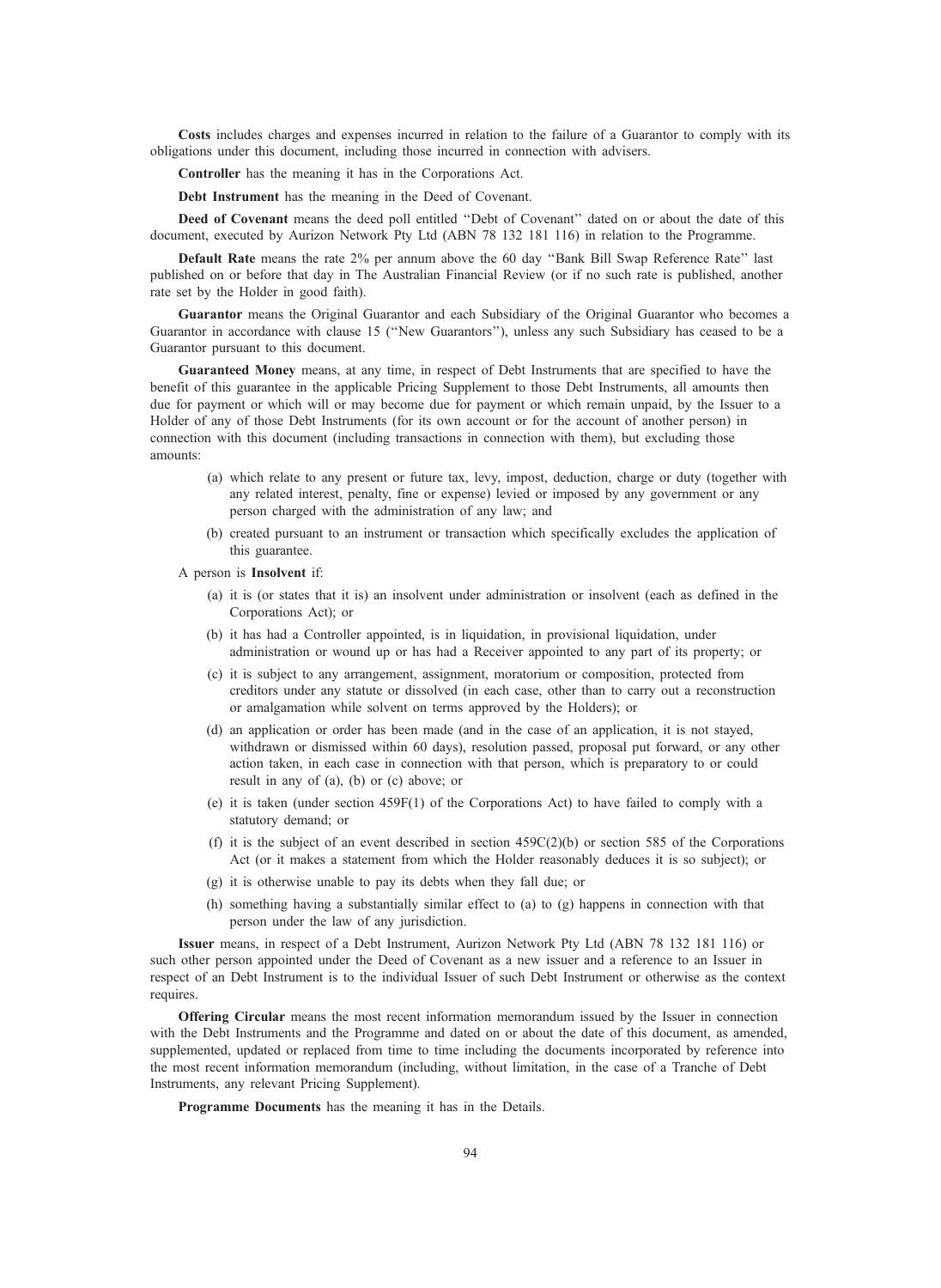Related Entity has the meaning it has in the Corporations Act.

#### 19.2 Terms defined in the Conditions

A term which has a defined meaning in the Conditions has the same meaning when used in this document unless it is expressly defined in this document when the meaning in this document prevails.

#### 19.3 References to certain general terms

Unless the contrary intention appears, in this document:

- (a) a reference to a group of persons is a reference to any two or more of them jointly and to each of them individually;
- (b) an agreement, representation or warranty in favour of two or more persons is for the benefit of them jointly and each of them individually;
- (c) an agreement, representation or warranty by two or more persons binds them jointly and each of them individually but an agreement, representation or warranty by a Holder binds a Holder individually only;
- (d) a reference to any thing (including an amount) is a reference to the whole and each part of it;
- (e) a reference to a document (including this document) includes any variation or replacement of it;
- (f) the word ''law'' includes common law, principles of equity, and laws made by parliament (and laws made by parliament include State, Territory and Commonwealth laws and regulations and other instruments under them, and consolidations, amendments, re-enactments or replacements of any of them);
- (g) a reference to accounting standards is a reference to the accounting standards as defined in the Corporations Act and a reference to an accounting term is a reference to that term as it is used in those accounting standards, or, if not inconsistent with those standards, in accounting principles and practices generally accepted in Australia;
- (h) the word ''person'' includes an individual, a firm, a body corporate, an unincorporated association and an authority;
- (i) a reference to a particular person includes the person's executors, administrators, successors, substitutes (including persons taking by novation) and assigns;
- (j) the words ''including'', ''for example'' or ''such as'' when introducing an example, do not limit the meaning of the words to which the example relates to that example or examples of a similar kind;
- (k) a reference to the Corporations Act is a reference to the Corporations Act 2001 (Cth).

#### 19.4 Number

The singular includes the plural and vice versa.

#### 19.5 Headings

Headings (including those in brackets at the beginning of paragraphs) are for convenience only and do not affect the interpretation of this document.

#### 19.6 Cross guarantee

This document takes effect as a cross-guarantee and cross-indemnity when one or more of the debtors under the Programme are the same as one or more of the Guarantors. In those circumstances it is a separate guarantee and indemnity in relation to each debtor as if that person were:

- (a) the only person referred to as a debtor; and
- (b) excluded from the definition of ''Guarantor''.

EXECUTED as a deed poll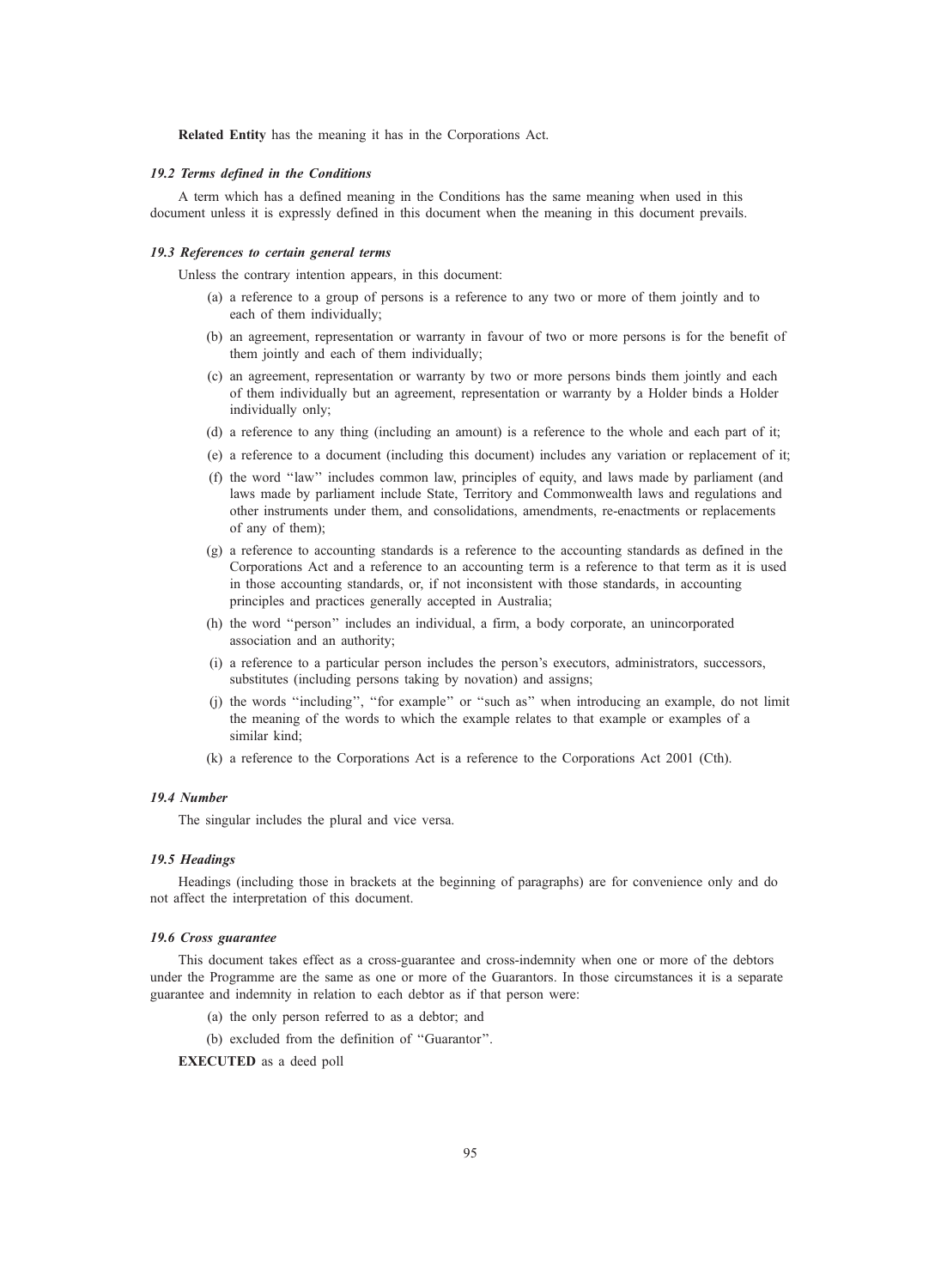# Guarantee Deed Poll

# Schedule 1 Form of New Guarantor Deed Poll

# Deed Poll New Guarantor Name  $\#$ insert full name# ABN/ACN/ARBN #insert# Address  $\ddot{t}$  #insert# Telephone #telephone number# Fax  $\text{#fax number}$

Attention #insert# **Original** Agreement Guarantee Deed Poll made by, amongst others, Aurizon Network Pty Ltd (ABN 78 132 181 116) and dated on or about 2 September 2014. Governing law of this document The same as the Original Agreement described above.

# poll

BY THIS DOCUMENT POLL the New Guarantor described above, for the benefit of the parties to the Original Agreement:

- (a) irrevocably agrees that from the date of this document poll it is a Guarantor;
- (b) irrevocably agrees to comply with and be bound by all current and future obligations of a Guarantor under the Original Agreement;
- (c) acknowledges having read a copy of the Original Agreement before signing this document poll;
- (d) gives, as at the date of this document poll, all representations and warranties on the part of a Guarantor contained in the Original Agreement; and
- (e) acknowledges receiving valuable consideration for this document poll.

The ''Interpretation'' clause of the Original Agreement described above applies to this document poll as if it was fully set out in this document poll.

DATED [

EXECUTED as a deed poll

[Insert execution clause for New Guarantor]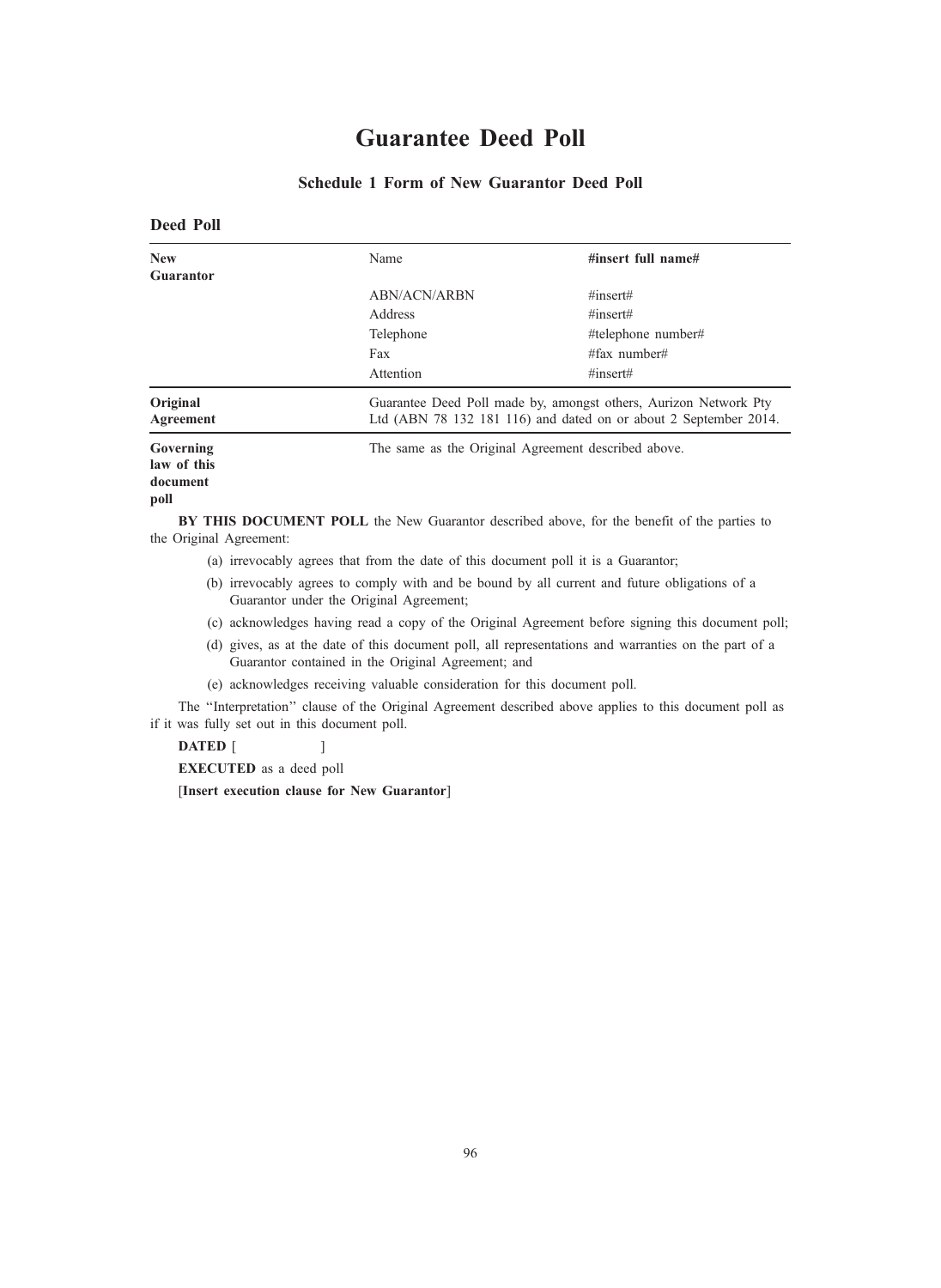# AUSTRALIAN TAXATION

#### Australian Taxation

The following is a summary of the withholding tax treatment under the Australian Tax Act and the Taxation Administration Act 1953 of Australia, at the date of this Offering Circular, of payments of interest (as defined in the Australian Tax Act) on the Debt Instruments and certain other Australian tax matters. A term used below but not otherwise defined has the meaning given to it in the Conditions.

This summary applies to holders of Debt Instruments that are:

- residents of Australia for tax purposes that do not acquire or hold their Debt Instruments in carrying on a business outside of Australia, and non-residents of Australia for tax purposes that acquire and hold their Debt Instruments in carrying on a business at or through a permanent establishment in Australia ("Australian Holders"); and
- non-residents of Australia for tax purposes that do not acquire or hold their Debt Instruments in carrying on a business at or through a permanent establishment in Australia, and Australian tax residents that acquire and hold their Debt Instruments in carrying on a business outside of Australia (''Non-Australian Holders'').

The summary is not exhaustive and, in particular, does not deal with the position of certain classes of holders of the Debt Instruments (including, without limitation, dealers in securities, custodians or other third parties who hold Debt Instruments on behalf of any person), nor does it deal with Partly Paid, Dual Currency or Indexed Debt Instruments. If such Debt Instruments are issued, their Australian taxation treatment will be summarised in the relevant Pricing Supplement.

Holders of the Debt Instruments should also be aware that particular terms of issue of any Series of Debt Instruments may affect the tax treatment of that Series of Debt Instruments. Information regarding taxes in respect of Debt Instruments may also be set out in the relevant Pricing Supplement.

This summary is not intended to be, nor should it be construed as, legal or tax advice to any particular holder of the Debt Instruments. Each holder should seek professional tax advice in relation to their particular circumstances.

#### 1. Australian interest withholding tax

The Australian Tax Act characterises securities as either ''debt interests'' (for all entities) or ''equity interests" (for companies) including for the purposes of Australian interest withholding tax ("Australian") IWT'') and dividend withholding tax. The Issuer intends to issue Debt Instruments which will be characterised as both ''debt interests'' and ''debentures'' for these purposes. If Debt Instruments are issued which are not so characterised, further information on the material Australian tax consequences of payments of interest and certain other amounts on those Debt Instruments will be specified in the relevant Pricing Supplement (or another relevant supplement to this Offering Circular).

For Australian IWT purposes, ''interest'' is defined to include amounts in the nature of, or in substitution for, interest and certain other amounts.

#### Australian Holders

Payments of interest in respect of the Debt Instruments to Australian Holders should not be subject to Australian IWT.

#### Non-Australian Holders

Australian IWT is payable at a rate of 10% of the gross amount of interest paid by the Issuer to a Non-Australian Holder, unless an exemption is available.

#### (a) Section 128F exemption from Australian IWT

An exemption from Australian IWT is available in respect of interest paid on the Debt Instruments if the requirements of section 128F of the Australian Tax Act are satisfied.

Unless otherwise specified in any relevant Pricing Supplement (or another relevant supplement to this Offering Circular), the Issuer intends to issue the Debt Instruments in a manner which will satisfy the requirements of section 128F of the Australian Tax Act.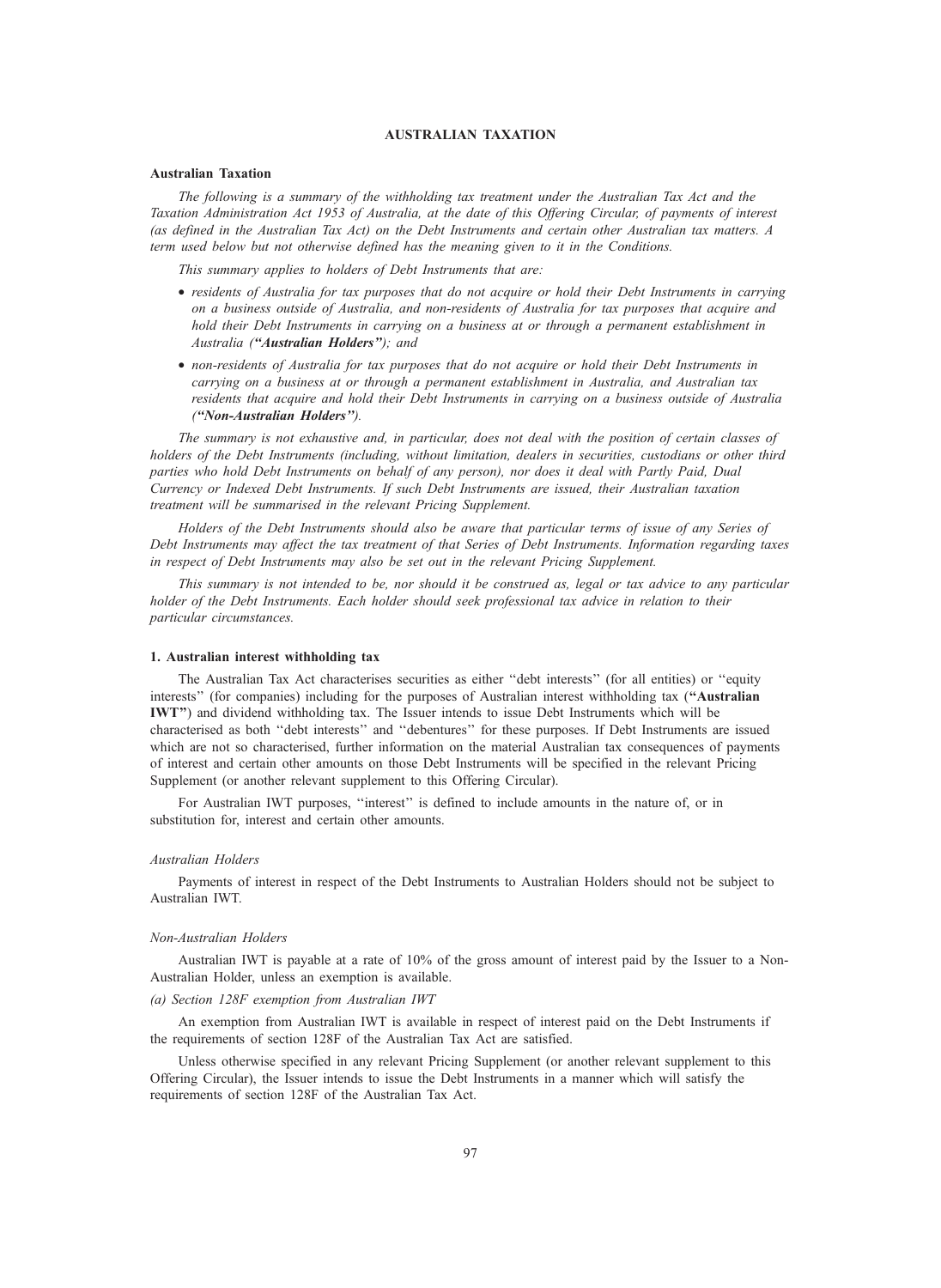In broad terms, the requirements are as follows:

(i) the Issuer is a resident of Australia and a company (as defined in section 128F(9) of the Australian Tax Act) when it issues the Debt Instruments and when interest is paid;

(ii) the Debt Instruments are issued in a manner which satisfies the ''public offer'' test in section 128F of the Australian Tax Act.

In relation to the Debt Instruments, there are five principal methods of satisfying the public offer test, the purpose of which is to ensure that lenders in capital markets are aware that the Issuer is offering the Debt Instruments for issue. In summary, the five methods are:

- offers to 10 or more unrelated financiers, securities dealers or entities that carry on the business of investing in securities in the course of operating in financial markets;
- offers to 100 or more investors of a certain type;
- offers of listed Debt Instruments;
- offers via publicly available information sources; or
- offers to a dealer, manager or underwriter who offers to sell the Debt Instruments within 30 days by one of the preceding methods;

(iii) the Issuer does not know, or have reasonable grounds to suspect, at the time of issue, that the Debt Instruments (or interests in the Debt Instruments) were being, or would later be, acquired, directly or indirectly, by an ''associate'' of the Issuer, except as permitted by section 128F(5) of the Australian Tax Act (see below); and

(iv) at the time of the payment of interest, the Issuer does not know, or have reasonable grounds to suspect, that the payee is an "associate" of the Issuer, except as permitted by section 128F(6) of the Australian Tax Act (see below).

An ''associate'' of the Issuer for the purposes of section 128F of the Australian Tax Act includes:

- a person or entity which holds more than 50% of the voting shares of, or otherwise controls, the Issuer;
- an entity in which more than 50% of the voting shares are held by, or which is otherwise controlled by, the Issuer;
- a trustee of a trust where the Issuer is capable of benefiting (whether directly or indirectly) under that trust; and
- a person or entity who is an "associate" of another person or entity which holds more than 50% of the voting shares of, or otherwise controls, the Issuer.

However, for the purposes of sections 128F(5) and (6) of the Australian Tax Act (see paragraphs (iii) and (iv) above), "associate" does not include:

(A) an onshore associate (ie an Australian resident associate who does not acquire the Debt Instruments in carrying on business at or through a permanent establishment outside Australia, or a non-Australian resident associate who acquires the Debt Instruments in carrying on business at or through a permanent establishment in Australia); or

(B) an offshore associate (ie an Australian resident associate who acquires the Debt Instruments in carrying on business at or through a permanent establishment outside Australia, or a non-Australian resident associate who does not acquire the Debt Instruments in carrying on business at or through a permanent establishment in Australia) who is acting in the capacity of:

 $(i)$  in the case of section 128F(5), a dealer, manager or underwriter in relation to the placement of the relevant Debt Instruments, or a clearing house, custodian, funds manager or responsible entity of a registered managed investment scheme; or

(ii) in the case of section 128F(6), a clearing house, paying agent, custodian, funds manager or responsible entity of a registered managed investment scheme.

#### (b) Exemptions under certain double tax conventions

The Australian government has signed new or amended double tax conventions (''New Treaties'') with a number of countries (each a "Specified Country"). The New Treaties apply to interest derived by a resident of a Specified Country.

Broadly, the New Treaties effectively prevent Australian IWT applying to interest derived by: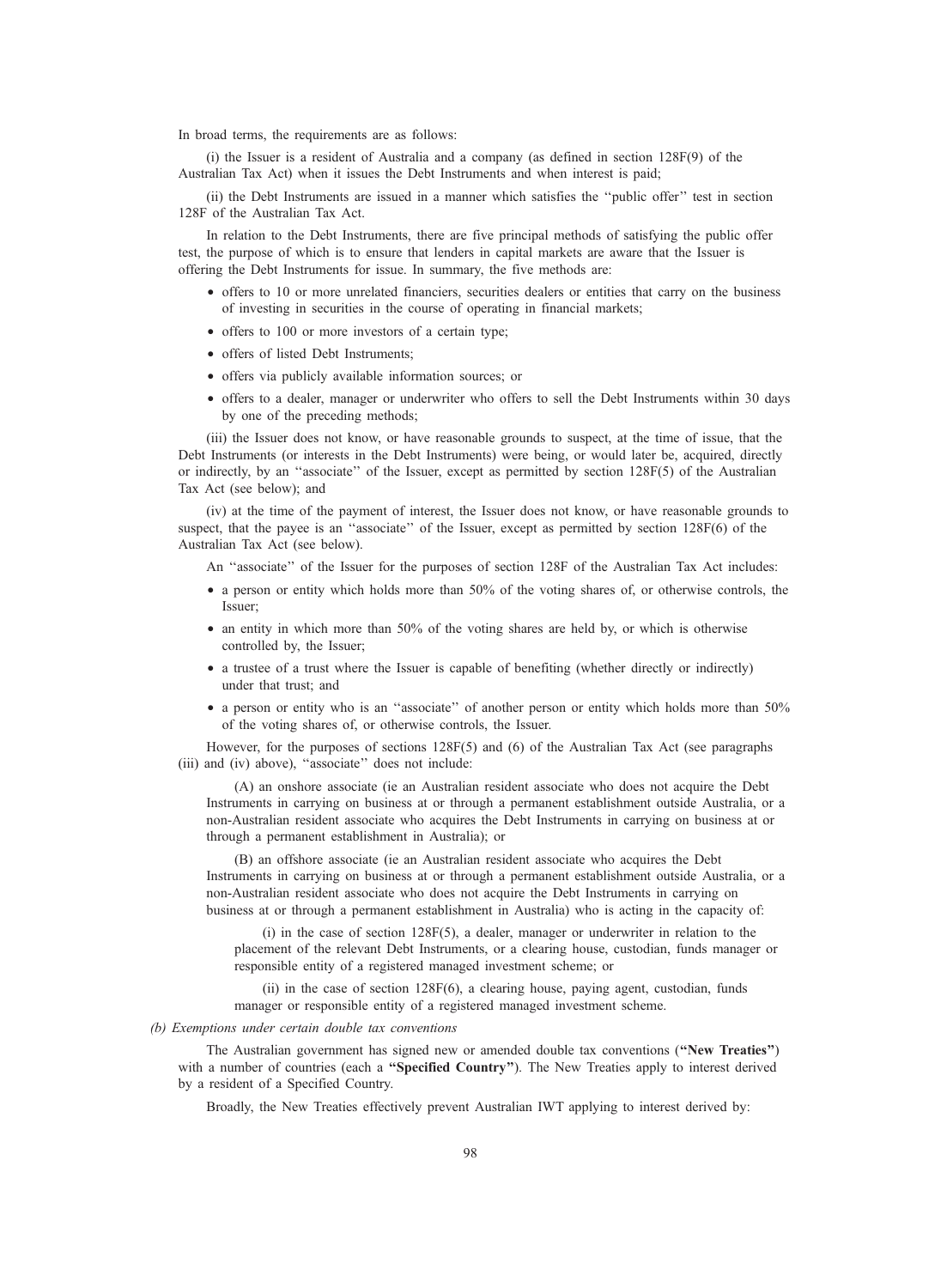- governments of the Specified Countries and certain governmental authorities and agencies in a Specified Country; and
- a ''financial institution'' resident in a Specified Country which is unrelated to and dealing wholly independently with the Issuer. The term ''financial institution'' refers to either a bank or any other enterprise which substantially derives its profits by carrying on a business of raising and providing finance. However, interest paid under a back to back loan or an economically equivalent arrangement will not qualify for this exemption.

The Australian Federal Treasury maintains a listing of Australia's double tax conventions, including those which allow such an exemption.

#### (c) Payment of additional amounts

As set out in more detail in the Conditions for the Debt Instruments, and unless expressly provided to the contrary in the relevant Pricing Supplement (or another relevant supplement to this Offering Circular), if the Issuer is at any time required by law to withhold or deduct an amount in respect of any Australian withholding taxes imposed or levied by the Commonwealth of Australia in respect of the Debt Instruments, the Issuer must, subject to certain exceptions, pay such additional amounts as may be necessary in order to ensure that the net amounts received by the holders of the Debt Instruments after such withholding or deduction are equal to the respective amounts which would have been received had no such withholding or deduction been required.

#### (d) Payments under the Guarantee Deed Poll

It is unclear whether or not any payment by a Guarantor under the Guarantee Deed Poll on account of interest owing by the Issuer in respect of the Debt Instruments would be subject to Australian IWT. There are good arguments that such payments (other than interest paid on an overdue amount) do not constitute ''interest'' for Australian withholding tax purposes, and if so, would not be subject to Australian IWT.

The Australian Taxation Office has, however, published a Taxation Determination stating that payments by a guarantor in respect of debentures (such as the Debt Instruments) are entitled to the benefit of the exemption contained in section 128F of the Australian Tax Act if payments of interest in respect of those debentures by the issuer are exempt from Australian IWT. However, there is some doubt as to whether the Taxation Determination applies in the context of the Guarantee Deed Poll and whether the reasoning adopted in the Taxation Determination is strictly correct.

If such payments are characterised as ''interest'' for Australian withholding tax purposes and an exemption is not available, Australian IWT at the rate of 10% would be payable on payments of interest (as defined in section 128A(1AB) of the Australian Tax Act), or interest paid on an overdue amount, by a Guarantor to Non-Australian Holders.

#### (e) Debt Instruments in bearer form

Section 126 of the Australian Tax Act imposes a type of withholding tax (see below in relation to the rate of withholding tax) on the payment of interest on debentures (such as the Bearer Debt Instruments) in bearer form if the issuer fails to disclose the names and addresses of the holders of the debentures to the Australian Taxation Office ("ATO").

Section 126 does not, however, apply to the payment of interest on Bearer Debt Instruments held by non-Australian residents who do not carry on business at or through a permanent establishment in Australia where the issue of those Bearer Debt Instruments has satisfied the requirements of section 128F or Australian IWT is payable.

In addition, the ATO has confirmed that for the purpose of section 126, the holder of debentures in bearer form is the person in possession of the debentures. Section 126 is, therefore, limited in its application to persons in possession of Bearer Debt Instruments who are residents of Australia or non-Australian residents who are engaged in carrying on business at or through a permanent establishment in Australia. Where interests in Bearer Debt Instruments are held through Euroclear, Clearstream Luxembourg or another clearing system, the Issuer intends to treat the relevant operator of the clearing system (or its nominee) as the holder of the Bearer Debt Instruments for the purposes of section 126.

The rate of withholding tax is 47% for the 2014-15, 2015-16 and 2016-17 income years and, under current law, will be reduced to 45% following the 2016-17 income year.

#### 2. Other tax matters

Under Australian laws as presently in effect: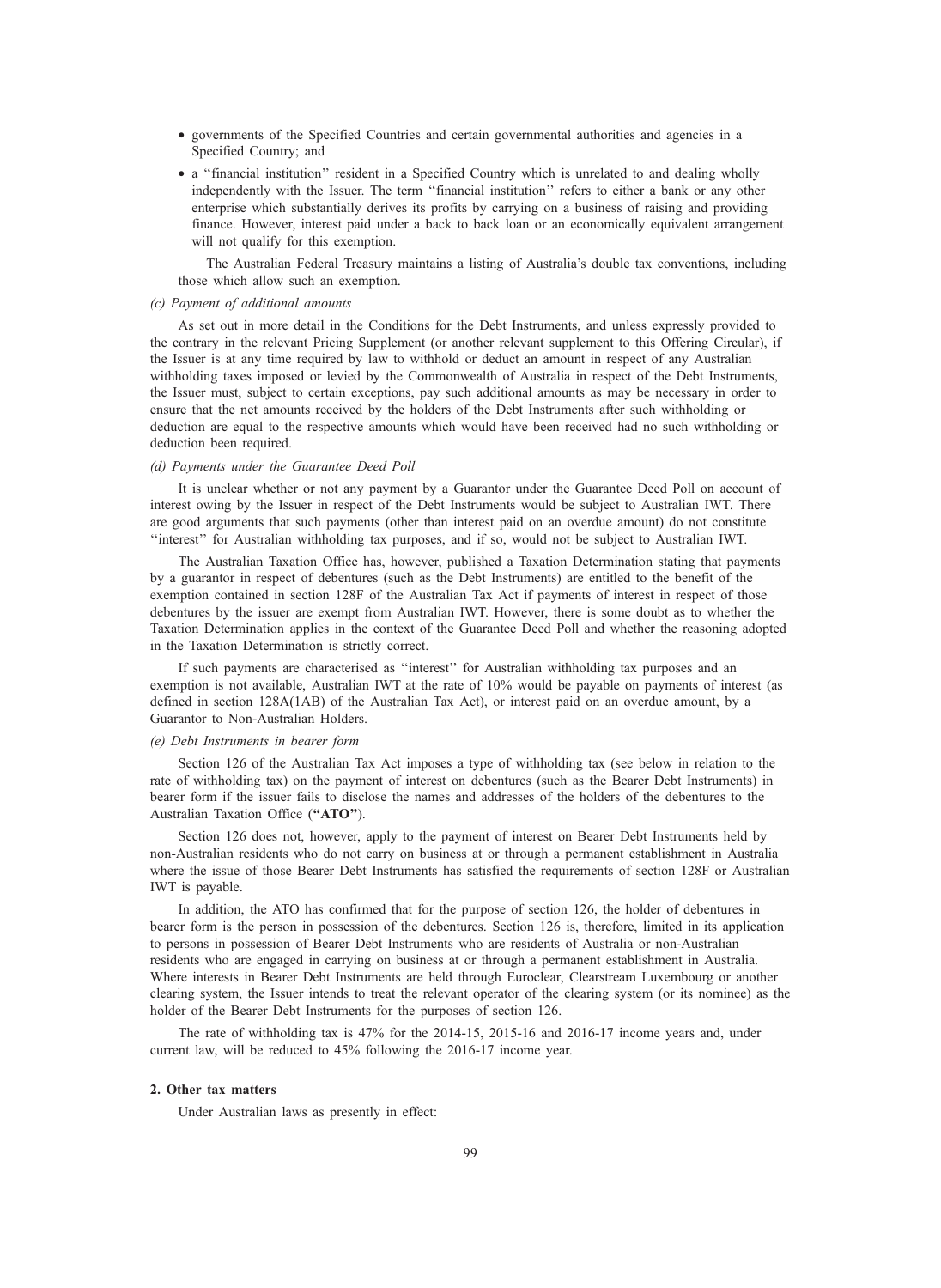- death duties—no Debt Instruments will be subject to death, estate or succession duties imposed by Australia, or by any political subdivision or authority therein having power to tax, if held at the time of death;
- stamp duty and other taxes—no ad valorem stamp, issue, registration or similar taxes are payable in Australia on the transfer of any Debt Instruments;
- *TFN/ABN withholding*—withholding tax is imposed (see below for the rate of withholding tax) on the payment of interest on certain registered securities unless the relevant payee has quoted an Australian tax file number ("TFN"), (in certain circumstances) an Australian Business Number ("ABN") or proof of some other exception (as appropriate).

Assuming the requirements of section 128F of the Australian Tax Act are satisfied with respect to the Debt Instruments, then such withholding should not apply to payments to a non-resident of Australia for tax purposes that does not derive the interest in connection with a business carried on at or through a permanent establishment in Australia.

The rate of withholding tax is 49% for the 2014-15, 2015-16 and 2016-17 income years and, under current law, will be reduced to 47% following the 2016-17 income year;

- *additional withholdings from certain payments to non-residents*—the Governor-General may make regulations requiring withholding from certain payments to non-residents of Australia (other than payments of interest and other amounts which are already subject to the current IWT rules or specifically exempt from those rules). Regulations may only be made if the responsible Minister is satisfied the specified payments are of a kind that could reasonably relate to assessable income of foreign residents;
- garnishee directions by the Commissioner of Taxation—the Commissioner may give a direction requiring the Issuer to deduct from any payment to a holder of the Debt Instruments any amount in respect of Australian tax payable by the holder. If the Issuer is served with such a direction, then the Issuer will comply with that direction and make any deduction required by that direction, and no additional amount will be payable as set out in more detail in the Conditions;
- supply withholding tax—payments in respect of the Debt Instruments can be made free and clear of any ''supply withholding tax'';
- goods and services tax (GST)—neither the issue nor receipt of the Debt Instruments will give rise to a liability for GST in Australia on the basis that the supply of Debt Instruments will comprise either an input taxed financial supply or (in the case of an offshore subscriber) a GST-free supply. Furthermore, neither the payment of principal or interest by the Issuer, nor the disposal of the Debt Instruments, would give rise to any GST liability in Australia.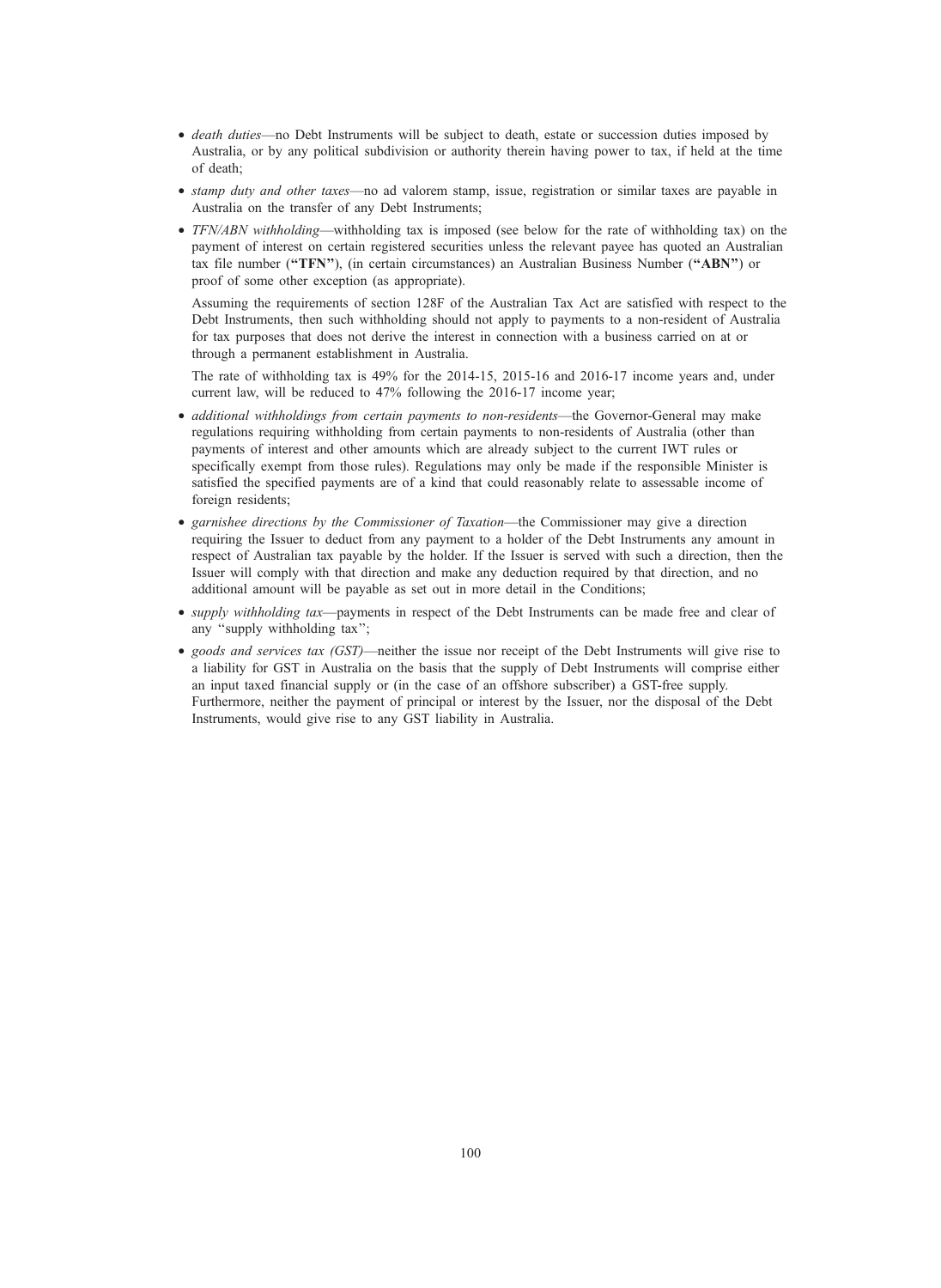# SUBSCRIPTION AND SALE

Under the Programme Agreement dated 2 September 2014 between the Issuer, the Arrangers and the Dealers (as amended and supplemented from time to time, "Programme Agreement"), the Debt Instruments will be offered by the Issuer through the Dealers. The Issuer has the sole right to accept any offer to purchase Debt Instruments and may accept that offer in whole or (subject to the terms of the offer) in part. Each Dealer has the right to reject any offer to purchase Debt Instruments made to it in whole or (subject to the terms of such offer) in part. The Issuer is entitled under the Programme Agreement to appoint one or more Dealers as a dealer for a particular Tranche of Debt Instruments or the Programme generally.

Any of the Dealers or their respective affiliates may purchase the Debt Instruments for its or their own account and enter into transactions, including credit derivatives, such as asset swaps, repackaging and credit default swaps relating to the Debt Instruments and/or other securities of the Issuer or the Guarantors or their respective subsidiaries or associates at the same time as the offer and sale of the Debt Instruments or in secondary market transactions. Such transactions may be carried out as bilateral trades with selected counterparties and separately from any existing sale or resale of the Debt Instruments to which this Offering Circular relates (notwithstanding that such selected counterparties may also be purchasers of the Debt Instruments). Furthermore, investors in the Debt Instruments may include entities affiliated with the Group.

In the Programme Agreement, the Issuer has agreed to reimburse the Dealers for certain of their expenses in connection with the establishment of the Programme and the issue of Debt Instruments under the Programme.

The Issuer will pay each relevant Dealer a commission as agreed between them in respect of Debt Instruments subscribed by it. The Issuer has agreed to reimburse the Arrangers for their expenses incurred in connection with the establishment of the Programme and the Dealers for certain of their activities in connection with the Programme.

The Issuer has agreed to indemnify the Dealers against certain liabilities in connection with the offer and sale of the Debt Instruments. The Dealer Agreement entitles the Dealers to terminate any agreement that they make to subscribe Debt Instruments in certain circumstances prior to payment for such Debt Instruments being made to the Issuer.

Each Dealer has agreed under the Programme Agreement and each further Dealer appointed under the Programme will be required to agree to comply with any applicable law or directive in any jurisdiction in which it may subscribe for, offer, sell, or transfer Debt Instruments and to not directly or indirectly subscribe for, offer, sell or transfer Debt Instruments or distribute any Offering Circular or other offering material in relation to the Debt Instruments in any jurisdiction, except in circumstances that will result in compliance by the Dealer with any applicable law or directive of that jurisdiction.

With regards to each Tranche, the relevant Dealer will be required to comply with such other additional restrictions as the Issuer and the relevant Dealer shall agree and as shall be set out in the applicable Pricing Supplement.

The following selling restrictions apply:

#### 1. General

No action has been taken in any jurisdiction that would permit a public offering of the Debt Instruments or possession or distribution of the Offering Circular or other offering material in any jurisdiction where action for that purpose is required.

Persons who receive this Offering Circular are required by the Issuer and the Dealers to comply with any applicable law and directive in each jurisdiction in which they purchase, offer, sell or deliver Debt Instruments or have in their possession or distribute or publish this Offering Circular or other offering material and to obtain any authorisation required by them for the purchase, offer, sale or delivery by them of any Debt Instruments under any applicable law or directive in force in any jurisdiction to which they are subject or in which they make such purchases, offers, sales or deliveries, in all cases at their own expense, and none of the Issuer, the Arrangers, or any Dealer has responsibility for such matters.

In these selling restrictions, ''directive'' includes a treaty, official directive, request, regulation, guideline or policy (whether or not having the force of law) with which responsible participants in the relevant market generally comply.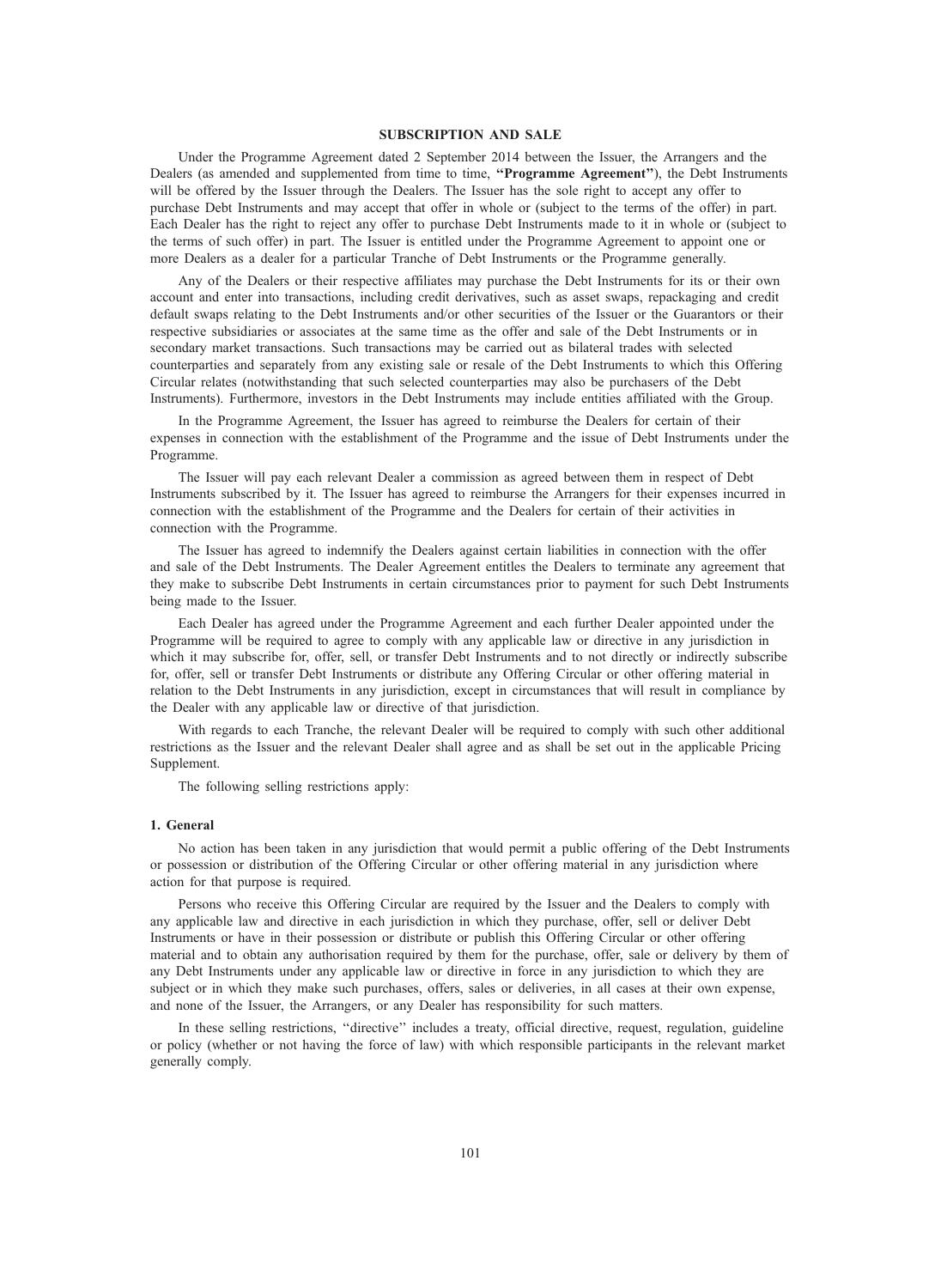#### 2. Australia

No prospectus or other disclosure document (as defined in the Corporations Act) in relation to the Programme or any Debt Instruments has been or will be lodged with the Australian Securities and Investments Commission (''ASIC''). Each Dealer has represented and agreed and each further Dealer appointed under the Programme will be required to represent and agree that unless the relevant Pricing Supplement (or another supplement to any Offering Circular) otherwise provides, it:

- (a) has not offered or invited applications, and will not offer or invite applications for the issue, sale or purchase of the Debt Instruments in Australia (including an offer or invitation which is received by a person in Australia); and
- (b) has not distributed or published, and will not distribute or publish, any draft, preliminary or definitive Offering Circular or other offering material or advertisement relating to the Debt Instruments in Australia,

unless (i) the aggregate consideration payable by each offeree is at least A\$500,000 (or its equivalent in other currencies but disregarding moneys lent by the offeror or its associates) or the offer or invitation otherwise does not require disclosure to investors under Part 6D.2 or 7.9 of the Corporations Act, (ii) such action complies with all applicable laws, regulations and directives in Australia (including without limitation the licensing regulations in Chapter 7 of the Corporations Act), and does not require any document to be lodged with ASIC and (iii) the offer or invitation is not made to a person in Australia who is a ''retail client'' for the purposes of Section 761G of the Corporations Act.

#### 3. Public Offer Selling Restriction under the Prospectus Directive

In relation to each Member State of the European Economic Area (being the countries in the European Union plus Iceland, Norway and Liechtenstein) which has implemented the EU Prospectus Directive (2003/71/EC) (each, a ''Relevant Member State''), each Dealer has represented, warranted and agreed, and each further Dealer appointed under the Programme will be required to represent, warrant and agree, that with effect from and including the date on which the Prospectus Directive is implemented in that Relevant Member State (the "Relevant Implementation Date") it has not made and will not make an offer of Debt Instruments to the public in that Relevant Member State, except that it may, with effect from and including the Relevant Implementation Date, make an offer of Debt Instruments to the public in that Relevant Member State:

- (a) if the Pricing Supplement in relation to the Debt Instruments specifies that an offer of those Debt Instruments may be made other than pursuant to Article 3(2) of the Prospectus Directive in that Relevant Member State (a "Non-exempt Offer"), following the date of publication of a prospectus in relation to such Debt Instruments which has been approved by the competent authority in that Relevant Member State or, where appropriate, approved in another Relevant Member State and notified to the competent authority in that Relevant Member State, provided that any such prospectus has subsequently been completed by the pricing supplement contemplating such Nonexempt Offer, in accordance with the Prospectus Directive, in the period beginning and ending on the dates specified in such prospectus or pricing supplement, as applicable and the Issuer has consented in writing to its use for the purpose of that Non-exempt Offer;
- (b) at any time to any legal entity which is a qualified investor as defined in the Prospectus Directive;
- (c) at any time to fewer than 100 or, if the Relevant Member State has implemented the relevant provision of the 2010 PD Amending Directive, 150, natural or legal persons (other than qualified investors as defined in the Prospectus Directive), subject to obtaining the prior consent of the relevant Dealer or Dealers nominated by the Issuer for any such offer; or
- (d) at any time in any other circumstances falling within Article 3(2) of the Prospectus Directive.

provided that no such offer of Debt Instruments referred to in 3(b) to 3(d) above shall require the Issuer or any Dealer to publish a prospectus pursuant to Article 3 of the Prospectus Directive, or supplement a prospectus pursuant to Article 16 of the Prospectus Directive.

For the purposes of this provision, the expression an ''offer of Debt Instruments to the public'' in relation to any Debt Instruments in any Relevant Member State means the communication in any form and by any means of sufficient information on the terms of the offer and the Debt Instruments to be offered so as to enable an investor to decide to purchase or subscribe the Debt Instruments, as the same may be varied in that Member State by any measure implementing the Prospectus Directive in that Member State and the expression "Prospectus Directive" means EU Prospectus Directive (2003/71/EC) and amendments thereto,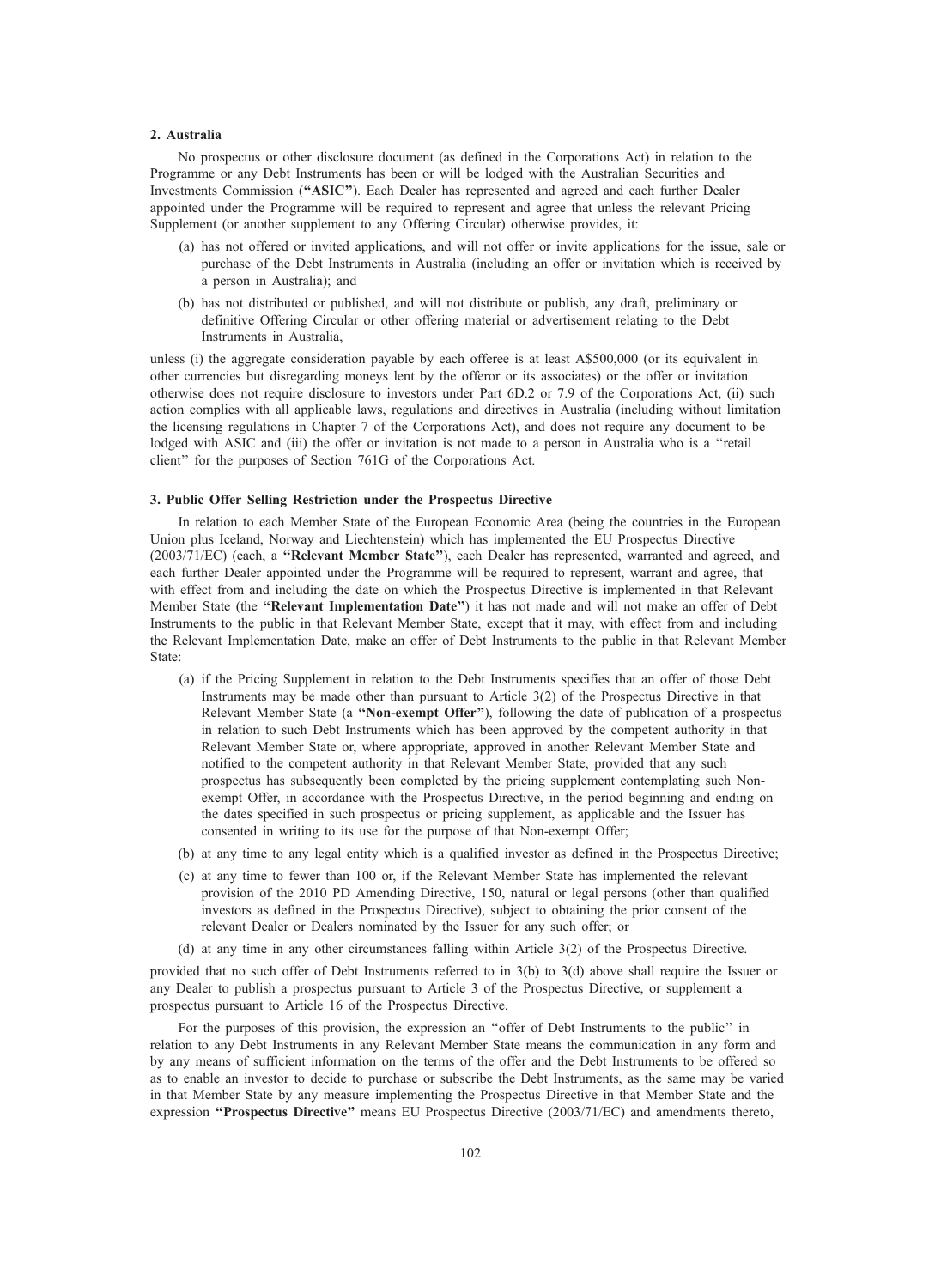including the 2010 PD Amending Directive, to the extent implemented in the relevant Member State and includes any relevant implementing measure in each Relevant Member State and the expression ''2010 PD Amending Directive'' means Directive 2010/73/EU.

#### 4. Selling Restrictions addressing additional United Kingdom Securities Laws

In relation to each Tranche of Debt Instruments, each Dealer has represented, warranted and agreed and each further Dealer appointed under the Programme will be required to represent, warrant and agree that:

- (a) (regulated activities) in relation to any Debt Instruments which have a maturity of less than one year from the date of issue, (i) it is a person whose ordinary activities involve it in acquiring, holding, managing or disposing of investments (as principal or agent) for the purposes of its business and (ii) it has not offered or sold and will not offer or sell any Debt Instruments other than to persons whose ordinary activities involve them in acquiring, holding, managing or disposing of investments (as principal or as agent) for the purposes of their businesses or who it is reasonable to expect will acquire, hold, manage or dispose of investments (as principal or agent) for the purposes of their businesses where the issue of the Debt Instruments would otherwise constitute a contravention of Section 19 of the Financial Services and Markets Act 2000 ("FSMA") by the Issuer;
- (b) (investment advertisements) it has only communicated or caused to be communicated and will only communicate or cause to be communicated any invitation or inducement to engage in investment activity (within the meaning of section 21 of the FSMA) received by it in connection with the issue or sale of any Debt Instruments in circumstances in which section 21(1) of the FSMA does not apply to the Issuer or (if applicable) the relevant Guarantor; and
- (c) (general compliance) it has complied and will comply with all applicable provisions of the FSMA with respect to anything done by it in relation to any Debt Instruments in, from or otherwise involving the United Kingdom.

#### 5. The United States of America

#### Securities Act

The Debt Instruments and the Guarantee have not been and will not be registered under the Securities Act or with any securities regulatory authority of any state or other jurisdiction of the United States.

Terms used in the following five paragraphs have the meanings given to them by Regulation S under the Securities Act.

The Debt Instruments may not be offered, sold, delivered or transferred within the United States of America, its territories or possessions or to, or for the account or benefit of, U.S. Persons except in certain transactions exempt from the registration requirements of the Securities Act.

Each Dealer has represented and agreed and each further Dealer appointed under the Programme will be required to represent and agree that it will not offer, sell or deliver the Debt Instruments:

- (a) as part of their distribution at any time; and
- (b) otherwise until 40 days after completion of the distribution of an identifiable tranche of which such Debt Instruments are a part, as determined and certified to the Principal Paying Agent by the relevant Dealer (or, in the case of an identifiable tranche of which such Debt Instruments are a part of, identifiable tranche of Debt Instruments sold to or through more than one Dealer, by each of such Dealers with respect to Debt Instruments of an identifiable tranche purchased by or through it, in which case the Principal Paying Agent shall notify such Dealer when all such Dealers have so certified),

within the United States of America or to, or for the account or benefit of, U.S. Persons.

Each Dealer has further represented and agreed and each further Dealer appointed under the Programme will be required to further represent and agree that it will have sent to each distributor to which it sells Debt Instruments during the distribution compliance period a confirmation or other notice setting forth the restrictions on offers and sales of the Debt Instruments within the United States of America or to, or for the account or benefit of, U.S. Persons.

The Debt Instruments are being offered and sold outside the United States to non-U.S. persons in reliance on Regulation S.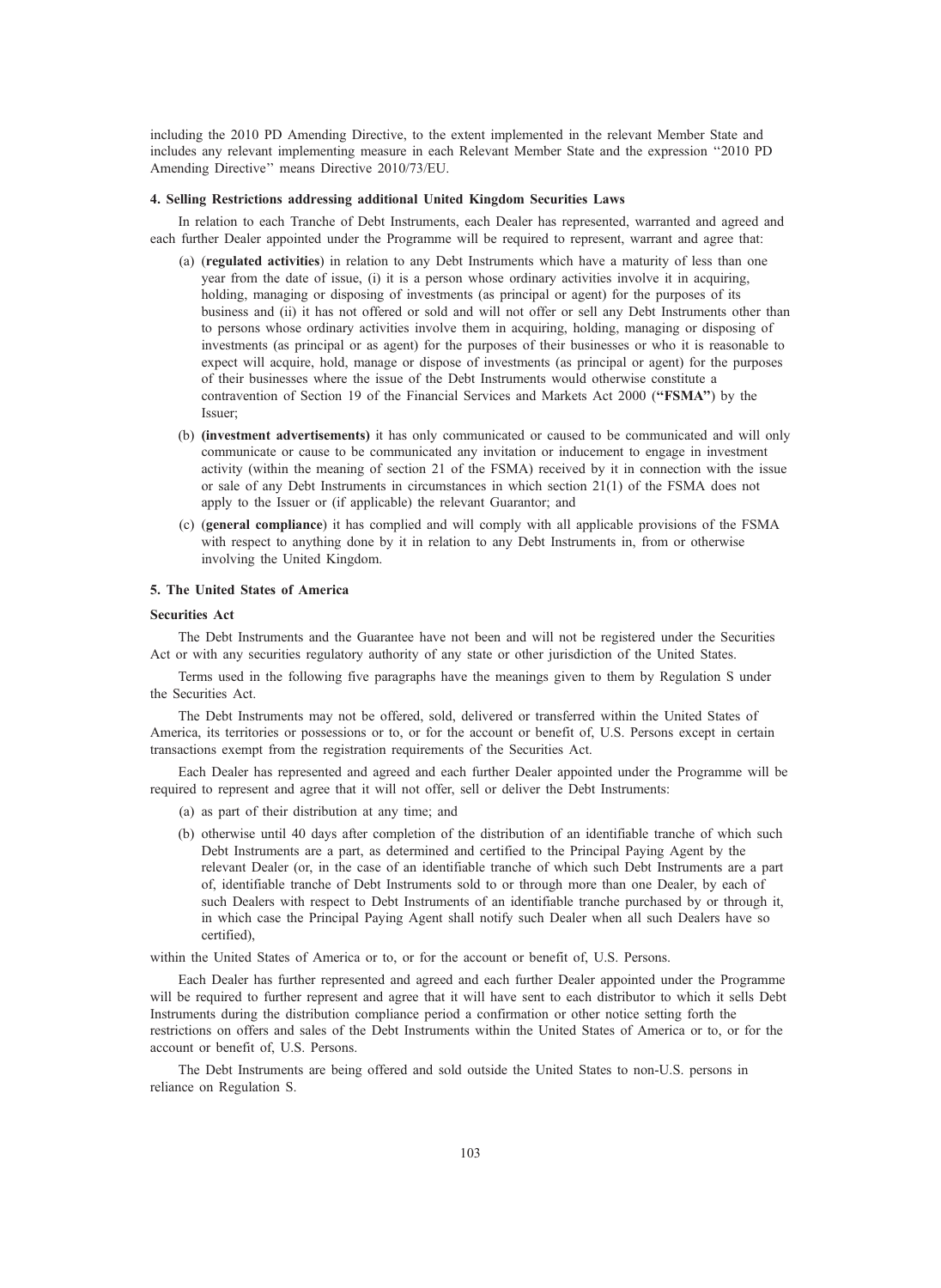Until 40 days after the commencement of the offering of any identifiable tranche of Debt Instruments, an offer or sale of Debt Instruments within the United States by any dealer or other distributor (whether or not participating in the offering) may violate the registration requirements of the Securities Act if such offer or sale is made otherwise than in accordance with an available exemption from registration under the Securities Act.

#### Bearer Debt Instruments with a maturity of more than one year

Bearer Debt Instruments with a maturity of more than one year are subject to United States tax law requirements and may not be offered, sold or delivered within the United States or its possessions or to a United States person, except in certain transactions permitted by U.S. tax regulations. Terms used in this paragraph have the meanings given to them by the U.S. Internal Revenue Code of 1986 and regulations under it.

- In particular, in relation to Bearer Debt Instruments with a maturity of one year or more:
- (a) each Dealer has represented, and each further Dealer appointed under the Programme will be required to represent, that:
	- (i) except to the extent permitted under U.S. Treasury Regulations  $\S1.163-5(c)(2)(i)(D)$  ("D **Rules**") and  $\S$  1.163-5(c)(2)(i)(C) ("**C Rules**"):
		- (A) it has not offered or sold, and agreed that during the 40-day restricted period it will not offer or sell, Debt Instruments to a person who is within the United States or its possessions or to a United States person; and
		- (B) it has not delivered and agrees that it will not deliver within the United States or its possessions definitive Debt Instruments that are sold during the restricted period;
	- (ii) it has, and it has agreed that throughout the restricted period it will have, in effect procedures reasonably designed to ensure that its employees or agents who are directly engaged in selling Debt Instruments are aware that such Debt Instruments may not be offered or sold during the restricted period to a person who is within the United States or its possessions or to a United States person, except as permitted by the D Rules;
	- (iii) it is acquiring the Debt Instruments for purposes of resale in connection with their original issue and if it retains Debt Instruments for its own account, it will only do so in accordance with the requirements of U.S. Treasury Regulations  $\S1.163-5(c)(2)(i)(D)(6)$ ; and
- (b) with respect to each affiliate that acquires from it Debt Instruments for the purpose of offering or selling such Debt Instruments during the restricted period, each Dealer has either:
	- (i) repeated and confirmed the representations and agreements contained in clause (a) on its behalf; or
	- (ii) agreed that it will obtain from such affiliate for the benefit of the Issuer the representations and agreements contained in clause (a).

Terms used in this paragraph have the meanings given to them by the U.S. Internal Revenue Code of 1986 and regulations thereunder, including the D Rules.

#### Index Linked Debt Instruments and Dual Currency Debt Instruments

Each issue of Index Linked Debt Instruments and Dual Currency Debt Instruments may be subject to additional U.S. selling restrictions agreed between the Issuer and the relevant Dealer as a term of the issue and purchase of such Debt Instruments which are set out in the relevant Pricing Supplement. Each relevant Dealer will be required to agree that it will offer, sell or deliver those Debt Instruments only in compliance with those additional U.S. selling restrictions.

#### 6. Hong Kong

In relation to each Tranche of Debt Instruments issued by the Issuer, each Dealer has represented and agreed and each further Dealer appointed under the Programme will be required to represent and agree that:

(a) it has not offered or sold, and will not offer or sell in Hong Kong, by means of any document, any Debt Instruments except for Debt Instruments which are a ''structured product'' as defined in the Securities and Futures Ordinance (Cap 571) of Hong Kong other than (i) to ''professional investors'' as defined in the Securities and Futures Ordinance and any rules made under that Ordinance; or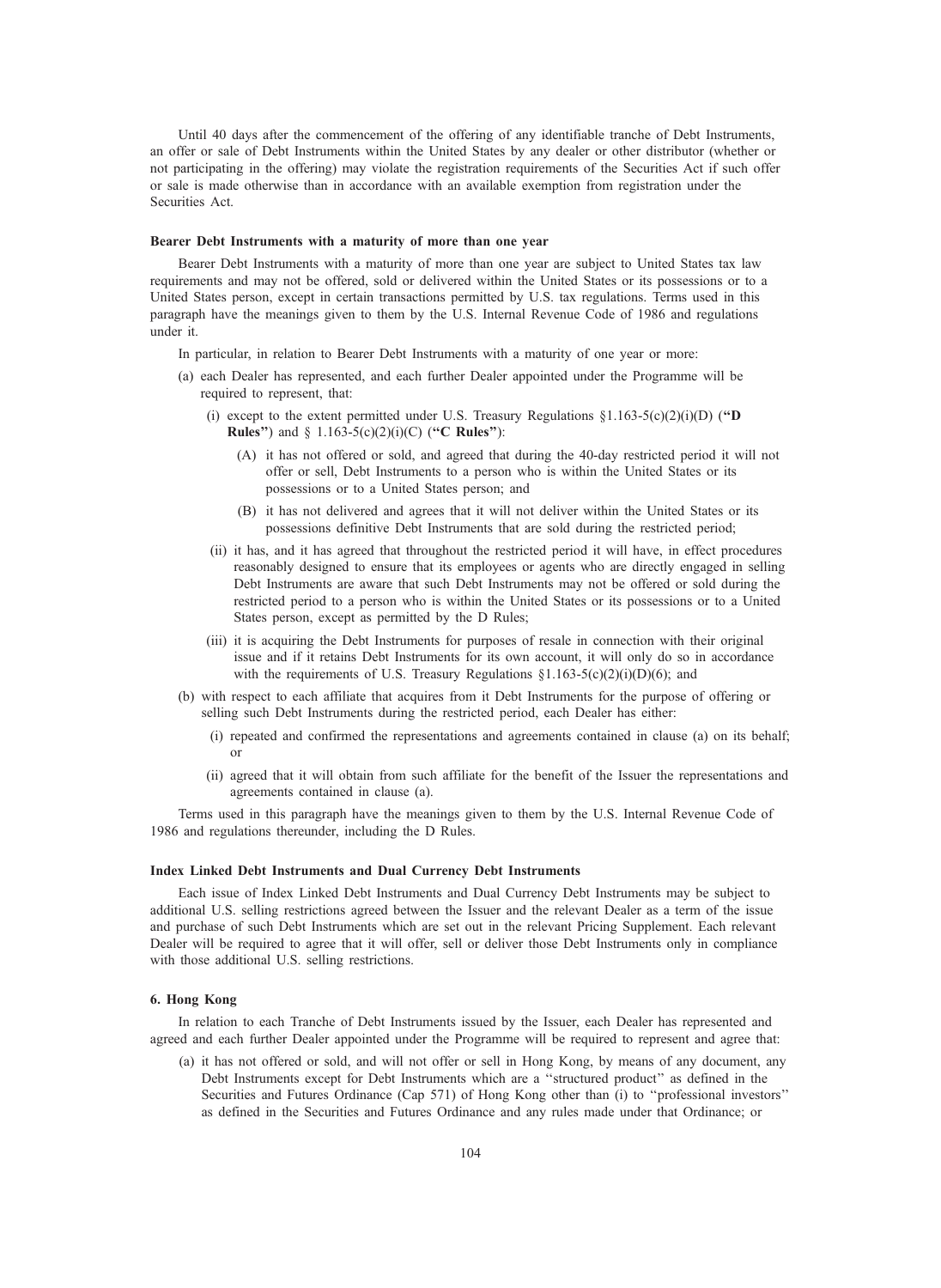(ii) in other circumstances which do not result in the document being a ''prospectus'' as defined in the Companies (Winding-Up and Miscellaneous Provisions) Ordinance (Cap. 32) of Hong Kong or which do not constitute an offer to the public within the meaning of that Ordinance; and

(b) it has not issued, or had in its possession for the purposes of issue, and will not issue or have in its possession for the purposes of issue, whether in Hong Kong or elsewhere, any advertisement, invitation, or document relating to the Debt Instruments, which is directed at, or the contents of which are likely to be accessed or read by, the public of Hong Kong (except if permitted to do so under the securities laws of Hong Kong) other than with respect to the Debt Instruments which are or are intended to be disposed of only to persons outside Hong Kong or only to ''professional investors'' as defined in the Securities and Futures Ordinance (Cap. 571) of Hong Kong and any rules made under it.

#### 7. Singapore

This Offering Circular has not been and will not be registered as a prospectus with the Monetary Authority of Singapore. Accordingly, this Offering Circular and any other document or material in connection with the offer or sale, or invitation for subscription or purchase, of the Debt Instruments to be issued from time to time by the Issuer pursuant to the Programme may not be circulated or distributed, nor may the Debt Instruments be offered or sold, or be made the subject of an invitation for subscription or purchase, whether directly or indirectly, to persons in Singapore other than (i) to an institutional investor under Section 274 of the Securities and Futures Act, Chapter 289 of Singapore (the "SFA"), (ii) to a relevant person pursuant to Section 275(1), or any person pursuant to Section 275(1A) of the SFA, and in accordance with the conditions specified in Section 275 of the SFA or (iii) otherwise pursuant to, and in accordance with the conditions of, any other applicable provision of the SFA.

Where the Debt Instruments are subscribed or purchased in reliance of an exemption under Sections 274 or 275 of the SFA, the Debt Instruments shall not be sold within the period of 6 months from the date of the initial acquisition of the Debt Instruments, except to any of the following persons:

- (i) an institutional investor (as defined in Section 4A of the SFA);
- (ii) a relevant person (as defined in Section 275(2) of the SFA); or
- (iii) any person pursuant to an offer referred to in Section 275(1A) of the SFA,

unless expressly specified otherwise in Section 276(7) of the SFA or Regulation 32 of the Securities and Futures (Offers of Investments) (Shares and Debentures) Regulations 2005 of Singapore.

Where the Debt Instruments are subscribed or purchased under Section 275 of the SFA by a relevant person which is:

- (a) a corporation (which is not an accredited investor (as defined in Section 4A of the SFA)) the sole business of which is to hold investments and the entire share capital of which is owned by one or more individuals, each of whom is an accredited investor; or
- (b) a trust (where the trustee is not an accredited investor) whose sole purpose is to hold investments and each beneficiary of the trust is an individual who is an accredited investor,

securities (as defined in Section 239(1) of the SFA) of that corporation or the beneficiaries' rights and interest (howsoever described) in that trust shall not be transferred within six months after that corporation or that trust has acquired the Debt Instruments pursuant to an offer made under Section 275 of the SFA except:

- (1) to an institutional investor under Section 274 of the SFA or to a relevant person defined in Section 275(2) of the SFA and in accordance with the conditions specified in Section 275 of the SFA;
- (2) (in the case of such corporation) where the transfer arises from an offer referred to in Section  $276(3)(i)(B)$  of the SFA or (in the case of such trust) where the transfer arises from an offer referred to in Section 276(4)(i)(B) of the SFA;
- (3) where no consideration is or will be given for the transfer;
- (4) where the transfer is by operation of law;
- (5) pursuant to Section 276(7) of the SFA; or
- (6) pursuant to Regulation 32 of the Securities and Futures (Offers of Investments) (Shares and Debentures) Regulations 2005 of Singapore.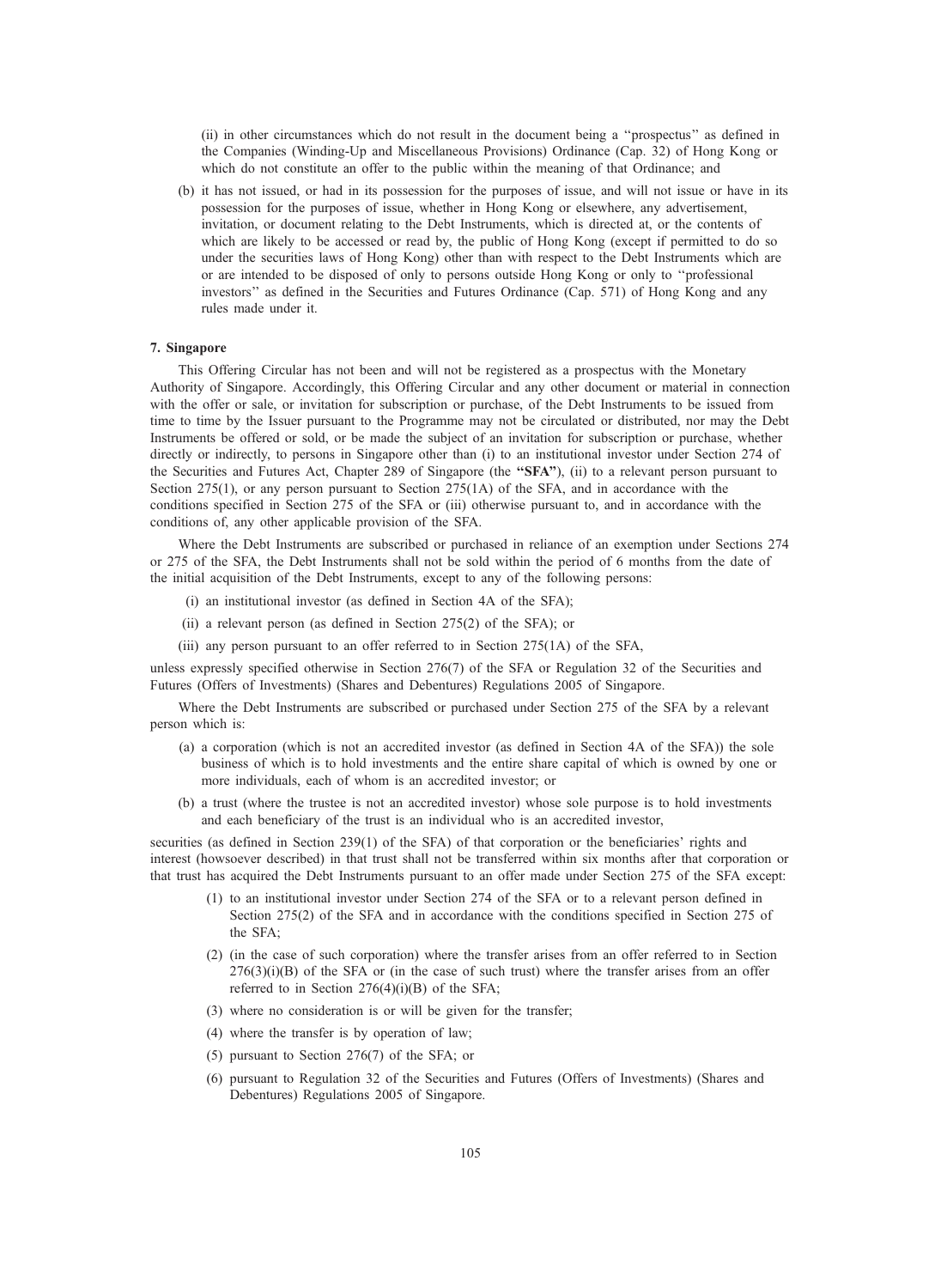#### 8. Japan

The Debt Instruments have not been and will not be registered under the Financial Instruments and Exchange Act of Japan (Law No. 25 of 1948, as amended) ("FIEA"). Each Dealer has represented, warranted and agreed and each further Dealer appointed under the Programme will be required to represent, warrant and agree that it has not offered or sold and will not offer or sell any Debt Instruments, directly or indirectly, in Japan or to, or for the benefit of, any resident of Japan (as defined under Item 5, Paragraph 1, Article 6 of the Foreign Exchange and Foreign Trade Control Law (Law No. 228 of 1949, as amended)) or to others for re-offering or resale, directly or indirectly, in Japan or to, or for the benefit of, a resident of Japan except pursuant to an exemption from the registration requirements of, and otherwise in compliance with, the FIEA and any other applicable laws, regulations and ministerial guidelines of Japan.

#### 9. Canada

The Debt Instruments have not and will not be qualified for sale under the securities laws of any province or territory of Canada. Each Dealer appointed under the Programme has represented and agreed that:

- (a) it has not offered, sold or distributed and will not offer, sell or distribute any Debt Instruments directly or indirectly, in Canada or to or for the benefit of any resident of Canada, other than in compliance with the applicable securities laws of any province or territory of Canada; and
- (b) it has not and will not distribute or deliver this Offering Circular, or any other offering material in connection with any offering of Debt Instruments in Canada, other than in compliance with the applicable securities laws of any province or territory of Canada.

Additional selling restrictions in relation to Canada may be set out in the relevant Pricing Supplement issued in respect of the issue of Debt Instruments. Each Dealer will be required to agree that it will offer, sell and distribute such Debt Instruments only in compliance with such additional Canadian selling restrictions.

#### 10. Switzerland

In connection with the initial placement of any Debt Instruments in Switzerland, each Dealer appointed under the Programme agreed that the Debt Instruments have not been offered or sold and will not be offered or sold in Switzerland save for to a limited group of persons within the meaning of the Art. 652a(2) of the Swiss Code of Obligations of 30 March, 1911 (as amended).

#### 11. Netherlands

Each Dealer represented, warranted and agreed that with effect from and including 1 January 2012 it will not make an offer of Debt Instruments which are the subject of the offering contemplated by this Offering Circular as completed by the Pricing Supplement in relation thereto to the public in the Netherlands in reliance on Article 3(2) of the Prospectus Directive unless:

- (a) such offer is made exclusively to legal entities which are qualified investors (as defined in the Prospectus Directive and which includes authorised discretionary asset managers acting for the account of retail investors under a discretionary investment management contract) in the Netherlands; or
- (b) a standard exemption logo and wording is disclosed as required by article 5:20(5) of the Dutch Financial Supervision Act (Wet op het financieel toezicht, ''FMSA''); or
- (c) such offer is otherwise made in circumstances in which article 5:20(5) of the FMSA is not applicable,

provided that no such offer of Debt Instruments shall require the Issuer or any Dealer to publish a prospectus pursuant to Article 3 of the Prospectus Directive or supplement a prospectus pursuant to Article 16 of the Prospectus Directive.

For the purposes of this provision, the expressions (i) an "offer of Notes to the public" in relation to any Debt Instruments in the Netherlands; and (ii) "Prospectus Directive", have the meaning given to them in paragraph 3 above.

Notwithstanding the above, Zero Coupon Debt Instruments may not, directly or indirectly, as part of their initial distribution (or immediately thereafter) or as part of any re-offering be offered, sold, transferred or delivered in the Netherlands. For purposes of this paragraph ''Zero Coupon Debt Instruments'' are Debt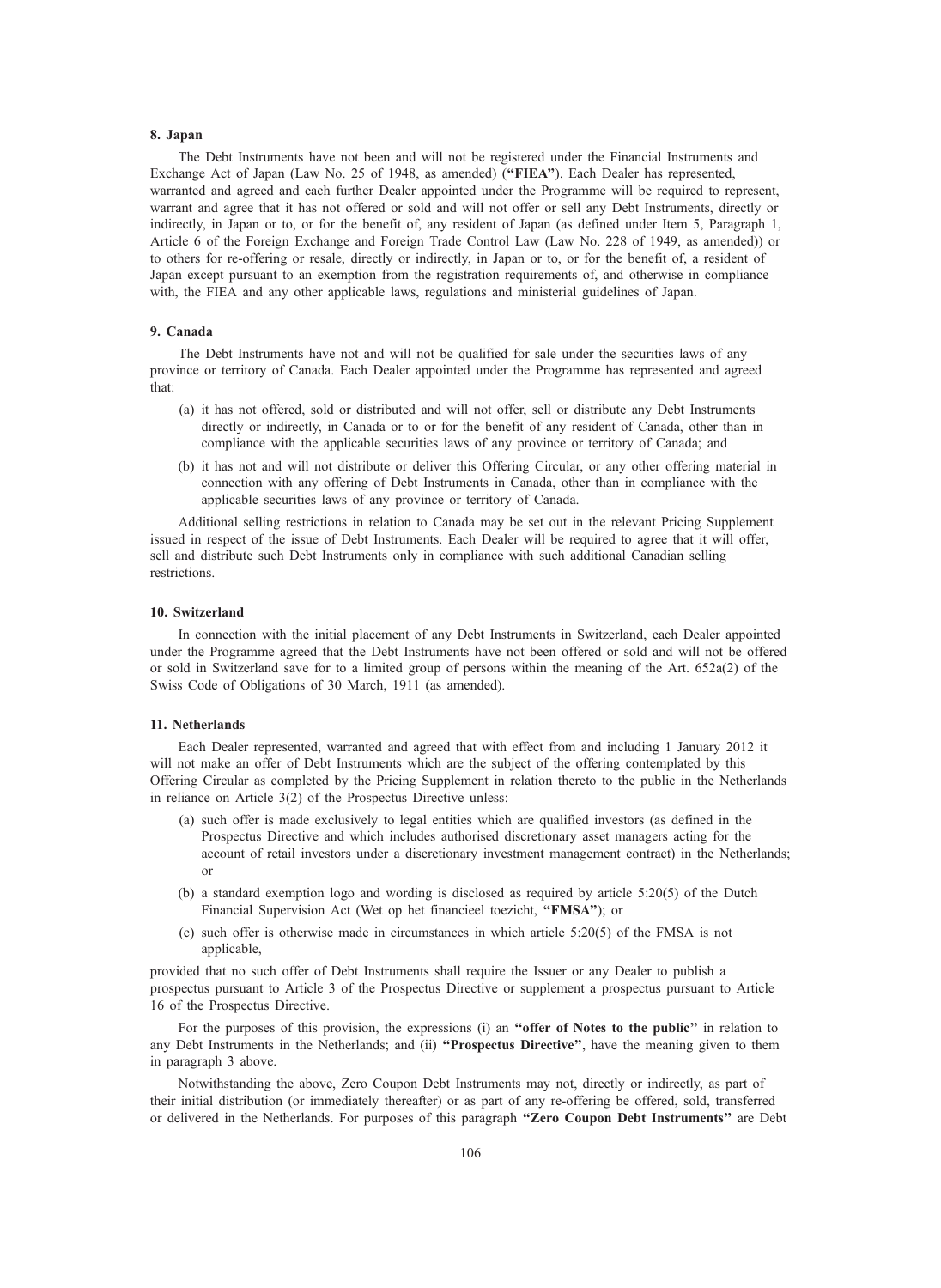Instruments that are in bearer form (whether in definitive or in global form) and that constitute a claim for a fixed sum against the Issuer and on which interest does not become due during their tenor or on which no interest is due whatsoever.

#### 12. People's Republic of China

Each Dealer represented and agreed, and each further Dealer appointed under the Programme will be required to represent and agree, that the Debt Instruments are not being offered or sold and may not be offered or sold, directly or indirectly, in the People's Republic of China (for such purposes, not including the Hong Kong and Macau Special Administrative Regions or Taiwan) ("PRC"), except as permitted by all relevant laws and regulations of the PRC.

This Offering Circular does not constitute an offer to sell, or the solicitation of an offer to buy, any Debt Instruments in the PRC to any person to whom it is unlawful to make the offer of solicitation in the PRC.

The Debt Instruments may not be offered, sold or delivered, or offered, sold or delivered to any person for reoffering or resale or redelivery, in any such case directly or indirectly (i) by means of any advertisement, invitation, document or activity which is directed at, or the contents of which are likely to be accessed or read by, the public in the PRC, or (ii) to any person within the PRC, other than in full compliance with the relevant laws and regulations of the PRC.

Investors in the PRC are responsible for obtaining all relevant government regulatory approvals/licences, verification and/or registrations themselves, including, but not limited to, those which may be required by the China Securities Regulatory Commission, the State Administration of Foreign Exchange and/or the China Banking Regulatory Commission, and complying with all relevant PRC laws and regulations, including, but not limited to, all relevant foreign exchange regulations and/or securities investment regulations.

#### 13. New Zealand

Neither the Issuer, nor (if applicable) any Guarantor, intends for the Debt Instruments to be offered to the public in New Zealand in terms of the Securities Act 1978 of New Zealand ("NZ Securities Act"). Accordingly, no investment statement or prospectus (each as defined in the NZ Securities Act) has been or will be prepared or (in the case of a prospectus) registered under the NZ Securities Act.

Each Dealer has represented and agreed, and each further Dealer appointed under the Programme will be required to represent and agree, that:

- (a) it has not offered or sold, and will not offer or sell, directly or indirectly, any Debt Instruments; and
- (b) it has not distributed and will not distribute, directly or indirectly, any offering materials or advertisement in relation to any offer of Debt Instruments,

in each case, in New Zealand other than,

- (1) at all times while Part 2 of the NZ Securities Act remains in force:
	- (A) to persons whose principal business is the investment of money or who, in the course of and for the purposes of their business, habitually invest money; or
	- (B) to persons who in all the circumstances can properly be regarded as having been selected otherwise than as members of the public; or
	- (C) to persons who are each required to pay a minimum subscription price of at least N.Z.\$500,000 for the Debt Instruments before the allotment of those Debt Instruments (disregarding any amounts payable, or paid, out of money lent by the Issuer or any associated person of the Issuer); or
	- (D) to persons who are eligible persons within the meaning of section 5(2CC) of the NZ Securities Act; or
	- (E) in other circumstances where there is no contravention of the NZ Securities Act; and
- (2) if the New Zealand Parliament enacts new legislation that applies, either directly or indirectly, to the offer of Debt Instruments ("New Legislation"), in circumstances where there is no contravention of the New Legislation.

#### 14. General

These selling restrictions may be changed by the Issuer after consultation with the Arrangers and the Dealers following a change in any law or directive or in its interpretation or administration by an authority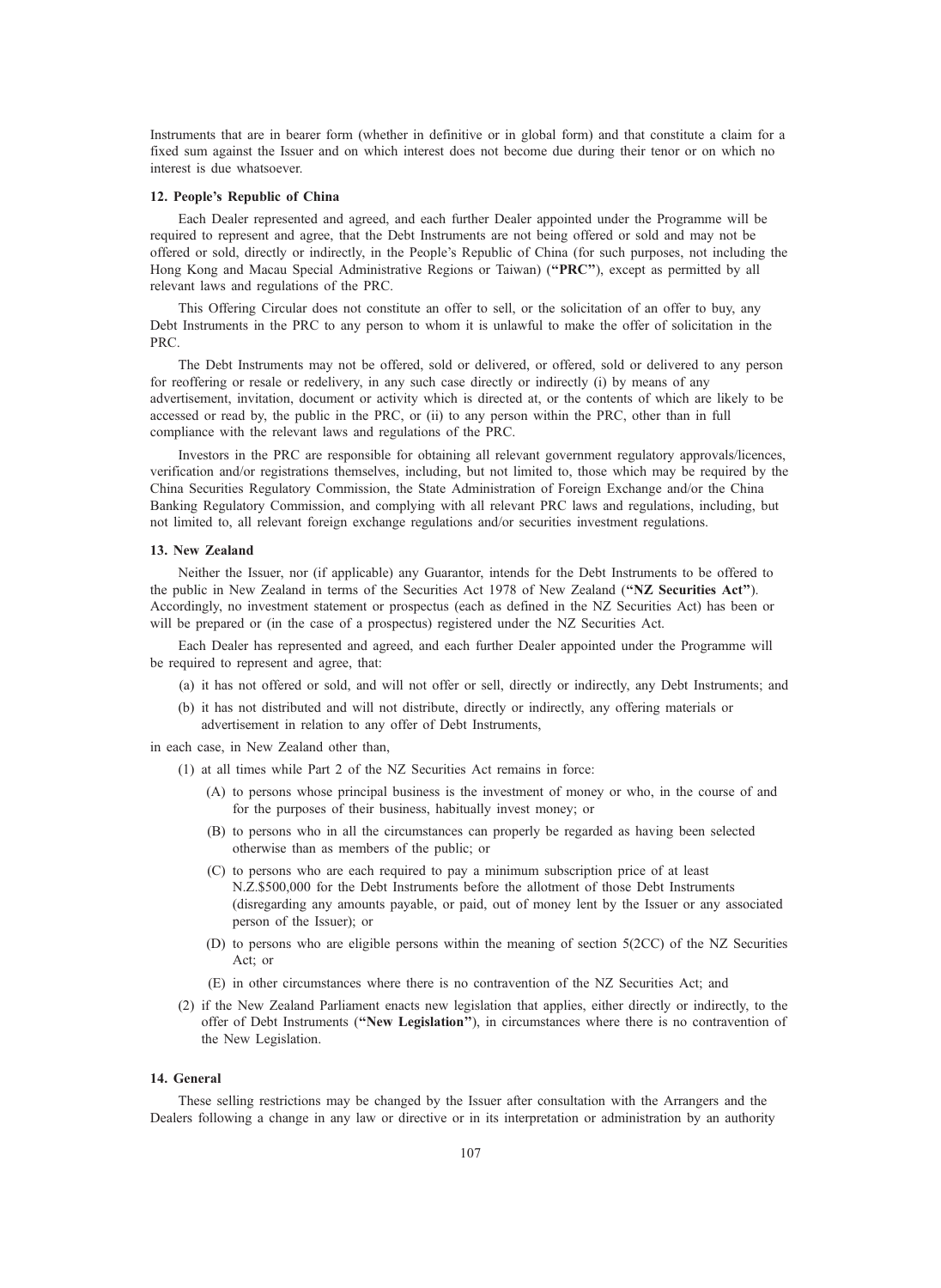or the introduction of a new law or directive. Any change will be set out in the Pricing Supplement issued in respect of the Debt Instruments to which it relates (or in another supplement to this Offering Circular).

No representation is made that any action has been taken in any jurisdiction that would permit a public offering of any of the Debt Instruments, or possession or distribution of the Offering Circular or any other offering material or any Pricing Supplement, in any country or jurisdiction where action for that purpose is required.

Each Dealer has agreed that it shall, to the best of its knowledge, comply with all relevant laws, regulations and directives in each jurisdiction in which it purchases, offers, sells or delivers Debt Instruments or has in its possession or distributes the Offering Circular, any other offering material or any Pricing Supplement therefore in all cases at its own expense.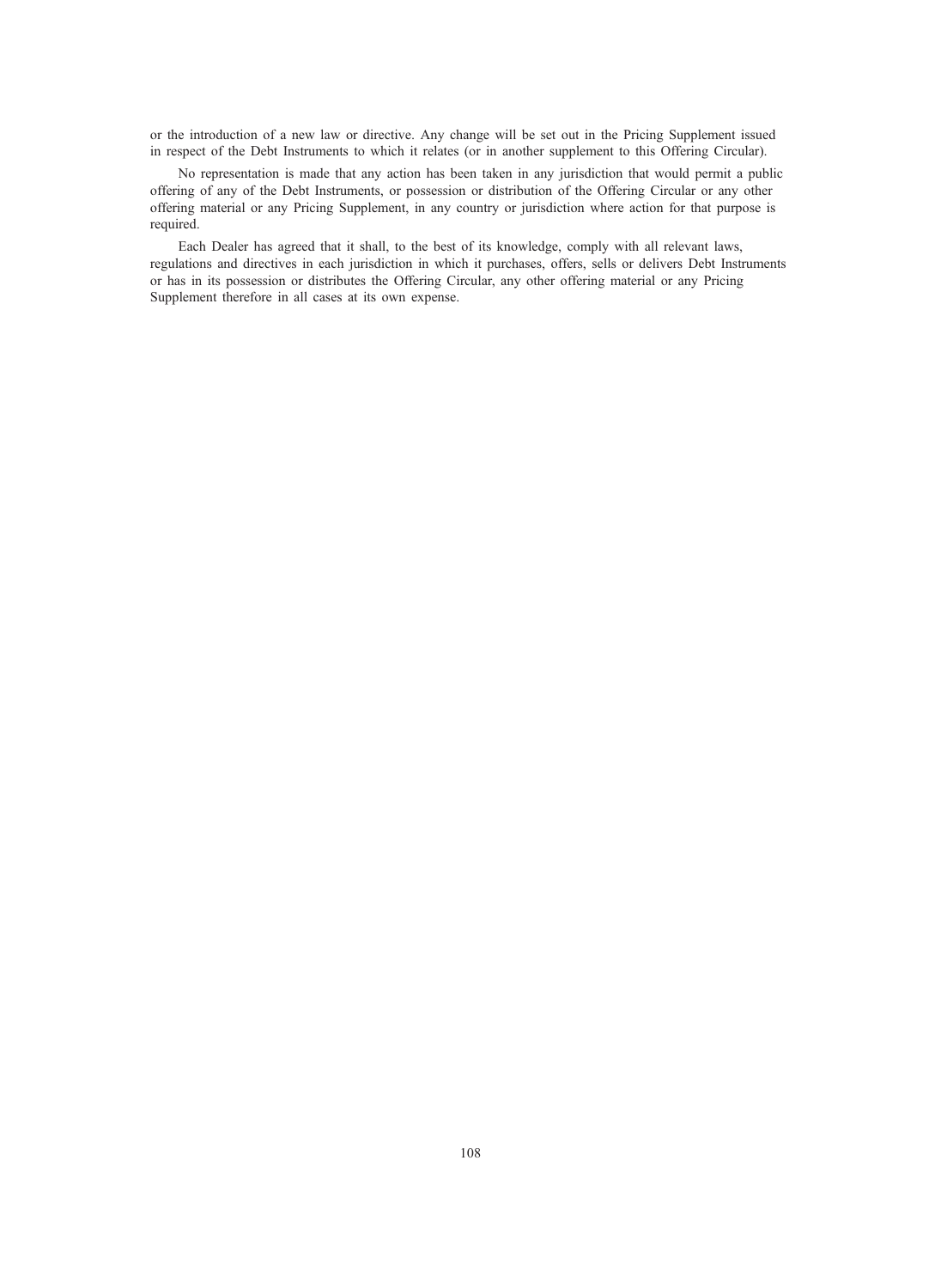## GENERAL INFORMATION

#### Listing of the Debt Instruments

Application has been made to the SGX-ST for permission to deal in and the quotation for any Debt Instruments that may be issued pursuant to the Programme and which are agreed at or prior to the time of issue thereof to be so listed on the Official List of the SGX-ST. For so long as any Debt Instruments are listed on the SGX-ST and the rules of the SGX-ST so require, the relevant Issuer shall appoint and maintain a paying agent in Singapore, where such Debt Instruments may be presented or surrendered for payment or redemption, in the event that the global Debt Instrument(s) representing such Debt Instruments is exchanged for definitive Debt Instruments. In addition, in the event that the global Debt Instrument(s) is exchanged for definitive Debt Instruments, an announcement of such exchange will be made by or on behalf of the relevant Issuer or the Issuer, as the case may be, through the SGX-ST and such announcement will include all material information with respect to the delivery of the definitive Debt Instruments, including details of the paying agent in Singapore.

### Authorisations

The establishment of the Programme was authorised by a resolution of the Board of Directors of the Issuer. The Issuer and the Guarantors have obtained or will obtain from time to time all necessary consents, approvals and authorisations in connection with the establishment of the Programme, the issue and performance of the Debt Instruments.

No Australian governmental approvals are currently required for or in connection with the issue of Debt Instruments by the Issuer or for or in connection with the performance and enforceability of such Debt Instruments or the Guarantee. However, the Banking (Foreign Exchange) Regulations and other regulations in Australia prohibit payments, transactions and dealings with assets or named individuals or entities subject to international sanctions or associated with terrorism.

#### Documents Available

For as long as the Programme remains in effect or any Debt Instruments are outstanding, copies of the following documents may be inspected during normal business hours at the principal office of the Issuer, namely:

- (a) the constitution of the Issuer;
- (b) the current Offering Circular and any supplementary Offering Circular in relation to the Programme, together with any amendments;
- (c) any reports, letters or other documents referred to in this Offering Circular;
- (d) the Deed of Covenant;
- (e) the Guarantee Deed Poll;
- (f) the Programme Agreement;
- (g) the accounts and consolidated accounts of the Issuer beginning with the accounts for the years ended 30 June 2013 and 30 June 2014; and
- (h) any documents incorporated into this Offering Circular by reference (see ''Documents Incorporated by Reference'' above).

#### Significant or material change

There has been no significant change in the financial or trading position of Aurizon Network Pty Ltd and its Subsidiaries since 30 June 2014 and there has been no material adverse change in the financial position or prospects of Aurizon Network Pty Ltd and its Subsidiaries since 30 June 2014, except to the extent disclosed in this Offering Circular.

#### Litigation

Neither the Issuer nor any of its Subsidiaries is or has been involved in any governmental, legal or arbitration proceedings (including any such proceedings which are pending or threatened of which any of them is aware) during the 12 months preceding the date of this Offering Circular which may have or has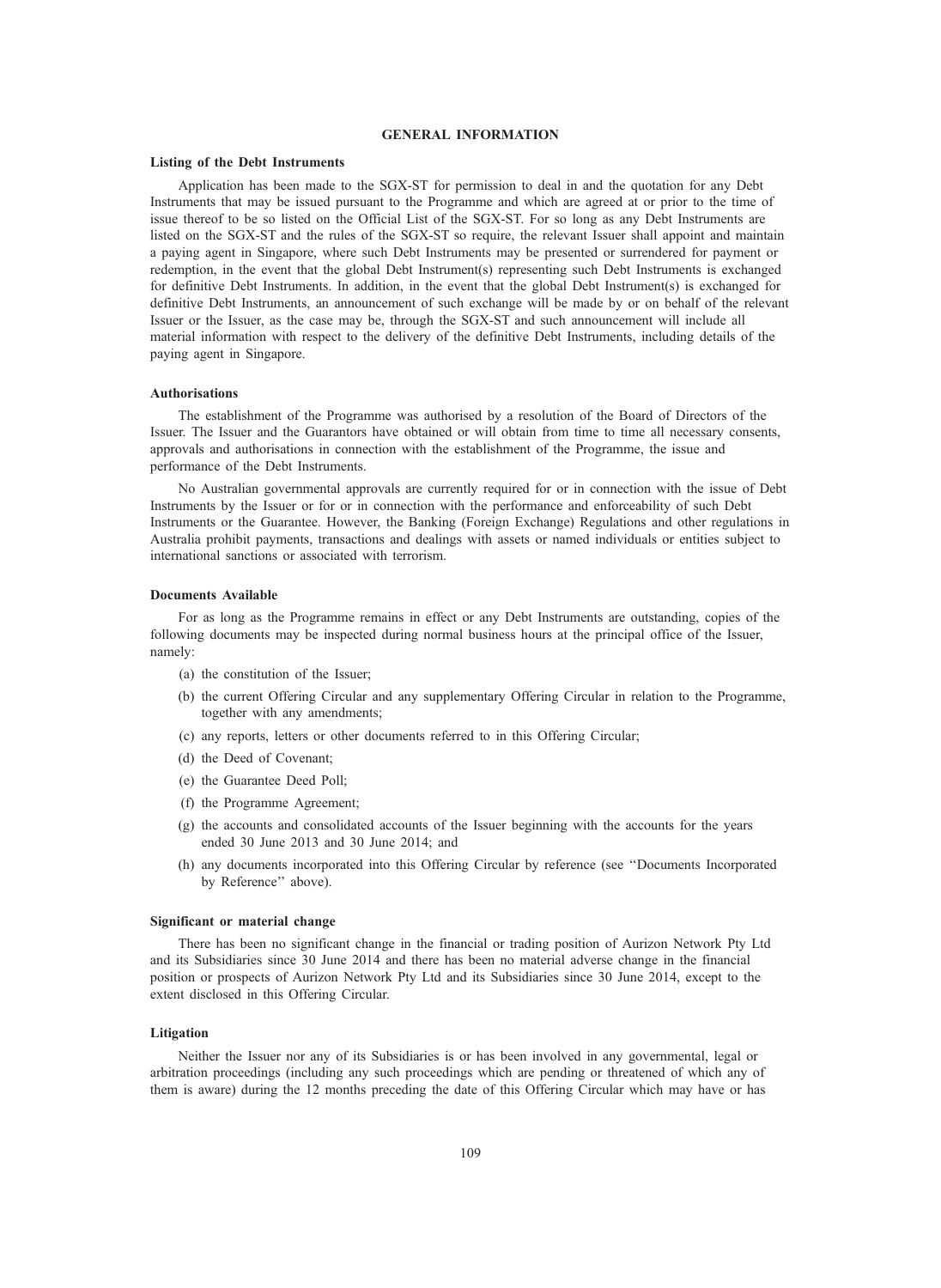had in the recent past a material adverse effect on the business or financial position of the Issuer or the Group.

#### Independent Auditors

The consolidated financial statements incorporated by reference herein for the years ended 30 June 2013 and 30 June 2014 have been audited in accordance with Australian Auditing Standards by Pricewaterhouse Coopers.

No financial information in this Offering Circular other than the financial statements incorporated by reference (see section headed ''Documents Incorporated by Reference'' above) has been audited. Where in this Offering Circular it indicates that the Issuer's financial statements have been audited, these statements will have been audited according to Australian auditing requirements. Australian auditing requirements have no significant departures from International Standards on Auditing.

### ISIN and Common Code

The relevant ISIN and Common Code and (where applicable) the identification number for any other relevant clearing system for each series of Debt Instruments will be specified in the applicable Pricing Supplement. If the Debt Instruments are to clear through an additional or alternative clearing system the appropriate information will be set out in the relevant Pricing Supplement.

#### Dealers' Interests

Certain of the Dealers and their affiliates have engaged, and may in the future engage, in investment banking and/or commercial banking transactions with, and may perform services for, the Issuer and their affiliates in the ordinary course of business. In addition, in the ordinary course of their business activities, the Dealers and their affiliates may make or hold a broad array of investments and actively trade debt and equity securities (or related derivative securities) and financial instruments (including bank loans) for their own account and for the accounts of their customers. Such investments and securities activities may involve securities and/or instruments of the Issuer or Issuer's affiliates. Certain of the Dealers or their affiliates that have a lending relationship with the Issuer routinely hedge their credit exposure to the Issuer consistent with their customary risk management policies. Typically, such Dealers and their affiliates would hedge such exposure by entering into transactions which consist of either the purchase of credit default swaps or the creation of short positions in securities, including potentially the Debt Instruments issued under the Programme. Any such short positions could adversely affect future trading prices of Debt Instruments issued under the Programme. The Dealers and their affiliates may also make investment recommendations and/or publish or express independent research views in respect of such securities or financial instruments and may hold, or recommend to clients that they acquire, long and/or short positions in such securities and instruments.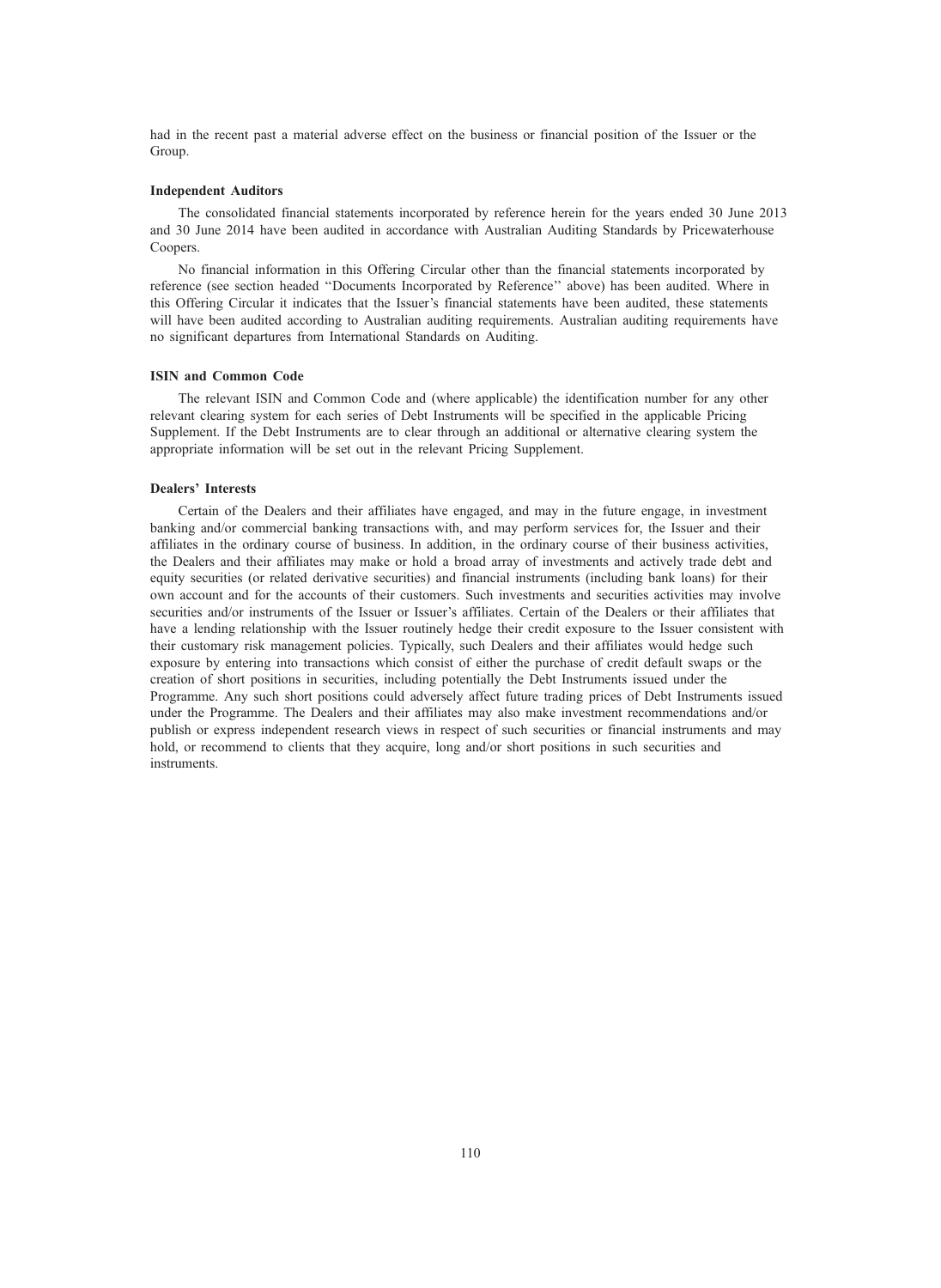# **DIRECTORY**

### The Issuer

# Aurizon Network Pty Ltd

Level 17 175 Eagle Street Brisbane QLD 4000

### Arrangers and Dealers

Merrill Lynch International 2, King Edward Street London EC1A 1HQ

RBC Europe Limited Riverbank House 2 Swan Lane London, EC4R 3BF

Securities (Europe) Limited) One Cabot Square E14 4QJ London United Kingdom

Credit Suisse

Principal and Paying Agent, Issuing and Paying Agent, Calculation Agent

The Bank of New York Mellon, London Branch One Canada Square London, E14 5AL

#### Registrar

The Bank of New York Mellon (Luxembourg) S.A. 2-4 rue Eugene Ruppert Vertigo Building—Polaris L-2453 Luxembourg

# Legal Advisers

To the Issuer and Guarantors as to Australian and English law

To the Arrangers and Dealers as to Australian and English law

# King & Wood Mallesons

Level 61 Governor Phillip Tower 1 Farrer Place Sydney NSW 2000Australia

### Allens

Level 37 101 Collins Street Melbourne VIC 3000 Australia

and

# Linklaters

10thFloor Alexandra House 18 Chater Road Hong Kong

### Auditors

To the Issuer and the Guarantors

### PricewaterhouseCoopers

Riverside Centre Level 15 123 Eagle Street Brisbane QLD 4000 Australia